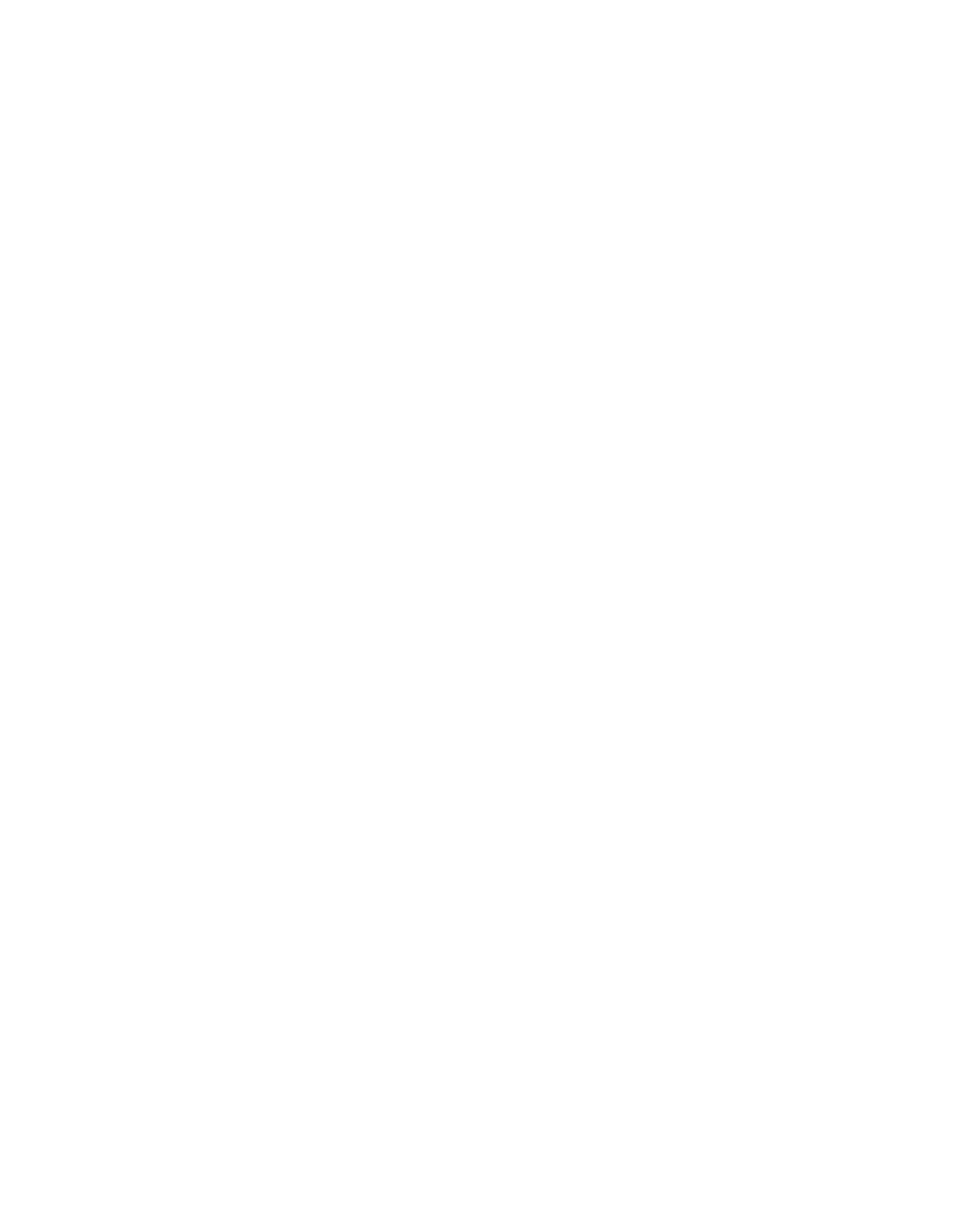#### **HADEETH 14**

**(14) بدع واعتراضات أبي بكر وعمر في الدین**

## **INNOVATIONS AND OBJECTIONS OF ABU BAKR AND UMAR IN THE RELIGION**

قال أبان عن سلیم، قال: انتهیت إلى حلقة في مسجد رسول الله صلى الله علیه وآله، لیس فیها إلا هاشمي غیر سلمان وأبي ذر والمقداد ومحمد بن أبي بكر وعمر بن أبي سلمة وقیس بن سعد بن عبادة.

Aban narrates from Sulaym who said, 'I ended up near a group in the Masjid of the Messenger of Allah<sup>saww</sup>. There was no one in it except for the Hashimites, apart from Salman<sup>ar</sup>, and Abu Dharr<sup>ar</sup>, and Al-Miqdad<sup>ar</sup>, and Muhammad Bin Abu Bakr, and Umar Bin Abu Salma, and Qays Bin Sa'd Bin Abada'.

**\* 1 \* بدع أبي بكر وعمر تغریم عمر لعماله** فقال العباس لعلي علیه السلام: ما ترى عمر منعه من أن یغرم قنفذا كما أغرم جمیع عماله؟ فنظر علي علیه السلام إلى من حوله ثم اغرورقت عیناه بالدموع، ثم قال: شكر له ضربة ضربها فاطمة علیها السلام بالسوط، فماتت وفي عضدها أثره كأنه الدملج.

#### **1 – Innovations of Abu Bakr and Umar – Umar fines the workers**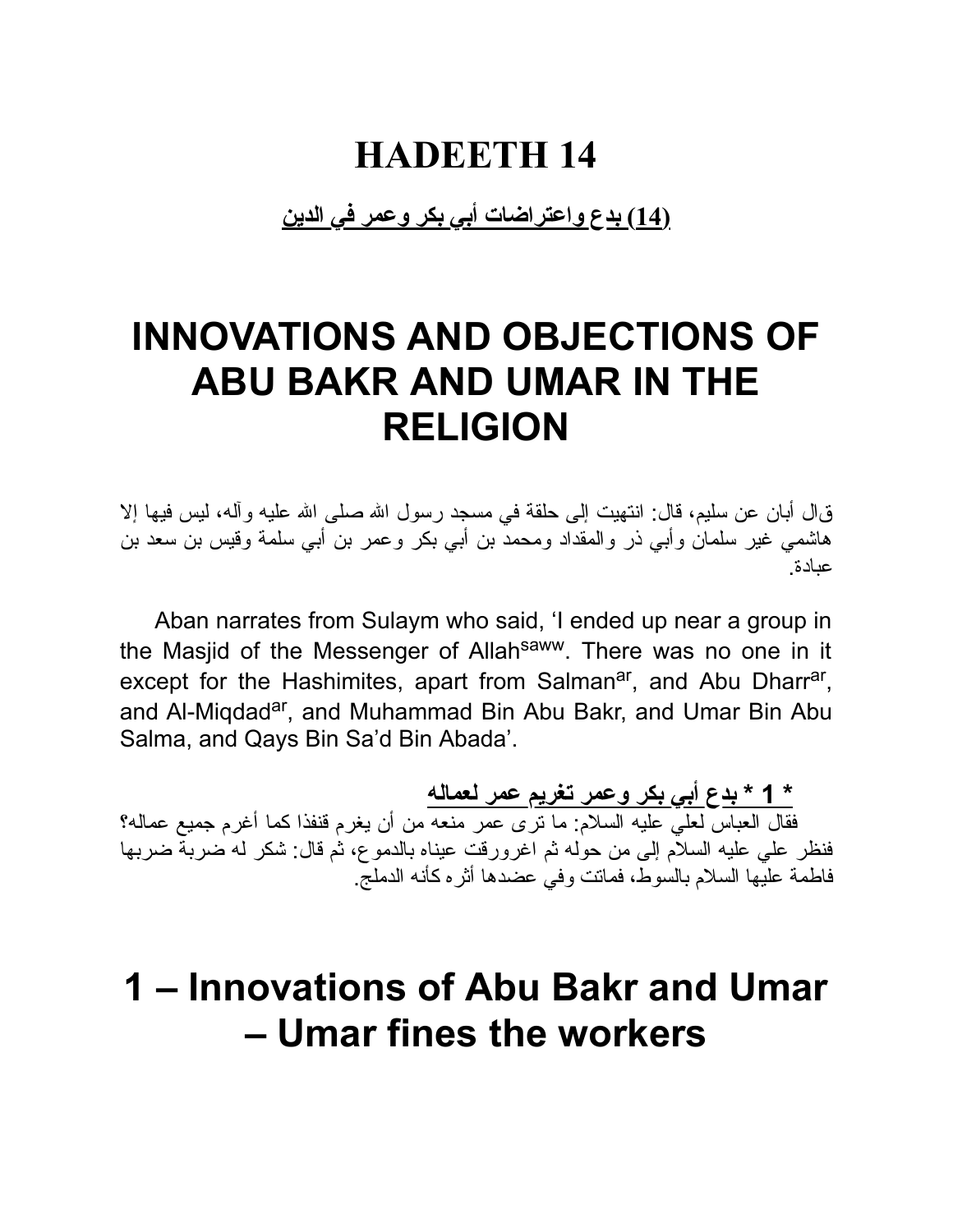Al-Abbas said to Ali<sup>asws</sup>, 'What is your<sup>asws</sup> opinion on Umar not penalising Qunfuz like he had penalised the rest of the workers?' So Ali<sup>asws</sup> looked at the ones around him<sup>asws</sup>, then his<sup>asws</sup> eyes filled up with tears, then he<sup>asws</sup> said: 'In appreciation for the strike which he struck at Fatima<sup>asws</sup>, with the whip. She<sup>asws</sup> passed away, and on herasws shoulder was the effect of it, like a bruise and swelling'.

ثم قال علیه السلام: العجب مما أشربت قلوب هذه الأمة من حب هذا الرجل وصاحبه من قبله، والتسلیم له في كل شیئ أحدثه لئن كان عماله خونة وكان هذا المال في أیدیهم خیانة ما كان حل له تركه، وكان له أن یأخذه كله فإنه فیئ المسلمین، فما له یأخذ نصفه ویترك نصفه؟ ولئن كانوا غیر خونة فما حل له أن یأخذ أموالهم ولا شیئا منهم قلیلا ولا كثیرا، وإنما أخذ أنصافها. ولو كانت في أیدیهم خیانة ثم لم یقروا بها ولم تقم علیهم البینة ما حل له أن یأخذ منهم قلیلا ولا كثیرا وأعجب من ذلك إعادته إیاهم إلى أعمالهم لئن كانوا خونة ما حل له أن یستعملهم، ولئن كانوا غیر خونة ما حلت له أموالهم.

Then he<sup>asws</sup> said: 'The strange thing is what the hearts of this community are drinking from the love of this man and his companion that was before him, and their submission to him in everything 'new' that he comes up with. If his  $(2^{nd}$  Caliph's) workers were fraudsters and that this wealth, which was in their hands was fraudulent, it was not permissible for him to leave it (any of it with them), and he should have taken all of it back, for it was the wealth of the Muslims.

So what made him take half of it and leave the other half (in their possession)? And if it was not fraudulent, then it was not permissible for him to take anything from their wealth, neither little nor a lot. But he (Umar) took half of it. And if that which was in their hands, was fraudulent, and they did not accept it as such, and he did not establish any proof over them for it, it was not permissible for him to take from them, neither little nor a lot. And what is even stranger than that is that he has reinstated some of them back to their positions. If they were fraudsters, it was not permissible for him to keep them as the office-bearers, and if they were not fraudsters, their wealth was not permissible for him (to take back from them)'.

#### **أمیر المؤمنین علیه السلام یتعجب من میل الناس إلى البدع**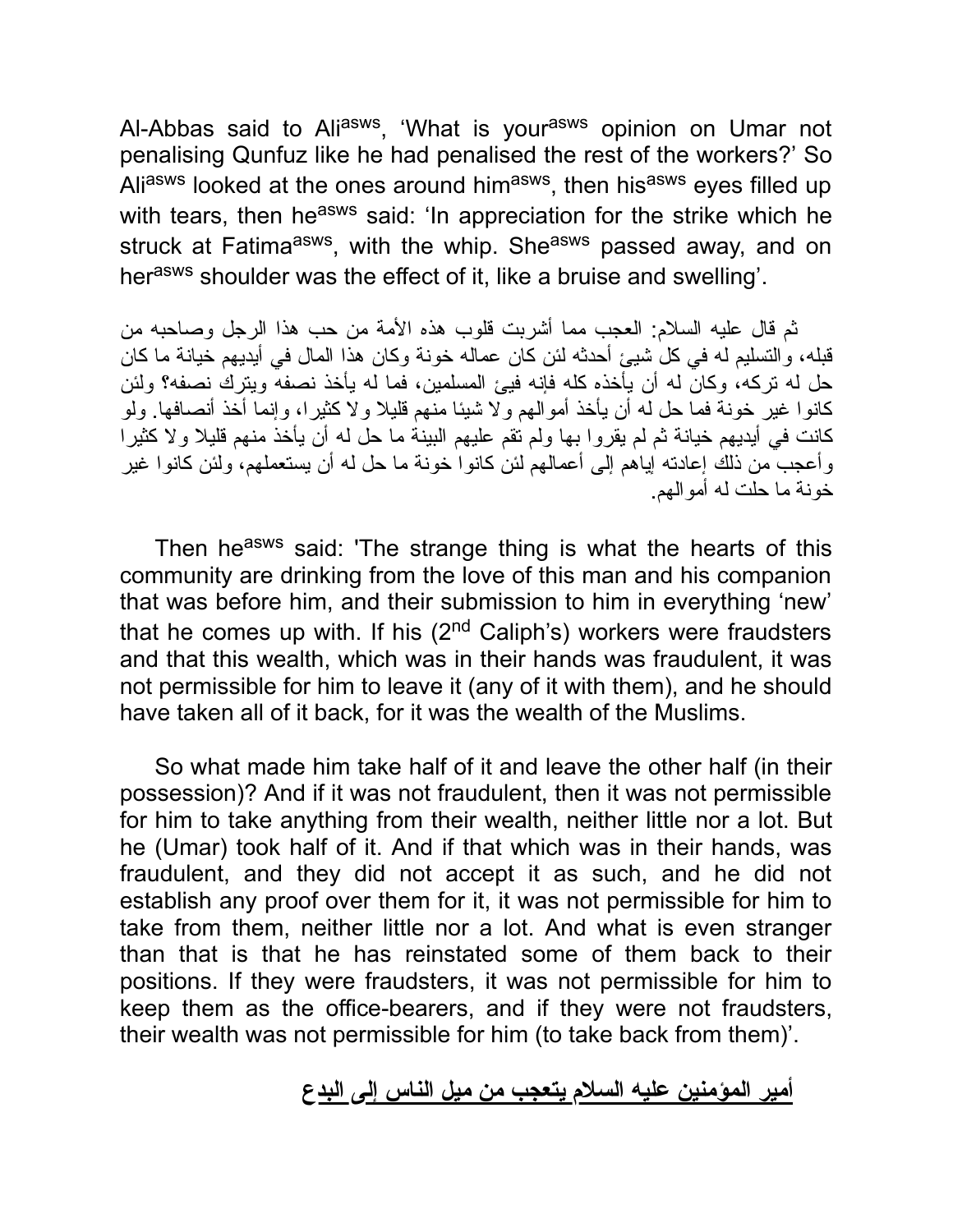ثم أقبل علي علیه السلام على القوم فقال: العجب لقوم یرون سنة نبیهم تتبدل وتتغیر شیئا شیئا وبابا بابا ثم یرضون ولا ینكرون، بل یغضبون له ویعتبون على من عاب علیه وأنكره ثم یجیئ قوم بعدنا، فیتبعون بدعته وجوره وأحداثه ویتخذون أحداثه سنة ودینا یتقربون بها إلى االله في مثل:

# **Amir-ul-Momineen asws wonders at people's tendencies towards the innovations**

Then Aliasws turned towards the people and said: 'It is strange that the people are seeing the 'Sunnah'<sup>[23]</sup> of their Prophet<sup>saww</sup> being altered and replaced by other things, one by one, and door by door (part by part), but they are happy with it and do not deny them, but instead they get angry on his behalf at the one who finds faults with him and denys him instead. Then, very soon people will come after us who will follow his innovations, and his injustices, and his new things, and will take his new things as 'Sunnah' and make it to be their religion, in order to be close to Allah $a$ <sup>2wj</sup> by these. For example -

**نقل مقام إبراهیم علیه السلام إلى موضعه في الجاهلیة** تحویله مقام إبراهیم علیه السلام من الموضع الذي وضعه فیه رسول االله صلى االله علیه وآله إلى الموضع الذي كان فیه في الجاهلیة الذي حوله منه رسول االله صلى االله علیه وآله.

# **Relocation of the 'Maqaam-e-Ibrahimasws ' to where it used to be in the era of Ignorance**

He (Umar) transferred the '*Maqaam-e-Ibrahimas*' from the place where it was placed by the Messenger of Allah<sup>saww</sup> to the place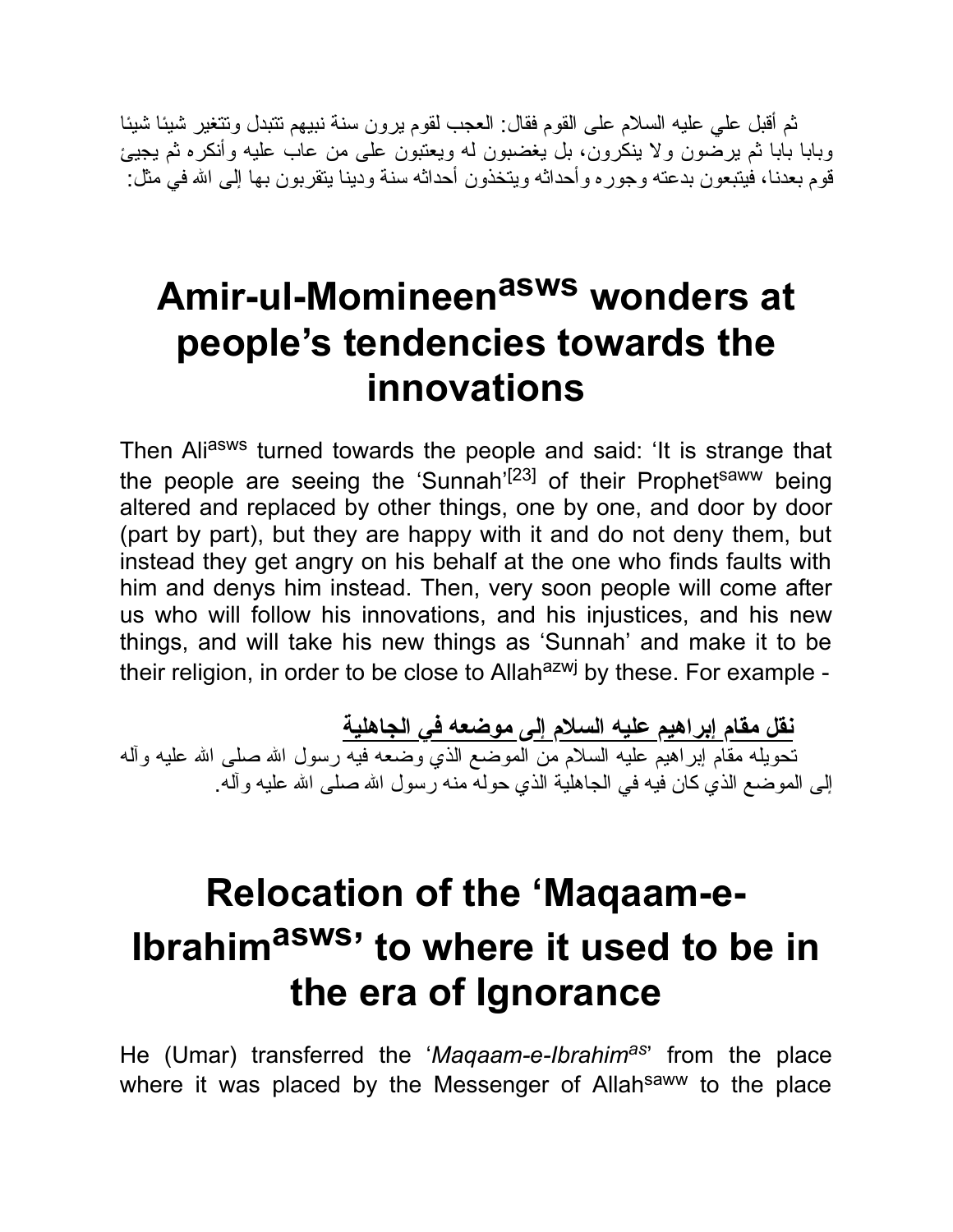which it used to be in the era of ignorance, where the Messenger of Allahsaww had moved it from (upon conquering Mecca).

**تغییر صاع رسول االله صلى االله علیه وآله ومده**

وفي تغییره صاع رسول االله صلى االله علیه وآله ومده، وفیهما فریضة وسنة. فما كان زیادته إلا سوء لأن المساكین - في كفارة الیمین والظهار - بهما یعطون ما یجب من الزرع. وقد قال رسول الله صلى الله علیه وآله: (اللهم بارك لنا في مدنا وصاعنا). لا یحولون بینه وبین ذلك، لكنهم رضوا وقبلوا ما صنع.

# **Changing of the weight measures of the Messenger of Allah saww of 'Sa'a' and 'Mudd'**

And with regards to him changing the *Sa'a* of the Messenger of Allahsaww and hissaww *Mudd*, and in both of them is an obligation and a Sunnah. So, he did not increase anything except for evil, because the poor – with regards to their expiations of the oath and the '*Zihaar*' – by both of these they give what is obligatory for them. And the Messenger of Allah<sup>saww</sup> has said: 'Our Allah<sup>azwj</sup>, Bless for us with regards for our *Mudd* and our *Sa'a*!' They did not place any obstructions between him and that, but they were pleased with it and accepted what he did.

**غصب فدك** وقبضه وصاحبه فدك وهي في ید فاطمة علیها السلام مقبوضة قد أكلت غلتها على عهد النبي صلـى الله علیه وآلـه. فسألـها البینّة علـى ما فـي یدها ولـم یصدقها ولا صدق أم أیمن. وهو یعلم یقینا -كما نعلم - أنها في یدها. ولم یكن یحل له أن یسألها البینة على ما في یدها ولا أن یتهمها.

#### **Usurpation of Fadak**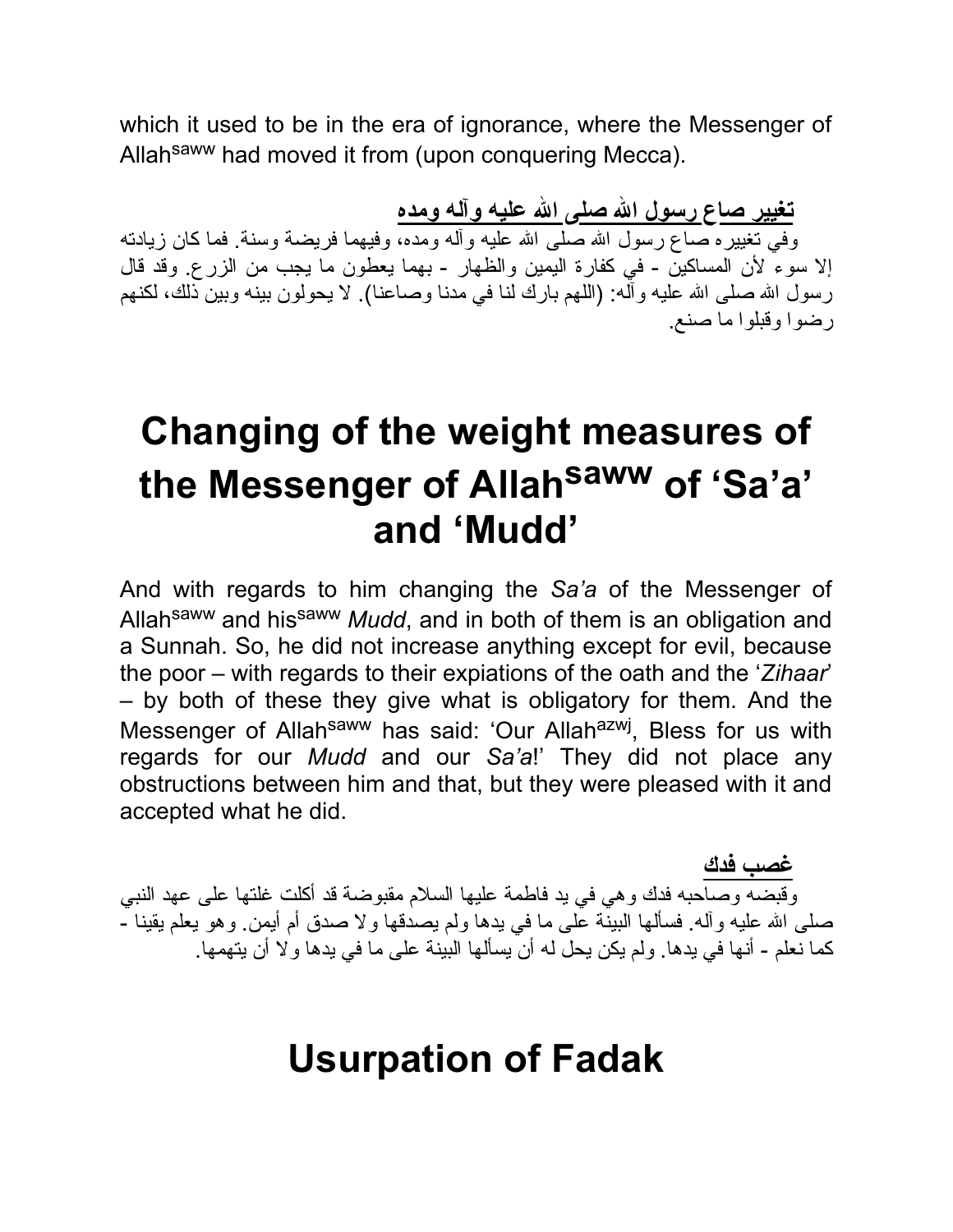He (Umar), along with his companion (Abu Bakr), captured Fadak, and it was in the hand (control) of Fatima<sup>asws</sup>. She<sup>asws</sup> had consumed from its yield in the era of the Prophetsaww. So they asked herasws for proof for that which was already in herasws hands, and neither did they ratify her<sup>asws</sup> nor Umm Ayman<sup>ra</sup> (Bibi Fizza). And he knew with conviction – just as we<sup>asws</sup> know – that it was in herasws hands. And it was not permissible for him to ask herasws for proof for that which was already in her<sup>asws</sup> hands, or for him to hurl accusations at her<sup>asws</sup>.

ثم استحسن الناس ذلك وحمدوه وقالوا: (إنما حمله على ذلك الورع والفضل) ثم حسن قبح فعلهما أن عدلا عنها فقالا: (نظن إن فاطمة لن تقول إلا حقا وإن علیا لم یشهد إلا بحق، ولو كانت مع أم أیمن امرأة أخرى أمضیناها لها). فحظیا بذلك عند الجهال وما هما ومن أمر هما أن یكونا حاكمین فیعطیان أو یمنعان؟ ولكن الأمة ابتلوا بهما فأدخلا أنفسهما فیما لا حق لهما فیه ولا علم لهما به.

Then the people beautified that and praised him for it and said, 'But he did that due to his piety and virtue'. Then they beautified the ugly deeds of them both as being fair and equitable. So they said, 'We think that Fatima<sup>asws</sup> did not say except for the truth, and that Aliasws did not testify except with the truth, and had there been with Umm Ayman another woman (to testify), we would have given it to herasws'. So they both gained credibility by that among the ignorant people, and what are these two, and who made these two to be rulers, so they should be followed or prevented?' But, the community got involved with the two of them and entered themselves into that in which they had no right for them both, and both of them did not have any knowledge about it.

وقد قالت فاطمة علیها السلام لهما - حین أراد انتزاعها وهي في یدها :- (ألیست في یدي وفیها وكیلی وقد أكلت غلتها ورسول الله صلى الله علیه وآله حي)؟ قالا: بلـي. قالت: (فلم تسألنـي البینة على ما في یدي)؟ قالا: لأنها فیئ المسلمین، فإن قامت بینة وإلا لم نمضها قالت لهما - والناس حولهما يسمعون -: (أفتريدان أن تردا ما صنع رسول الله صلى الله علیه وآله وتحكما فينا خاصة بما لم تحكما في سائر المسلمین؟ أیها الناس، اسمعوا ما ركباها. أرأیتما إن ادعیت ما في أیدي المسلمین من أموالهم، أتسألونني البینة أم تسألونهم)؟ قالا: بل نسألك.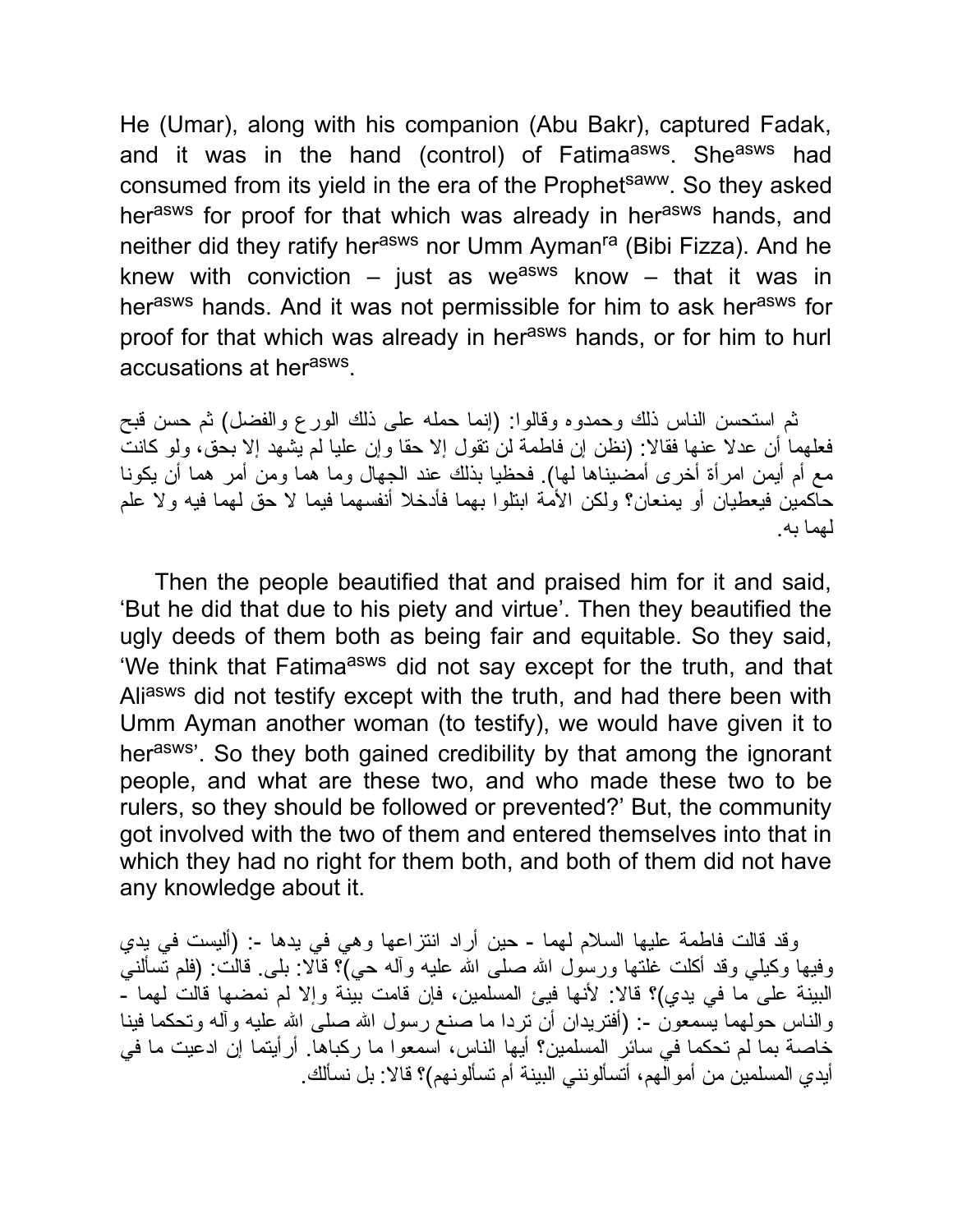And Fatima<sup>asws</sup> had said to them both – when he wanted to take it (Fadak) away from her<sup>asws</sup>, and it was in her<sup>asws</sup> hands: 'Is this not in my<sup>asws</sup> hands and my<sup>asws</sup> representative regarding it is here, and lasws had consumed the yield from it whilst the Messenger of Allah<sup>saww</sup> was alive?' He said, 'Yes'. She<sup>asws</sup> said: 'So why do you ask me<sup>asws</sup> for the proof on that which is already in my<sup>asws</sup> hands?' He said, 'Because this is war booty for the Muslims, so you<sup>asws</sup> produce the proof otherwise we will not give it'. She<sup>asws</sup> said to both of them – and the people around them were listening: 'Do the two of you want to turn back what the Messenger of Allah<sup>saww</sup> has done, and you both are issuing a ruling with regards to us<sup>asws</sup> especially what you two have not issued regarding the rest of the Muslims? O you people! Listen to what they are riding on. Do you think that if l<sup>asws</sup> were to claim to be in my<sup>asws</sup> hands from the wealth of the Muslims, you will ask measws for the proof or from them?' They said, 'But we will ask you<sup>asws</sup>'.

قالت: (فإن ادعى جمیع المسلمین ما في یدي تسألونهم البینة أم تسألونني)؟ فغضب عمر وقال: إن هذا فیئ للمسلمین وأرضهم، وهي في یدي فاطمة تأكل غلتها، فإن أقامت بینة على ما ادعت أن رسول الله و هبها لها من بین المسلَّمین - و هي فیئهم وحقهم - نظرنا في ذلك

Sheasws said: 'If all the Muslims were to make a claim for that which is in my<sup>asws</sup> hands, you will ask them for the proof or from measws?' Umar got angry and said: 'This is the 'Fey' (war booty) for the Muslims and their land, and it is in the hands of Fatima<sup>asws</sup> and sheasws is consuming the yield of it, so if sheasws can establish proof on what she<sup>asws</sup> is claiming that the Messenger of Allah<sup>saww</sup> gifted it to herasws from between the Muslims – and it is their war booty and their right – we will look into that'.

فقالت: حسبی أنشدكم بالله أیها الناس، أما سمعتم رسول الله صلَّى الله علیه وآله یقول: (إن ابنتي سیدة نساء أهل الجنة)؟ قالوا: اللهم نعم، قد سمعناه من رسول االله صلى االله علیه وآله. قالت: أفسیدة نساء أهل الجنة تدعي الباطل وتأخذ ما لیس لها؟ أرأیتم لو أن أربعة شهدوا علي بفاحشة أو رجلان بسرقة أكنتم مصدقین علي؟ فأما أبو بكر فسكت، وأما عمر فقال: نعم، ونوقع علیك الحد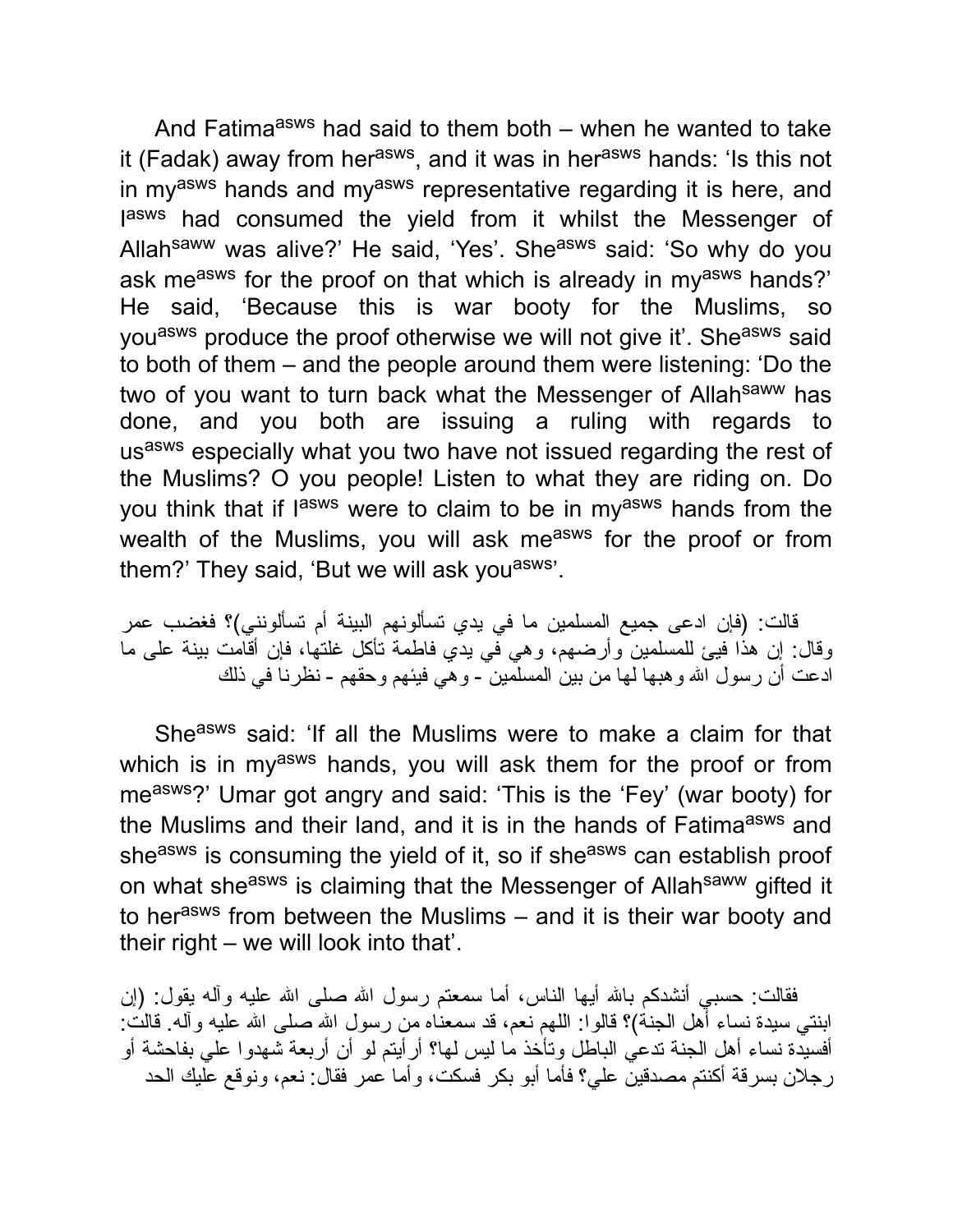So she<sup>asws</sup> said: 'It is sufficient for me<sup>asws</sup> that l<sup>asws</sup> should adjure you with Allah<sup>azwj</sup> as Witness, O you people, but have you not heard the Messenger of Allah<sup>saww</sup> say: 'My<sup>saww</sup> daughter<sup>asws</sup> is the Chieftess of the women of the Paradise?' They said, 'Our Allah<sup>azwj</sup>, yes, we have heard it from the Messenger of Allah<sup>saww</sup>'. Would the Chieftess of the women of the Paradise make a false claim and take what is not for her to take? Do you think that if four witnesses testify against measws for immorality, or two men for theft, you will ratify them against measws?' As for Abu Bakr, he was silent, but not Umar. He said, 'Yes, we will apply the Limits (of the Law) on you<sup>asws</sup>'.

فقالت: كذبت ولؤمت، إلا أن تقر أنك لست على دین محمد صلى االله علیه وآله. إن الذي یجیز على سیدة نساء أهل الجنة شهادة أو یقیم علیها حدا لملعون كافر بما أنزل االله على محمد صلى االله علیه وآله، لأن من (أذهب االله عنهم الرجس وطهرهم تطهیرا) لا تجوز علیهم شهادة لأنهم معصومون من كل سوء مطهرون من كل فاحشة.

She said: 'You lied, and are wicked. Nay, you have accepted that you are not on the Religion of Muhammad<sup>saww</sup>. The one who places a requirement of a witness upon the Chieftess of the women of the Paradise, or establish the Limits (of the Law) against her<sup>asws</sup>, is an accursed infidel by what Allah<sup>azwj</sup> Sent down upon Muhammad<sup>saww</sup>, because they<sup>asws</sup> are the ones from whom<sup>asws</sup> Allah<sup>azwj</sup> has kept away all uncleanness and Purified themasws with a thorough Purifying *[33:33]*. It is not permissible to have witnesses against them<sup>asws</sup> because they<sup>asws</sup> are infallible from every evil, and pure from every immorality.

حدثني - یا عمر - من أهل هذه الآیة، لو أن قوما شهدوا علیهم أو على أحد منهم بشرك أو كفر أو فاحشة كان المسلمون یتبرؤون منهم ویحدونهم؟ قال: نعم، وما هم وسائر الناس في ذلك إلا سواء

Narrate to measws  $-$  O Umar – who are the People<sup>asws</sup> (Ahl) of this Verse? If the people testify against themasws or any oneasws from them<sup>asws</sup>, of Polytheism or infidelity, or immorality, will the Muslims keep away from themasws and apply the Limits (of the Law) on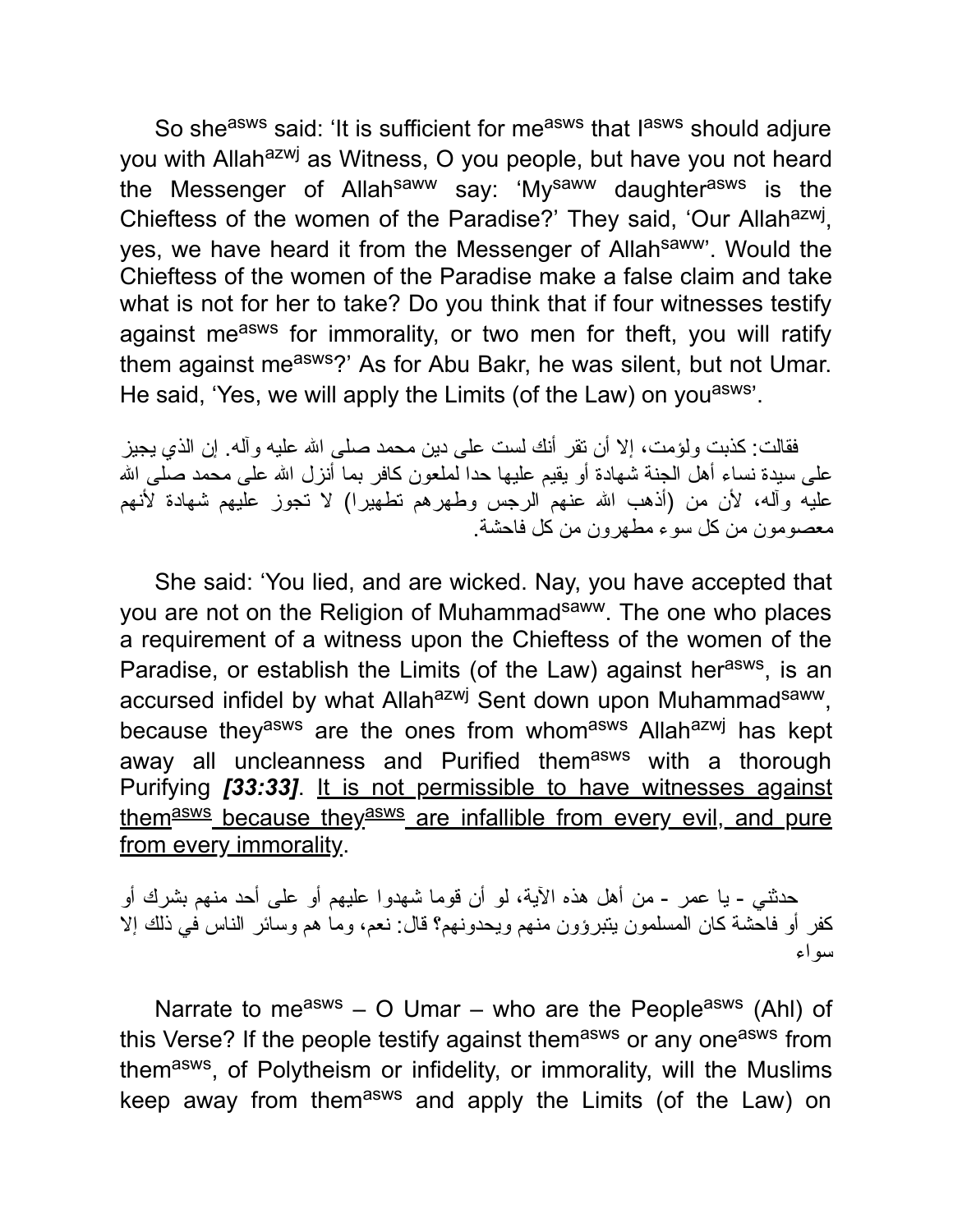themasws?' He said, 'Yes, and theyasws and the rest of the people with regards to that are not but equal'.

قالت: كذبت وكفرت، ما هم وسائر الناس في ذلك سواء لأن االله عصمهم ونزل عصمتهم وتطهیرهم وأذهب عنهم الرجس. فمن صدق علیهم فإنما یكذب االله ورسوله. فقال أبو بكر: أقسمت علیك - یا عمر - لما سكت

She<sup>asws</sup> said: 'You have lied and transgressed (Kufr), theyasws and the rest of the people are not equal with regards to that because Allah<sup>azwj</sup> has Made them<sup>asws</sup> to be Infallible and Revealed their<sup>asws</sup> Infallibility, and their<sup>asws</sup> Purification, and Kept away from them<sup>asws</sup>, the impurities. Therefore the one who ratifies against them<sup>asws</sup>, he has lied against Allah<sup>azwj</sup> and his<sup>azwj</sup> Messenger<sup>saww</sup>'. Abu Bakr said, 'I am holding you on oath – O Umar – to keep quiet'.

**مؤامرة قتل أمیر المؤمنین علیه السلام**

فلما أن كان اللیل أرسلا إلى خالد بن الولید فقالا: إنا نرید أن نسر إلیك أمرا ونحملكه لثقتنا بك. فقال: احملاني على ما شئتما، فإني طوع أیدیكما. فقالا له: (إنه لا ینفعنا ما نحن فیه من الملك والسلطان ما دام علي حیا أما سمعت ما قال لنا وما استقبلنا به؟ ونحن لا نأمنه أن یدعو في السر فیستجیب له قوم فیناهضنا فإنه أشجع العرب، وقد ارتكبنا منه ما رأیت وغلبناه على ملك ابن عمه ولا حق لنا فیه، وانتزعنا فدك من امرأته. فإذا صلیت بالناس صلاة الغداة فقم إلى جنبه ولیكن سیفك معك، فإذا صلیت وسلمت فاضرب عنقه)

## **A conspiracy to kill Amir-ul-Momineen asws**

When it was night time, they both (Abu Bakr and Umar) went to Khalid Bin Waleed. They said, 'We want to issue a secret command to you, and trust that you will be steadfast with it'. He said, 'Burden me with whatsoever you like, for I am obedient at your hands'. They said to him, 'This (Caliphate) is of no benefit to us, what we have regarding it, from the kingdom and the Sultanate, so long as Aliasws is still alive. Did you hear what he<sup>asws</sup> said to us and what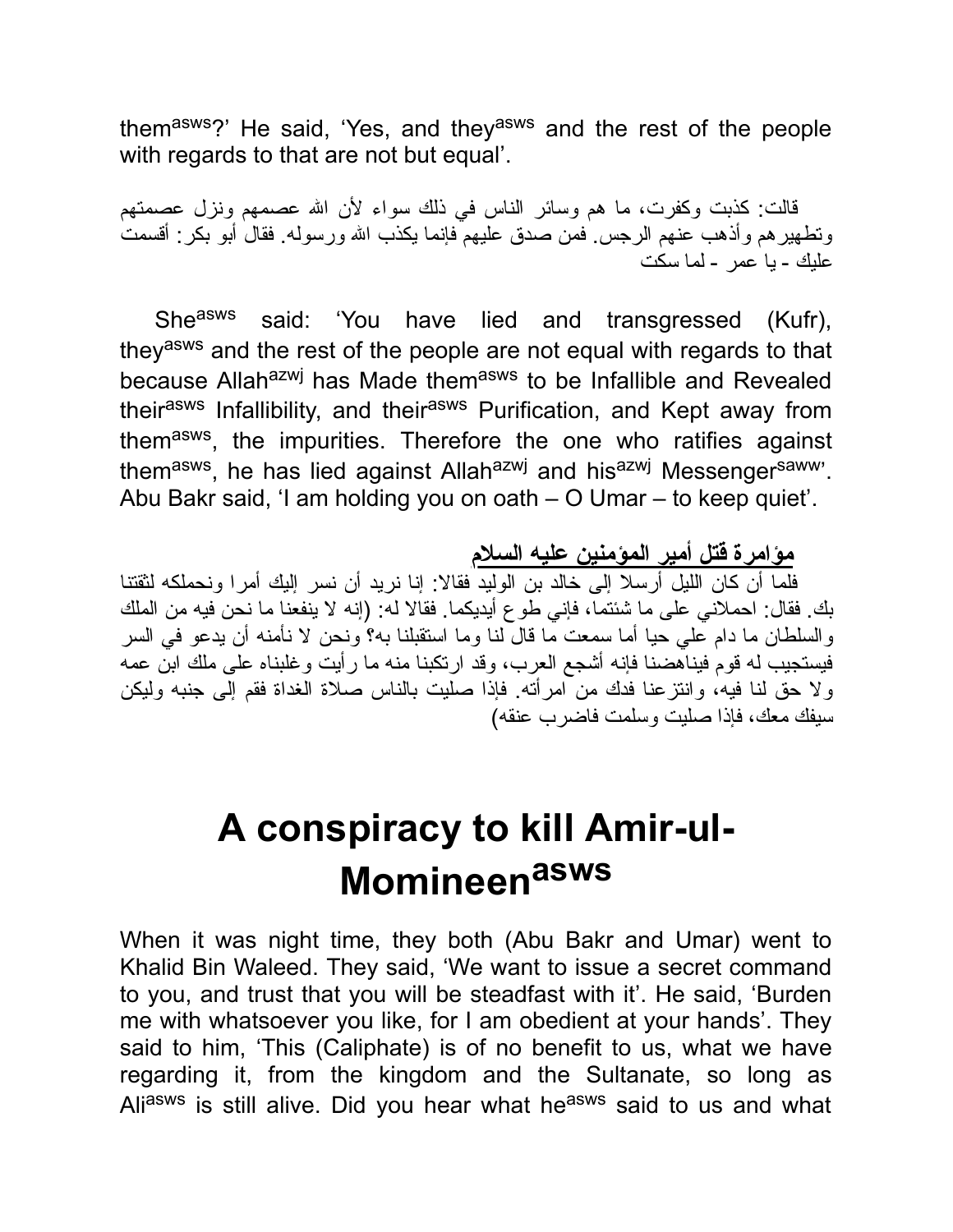heasws had replied back out to us? And we do not feel secure for he<sup>asws</sup> might call in secret, so the people would respond to himasws and heasws will confront us since heasws is the bravest of the Arabs. And we have committed from it what you have seen, and have overcome the kingdom of the son<sup>as</sup> of his<sup>saww</sup> uncleaswhilst we had no rights with regards to it, and we confiscated Fadak from his<sup>asws</sup> wife<sup>asws</sup>. So when you Pray the morning Prayer with the people, stand beside him<sup>asws</sup> and have your sword with you, and when I send the salutations in the Prayer, strike hisasws neck'.

قال علي علیه السلام: فصلى خالد بن الولید بجنبي متقلدا السیف. فقام أبو بكر في الصلاة وجعل یؤامر نفسه وندم وأسقط في یده حتى كادت الشمس أن تطلع ثم قال - قبل أن یسلم :- (لا تفعل ما أمرتك) ثم سلم فقلت لخالد: وما ذاك؟ قال: كان قد أمرني - إذا سلم - أن أضرب عنقك قلت: أو كنت فاعلا؟ قال: إي وربي إذا لفعلت

Aliasws said: 'Khalid Prayed by my<sup>asws</sup> side wearing the sword. Abu Bakr stood up during the Prayer, and regretted to himself, and was silent with his hands until the sun almost rose. Then he said (to Khalid) – before he sent salutation: 'Do not do what I had ordered you to'. Then he sent salutations. I<sup>asws</sup> said to Khalid: 'And what was that about?' He said, 'He had ordered me – when he sends salutations – that I should strike your<sup>asws</sup> neck'. I<sup>asws</sup> said: 'Would you have done it?' He said, 'Yes, and by my Lord<sup>azwj</sup>, I would have done it'.

**حبس الخمس** قال سلیم: ثم أقبل علیه السلام على العباس وعلى من حوله، ثم قال: ألا تعجبون من حبسه وحبس صاحبه عنا سهم ذي القربى الذي فرضه االله لنا في القرآن؟ وقد علم االله أنهم سیظلموناه وینتزعونه منا، فقال: (إن كنتم آمنتم باالله وما أنزلنا على عبدنا یوم الفرقان یوم التقى الجمعان).

#### **Withholding of Al-Khums**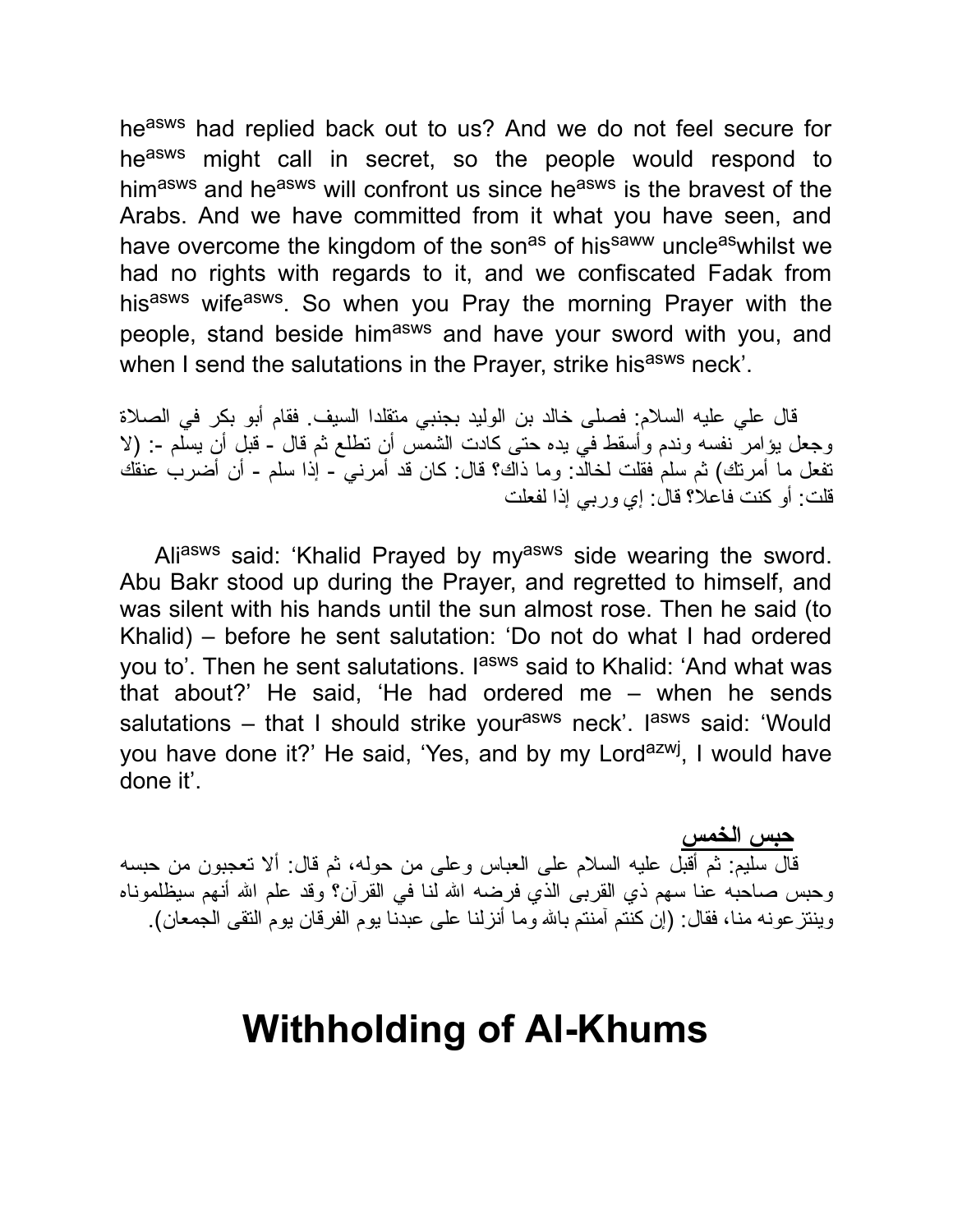Sulaym said, 'Then he<sup>asws</sup> turned towards Al-Abbas and those who were around him, then said: 'Do you not wonder at the one who withheld it and his companion who withheld it from us, the share for the near relatives which Allah<sup>azwj</sup> had Obligated for us<sup>asws</sup> in the Quran? And Allah<sup>azwj</sup> Knew that they would oppress us by it and seize it from us<sup>asws</sup>, so He<sup>azwj</sup> Said: *"[8:41] (And know that whatever thing you gain, a fifth of it is for Allah and for the Messenger and for the near of kin and the orphans and the needy and the wayfarer*)*, if you believe in Allah and in that which We revealed to Our servant, on the day of distinction, the day on which the two parties met".*

**إلحاق بیت جعفر بالمسجد**

والعجب لهدمه منزل أخي جعفر وإلحاقه في المسجد، ولم یعط بنیه من ثمنه قلیلا ولا كثیرا. ثم لم یعب ذلك علیه الناس ولم یغیروه، فكأنما أخذ منزل رجل من الدیلم.

## **The joining of the house of Ja'far with the Masjid**

And it is strange that he demolished the house of my<sup>asws</sup> brother Ja'far and joined it with the Masjid, and never gave his sons anything from its value, neither little nor more. Then the people did not fault that to him and did not change it. It was as if he had taken a house from a man from 'Daylam'.

**البدعة في غسل الجنابة**

والعجب لجهله وجهل الأمة أنه كتب إلى جمیع عماله: (أن الجنب إذا لم یجد الماء فلیس له أن یصلي ولیس له أن یتیمم بالصعید حتى یجد الماء وإن لم یجده حتى یلقى االله) ثم قبل الناس ذلك ورضوا به، وقد علم وعلم الناس أن رسول االله صلى االله علیه وآله قد أمر عمارا وأمر أبا ذر أن یتیمما من الجنابة ویصلیا، وشهدا به عنده وغیرهما فلم یقبل ذلك ولم یرفع به رأسا.

#### **The innovation regarding the Major Ablution (Ghusl Al-Janaba)**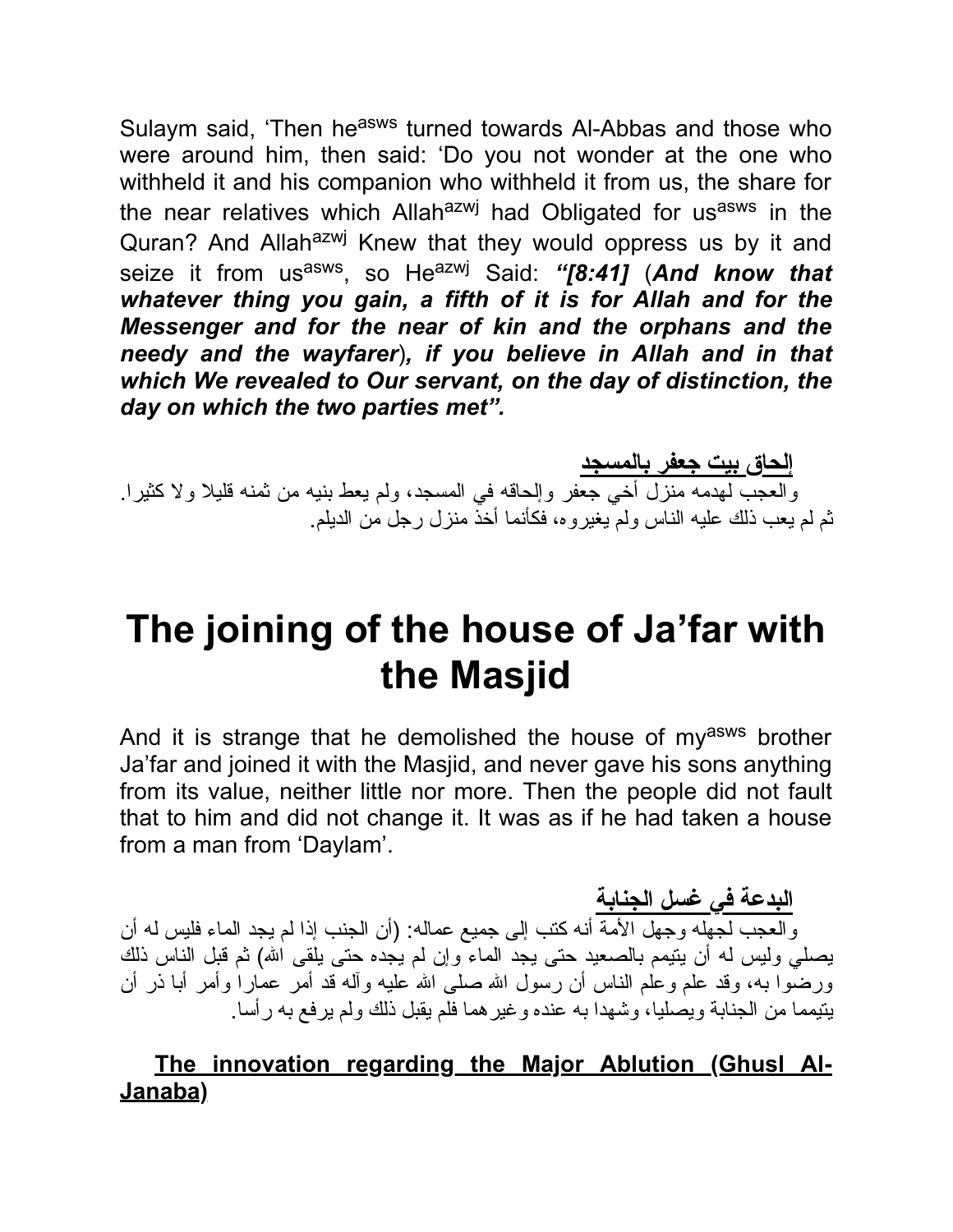And it is strange, his ignorance and the ignorance of the community, that he wrote to all of his office bearers that, 'The one who is in requirement of the major ablution, if he does not find water, it is not upon him to Pray and it is not upon him to perform *'Tayammum'* with the earth until he does find water, even though he does not find it until he meets Allah<sup>azwj</sup>' Then the people accepted that and were happy with it, and he knew as well as the people that the Messenger of Allah<sup>saww</sup> had ordered Ammar and ordered Abu Dharr<sup>ar</sup> that they should perform Tayammum from the '*Janaaba'[24]* and Pray, and he was a witness to it as well as the others, but he did not accept that and did not approve it (the way of the holy Prophet<sup>saww</sup>).

**البدعة في إرث الجد** والعجب لما خلطا قضایا مختلفة في الجد بغیر علم تعسفا وجهلا وادعائهما ما لم یعلما جرأة على الله وقلة ورع. ادعیا أن رسول الله صلى الله علیه وآله مات ولم یقض في الجد شیّنا منه ولم یدع أحد یعلم ما للجد من المیراث ثم تابعوهما على ذلك وصدقوهما.

#### **The innovation regarding the inheritance from the grandfather**

And it is strange, when he mixed up different issues with regards to the inheritance from a grandfather arbitrarily without knowledge and due to ignorance, and what these two claimed to know and their audacity against Allah<sup>azwj</sup>and their lack of piety. They claimed that the Messenger of Allah<sup>azwj</sup> passed away never having made any decision with regards to the (inheritance of) grandfather, and no one knows what is to be the inheritance from the grandfather. Then the people followed them on that and supported the two of them.

> **عتق أمهات الأولاد** وعتقه أمهات الأولاد فأخذ الناس بقوله وتركوا أمر رسول االله صلى االله علیه وآله.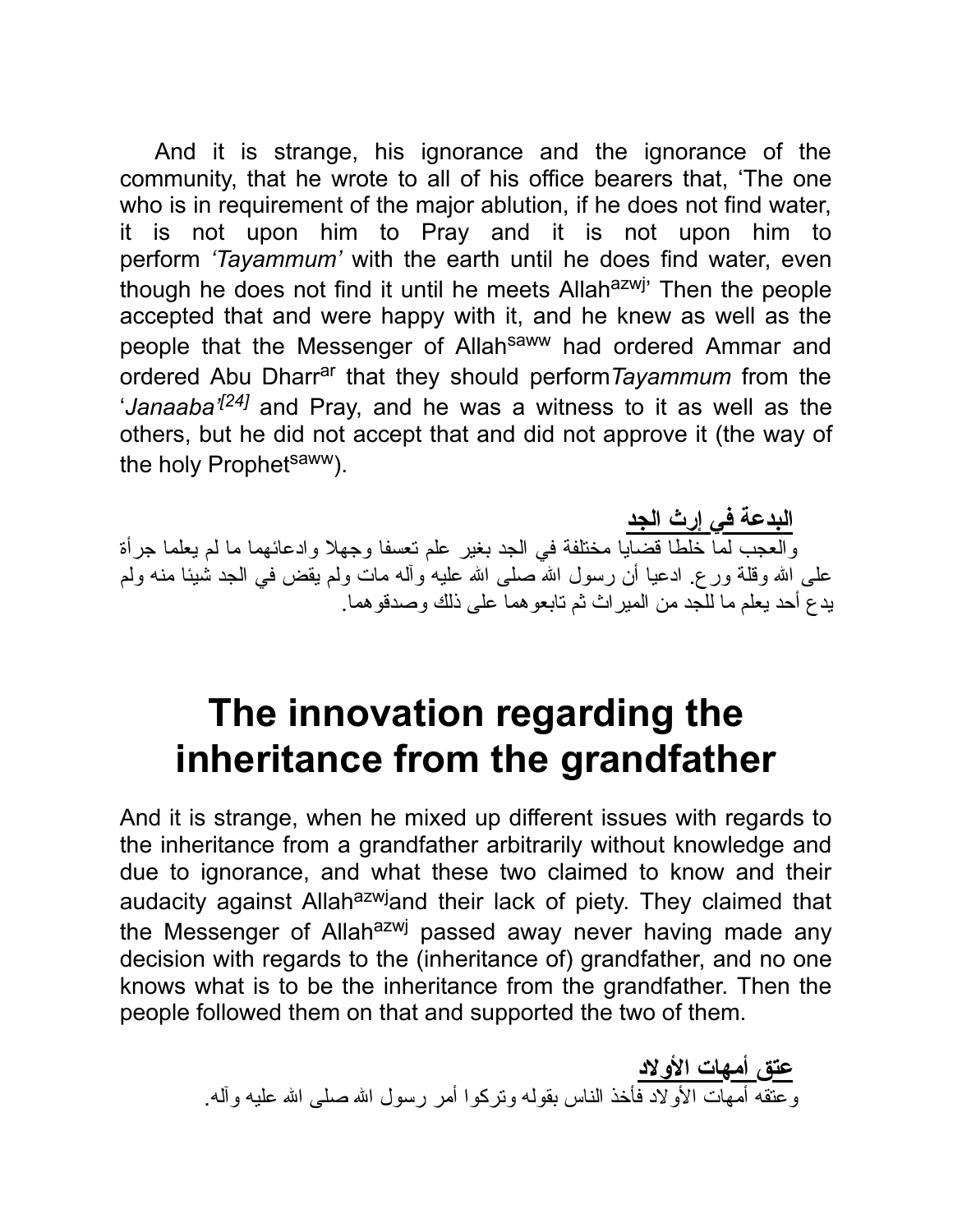## **Liberation of the (slave) mothers of the boys**

And the freeing of the mothers of the boys (*Ummuhaat Al-Awlaad*), so the people took his word but left (ignored) the order of the Messenger of Allah<sup>saww</sup>.

> **القضاء الباطل في ثلاثة أشخاص** وما صنع بنصر بن الحجاج وبجعدة من سلیم وبابن وبرة.

## **The false Judgement regarding three persons**

And what he did with Nasr Bin Al-Hajjaj, and with Jo'da and the son of Wabrat.

**البدعة في الطلاق** وأعجب من ذلك أن أبا كنف العبدي أتاه فقال: (إني طلقت امرأتي وأنا غائب فوصل إلیها الطلاق. ثم راجعتها وهي في عدتها وكتبت إلیها فلم یصل الكتاب إلیها حتى تزوجت). فكتب له: (إن كان هذا الذي تزوجها قد دخل بها فهي امرأته، وإن كان لم یدخل بها فهي امرأتك) وكتب له ذلك وأنا شاهد، فلم یشاورني ولم یسألني، یرى استغناءه بعلمه عني، فأردت أن أنهاه، ثم قلت: (ما أبالـي أن يفضحه الله). ثم لم يعبه الناس بل استحسنوه واتخذوه سنة وقبلوه منه ور أوه صوابا وذلك قضاء لو قضى به مجنون نحیف سخیف لما زاد.

#### **The innovation regarding the divorce**

And stranger than that is when Abu Kanaf Al-Abady came up to him and said, 'I divorced my wife whilst I was away, and the news of the divorce reached her. Then I reverted back to her whilst she was still in her waiting period, and I wrote to her. The letter did not reach her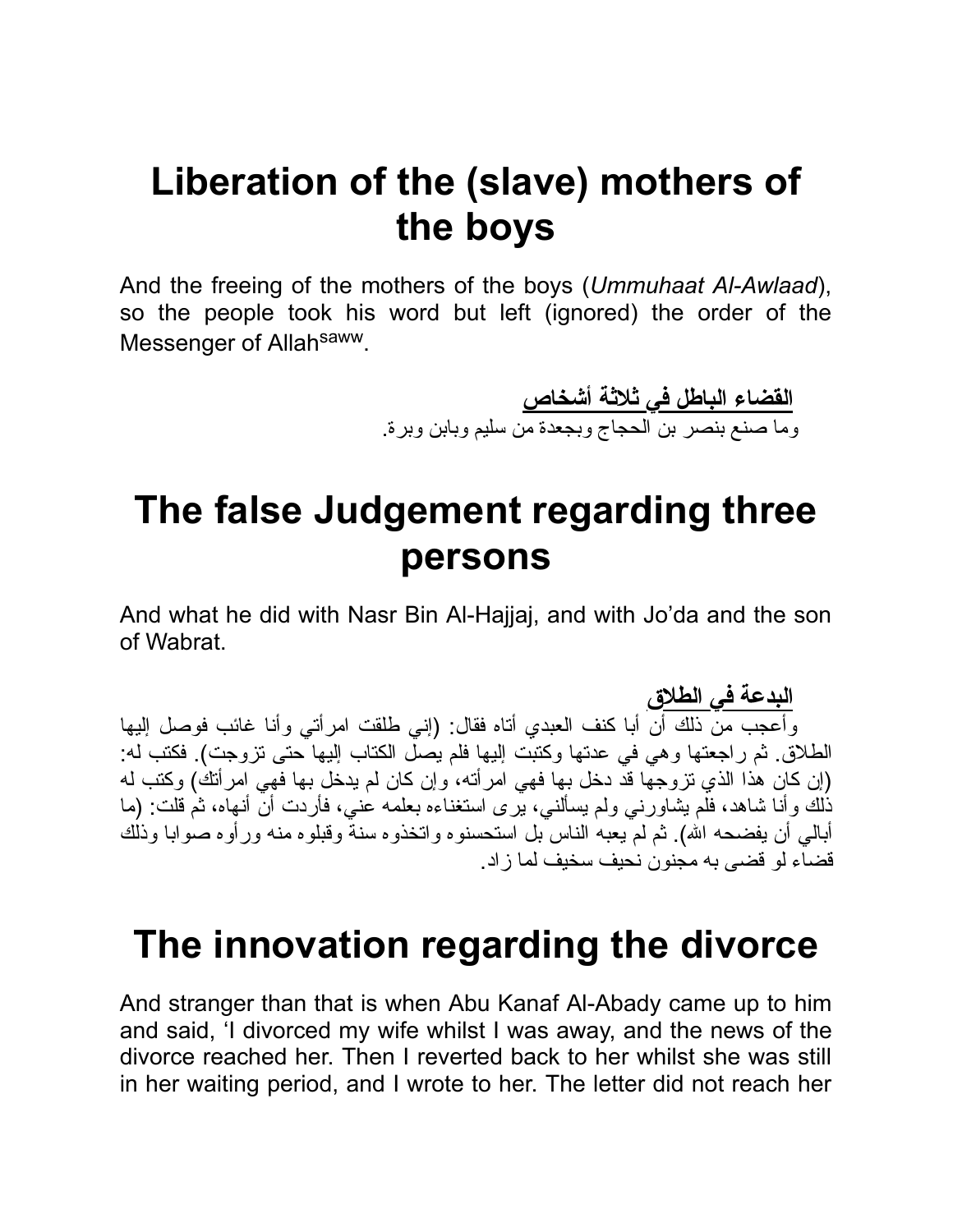until after she had remarried'. He (Umar) wrote to him, 'If this man who has married her did establish marital relations with her then she is his wife, and if had not had marital relations with her then she is your wife'. And he wrote that to him, and l<sup>asws</sup> am a witness to it. He never consulted measws and did not even ask measws about it. He thought that due to his knowledge, he was in no need of me<sup>asws</sup>. lasws intended to prevent him, but then lasws thought: 'What do lasws care if Allah<sup>azwj</sup> Exposes him'. Then the people did not fault him, but beautified his actions and took to his ways and accepted it from him and saw it as being correct, and that is such a judgement that even if an insane person were to judge it, he would not have exceeded this.

> **إسقاط أجزاء الأذان** ثم تركه من الأذان (حي على خیر العمل)، فاتخذوه سنة وتابعوه على ذلك.

## **The dropping of the parts of the Call (to Prayer)**

Then he left from the Call to Prayer (Azaan), 'Hurry to the best of the deeds' (Hayya Alaa Khayr Al-Amal). So they took to his ways and followed him on that.

**البدعة في حكم المفقود زوجها** وقضیته في المفقود وأن (أجل امرأته أربع سنین، ثم تتزوج، فإن جاء زوجها خیر بین امرأته وبین الصداق). فاستحسنه الناس واتخذوه سنة وقبلوه منه جهلا وقلة علم بكتاب االله عز وجل وسنة نبیه.

## **The innovation regarding the matter of the missing husband**

And he judged regarding the missing husband, and that if four years have passed, then she could wed again. So if her husband turns up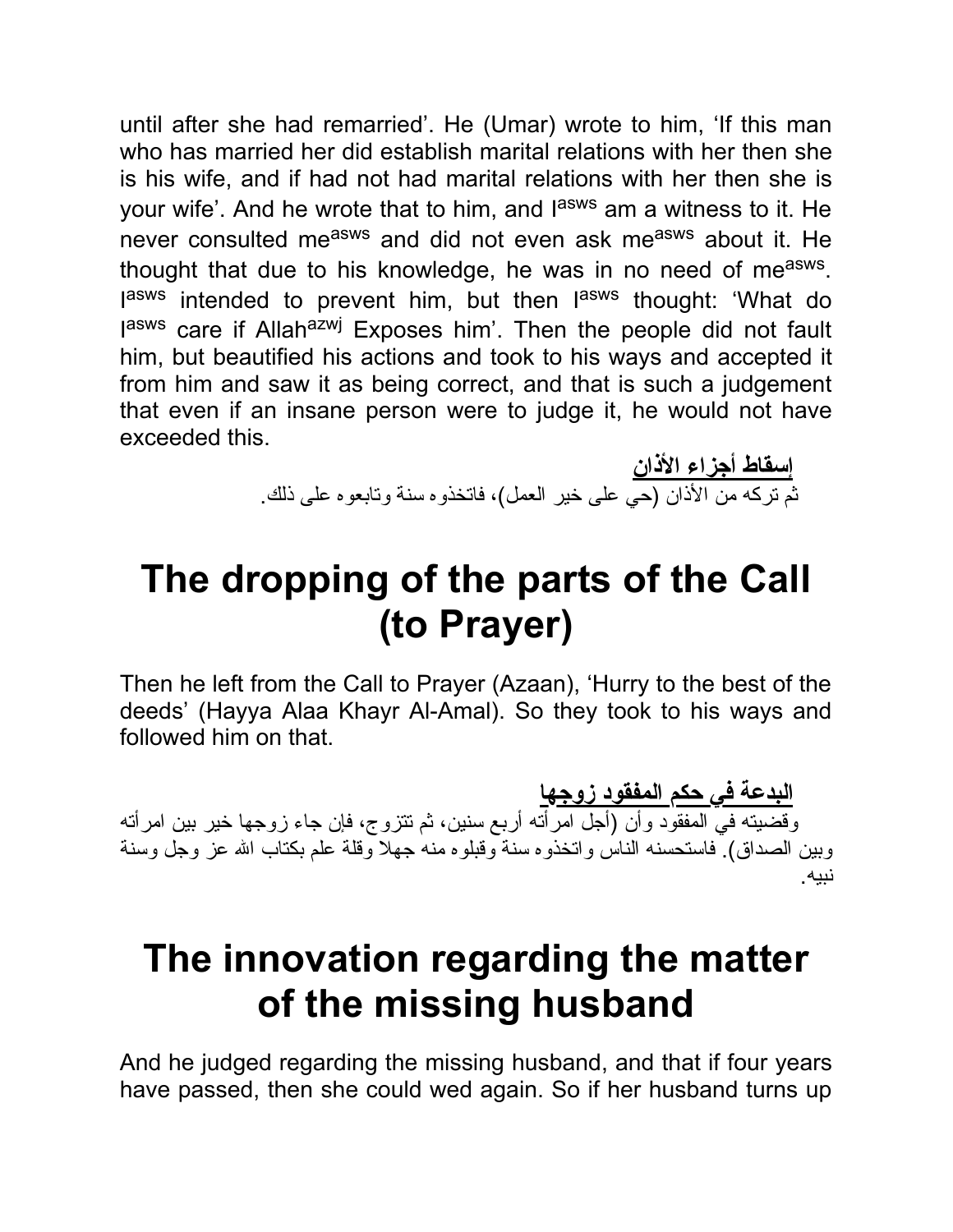then he shall have the choice between the wife and the dowry. The people beautified it and took to his way and accepted it from his ignorance, and said that he knew the Book of Allah<sup>azwj</sup> and the Sunnah of Hisazwj Prophetsaww.

بدعه في الأعاجم وإخراجه من المدینة كل أعجمي

His Innovation regarding the non-Arabs and his expelling of all the non-Arabs from Al-Medina.

وإرساله إلى عماله بالبصرة بحبل طوله خمسة أشبار وقوله: (من أخذتموه من الأعاجم فبلغ طول هذا الحبل فاضربوا عنقه)!

And his sending of a rope to his office bearers in Al-Basra the length of five spans 'Ashbaar' and his statement, 'Anyone from the non-Arabs whose height is longer than this rope, so have his neck struck off'.

ورده سبایا تستر وهن حبالى!!

And he returned the female captives who were secretly carrying a child.

وإرساله بحبل في صبیان سرقوا بالبصرة وقوله: (من بلغ طول هذا الحبل فاقطعوه) And his sending a rope with regard to the captive thieves in Al-Basra, and his statement, 'Anyone who has reached the length of this rope, so cut off (his hands)'.

وأعجب من ذلك أن كذابا رجم بكذابة فقبلها وقبلها الجهال فزعموا أن الملك ینطق على لسانه ویلقنه

And even stranger than that is the stoning of the liar by a liar. So they accepted it, and accepted his ignorance. (And defended his ignorance by) coming up with a fabrication that an Angel was speaking through his tongue and was teaching him.

وإعتاقه سبایا أهل الیمن.

And his releasing of the captives of the people of Yemen.

**\* 2 \* معصیة أبي بكر وعمر للرسول صلى االله علیه وآله واعتراضاتهما علیه**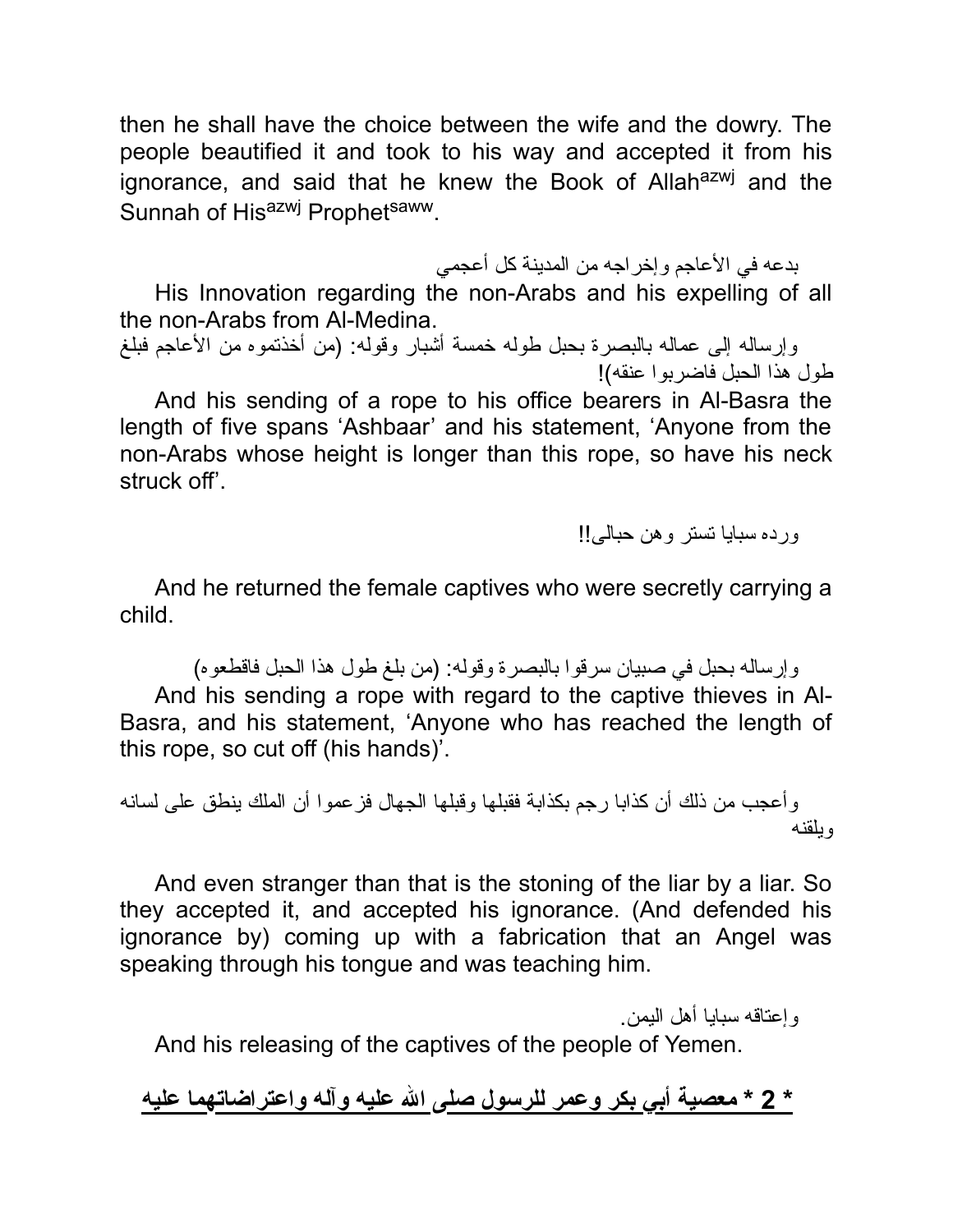وتخلفه وصاحبه عن جیش أسامة بن زید مع تسلیمهما علیه بالأمرة.

# **2 - Disobedience of Abu Bakr and Umar to the Messenger of Allah saww and their objections against himsaww**

And his staying behind along with his companion, from the army of Usama Bin Zayd, after having greeted him as an Emir.

ثم أعجب من ذلك أنه قد علم االله وعلمه الناس أنه الذي صد رسول االله صلى االله علیه وآله عن الكتف الذي دعاه به. ثم لم یضره ذلك عندهم ولم ینقصه.

Then even stranger than that is that he knew, and Allah<sup>azwj</sup> also Knew, and the people knew as well that he was the one who was repelled by the Messenger of Allah<sup>saww</sup>, when (Prophet<sup>saww</sup>) asked for the paper (and ink)<sup>[25]</sup>. Then it did not matter to them, nor did they find any fault with him.

```
وإنه صاحب صفیة حین قال لها ما قال. فغضب رسول االله صلى االله علیه وآله حتى قال ما
                                                                       قال.
```
And it was him who said to Safiya what he said. So the Messenger of Allah<sup>saww</sup> was angry to the extent that he<sup>saww</sup> said what he<sup>saww</sup> said.

وإنه وصاحبه اللذان كفا عن قتل الرجل الذي أمرهما رسول االله صلى االله علیه وآله بقتله، ثم أمرني بعدهما وقال النبي صلى االله علیه وآله في ذلك ما قال.

And it was him and his companion who both held back from killing the man whom the Messenger of Allahsawwhad ordered both of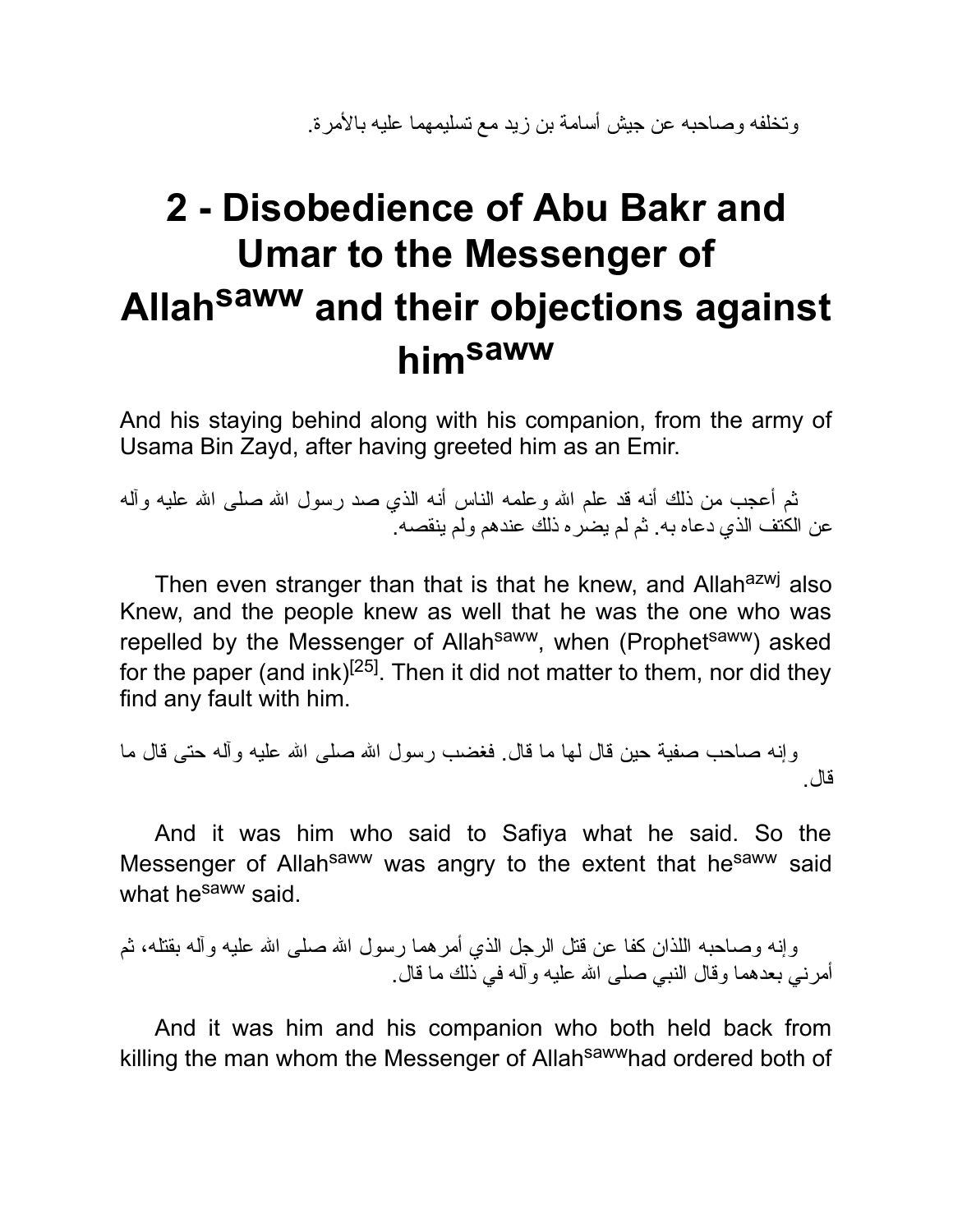them to kill. Then he<sup>saww</sup> ordered me<sup>asws</sup> to do it after these two, and the Prophet<sup>saww</sup> said with regards to it, that which he<sup>saww</sup> said.

وأمر النبي صلى الله عليه وأله أبا بكر ينادي في الناس: (إنه من لقي الله موحدا لا يشرك به شیئا دخل الجنة)، فرده عمر وأطاعه أبو بكر وعصى رسول االله صلى االله علیه وآله فلم تنفذ أمره، فقال رسول االله صلى االله علیه وآله في ذلك ما قال.

And the Prophet<sup>saww</sup> ordered Abu Bakr to call out within the people, 'The one who meets Allah<sup>azwj</sup> as a Monotheist, not having associated anything by it, will enter the Paradise'. Umar sent him back, and Abu Bakr obeyed him and disobeyed the Messenger of Allah<sup>saww</sup>, and so he did not carry out his<sup>saww</sup> order. So the Messenger of Allah<sup>saww</sup> said regarding that what he<sup>saww</sup> said.

فمساویه ومساوي صاحبه أكثر من أن تحصى أو تعد، ثم لم ینقصهم ذلك عند الجهال والعامة، وهما أحب إلیهم من آبائهم وأمهاتهم وأنفسهم، ویبغضون لهما ما لا یبغضون لرسول االله صلى االله علیه وآله.

So, his evil actions and the evil actions of his companion are more numerous than what you can realise or count. Then they (the people) did not fault them due to their ignorance and the blindness, and these two are more beloved to them than their own fathers and their own mothers and their own selves. They get angry for these two (in their defence), and they do not get angry for the Messenger of Allahsaww.

**إهانة عمر لرسول االله صلى االله علیه وآله** قال علي علیه السلام: ثم مررت بالصهاكي یوما فقال لي: (ما مثل محمد إلا كمثل نخلة نبتت في كناسة) فأَتيت رسول الله صلى الله علیه وآلـه فذكرت له ذلّك ِ فغضب النبـي صلـي الله علیه وآلـه وخرج مغضبا فأتى المنبر، وفزعت الأنصار فجاءت شاكة في السلاح لما رأت من غضب رسول االله صلى االله علیه وآله

## **Umar Insults the Messenger of Allah saww**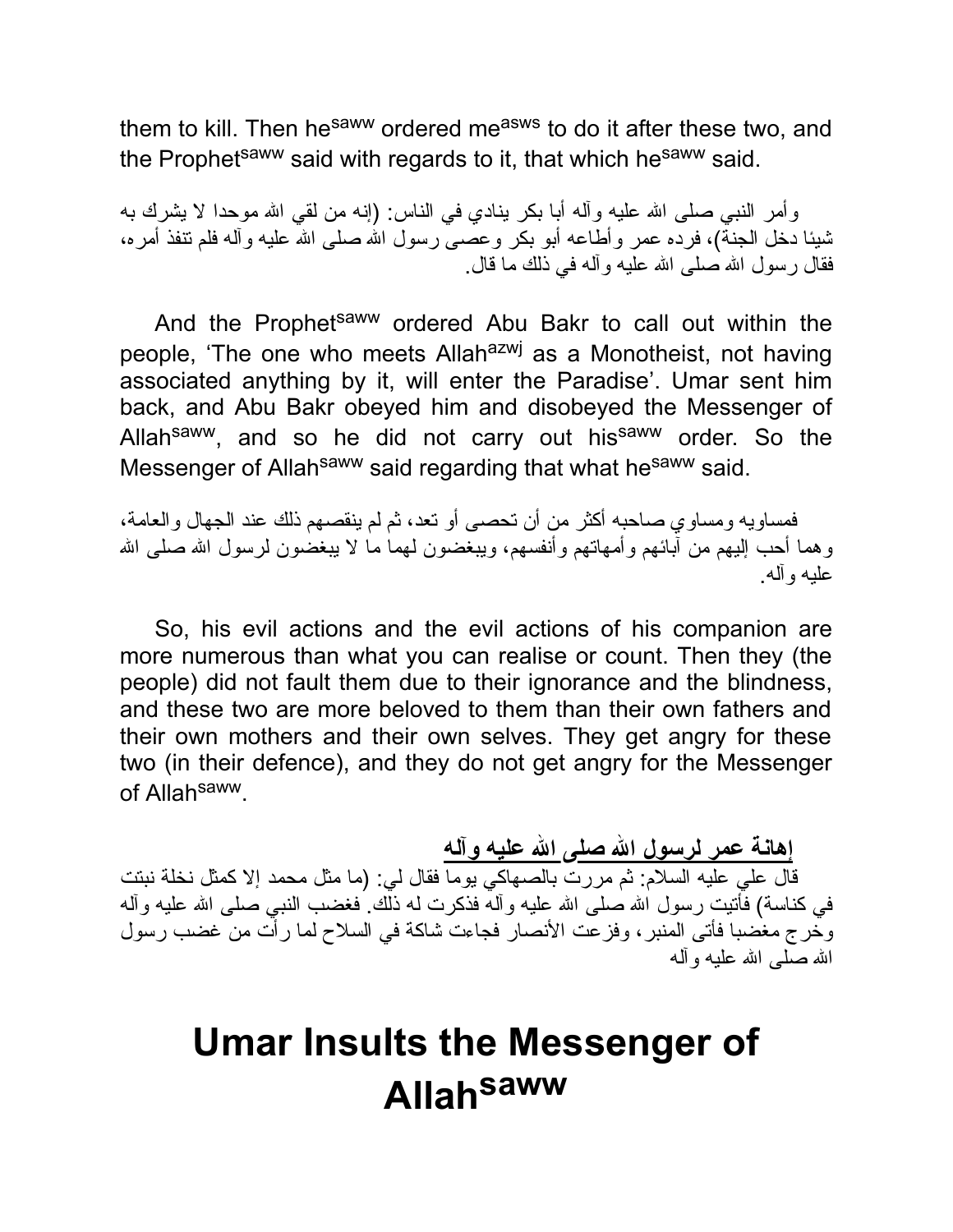Ali<sup>asws</sup> said: 'One day l<sup>asws</sup> passed by Al-Sahhaky (Umar, who was the son of Sahaak), so he said to me<sup>asws</sup>, 'What is the example of Muhammad<sup>saww</sup> except for the example of a date tree growing in the rubbish dump'. I<sup>asws</sup> came up to the Messenger of Allah<sup>saww</sup>, so lasws mentioned that to him<sup>saww</sup>. The Prophet<sup>saww</sup>got grieved by it and came out distressed to the Pulpit, and the 'al-Ansar' (Helpers) were horrified by it and came out armed with their weapons when they saw the disapproval of the Messenger of Allah<sup>saww</sup>.

فقال: ما بال أقوام یعیرونني بقرابتي؟ وقد سمعوا مني ما قلت في فضلهم وتفضیل االله إیاهم وما اختصـهم الله بـه من إذهاب الرجس عُنـهم وتطـهير الله إيّاهم، وقد سمعتم ما قلت فـي أفضل أهلُ بیتي وخیرهم مما خصه االله به وأكرمه وفضله من سبقه في الإسلام وبلاؤه فیه وقرابته مني وأنه بمنزلة هارون من موسى، ثم تزعمون أن مثلي في أهل بیتي كمثل نخلة نبتت في كناسة؟

He<sup>saww</sup> said: 'What is the problem with the people that they taunt mesaww by myasws near relatives? And you have heard what I<sup>saww</sup> have said regarding their<sup>asws</sup> virtues and what virtues Allah<sup>azwj</sup> has Preferred them<sup>asws</sup> with and what Allah<sup>azwj</sup> has Specialised them<sup>asws</sup> with from keeping away the uncleanness from them<sup>asws</sup>, and that Allah<sup>azwj</sup> has indeed Purified them<sup>asws</sup>. And you have heard what I<sup>saww</sup> have said regarding the preferences of the People<sup>asws</sup> of my<sup>saww</sup> Household, and their goodness which Allah<sup>azwj</sup> has Specialised him<sup>asws</sup> with, and Honoured him<sup>asws</sup>, and hisasws merits of being foremost in Islam, and the afflictions that heasws had to bear with regards to it, and hisasws nearness to me<sup>saww</sup>, and that he<sup>asws</sup> is unto me<sup>saww</sup> at the status which Haroun<sup>as</sup> had with Musa<sup>as</sup>, then you are alleging that my<sup>saww</sup> example among the People<sup>asws</sup> of my<sup>saww</sup> Household is like the example of a date tree growing in a rubbish dump?

ألا إن االله خلق خلقه ففرقهم فرقتین، فجعلني في خیر الفریقین. ثم فرق الفرقة ثلاث فرق، شعوبا وقبائل وبیوتا وجعلني في خیرها شعبا وخیرها قبیلة. ثم جعلهم بیوتا فجعلني في خیرها بیتا، فذلك قوله: (إنما یرید االله لیذهب عنكم الرجس أهل البیت ویطهركم تطهیرا)، فحصلت في أهل بیتي وعترتي وأنا وأخي علي بن أبي طالب.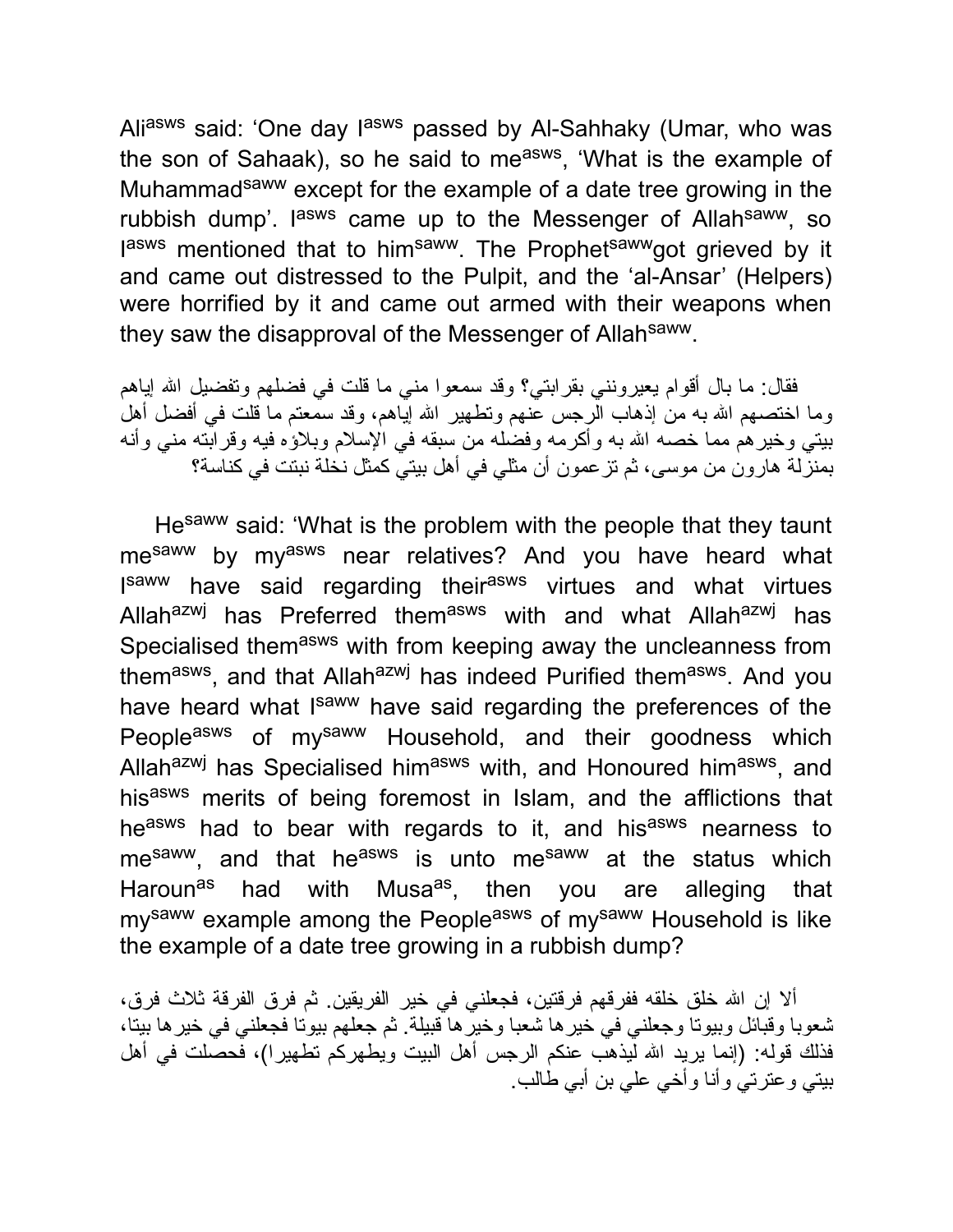Nay! Allah<sup>azwj</sup> Created His<sup>azwj</sup> creation and divided it into two sections. He<sup>azwj</sup> Made me<sup>saww</sup> to be in the better of the two sects. Then He<sup>azwj</sup> Separated the sect into three sections – nations, and tribes, and households, and Made me<sup>saww</sup> to be in the best of the nations, and the best of the tribes. Then He<sup>azwj</sup> Made them to be households, so He<sup>azwj</sup> Made me<sup>saww</sup> to be in the best of the Households, so that is HisazwjStatement *"[33:33] Allah only desires to keep away the uncleanness from you, O people of the House!* and to purify you a *(thorough) purifying.*" So He<sup>azwj</sup> Revealed this with regards to the People<sup>asws</sup> of my<sup>saww</sup> Household, and my<sup>saww</sup> Family, and myself<sup>saww</sup> and my<sup>saww</sup> brother Ali<sup>asws</sup> Bin Abu Talib<sup>asws</sup>.

ألا وإن االله نظر إلى أهل الأرض نظرة فاختارني منهم، ثم نظر نظرة فاختار أخي علیا ووزیري ووصیي وخلیفتي في أمتي وولي كل مؤمن بعدي. فبعثني رسولا ونبیا ودلیلا، فأوحى إلي أن أتخذ علیا أخا وولیا ووصیا وخلیفة في أمتي بعدي. ألا وإنه ولي كل مؤمن بعدي، من والاه وَالّاه الله ومن عاداه عاداه الله ومن أحبه أحبّه الله ومن أبغضه أبغضه الله. لا يحبه إلا مؤمن ولا یبغضه إلا كافر.

Nay! And Allah<sup>azwj</sup> Looked towards the inhabitants of the earth with a Glance (Considered it with a Consideration). So He<sup>azwj</sup> Chose me<sup>saww</sup> from among them. Then He<sup>azwj</sup> Looked (Considered) again, so He<sup>azwj</sup> Chose my<sup>saww</sup> brother Ali<sup>asws</sup>, as my<sup>saww</sup> Vizier, and my<sup>saww</sup> successor, and my<sup>saww</sup> Caliph in my<sup>saww</sup> community, and the guardian of every believer after mesaww. Heazwj Sent mesaww as a Messenger<sup>saww</sup>, and as a Prophet<sup>saww</sup>, and as evidence. So He<sup>azwj</sup> Revealed unto me<sup>saww</sup> that I<sup>saww</sup>should take my<sup>saww</sup> brother Aliasws to be a guardian, and a Caliph for mysaww community after mesaww. Nay!

Heasws is the guardian of every believer after mesaww. The one who befriends him<sup>asws</sup>, Allah<sup>saww</sup> will Befriend him, and the one who is inimical to him<sup>asws</sup>, Allah<sup>azwj</sup> will be Inimical to him, the one who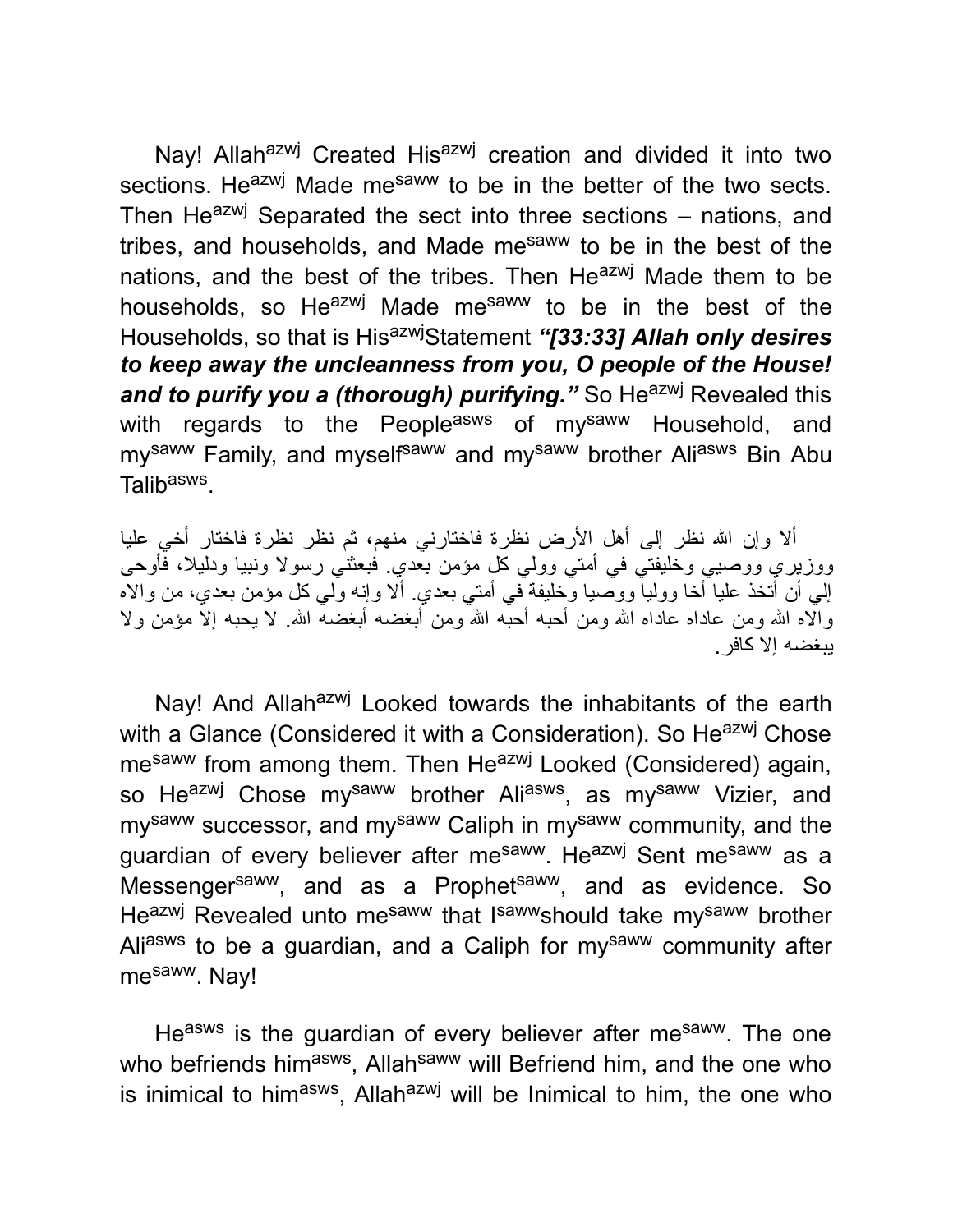loves him<sup>asws</sup>, Allah<sup>azwj</sup> will Love him, and the one who angers him<sup>asws</sup>, Allah<sup>azwj</sup> will be Angry with him. None will love himasws except for a believer, and none will hate him except for an infidel.

رب الأرض بعدي وسكنها وهو كلمة االله التقوى وعروة االله الوثقى. أتریدون أن تطفؤوا نور الله بأفواهكم؟ والله متمّ نوره ولو كره المشركون. ویرید أعداء الله أن یطّفؤوا نور أخـى، ویأبـى الله إلا أن یتم نوره. یا أیها الناس، لیبلغ مقالتي شاهدكم غائبكم. اللهم اشهد علیهم.

**Heasws is the 'Raab ul Arz' (Lord of the earth and its inhabitants), after mesaww**, and he<sup>asws</sup> is the pious Word of Allah<sup>azwj</sup> and the strong Rope of Allah<sup>azwj</sup>. Do you want to extinguish the 'Noor Allah<sup>azwj</sup>' (The Light of Allah<sup>azwj</sup>) with your mouths? And Allah<sup>azwj</sup> will Complete His<sup>azwj</sup> Light even though the Polytheists may not like it. *[9:32]*. The enemies of Allah<sup>azwj</sup> want to extinguish the Noor of mysaww brother, and AllahazwiRefused that, except that Heazwj will Ensure the Completion of Hisazwj Noor. O you people! Those who are witnesses to this should make my<sup>saww</sup> words reach to those who are absent from among you. Our Allah<sup>azwj</sup>, be a Witness to them!

یا أیها الناس، إن االله نظر نظرة ثالثة فاختار منهم بعدي اثني عشر وصیا من أهل بیتي وهم خیار أمتي منهم أحد عشر إماما بعد أخي واحدا بعد واحد كلما هلك واحد قام واحد منهم. مثلهم كمثل النجوم في السماء كلما غاب نجم طلع نجم لأنهم أئمة هداة مهتدون، لا یضرهم كید من كادهم ولا خذلان من خذلهم بل یضر االله بذلك من كادهم وخذلهم.

O you people! Allah<sup>azwj</sup> Looked (Considered) for a third time, so Heazwj Chose from among them, after mesaww, Twelve Successors from the People<sup>asws</sup> of my<sup>saww</sup> Household, and they<sup>asws</sup> are the best of mysaww community. Among themasws are Eleven Imamsasws after my<sup>saww</sup> brother<sup>asws</sup>, one after the other. Whenever one of them<sup>asws</sup> passes away, another one<sup>asws</sup> will take his<sup>asws</sup> place from them<sup>asws</sup>.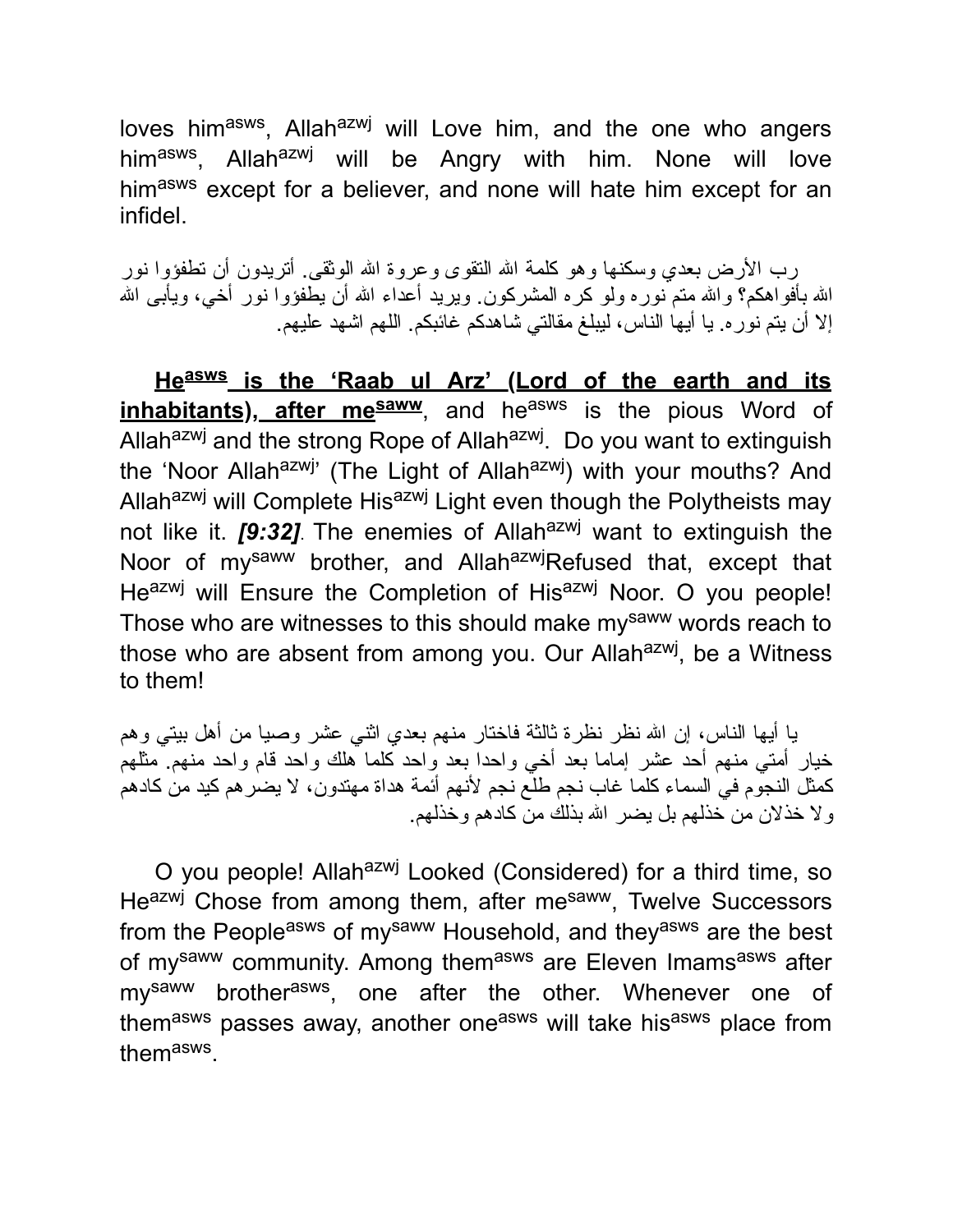Their<sup>asws</sup> example is like the example of the stars in the sky. Whenever a star disappears, another one rises, because they<sup>asws</sup> are the Guiding Imams<sup>asws</sup> who are Guided (by Allah<sup>azwj</sup>). The plots of the plotters do not adversely affect them<sup>asws</sup>, nor does the abandonment of the ones who abandon them<sup>asws</sup>, but Allah<sup>azwj</sup> will Ensure that the ones who plotted, and the ones who abandoned will be the ones to be adversely affected by that.

فهم حجة االله في أرضه وشهداءه على خلقه. من أطاعهم أطاع االله ومن عصاهم عصى االله. هم مع القرآن والقرآن معهم، لا یفارقونه ولا یفارقهم حتى یردوا على حوضي.

So, they<sup>asws</sup> are the 'Hujjat Allah' (Proofs of Allah<sup>azwj</sup>) in His<sup>azwj</sup> earth, and His<sup>azwj</sup> Witnesses over His<sup>azwj</sup>creatures. The one who obeys them<sup>asws</sup> has obeyed Allah<sup>azwj</sup>, and the one who disobeys them<sup>asws</sup> has disobeyed Allah<sup>azwj</sup>. They<sup>asws</sup> are with the Quran and the Quran is with them<sup>asws</sup>. Neither will they<sup>asws</sup>separate from it, nor will it separate from themasws until theyasws return to me<sup>saww</sup> at the (Divine) Fountain (in the Hereafter).

أول الأئمة أخي علي خیرهم، ثم ابني الحسن ثم ابني الحسین ثم تسعة من ولد الحسین، وأمهم ابنتي فاطمة، صلوات الله علیهم ً ثم من بعدهم جعفر بن أبي طالب ابن عمي وأخو أخي، وعمي حمزة بن عبد المطلب.

The first of the Imams<sup>asws</sup> is my<sup>saww</sup> brother Ali<sup>asws</sup> who is the best of them<sup>asws</sup>. Then, my<sup>saww</sup> son Al-Hassan<sup>asws</sup>, and my<sup>saww</sup> son Al-Husayn. Then, nine from the sons<sup>asws</sup> of Al-Husayn<sup>asws</sup>, and their<sup>asw</sup>mother is my<sup>saww</sup> daughter Fatima<sup>asws</sup>, may Peace be upon them<sup>asws</sup>. Then, after them<sup>asws</sup>, the best is Ja'far Bin Abu Talib<sup>asws</sup> the son of my<sup>saww</sup> uncle<sup>asws</sup> and the brother of my<sup>saww</sup> brother<sup>asws</sup>, and my<sup>saww</sup>uncle Hamza Bin Abd Al-Muttalib<sup>asws</sup>.

ألا إني محمد بن عبد االله. أنا خیر المرسلین والنبیین، وفاطمة ابنتي سیدة نساء أهل الجنة، وعلي وبنوه الأوصیاء خیر الوصیین، وأهل بیتي خیر أهل بیوتات النبیین وابناي سیدا شباب أهل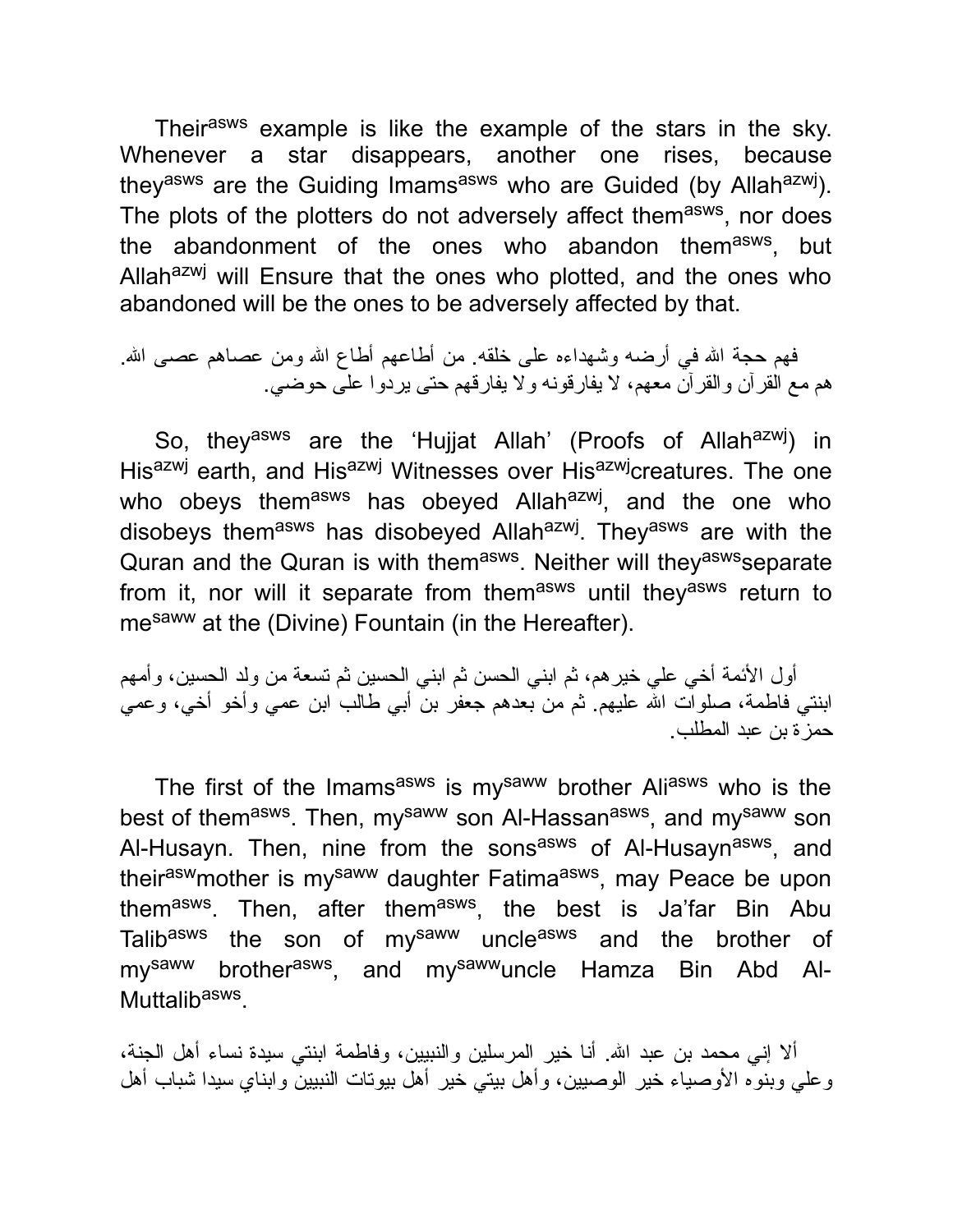Nay! I<sup>saww</sup> am Muhammad Bin Abd Allah<sup>saww</sup>. I<sup>saww</sup> am the best of the Messengers<sup>as</sup> and the Prophets<sup>as</sup>, , and Fatimaasws mysaww daughter is the Chieftess of the women of the Paradise, and Aliasws and hisasws successor sonsasws are the best of the successors<sup>as</sup>, and the People<sup>asws</sup> of my<sup>saww</sup> Household are the best of the people of the households of the Prophets<sup>as</sup>, and my<sup>saww</sup> two sons<sup>asws</sup> are the Chiefs of the youths of the Paradise.

أیها الناس، إن شفاعتي لیرجوها رجاءكم، أفیعجز عنها أهل بیتي؟ ما من أحد ولده جدي عبد المطلب یلقى الله موحدا لا یشرك به شیئا إلا أدخله الجنة ولو كان فیه من الذنوب عدد الحصى وزبد البحر.

O you people! As for mysaww intercession, it is what you hope for, and it is your desire. Do you reckon that the People<sup>asws</sup> of mysaww Household will be deprived of it? There is none from the children of my<sup>saww</sup>grandfather Abd Al-Muttalib<sup>as</sup> who will meet Allah<sup>azwj</sup> as a 'Mushrik' (Monotheist), not having associated the slightest of anything by it, but he will enter the Paradise, even though his sins may equAl-the number of the pebbles, and the foam of the sea.

أیها الناس، عظموا أهل بیتي في حیاتي ومن بعدي وأكرموهم وفضلوهم، فإنه لا یحل لأحد أن یقوم من مجلسه لأحد إلا لأهل بیتي. إني لو أخذت بحلقة باب الجنة ثم تجلى لي ربي تبارك وتعالى فسجدت وأذن لي بالشفاعة، لم أوثر على أهل بیتي أحدا.

O you people! Magnify the Members<sup>asws</sup> of my<sup>saww</sup> Household in my<sup>saww</sup> lifetime and after me<sup>saww</sup>, and honour them<sup>asws</sup> and prefer them<sup>asws</sup>, for it is not permissible for anyone to stand up from his place for anyone else except for the people<sup>asws</sup> of my<sup>saww</sup> Household. If I<sup>saww</sup> were to grab hold of the Door of the Paradise, then my<sup>saww</sup> Lord<sup>azwj</sup> Blessed and High is Manifested for me<sup>saww</sup>, so I<sup>saww</sup> will prostrate and He<sup>azwj</sup> will Permit me<sup>saww</sup> for the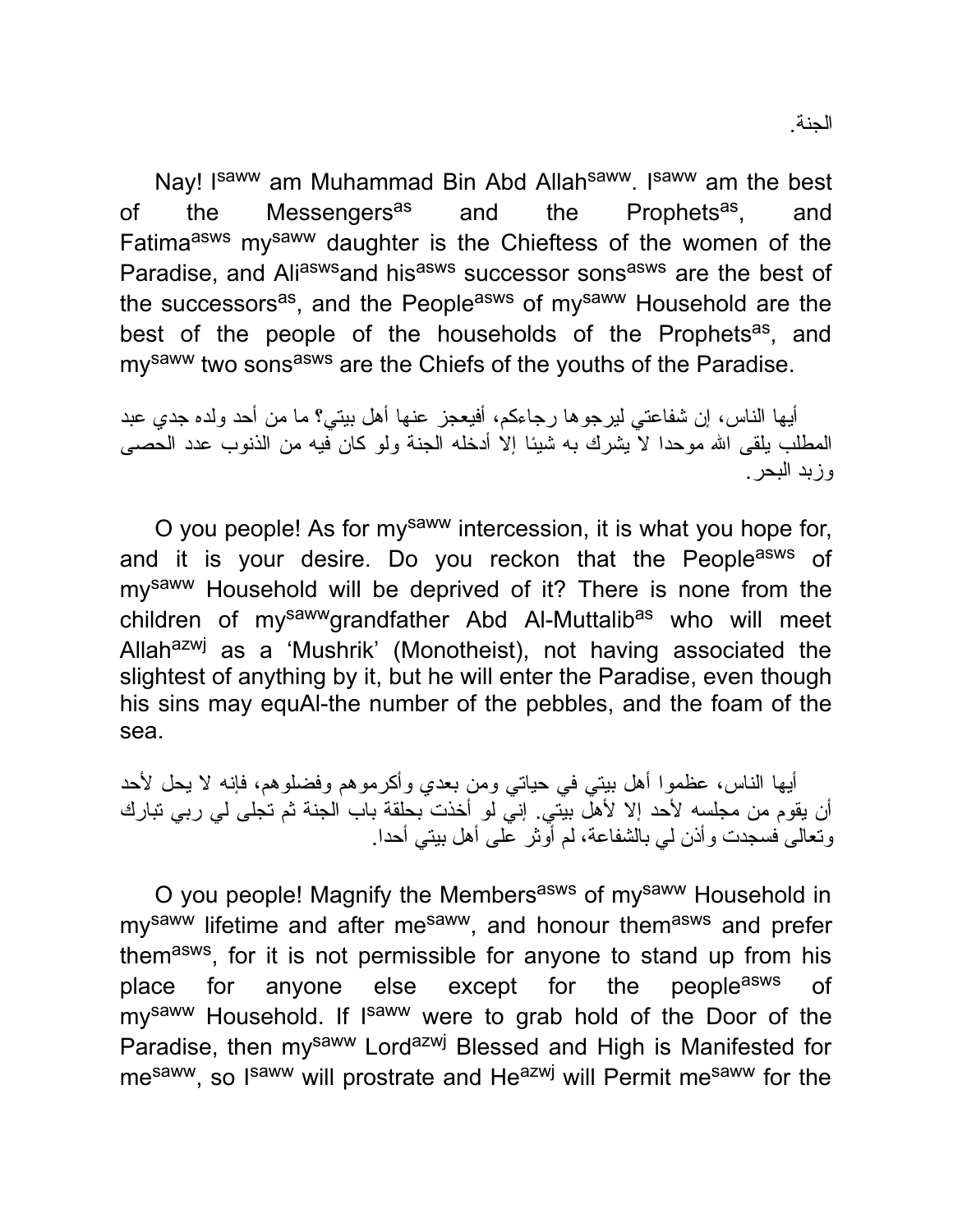intercession, I<sup>saww</sup> will not give priority to anyone over the Peopleasws of mysaww Household.

أیها الناس، انسبوني من أنا؟ فقام إلیه رجل من الأنصار فقال: نعوذ باالله من غضب االله ومن غضب رسوله، أخبرنا - یا رسول االله - من الذي آذاك في أهل بیتك حتى نضرب عنقه ولیبر عترته. فقال: انسبوني، أنا محمد بن عبد الله بن عبد المطلب بن هاشم حتى انتسب إلى نزار، ثم مضى في نسبه إلى إسماعیل بن إبراهیم خلیل االله، ثم قال: إني وأهل بیتي بطینة طیبة من تحت العرش إلى آدم نكاح غیر سفاح لم یخالطنا نكاح الجاهلیة.

O you people! Look at my<sup>saww</sup> lineage. Who am I<sup>saww</sup>?' So a man from the Helpers stood up and said, 'We seek refuge with Allah<sup>azwj</sup> from the Wrath of Allah<sup>azwj</sup>, and from the wrath of Hisazwj Messenger<sup>saww</sup>. Inform us, O Messenger of Allah<sup>saww</sup>, who is the one who has hurt you<sup>asws</sup> with regards to the People<sup>asws</sup> of yoursaww Household, so that we may strike his neck-off and his family becomes ineffective'.

So he<sup>saww</sup> said: 'I<sup>saww</sup> will introduce my<sup>saww</sup> lineage. I<sup>saww</sup> am Muhammad<sup>saww</sup> Bin Abd Allah<sup>asws</sup> bin Abd Al-Muttalib<sup>asws</sup> Bin Hashim<sup>asws</sup>' – until he<sup>saww</sup> mentioned the lineage up to Nazaar, then continued in his lineage up to Ismail<sup>as</sup> bin Ibrahim<sup>as</sup>, the Friend (Khaleel) of Allah<sup>azwj</sup>, then said – 'I<sup>saww</sup> and the People<sup>asws</sup>of mysaww Household are by the good clay from underneath the Throne, up to Adam<sup>as</sup>, our (lineage) is through (holy) matrimony and not through adultery (as some of you). Do not include usasws in (those who were born as a result of) the marriages of the ignorance.

#### **تحدي الرسول صلى االله علیه وآله لهم في أنسابهم وآخرتهم**

فسلوني، فواالله لا یسألني رجل عن أبیه وعن أمه وعن نسبه إلا أخبرته به. فقام إلیه رجل فقال: من أببي؟ فقال صلى الله علیه وآله: أبوك فلان الذي ندعى إلیه. فحمد الله وأثنـي علیه وقال: لو نسبتني إلى غیره لرضیت وسلمت. ثم قام إلیه رجل آخر فقال له: من أبي؟ فقال: أبوك فلان - لغیر أبیه الذي یدعى إلیه - فارتد عن الإسلام. ثم قام إلیه رجل آخر فقال: أمن أهل الجنة أنا أم من أهل النار؟ فقال: من أهل الجنة. ثم قام رجل آخر فقال: أمن أهل الجنة أنا أم من أهل النار؟ فقال: من أهل النار.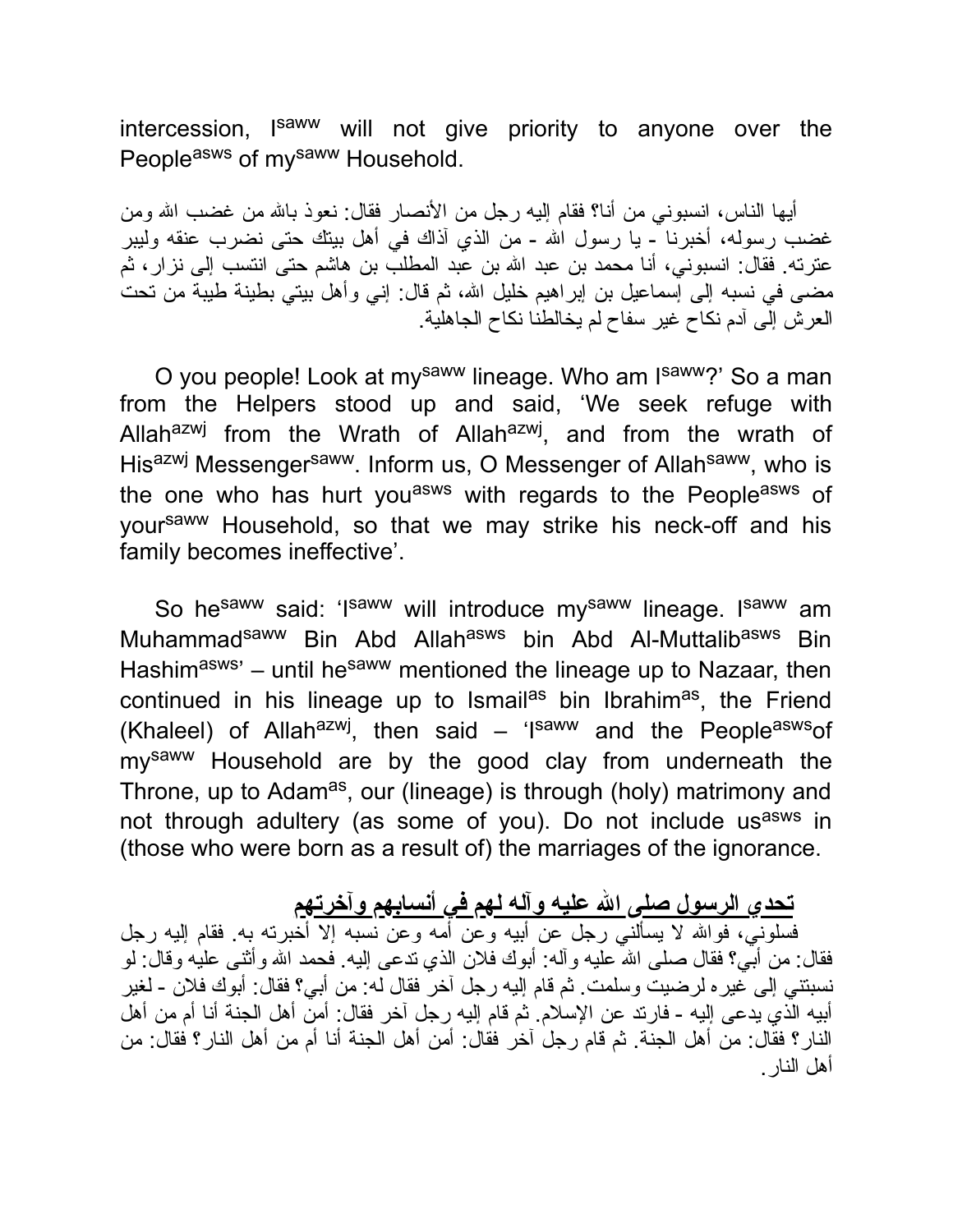# **The Messenger of Allah saww challenged them with regards to their lineages and (their fate) in the hereafter**

So, ask me<sup>saww</sup>, for by Allah<sup>azwj</sup>, no man will ask me<sup>saww</sup> about his father, and about his mother, and about his lineage, but Isaww will inform him about it' So a man stood up and said, 'Who is my father?' The Messenger of Allah<sup>saww</sup> said: 'Your father is so and so, whom you are claiming him to be'. So he Praised Allah<sup>azwj</sup> and Extolled Himazwj and said, 'Had yousaww related me to someone else, I would have been pleased with it and would have accepted it'.

Then another man stood up to him<sup>saww</sup> and said to him<sup>saww</sup>, 'Who is my father?' So he saw said: 'Your father is so and so'  $-$  someone other than whom he had been claiming him to be – so he reverted back from Islam (became an apostate). Then another man stood up to himsaww and said, 'Am I from the inhabitants of the Paradise or from the inhabitants of the Fire?' So hesaww said: 'From the inhabitants of the Paradise'. Then another man stood up and said, 'Am I from the inhabitants of the Paradise or from the inhabitants of the Fire?' So hesaww said: 'From the inhabitants of the Fire'.

**اعتراض عمر بإهانته لساحة رسول االله صلى االله علیه وآله القدسیة** ثم قال رسول الله صلى الله علیه وأله - وهو مغضب -: ما یمنع الذي عیر أفضل أهل بیتي وأخي ووزیري ووارثي ووصیي وخلیفتي في أمتي وولي كل مؤمن بعدي أن یقوم فیسألني من أبوه وأين هو، أفي الجنَّة أم في النار؟ فقام إلَيه عمر بن الخطاب فقال: أعوذ بالله من سخط الله وسخط رسوله، أعف عنا یا رسول الله عفا الله عنك، أقلنا أقالك الله، استرنا سترك الله، اصفح عنا صلى االله علیك. فاستحى رسول االله صلى االله علیه وآله فكف.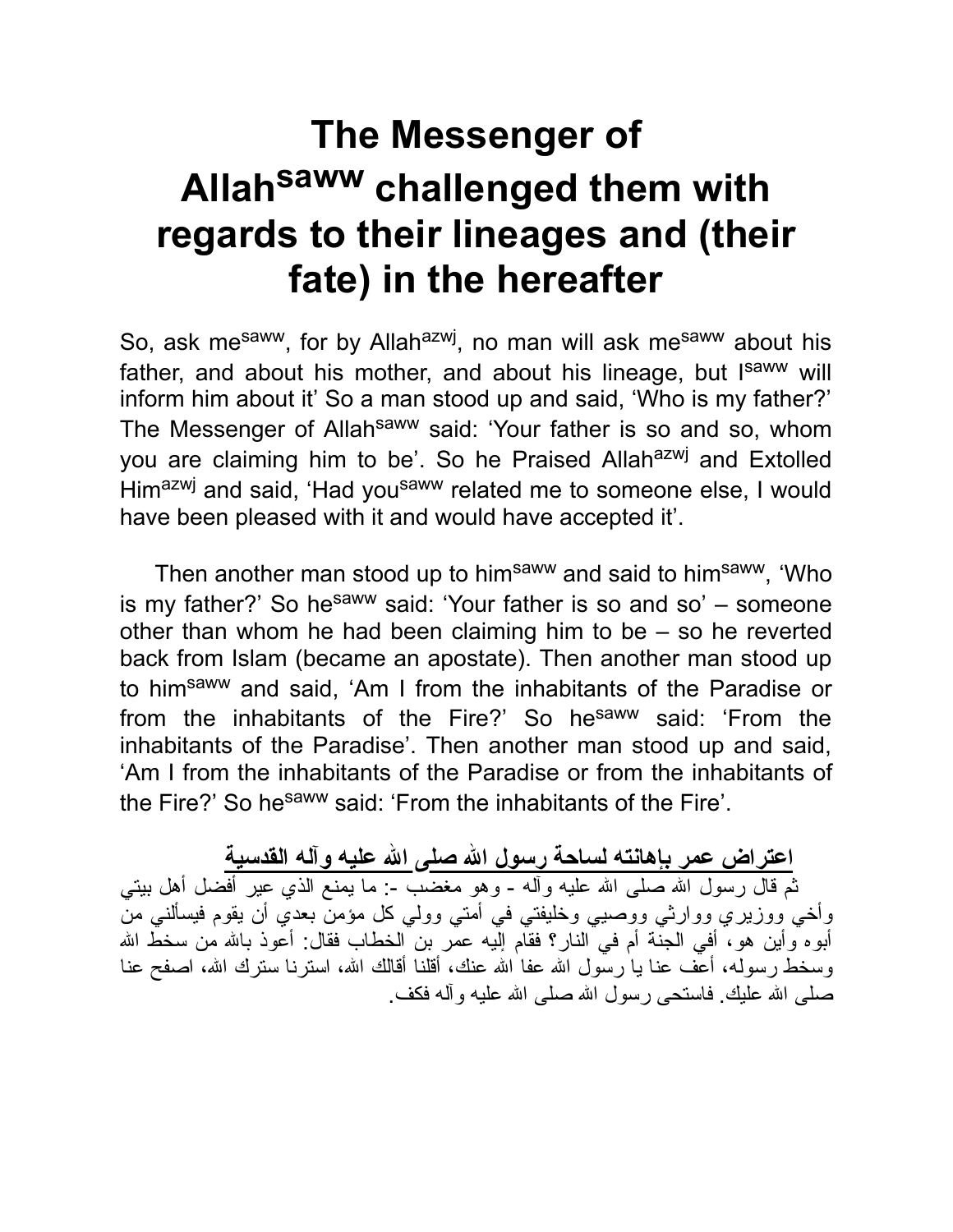# **Umar's interception with his insult of the Holiness of the Messenger of Allah saww**

Then the Messenger of Allah<sup>saww</sup> said – and he<sup>saww</sup> was angry -: 'What has prevented the one who taunted the preference of the People<sup>asws</sup> of my<sup>saww</sup> Household, and my<sup>saww</sup> brother, and my<sup>saww</sup> Vizier, and my<sup>saww</sup>inheritor, and my<sup>saww</sup> successor<sup>asws</sup>, and my<sup>saww</sup> Caliph in my<sup>saww</sup> community, and my<sup>saww</sup> Guardian of every believer after me<sup>saww</sup>, to stand up so that he would question me<sup>saww</sup> about his father and where he is to be, in the Paradise or in the Fire?' So Umar Bin Al-Khattab stood up to himsaww saying, 'I seek refuge with Allah<sup>azwj</sup>from the Wrath of Allah<sup>azwj</sup> and the wrath of His<sup>azwj</sup> Messenger<sup>saww</sup>. Excuse us, O Messenger of Allah<sup>saww</sup>, may Allahazwj Excuse yousaww. Discharge us, may Allahazwj Discharge yousaww. Veil us, may Allahazwi Veil yousaww. Forgive us, may Allahazwj Bless yousaww. The Messenger of Allahsaww did not want to embarrass him anymore, so he<sup>saww</sup> stopped.

**اعتراض عمر على رسول االله صلى االله علیه وآله في زكاة أموال العباس** قال علي علیه السلام: وهو صاحب العباس الذي بعثه رسول االله صلى االله علیه وآله ساعیا فرجع وقال: إن العباس قد منع صدقة ماله. فغضب رسول الله صلى الله علیه وآله وقال: (الحمد لله الذي عافانا أهل البیت من شر ما یلطخونا به. إن العباس لم یمنع صدقة ماله ولكنك عجلت علیه وقد عجل زكاة سنین. ثم أنانـي بـعد ذلك یطلب أن أمشـي مـعه إلـى رسول الله صلـى الله علیه وآلـه شافعا لیرضى عنه، ففعلت.

**Objection of Umar against the Messenger of Allah sawwregarding Zakaat of the wealth of Al-Abbas**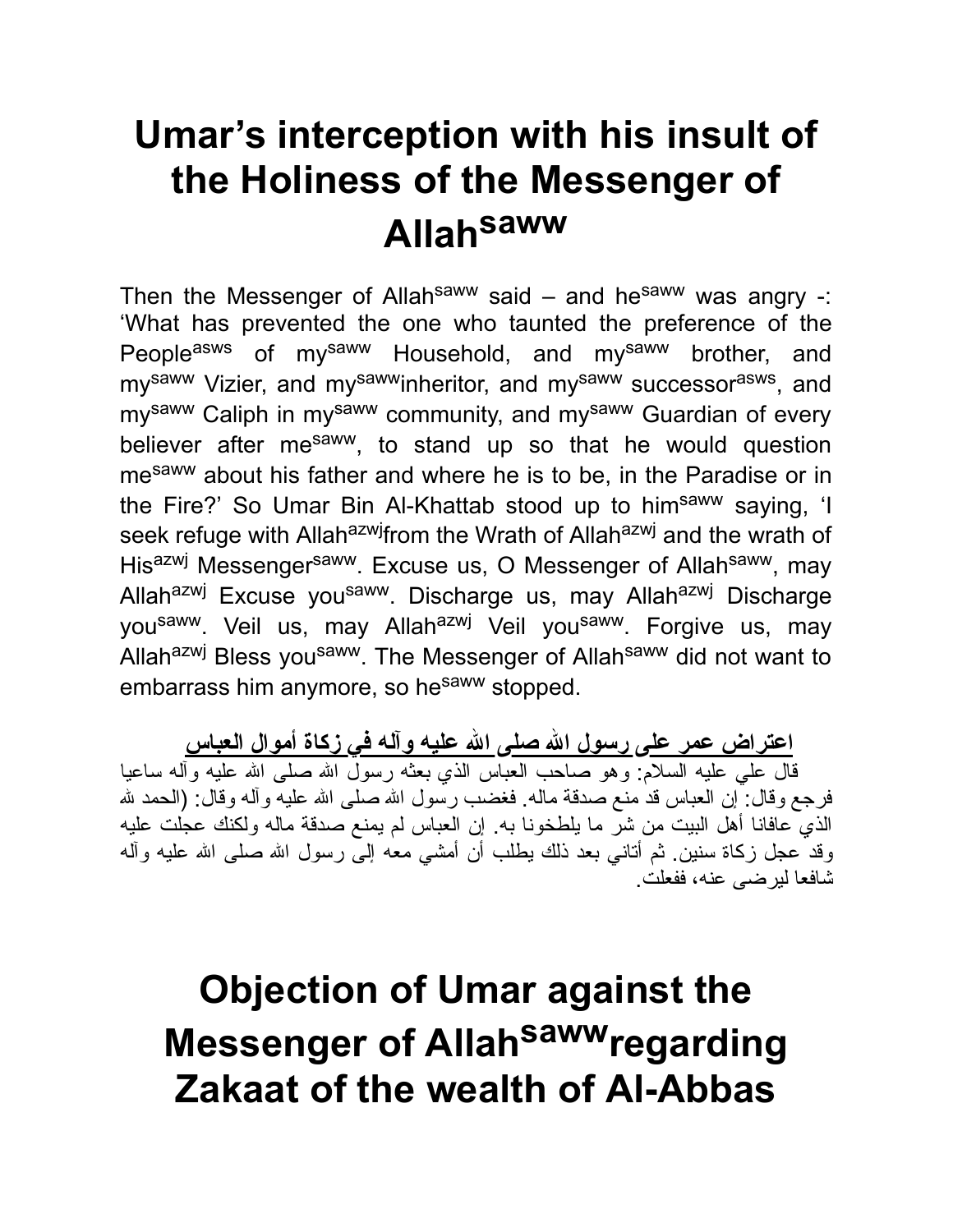Aliasws said: 'And he (Umar) was with Al-Abbas when the Messenger of Allahsaww sent him to seek him. So he came back and said, 'Al-Abbas has refused to give charity from his wealth'. So the Messenger of Allah<sup>saww</sup> was angered and said: 'Praise be to Allah<sup>azwj</sup> Who has Excused us<sup>asws</sup>, the People<sup>asws</sup> of the Household from the evil of what they are mixing us up with. Al-Abbas never refused to give charity from his wealth, but you made haste towards him and wanted the Zakaat for two years'. Then he (Umar) came to me<sup>asws</sup>, seeking that l<sup>asws</sup>should walk with him to the Messenger of Allah<sup>saww</sup> to intercede so that he<sup>saww</sup> may be pleased with him. So I asws did it'.

**اعتراض عمر على رسول االله صلى االله علیه وآله في الصلاة على جنازة المنافق وهو صاحب عبد االله بن أبي سلول** حین تقدم رسول الله صلَّى الله علیه وآله لیصلی علیه فأخذ بثوبه من ورائه فمده إلیه من خلفه وقال: (قد نـهاك الله أن تصلـى علیـه ولا یـحل لك أن تصلـى علیـه) فقال لـه رسول الله صلـى الله علیـه وآله: ویلك، قد آذیتني إنما صلیت علیه كرامة لابنه، وإني لأرجو أن یسلم به سبعون رجلا من بني أبیه وأهل بیته. وما یدریك ما قلت، إنما دعوت االله علیه.

# **Objection of Umar against the Messenger of Allah sawwregarding the Prayer at the funeral of a hypocrite, and he was the companion Abdullah Bin Abu Salool**

When the Messenger of Allah<sup>saww</sup> stepped forward to Pray for him (Abdullah Bin Salool), he (Umar) grabbed his<sup>saww</sup> garment from behind so it got extended from behind him<sup>saww</sup>, and said, 'Allah<sup>azwj</sup> has Prohibited you<sup>saww</sup> that you<sup>saww</sup> should Pray for him, and it is not Permissible for you<sup>saww</sup> to Pray for him'. The Messenger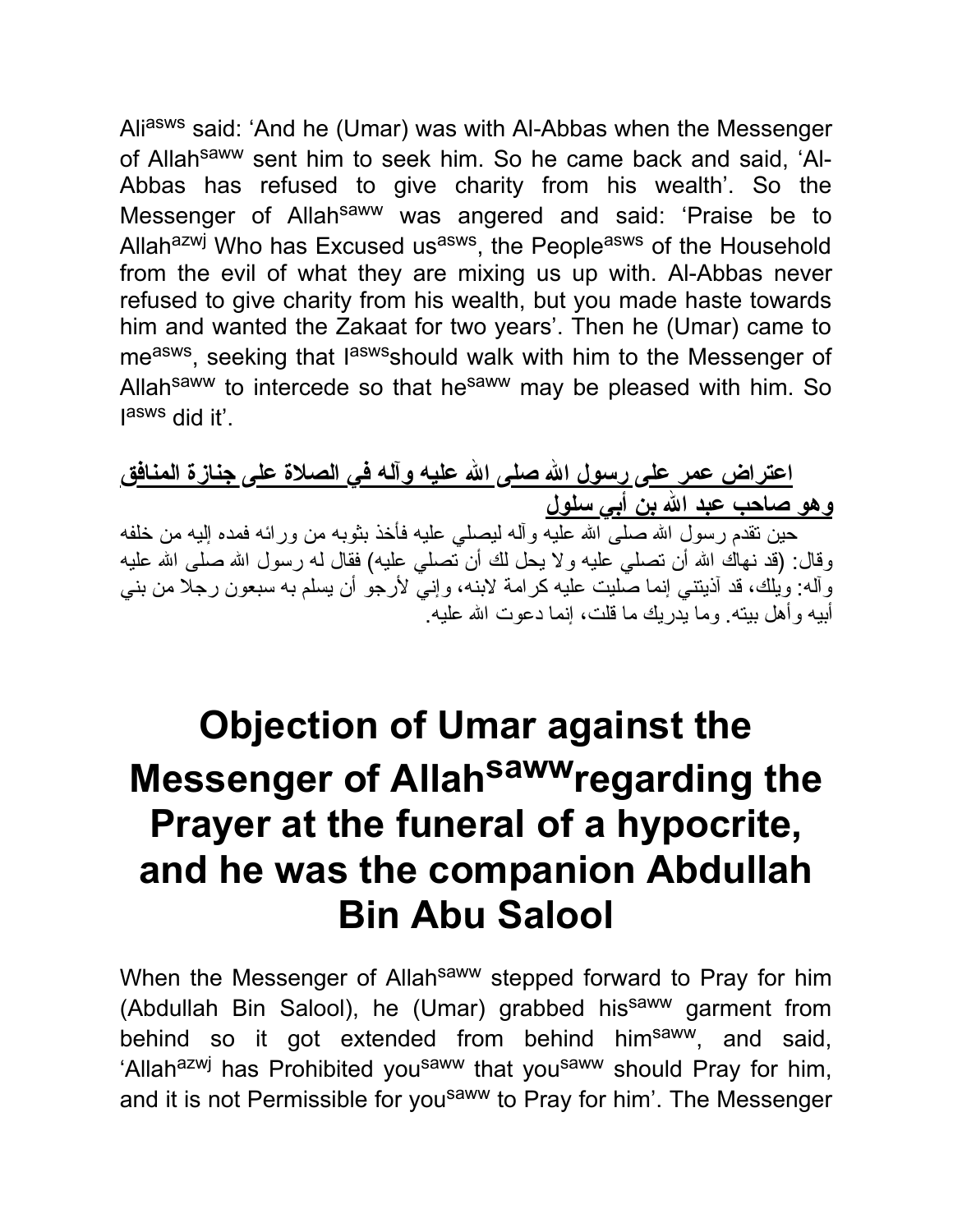of Allah<sup>saww</sup> said to him: 'Woe be unto you, for you have hurt me<sup>saww</sup>. But, I<sup>saww</sup> Pray for him for the honour of his son, and I<sup>saww</sup> hope that seventy men from the children of his father and his family would embrace Islam. And what do you know what I<sup>saww</sup> said, but I<sup>saww</sup> called upon Allah<sup>azwj</sup> for him'.

**اعتراض عمر على رسول االله صلى االله علیه وآله في صلح الحدیبیة**

وهو صاحب رسول الله صلى الله علیه وأله یوم الحدیبیة - حین كتب القضیة - إذ قال له: أنعطي الدنیة في دیننا؟ ثم جعل یطوف في عسكر رسول االله صلى االله علیه وآله یشككهم ویحضضهم ویقول: (أنعطي الدنیة في دیننا)؟ فقال رسول االله صلى االله علیه وآله: (افرجوا عني، أتریدون أن أغدر بذمتي؟ ولأفي لهم بما كتبت لهم، خذ یا سهیل بید أبي جندل). فأخذه فشده وثاقا في الحدید ِ ثم جعل الله عاقبة أمَّر رسول الله صلَّى الله علیه وآله إلى الخَیر والرَّشد والهدى والعزة والفضل

# **Objection of Umar against the Messenger of Allah sawwregarding the Reconciliation of Al-Hudaybiyya**

And he (Umar) was with Messenger of Allah<sup>saww</sup> on the day of Al-Hudaybiyya – when hesaww wrote the decision – then he (Umar) said to him<sup>saww</sup>, 'You<sup>saww</sup> are giving us disgrace in our religion?' Then he went around the soldiers of the Messenger of Allah<sup>saww</sup>, causing in them doubt and stirring them and saying, 'He<sup>saww</sup> is disgracing us in our religion?' So the Messenger of Allahsaww said: 'Go away from mesaww, do you desire that Isaww should betray my<sup>saww</sup> responsibility? In order for me<sup>saww</sup> to be faithful to them with what I<sup>saww</sup> write to them, O Suhail, grab the hand of Abu Jandal (Umar)'. So he grabbed his hands and held them in chains. Then, Allah<sup>azwj</sup> Made the end result of the matter of the Messenger of Allah<sup>saww</sup> to be good, and correct, and Guided, and honourable, and virtuous.

#### **اعتراض عمر یوم غدیر خم**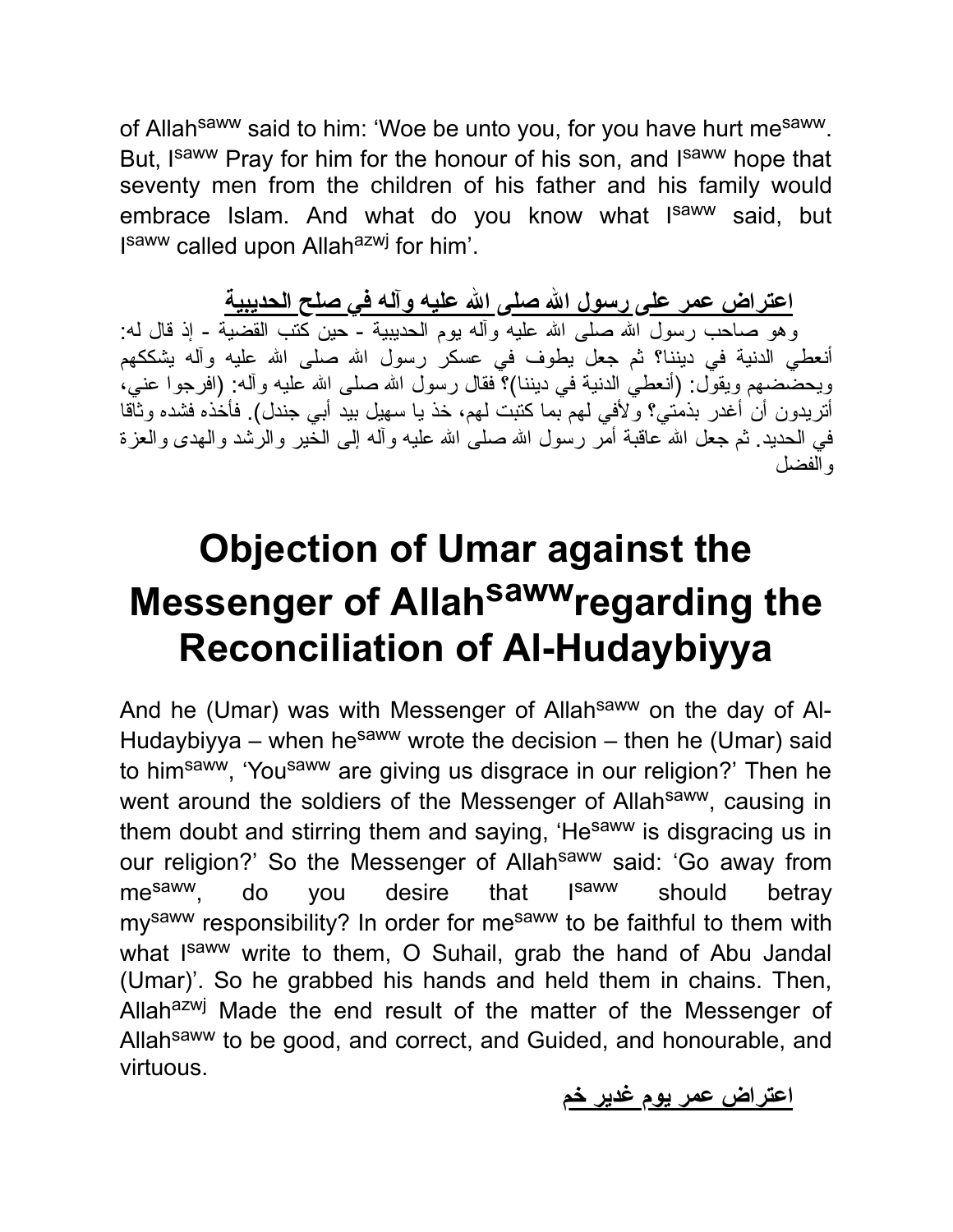وهو صاحب یوم غدیر خم إذ قال هو وصاحبه - حین نصبني رسول االله صلى االله علیه وآله لولایتي - فقال: (ما یألو أن یرفع خسیسته) وقال الآخر: (ما یألو رفعا بضبع ابن عمه) وقال لصاحبه - وأنا منصوب -: (إن هذه لهي الكرامة). فقطب صاحبه في وجهه وقال: لا والله لا أسمع له ولا أطیع أبدا ثم اتكأ علیه ثم تمطى وانصرفا، فأنزل االله فیه: (فلا صدق ولا صلى ولكن كذب وتولى ثم ذهب إلى أهله یتمطى، أولى لك فأولى، ثم أولى لك فأولى) ، وعیدا من االله له وانتهارا.

## **Objection of Umar on the Day of Ghadeer Khum**

And he was the companion on the Day of Ghadeer Khum when he and his companion said – when the Messenger of Allah<sup>saww</sup> established my<sup>asws</sup> Wilayah – so he said, 'He<sup>saww</sup> never misses an opportunity to elevate (the status of) his<sup>saww</sup> relative'. So the other one said, 'Hesaww never misses an opportunity to elevate the son<sup>asws</sup> of his<sup>saww</sup> uncle<sup>asws</sup>'. So he said to his companion – and heasws had already been appointed -, 'This is a prestige for himasws'. So his companion had a frown on his face and said, 'No, by Allah<sup>azwj</sup>, I will not listen to him<sup>asws</sup>, nor will I obey him<sup>asws</sup> ever'. Then he leaned upon him, stretched out and left. So AllahazwjRevealed with regards to it *"[75:31] So he did not accept the truth, nor did he pray, [75:32] But called the truth a lie and turned back, [75:33] Then he went to his followers, walking away in haughtiness. [75:34] Nearer to you (is destruction) and nearer, [75:35] Again (consider how) nearer to you and nearer."*

**اعتراض عمر في مرض على علیه السلام واستهزاءه**

وهو الذي دخل علي مع رسول االله صلى االله علیه وآله یعودني في رهط من أصحابه، حین غمزه صاحبه فقام وقال: یا رسول االله، إنك قد كنت عهدت إلینا في علي عهدا وإني لأراه لما به فإن هلك فإلى من؟ فقال رسول الله صلى الله علیه وآله: إجلس، فأعادها ثلاث مرات، فأقبل علیهما رسول الله صلى الله علیه وأله فقال: إیه، والله إنه لا یموت في مرضه هذا. والله لا یموت حتى تملیاه غیظا وتوسعاه غدرا وظلما، ثم تجداه صابرا قواما. ولا یموت حتى یلقى منكما هنات وهنات، ولا یموت إلا شهیدا مقتولا.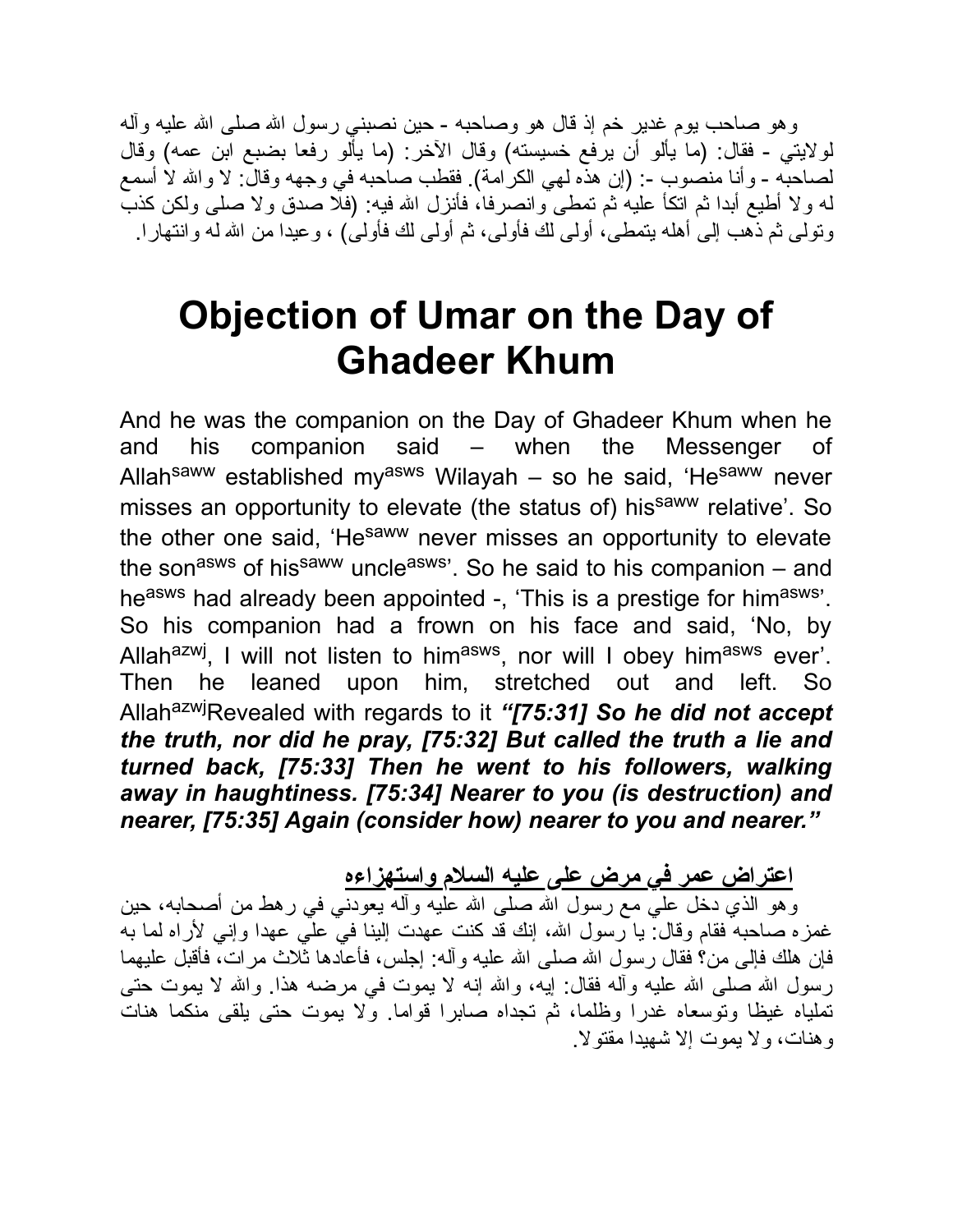# **Objection of Umar during the illness of Ali asws and his mockery**

And he is the one who came along with the Messenger of Allahsaww, hurting me in the group of his companions, when he winked at his companion, so he stood up and said, 'O Messenger of Allahsaww, you<sup>saww</sup> have made an oath to us about Ali<sup>asws</sup>, and I cannot see who it will be if he<sup>asws</sup> were to perish in this?' So the Messenger of Allah<sup>saww</sup> said: 'Sit down'. He<sup>saww</sup> called this out three times. The Messenger of Allah<sup>saww</sup> addressed them both saying: 'By Allah<sup>azwj</sup>, he<sup>asws</sup> will not pass away in this illness of his<sup>asws</sup>. By Allah<sup>azwj</sup>, heasws will not pass away until you two fill himasws with rage, and heap upon him<sup>asws</sup> treacheries and injustices, then you will find him to be patient and consistent. And he<sup>asws</sup> will not pass away until heasws receives from you both errors upon errors, and heasws will not pass away except as a martyr, an assassinated one'.

**\* 3 \* إتمام الحجة على أبي بكر وعمر وعثمان في خلافة علي علیه السلام** وأعظم من ذلك كله أن رسول االله صلى االله علیه وآله جمع ثمانین رجلا، أربعین من العرب وأربعین من العجم - وهما فیهم - فسلموا علي بإمرة المؤمنین. ثم قال: (إني أشهدكم أن علیا أخي ووزیري ووارثي وخلیفتي في أمتي ووصیي في أهلي وولي كل مؤمن بعدي، فاسمعوا له وأطیعوا)، وفیهم أبو بكر وعمر وعثمان وطلحة والزبیر وسعد وعبد الرحمن بن عوف وأبو عبیدة وسالم ومعاذ بن جبل ورهط من الأنصار. ثم قال: (إني أشهد االله علیكم).

# **3 – Completion of argument on Abu Bakr, and Umar, and Usman during the Caliphate of Ali asws**

And greater than all of that is that the Messenger of Allahsaww gathered eighty men, forty from the Arabs and forty from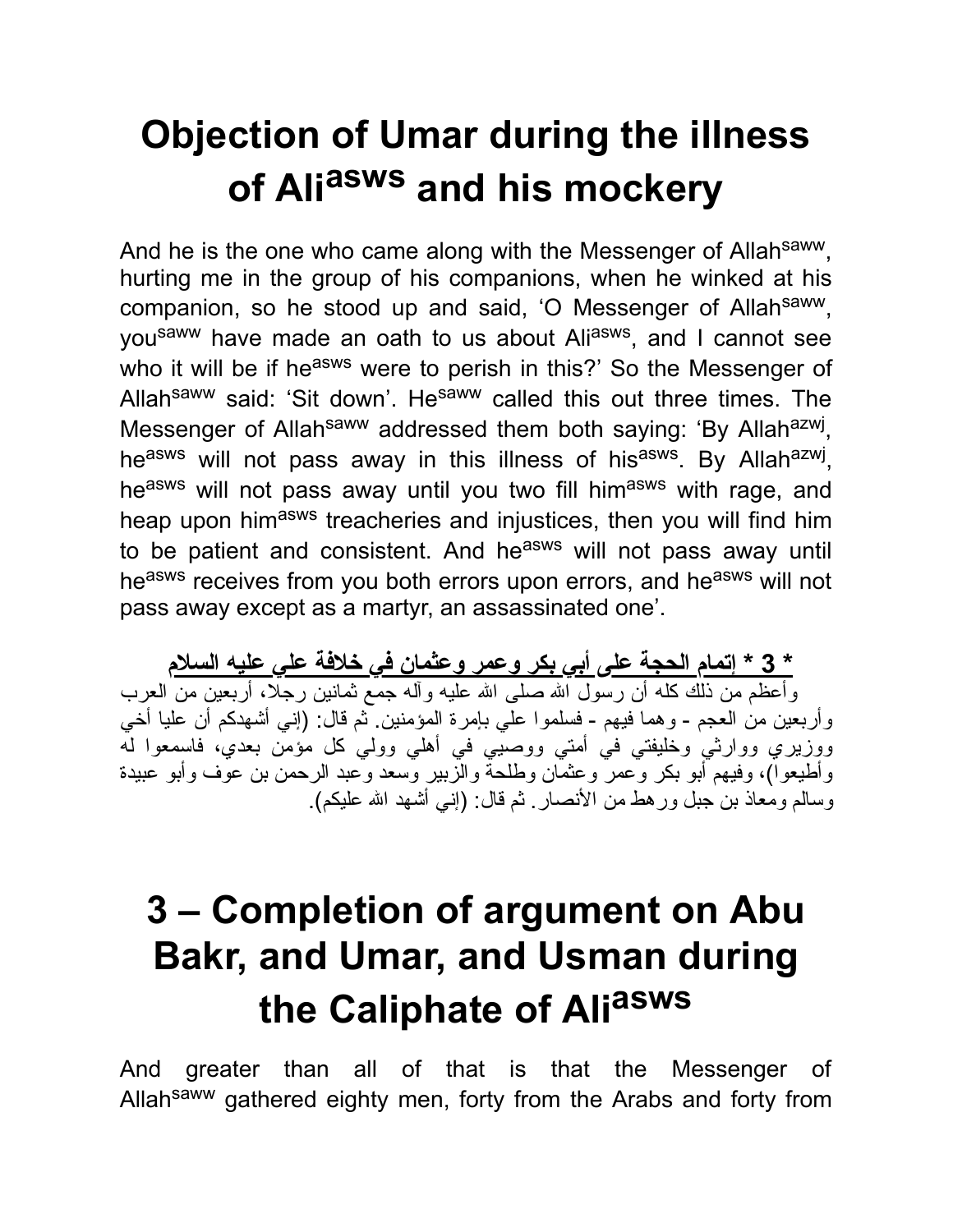the non-Arabs – and they were both among them – so they greeted measws as *Amir-ul-Momineen*asws . Then hesaww said: 'Isaww hold you all as witnesses that Ali<sup>asws</sup> is my<sup>saww</sup> brother, and my<sup>saww</sup> Vizier, and my<sup>saww</sup> inheritor, and my<sup>saww</sup> caliph in my<sup>saww</sup> community, and my<sup>saww</sup> successor<sup>asws</sup> in my<sup>saww</sup> Family, and my<sup>saww</sup> guardian on every believer after me<sup>saww</sup>. So listen to him<sup>asws</sup> and obey him<sup>asws</sup>'. And among them were Abu Bakr, and Umar, and Usman, and Talha, and Al-Zubayr, and Sa'd, and Abdul Rahmaan Bin Awf, and Abu Ubeyda, and Saalim, and Ma'az Bin Jabal, and a group from the 'al-Ansar' (the Helpers)<sup>[26]</sup>. Then he<sup>saww</sup>said: 'I<sup>saww</sup> keep Allah<sup>azwj</sup> as a Witness on you all'.

**الانتخاب أو الانتصاب أو الشورى**

ثم أقبل علي علیه السلام على القوم فقال: سبحان االله، مما أشربت قلوب هذه الأمة من بلیتهما وفتنتهما، من عجلها وسامریها. إنهم أقروا وادعوا أن رسول االله صلى االله علیه وآله لم یستخلف أحدا وأنه أمر بالشورى وقال من قال: (إن رسول االله صلى االله علیه وآله لم یستخلف أحدا وإن نبي الله قال: (إن الله لم يكن ليجمع لنا أهل البيت بين النبوة والخلافة)، وقد قال لأولئك الثمانين رجلاً: (سلموا على علي علیه السلام بإمرة المؤمنین) وأشهدهم على ما أشهدهم علیه.

## **The election, or the selection, or the consultation**

Then Aliasws turned towards the people and said: 'Glory be to Allah<sup>azwj</sup>! What the hearts of the people have drunk from the afflictions and the discords of these two, from the calf and the Samiri of the people. They all accepted, and then claimed that the Messenger of Allah<sup>saww</sup> never left behind anyone (as Caliph), and he ordered for the consultation, and so said the one who said that the Messenger of Allah<sup>saww</sup> never left behind anyone (as Caliph) and that the Prophet<sup>saww</sup> of Allah<sup>azwj</sup> said that: 'Allah<sup>azwj</sup> never Gathers together for us<sup>asws</sup>the People<sup>asws</sup> of the Household, the Prophethood and the Caliphate'. And he<sup>saww</sup> said to eighty of those people: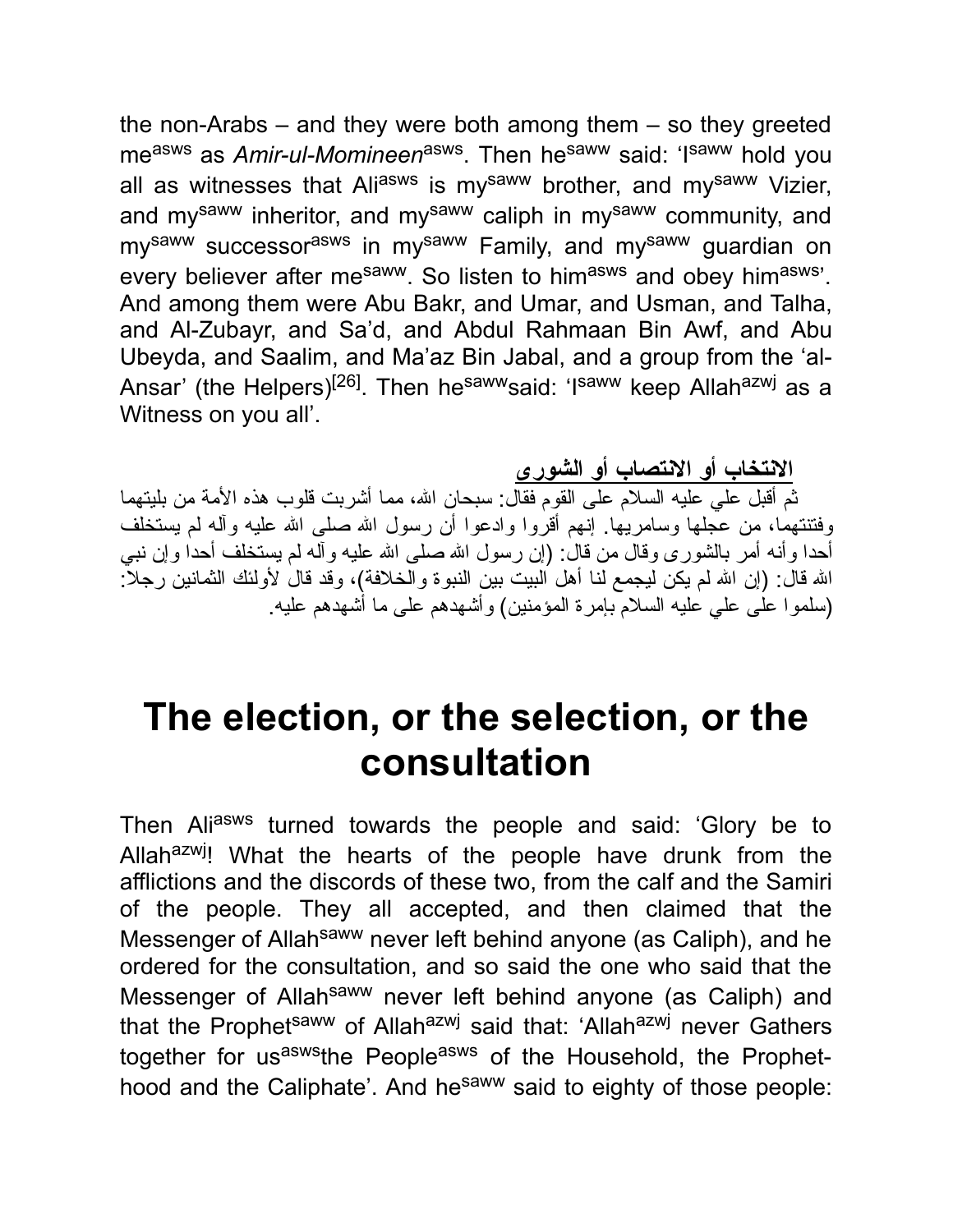'Greet Ali<sup>asws</sup> as 'Amir-ul-Momineen', and made them witnesses over it, along with others who also witnessed it.

والعجب أنهم أقروا ثم ادعوا أن رسول الله صلى الله علیه وآله لم یستخلف أحدا وأنهم أمروا بالشورى، ثم أقروا أنهم لم یشاوروا في أبي بكر وأن بیعته كانت فلتة. وأي ذنب أعظم من الفلتة.

And it is strange that they accepted, and then claimed that the Messenger of Allah<sup>saww</sup> never left behind anyone (as Caliph), and so they ordered for the consultation. Then they accepted that they themselves never had a consultation with regards to Abu Bakr (becoming caliph), and that the allegiance to him happened as a slip. And which sin is greater than the slip.

ثم استخلف أبو بكر عمر ولم یقتد برسول االله صلى االله علیه وآله فیدعهم بغیر استخلاف فقیل له في ذلك، فقال: (أدع أمة محمد كالنعل الخلق، أدعهم بغیر أحد أستخلف علیهم)؟ طعنا منه على رسول االله صلى االله علیه وآله ورغبة عن رأیه

Then Abu Bakr made Umar to be the Caliph, while not adhering to the way of the Messenger of Allah<sup>saww</sup> that he had alleged not to have left behind a Caliph. When people reminded him of that. He (Abu Bakr) said, 'Shall I leave the community of Muhammad<sup>saww</sup> like a broken slipper, leaving them without anyone as Caliph over them?' This was his taunt on the Messenger of Allah<sup>saww</sup>, and he was away from his<sup>saww</sup> opinion.

ثم صنع عمر شیئا ثالثا. لم یدعهم على ما ادعى أن رسول االله صلى االله علیه وآله لم یستخلف ولا استخلف كما استخلف أبو بكر، وجاء بشيء ثالث وجعلها شورى بین ستة نفر وأخرج منها جمیع العرب. ثم حظى بذلك عند العامة، فجعلهم مع ما أشربت قلوبهم من الفتنة والضلالة أقراني ثم بایع ابن عوف عثمان فبایعوه، وقد سمعوا من رسول االله صلى االله علیه وآله في عثمان ما قد سمعوا من لعنه إیاه في غیر موطن.

Then Umar came up a third thing (for the selection of a caliph). He did not leave them on what he had claimed that the Messenger of Allahsaww never left behind a Caliph, nor did he appoint a Caliph as Abu Bakr had appointed, and came up with a third scenario. He made it a consultation between six people and excluded from it all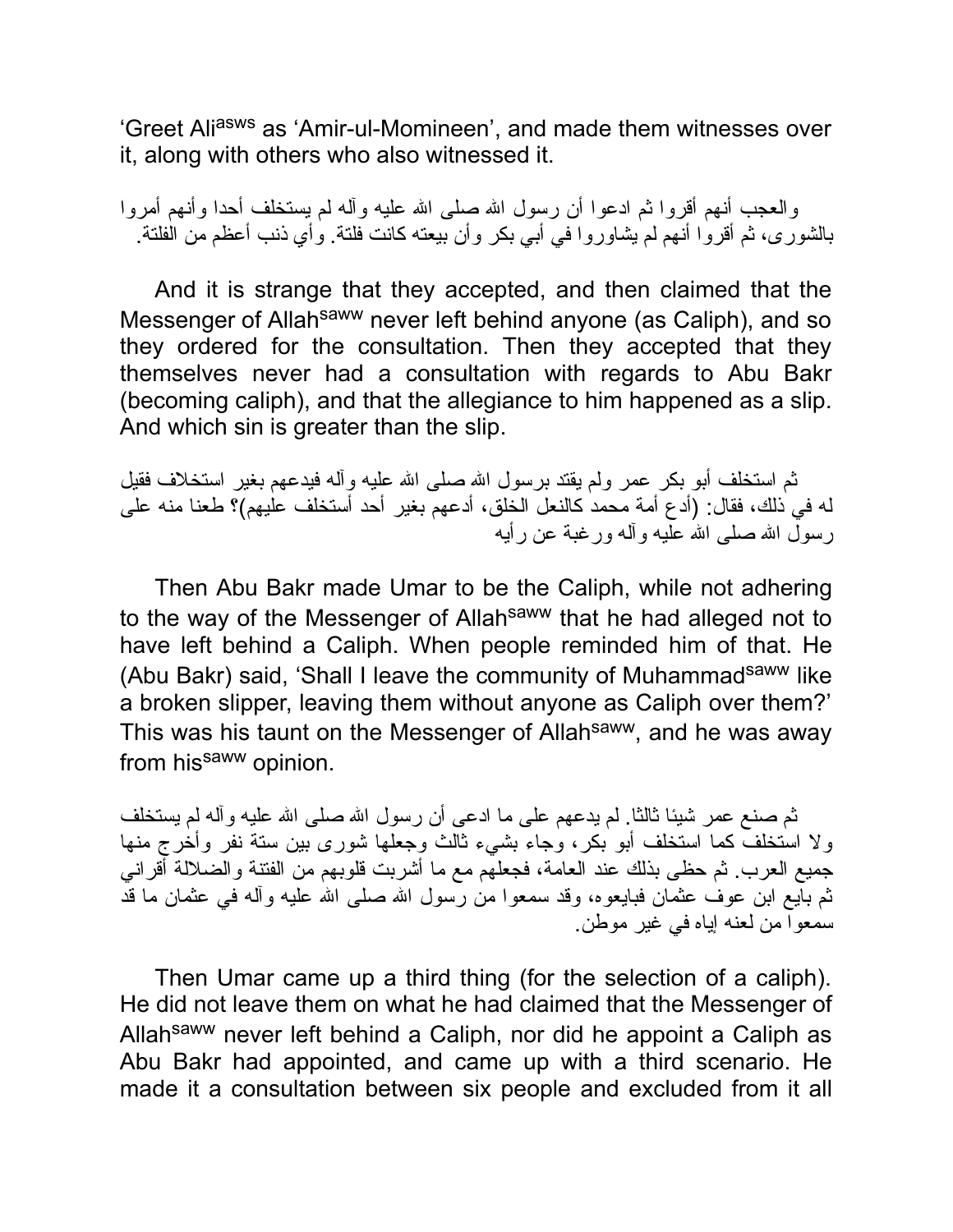the Arabs. Then he gained the support for that among the general public. He made them to be with those whose hearts drank from the afflictions and the errors. Ibn Awf accepted me<sup>asws</sup>, then paid allegiance to Usman, so they all paid allegiance to him, and they had heard from the Messenger of Allah<sup>saww</sup> with regards to Usman what they had heard from him<sup>saww</sup> having cursed him in other places.

**أبو بكر وعمر أسوء حالا من عثمان**

م<del>على حكومة على مسكن حصف العامل.</del><br>فعثمان على ما كان عليه خير منهما<sub>.</sub> ولقد قال منذ أيام قولا رققت له وأعجبتني مقالته<sub>.</sub> بينما أنا قاعد عنده في بیته إذ أتته عائشة وحفصة تطلبان میراثهما من ضیاع رسول االله صلى االله علیه وآله وأمواله التي بیده، فقال: (لا واالله ولا كرامة لكما ولا نعمت عنه ولكن أجیز شهادتكما على أنفسكما. فإنكما شهدتما عند أبویكما أنكما سمعتما من رسول الله صلى الله علیه وآله یقول: (النبي لا یورث، ما ترك فهو صدقة). ثم لقنتما أعرابیا جلفا یبول على عقبیه ویتطهر ببوله (مالك بن أوس بن الحدثان) فشهد معكما، ولم یكن في أصحاب رسول االله صلى االله علیه وآله من المهاجرین ولا من الأنصار أحد شهد بذلك غیركما وغیر أعرابي.

#### **Abu Bakr and Umar were worse than Usman**

As for Usman, he was better than the two of them. He said some words, days ago, that lasws sympathised with and his speech pleased me<sup>asws</sup>. I<sup>asws</sup> was seated in his presence at his house when Aisha and Hafsa came over seeking their inheritance from the loss of the Messenger of Allah<sup>saww</sup>, and their wealth which was in his hands. He said, 'No, by Allah<sup>azwj</sup>, there is no honour for the two of you, nor any enjoyment from it, but I have been permitted by the very testimonies that you two bore against yourselves. The two of you bore testified to your own two fathers that you two had heard the Messenger of Allahsaww saying: 'The Prophetsaww does not bequeath, whatsoever that he<sup>saww</sup> leaves behind is charity'. Then the two of you teamed-up an uncouth Bedouin who was urinating like an animal and cleaning himself with his own urine (Malik Bin Aws Bin Al-Hadsaan), so he testified with the two of you. And there was none among the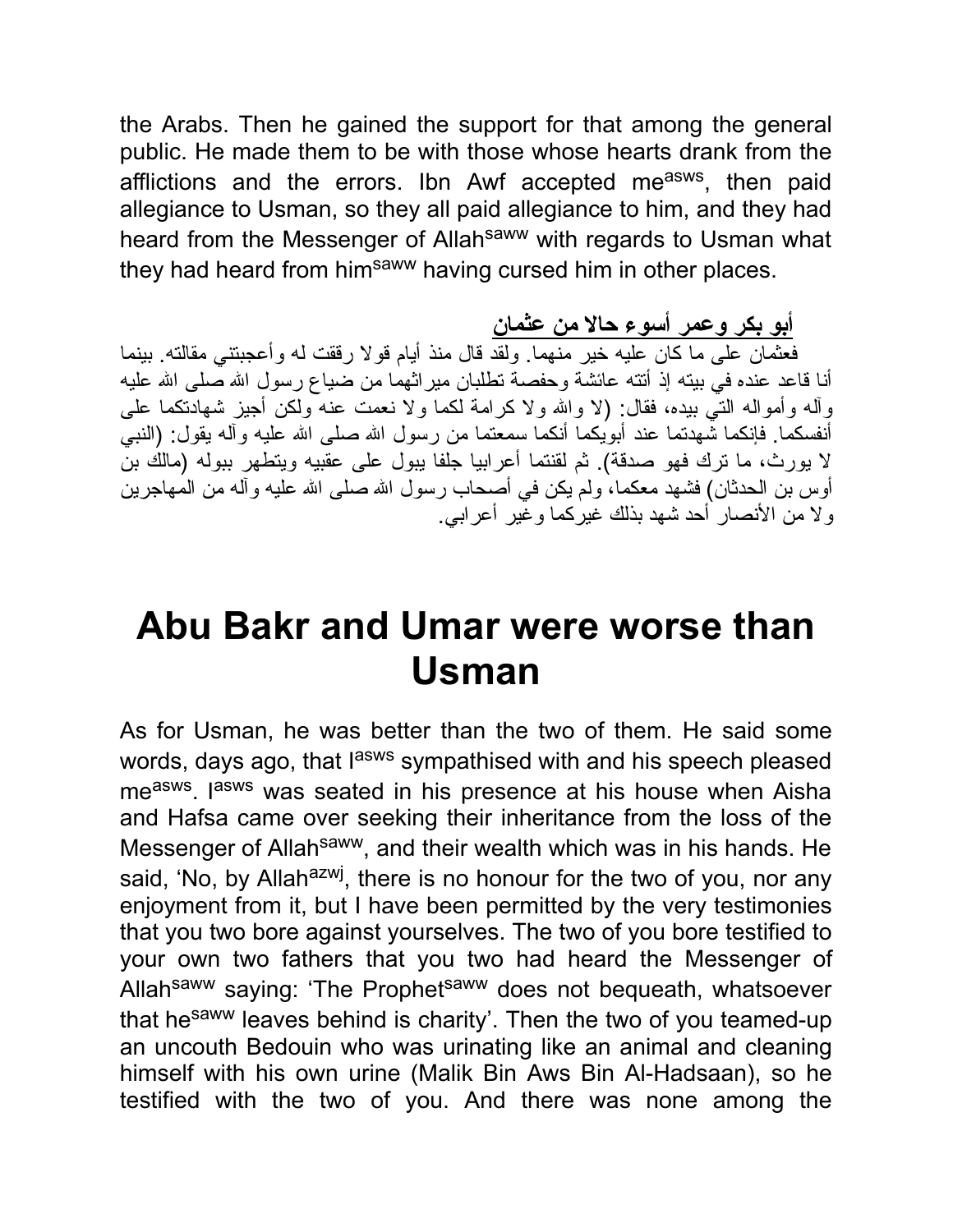companions of the Messenger of Allahsaww neither from the Emigrants nor from the Helpers who testified to that apart from the two of you and that Bedouin.

أما واالله، ما أشك أنه قد كذب على رسول االله صلى االله علیه وآله وكذبتما علیه معه. ولكني أجیز شهادتكما على أنفسكما فاذهبا فلا حق لكما. فانصرفتا من عنده تلعنانه وتشتمانه. فقال: ارجعا، ألیس قد شهدتما بذلك عند أبي بكر؟ قالتا: نعم. قال: فإن شهدتما بحق فلا حق لكما، وإن كنتما شهدتما بباطل فعلیكما وعلى من أجاز شهادتكما على أهل هذا البیت لعنة االله والملائكة والناس أجمعین.

But, by Allah<sup>azwj</sup>, there is no doubt that he lied against the Messenger of Allah<sup>saww</sup>, and the two of you lied with him. But for me, I am permitted by the very testimonies of the two of you against your own selves, so go away, for there is no right for the two of you. So, the two of them left from his presence cursing and insulting him.

So he said, 'Come back, did not the two of you testify that in the presence of Abu Bakr?' They said, 'Yes'. He said, 'So if the two of you have testified by the truth, there is no right now for the two of you, and if the two of you have testified falsely, then upon the two of you, and the one who permitted your testimonies, are the Curses of Allah<sup>azwj</sup> and His<sup>azwj</sup> Angels, and all of the people'.

قال علیه السلام: ثم نظر إلي فتبسم ثم قال: یا أبا الحسن، أشفیتك منهما؟ قلت: نعم، واالله وأبلغت وقلت حقا، فلا یرغم الله إلّا أنافهما. فرققت لعثمان وعلمت أنه إنما أراد بذلك رضاي وأنه أقرب منهما رحما وأكف عنا منهما، ح وإن كان لا عذر له ولا حجة بتأمیره علینا وادعائه حقنا.

He<sup>asws</sup> said: 'Then he (Usman) looked at me<sup>asws</sup>, smiled, then said, 'O Abu Al-Hassan<sup>asws</sup>, was I just with two of them?' I said, 'Yes, by Allah<sup>azwj</sup>, you have conveyed and spoken the truth. Allah<sup>azwj</sup> will not but humiliate the two of them'. I<sup>asws</sup> sympathised with Usman, and l<sup>asws</sup> knew that he only intended to please me<sup>asws</sup> by that, and he was similar to the two of them (Abu Bakr and Umar) in unjust, and held back from usasws (our rights) more than the two of them, and it was not an excuse for him, nor an argument that he could construct against us<sup>asws</sup> and his claim over our<sup>asws</sup> rights'.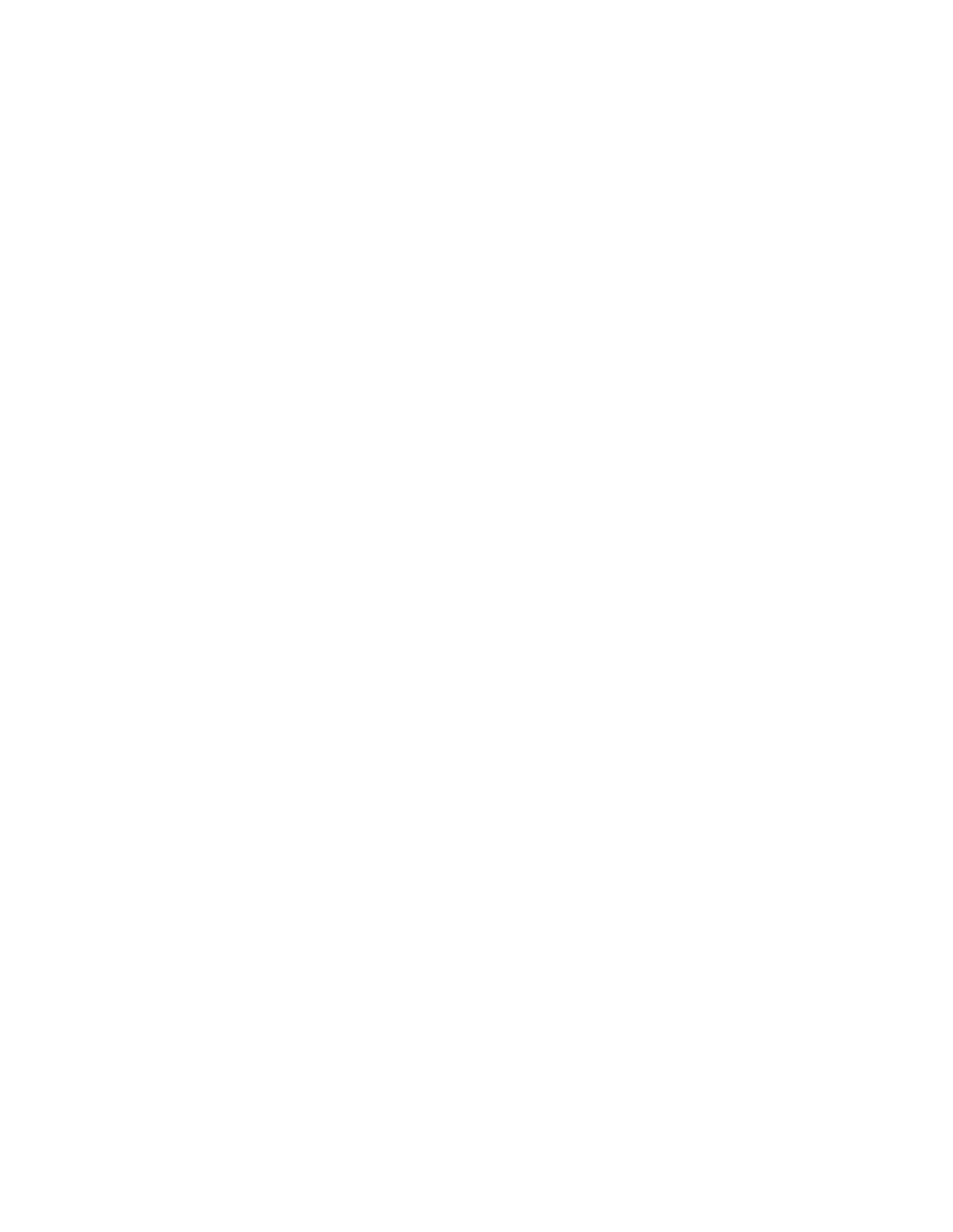## **HADEETH 15**

**(15) من احتجاجات أمیر المؤمنین علیه السلام حول أبي بكر وعمر وعثمان**

# **FROM THE ARGUMENTS OF AMIR-UL-MOMINEENasws AROUND ABU BAKR AND UMAR AND USMAN**

**وصف رجال الحرب**

أبان عن سلیم، قال: سمعت علي بن أبي طالب علیه السلام یقول قبل وقعة صفین: إن هؤلاء القوم لن ینیبوا إلى الحق ولا إلى كلمة سواء بیننا وبینهم حتى یرموا بالعساكر تتبعها العساكر، وحتى یردفوا بالكتائب تتبعها الكتائب، وحتى یجر ببلادهم الخمیس تتبعها الخمیس، وحتى تشن الغارات علیهم من كل فج عمیق، وحتى یلقاهم قوم صدق صبر لا یزیدهم هلاك من هلك من قتلاهم وموتاهم في سبیل االله إلا جدا في طاعة االله.

## **Description of the men of war**

Abaan from Sulaym who said, 'I heard Aliasws Bin Abu Talibasws saying, before the event of Siffeen: 'These people will never come to the truth, nor to an equitable word between us and them until they are hit by an army followed by an army, and until this is added on by a battalion followed by a battalion, and until there come to their cities horses after horses, and until raids are launched upon them from every direction, and until they are met with a people who are truthful, patient, who do not get increased except in their efforts for their obedience to Allah<sup>azwj</sup>, from the death from their battles and their deaths in the Way of Allah<sup>azwj</sup>.

**الصحبة الصادقون مع رسول االله صلى االله علیه وآله**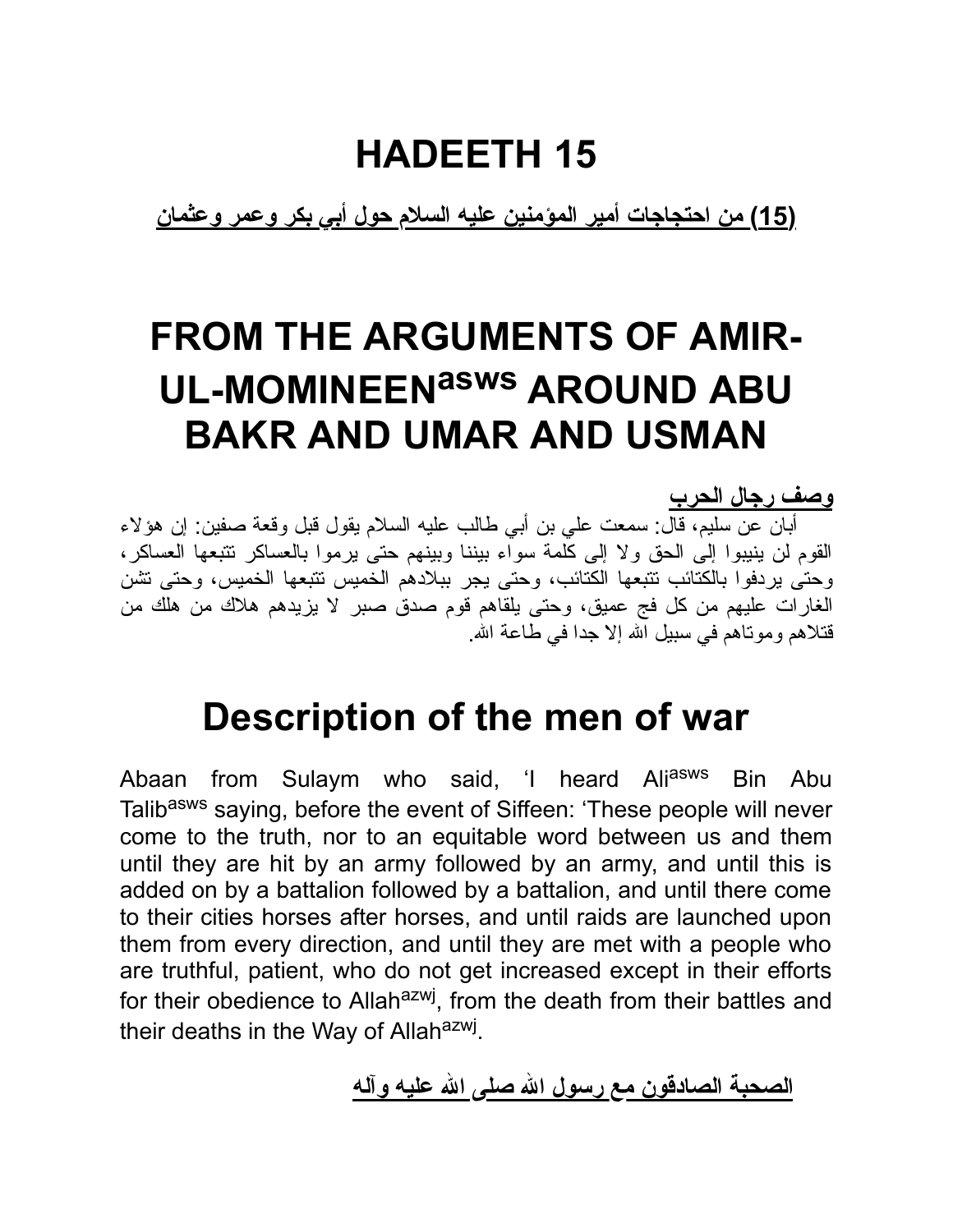واالله لقد رأیتنا مع رسول االله صلى االله علیه وآله نقتل آبائنا وأبنائنا وأخوالنا وأعمامنا وأهل بیوتاتنا، ثم لا یزیدنا ذلك إلا إیمانا وتسلیما وجدا في طاعة االله واستقلالا بمبارزة الأقران. وإن كان الرجل منا والرجل من عدونا لیتصاولان تصاول الفحلین، یتخالسان أنفسهما أیهما یسقي صاحبه كأس الموت. فمرة لنا من عدونا ومره لعدونا منا. فلما رآنا االله صدقا وصبرا أنزل الكتاب بحسن الثناء علینا والرضا عنا وأنزل علینا النصر.

# **Companionship of the sincere ones with the Messenger of Allah saww**

By Allah<sup>azwj</sup>, we have seen with the Messenger of Allah<sup>saww</sup>, our fathers got killed, and our sons, and our brothers, and our paternal uncles and our maternal uncles, and the people of our households, then that did not increase us except for our faith, and our submission, and our efforts in obedience to Allah<sup>azwj</sup> and the enthusiasm in fighting against the enemies. When the man from us and the man from our enemies fought in a duel, both of them were sincerely determined to get the other one to drink from the cup of death. So sometimes it was for us from our enemies, and at times it was for our enemies from us. When Allah<sup>azwj</sup> Saw us as sincere and patient, He<sup>azwj</sup> Sent down the Book with good Praises for us, and was Pleased with us, and Sent down Help upon us.

**فرار أبي بكر وعمر في الحروب وسوء أدبهما عند الصلح** ولست أقول: إن كل من كان مع رسول االله صلى االله علیه وآله كذلك، ولكن أعظمهم وجلهم وعامتهم كانوا كذلك. ولقد كانت معنا بطانة لا تألونا خبالا. قال االله عز وجل: (قد بدت البغضاء من أفواههم وما تخفي صدورهم أكبر.

## **Fleeing of Abu Bakr and Umar in the battles and their evil manners during the Reconciliation**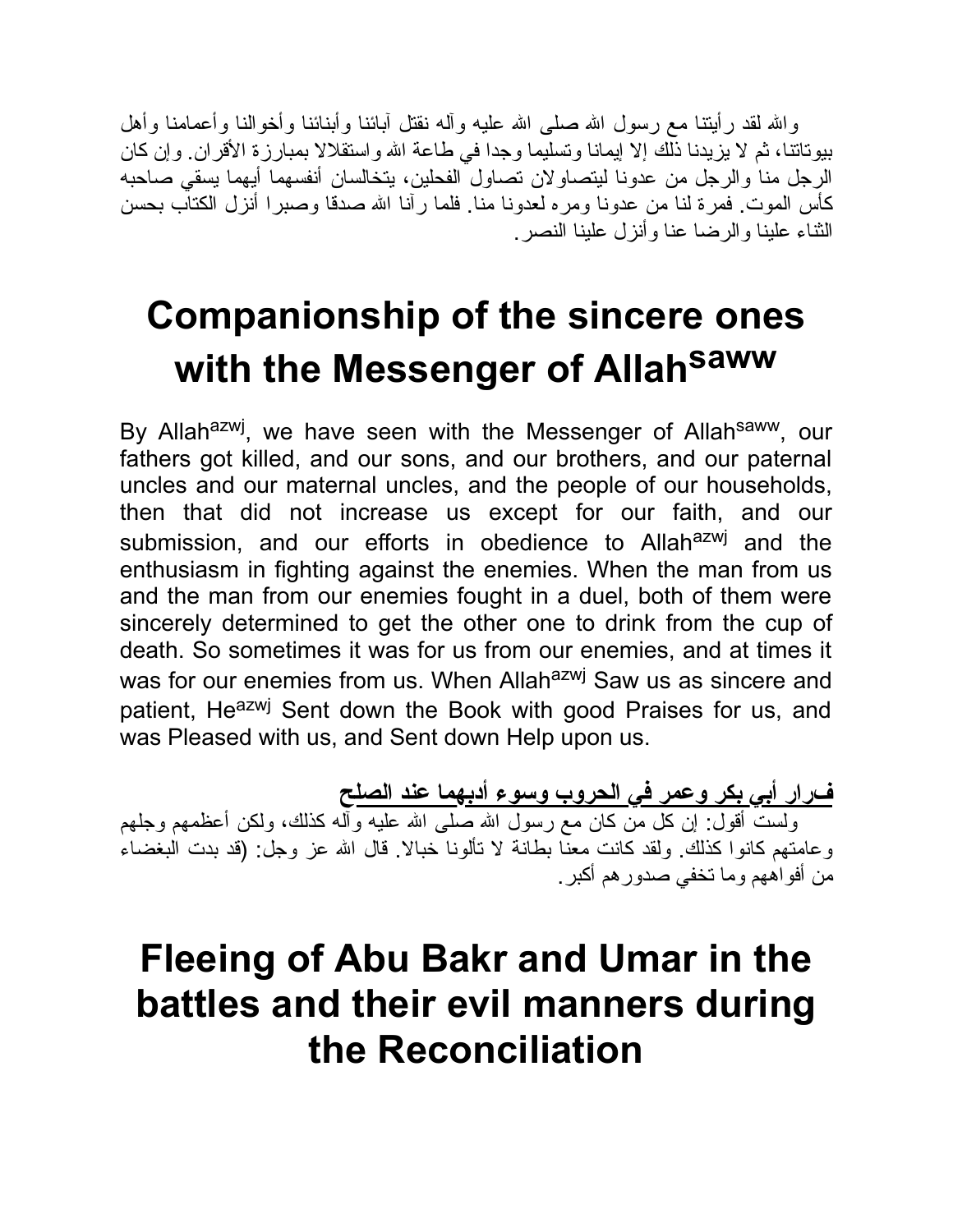And l<sup>asws</sup> am not saying that all those that were with the Messenger of Allah<sup>saww</sup> were like that, but a great number of them, and most of them, and the generality of them were like that. And there was with us group of friends whose help did not get to us. Allah<sup>azwj</sup> Mighty and Majestic has Said *"[3:118] vehement hatred has already appeared from out of their mouths, and what their breasts conceal is greater still"*.

ولقد كان منهم بعض من تفضله أنت وأصحابك - یا ابن قیس - فارین، فلا رمى بسهم ولا ضرب بسیف ولا طعن برمح. إذا كان الموت والنزال لاذ وتوارى واعتل، ولاذ كما تلوذ النعجة العوراء لا تدفع ید لامس، وإذا لقي العدو فر ومنح العدو دبره جبنا ولؤما، وإذا كان عند الرخاء والغنیمة تكلم، كما قال االله: سلقوكم بألسنة حداد أشحة على الخیر).

And among them were some whom you and your companion give preference to – O Ibn Qays – deserters who neither shot an arrow, nor struck with a sword, not stabbed with a spear. When there was death and the battle, they resorted to hiding and pretending to be sick, and they fled like the fleeing of the sheep not letting anyone lay a hand upon them. And when they met the enemy, they fled and showed cowardice and wickedness. And when it was during the prosperity and the booty (from the war) they spoke, as Allah<sup>azwj</sup> has Said *"[33:19] but when the fear is past, they will smite you with sharp tongues, covetous of the goods"***.**

فلا یزال قد استأذن رسول الله صلى الله علیه وآله في ضرب عنق الرجل الذي لیس یرید رسول الله صلى الله علیه وآله قتله، فأبـى علیه. ولقد نظر رسول الله صلـى الله علیه وآله یوما وعلیه السلاح تام، فضحك رسول الله صلَّى الله علیه وأله ثم قال - یكنیه -: (أبا فلان، الیوم یومك) فقال الأشعث: ما أعلمني بمن تعني إن ذلك یفر منه الشیطان قال علیه السلام: یا بن قیس، لا آمن االله روعة الشیطان إذ قال

So he (Umar) never ceased to seek permission from the Messenger of Allah<sup>saww</sup> to strike the neck of the men whom the Messenger of Allah<sup>saww</sup> did not want to kill, so he<sup>saww</sup> would refuse (him). And one day the Messenger of Allah<sup>saww</sup> saw him with the weapon (put on him without being in the state of war), so the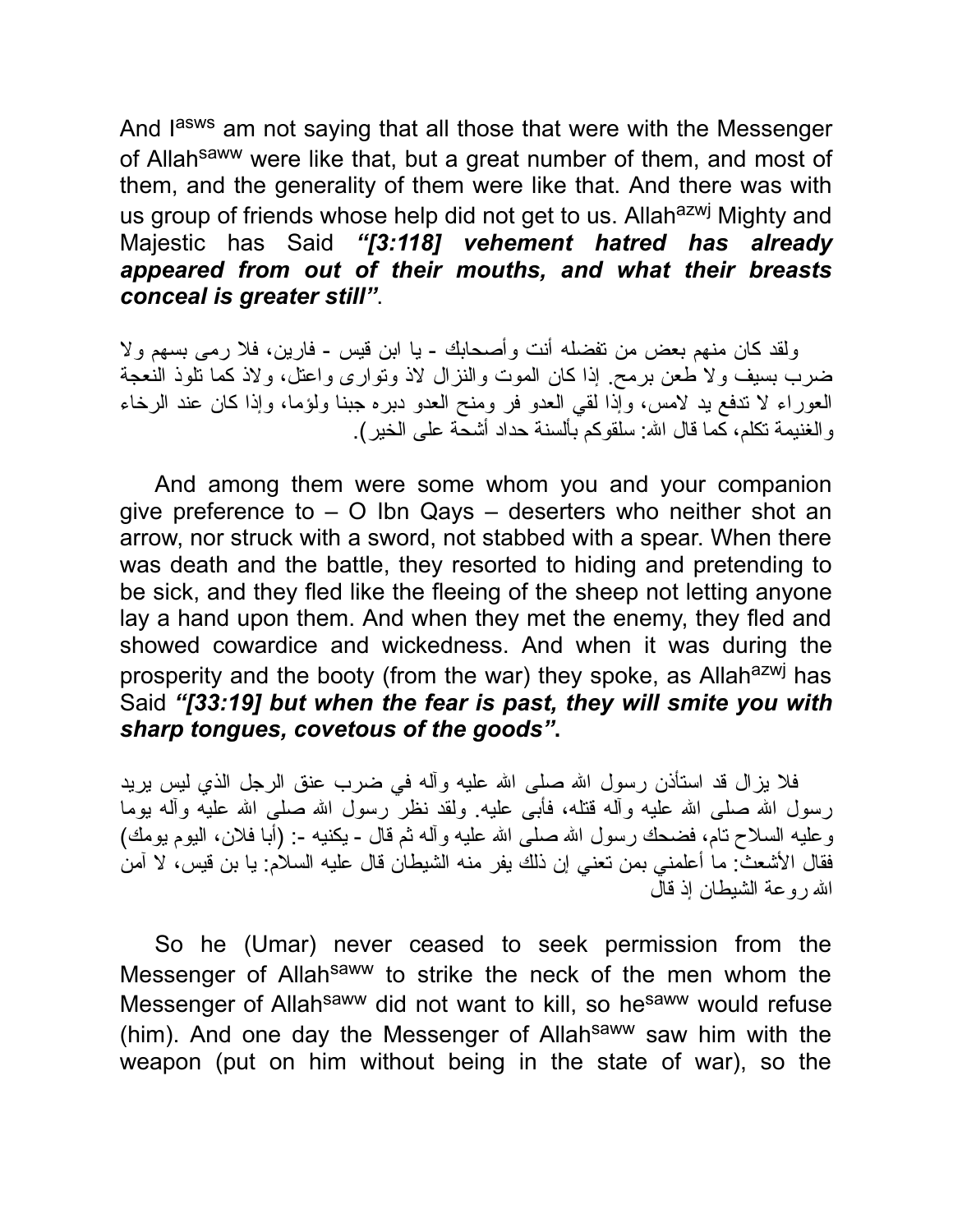Messenger of Allah<sup>saww</sup> smiled, then said: 'O father of so and so, today is your day'.

Al-Ash'as said, 'You<sup>asws</sup> have not made it known to me as to who is meant by that, from whom even the Satan<sup>la</sup> would flee'. Heasws said: 'O Ibn Qays, there is no safety with Allahazwj from the sight of the Satan<sup>la</sup> when he said it'.

**إخبار أمیر المؤمنین علیه السلام عن عاقبة أمر أصحابه**

ثم قال: ولو كنا - حین كنا مع رسول االله صلى االله علیه وآله وتصیبنا الشدائد والأذى والبأس - فعلنا كما تفعلون الیوم لما قام الله دین ولا أعز االله الإسلام. وأیم االله لتحتلبنها دما وندما وحسرة، فاحفظوا ما أقول لكم واذكروه. فلیسلطن علیكم شراركم والأدعیاء منكم والطلقاء والطرداء والمنافقون، فلیقتلنكم ثم لتدعن االله فلا یستجیب لكم ولا یرفع البلاء عنكم حتى تتوبوا وترجعوا فإن تتوبوا وترجعوا یستنقذكم االله من فتنتهم وضلالتهم كما استنقذكم من شركم وجهالتكم.

## **Amir-ul-Momineen asws informs his companion about the consequence of the matter**

Then he<sup>asws</sup> said: 'And had we, when we were with the Messenger of Allah<sup>saww</sup> and faced with hardship and extremities and evil, acted as you are acting today, the Religion of Allahazwj would not have been established, nor would Allahazwj have Honoured the Islam. And lasws swear by Allah<sup>azwj</sup> that this creates blood and shame and regret, so memorise what l<sup>asws</sup> am saying to you all and mention it. Very soon you will be governed by the evil ones from among you, and the impostors from among you, and the freed captives, and the castaways and the hypocrites. So you will be slain and plead to Allah<sup>azwj</sup> (for a refuge). (But) He<sup>azwj</sup> will not Answer you, nor will Heazwj Lift the affliction from you until you repent and revert (back to just). If you were to repent and to return, Allah<sup>azwj</sup> will Save you from your trials and your straying just as He<sup>azwj</sup> Saved you from your evil and your ignorance.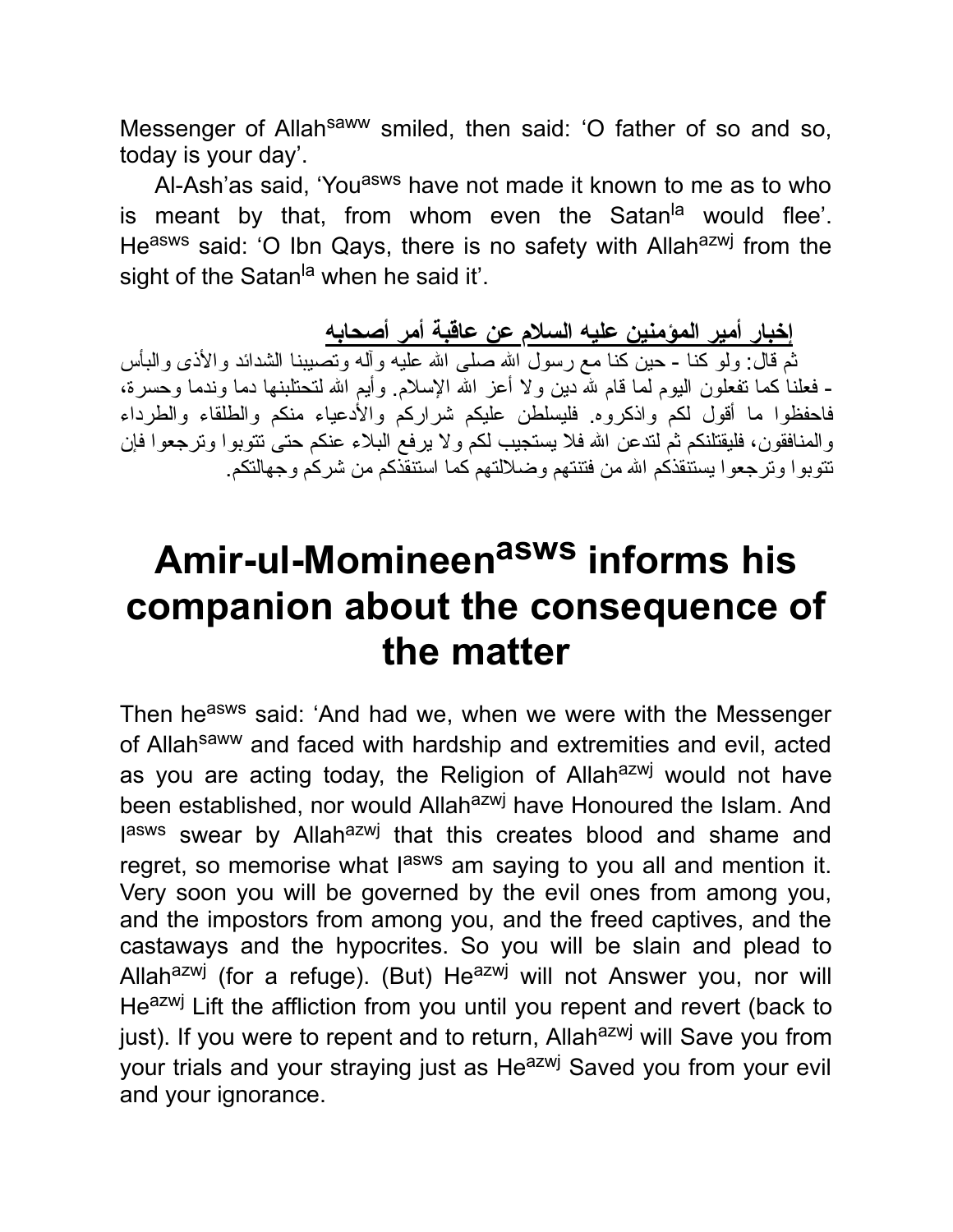**التعجب من استخلاف أبي بكر وعمر وعثمان على الأمة**

ألا إن العجب كل العجب من جهال هذه الأمة وضلالها وقادتها وساقتها إلى النار لأنهم قد سمعوا رسول الله صلى الله علیه وآله یقول عودا وبدءا: (ما ولت أمة رجلا قط أمَّرها وفیهم أعلم منه إلا لم یزل أمرهم یذهب سفالا حتى یرجعوا إلى ما تركوا)، فولوا أمرهم قبلي ثلاثة رهط ما منهم رجل جمع القرآن ولا یدعي أن له علما بكتاب االله ولا سنة نبیه. وقد علموا یقینا أني أعلمهم بكتاب الله وسنة نبیه و أفقههم و أقر أهم لكتاب الله، و أقضـاهم بـحكم الله.

#### **The strangeness of the Caliphate of Abu Bakr, and Umar and Usman on the community**

Nay! The strangeness of all strange things is the ignorance of this community, and its straying, and its leaders driving it to the Fire, because they have heard the Messenger of Allah<sup>saww</sup> saying, promising at the beginning: 'No community will hand over any of its commands to any man when there is a more knowledgeable one among them, except that it will not cease going lower in its affairs, until they return to what they had avoided'. So they gave the command to a group of three before me<sup>asws</sup>, and there was no man among them who had collected the Quran nor made a claim to know the Book of Allah<sup>azwj</sup>, nor the Sunnah of His<sup>azwj</sup> Prophet<sup>saww</sup>. And they had firm conviction that l<sup>asws</sup> was more knowledgeable than them of the Book of Allah<sup>azwj</sup>, and the Sunnah of His<sup>azwj</sup>Prophet<sup>saww</sup>, and more contemplative than them, and better read than them of the Book of Allah<sup>azwj</sup>, and a better judge than them of the Judgements of Allah<sup>azwj</sup>.

وأنه لیس رجل من الثلاثة له سابقة مع رسول االله صلى االله علیه وآله ولا عناء معه في جمیع مشاهده، فلا رمى بسهم ولا طعن برمح ولا ضرب بسیف جبنا ولؤما ورغبة في البقاء. وقد علموا أن رسول الله صلى الله علیه وأله قاتل بنفسه فقتل أبـي بن خلف وقتل مسجع بن عوف. وكان من أشجع الناس وأشدهم لقاء وأحقهم بذلك.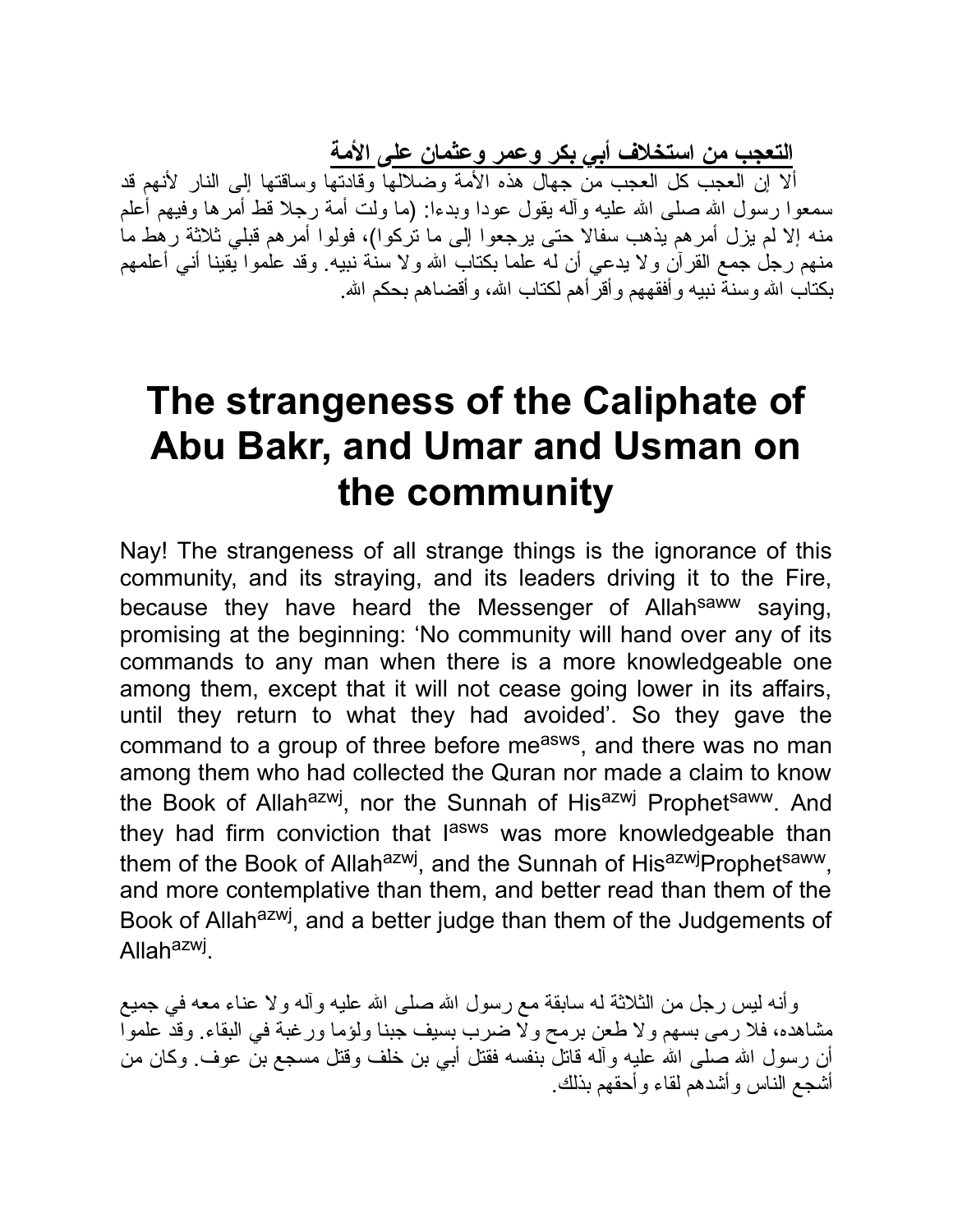And there was no man from the three of them who had offered any help to the Messenger of Allahsaww, nor shared any of hissaww problems in all that which had been witnessed. **Neither did they shoot an arrow, nor stabbed with a spear, nor struck with a sword. They were cowards, and fearful and desired to remain** alive. And they knew that the Messenger of Allah<sup>saww</sup> fought himself<sup>saww</sup> personally, so he<sup>saww</sup> killed Ubay Bin Khalaf and killed Masja'a Bin Awf who was one of the bravest of the people and severest in duels, and was the most deserving of that (to be killed).

وقد علموا یقینا أنه لم یكن فیهم أحد یقوم مقامي، ولا یبارز الأبطال ولا یفتح الحصون غیري، ولا نزلت برسول الله صلى الله علیه وآله شدیدة قط ولا كربة أمر ولا ضبق ومستصعب من الأمر إلا قال: (أین أخي علي، أین سیفي، أین رمحي، أین المفرج غمي عن وجهي)، فیقدمني، فأتقدم فأفدیه بنفسي ویكشف االله بیدي الكرب عن وجهه. والله عز وجل ولرسوله بذلك المن والطول حیث خصني بذلك ووفقني له.

And they convincingly knew that there was no one from among them who could stand in myasws place, or strive against the falsehood, or conquer the forts apart from myself, and there did not come down upon the Messenger of Allahsaww any severity whatsoever, nor any unfavourable situation, nor any narrowness and difficulty from the affairs except that he<sup>saww</sup> said: 'Where is my<sup>saww</sup> brother Ali<sup>asws</sup>, where is my<sup>saww</sup> sword, where is my<sup>saww</sup> spear, where is the one who<sup>asws</sup> takes away my<sup>saww</sup> grief from mysaww face?'

So he<sup>saww</sup> would place me<sup>asws</sup> forward, and l<sup>asws</sup> would go forth sacrificing myselfasws for himsaww, and Allahazwj Removed the grief from his<sup>saww</sup> face by my<sup>asws</sup> hand. And Allah<sup>azwj</sup> Mighty and Majestic and His<sup>azwj</sup>Messenger<sup>saww</sup> Favoured me<sup>asws</sup> by that and Guided measws to it.

**لم یكن لأبي بكر وعمر أي سابقة في الدین**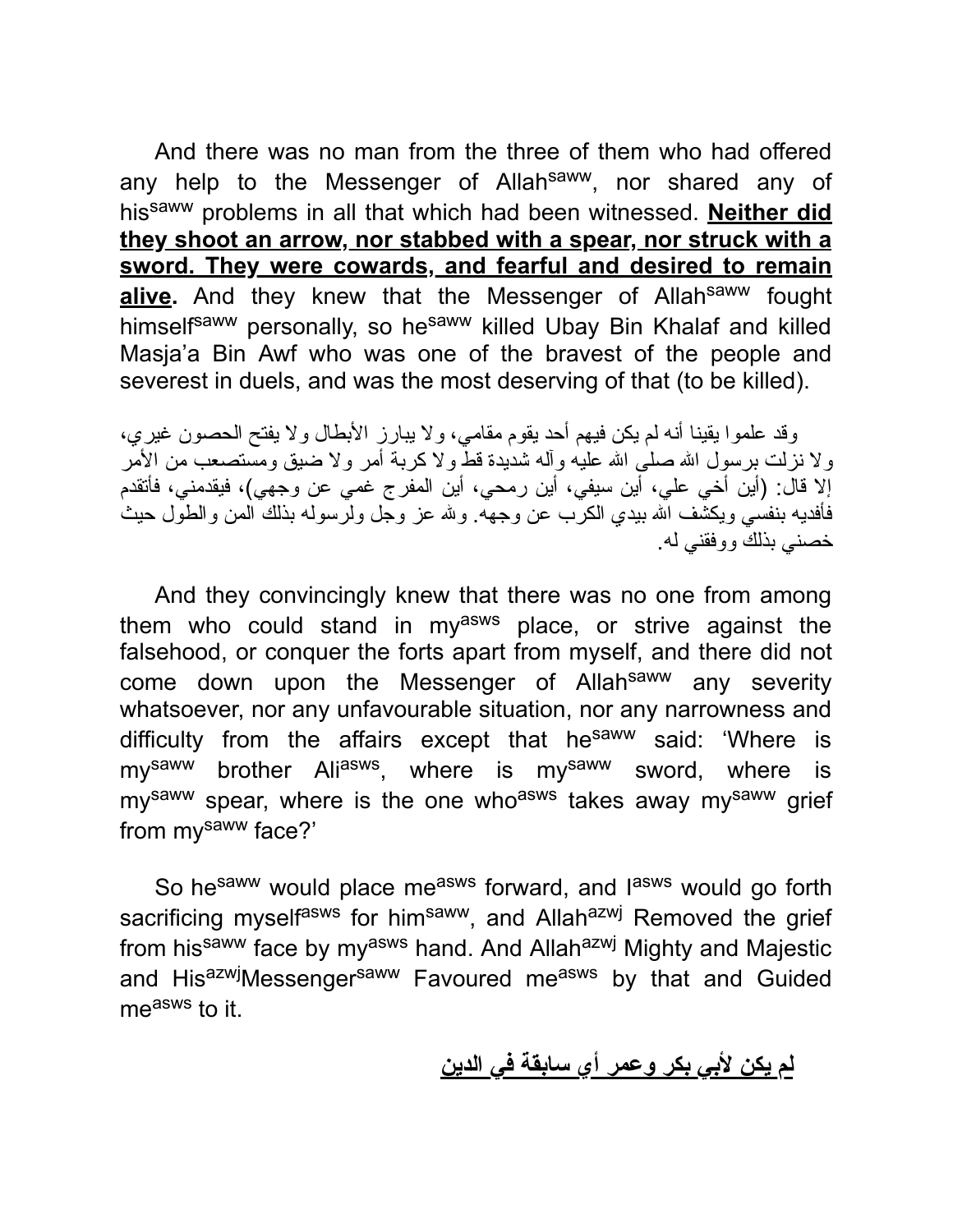وإن بعض من سمیت ما كان ذا بلاء ولا سابقة ولا مبارزة قرن ولا فتح ولا نصر غیر مرة واحدة، ثم فر ومنح عدوه دبره ورجع یجبن أصحابه ویجبنونه وقد فر مرارا فإذا كان عند الرخاء والغنیمة تكلم وتغیر وأمر ونهى.

#### **Abu Bakr and Umar never went forward in the Religion**

And one of them from what you have heard, never kept away the difficulties nor did he ever go forth, nor duelled, nor conquered a fort, nor helped even once, but he fled and showed his back to the enemy, and when he returned he accused his companions of cowardice and they accused him of it, and he had fled many times. And when it was during the prosperity and the (distribution) of the booty, he spoke and changed, and ordered and prevented.

ولقد نادى ابن عبد ود - یوم الخندق - باسمه، فحاد عنه ولاذ بأصحابه حتى تبسم رسول االله صلى االله علیه وآله مما رآى به من الرعب وقال صلى االله علیه وآله: (أین حبیبي علي؟ تقدم یا حبیبي یا علي).

And Ibn Abd Wad had called out – on the Day of Khandaq – by his name, so he hid from him and fled with his companions to the extent that the Messenger of Allah<sup>saww</sup> smiled when he<sup>saww</sup> saw him to be so horrified and he<sup>saww</sup> said: 'Where is my<sup>saww</sup> beloved Ali<sup>asws</sup>? Go forth O mysaww beloved, O Aliasws'.

**عبادتهما الأصنام بعد الإسلام**

وهو القائل يوم الخندق لأصحابه الأربعة - أصحاب الكتاب والرأي -: (والله إن ندفع محمدا إلیهم برمته نسلم من ذلك، حین جاء العدو من فوقنا ومن تحتنا) كما قال االله تعالى: (وزلزلوا زلزالا شدیدا)، (وظنوا بالله الظنونا)، (وقال المنافقون والذین في قلوبهم مرض ما وعدنا الله ورسوله إلا غرورا).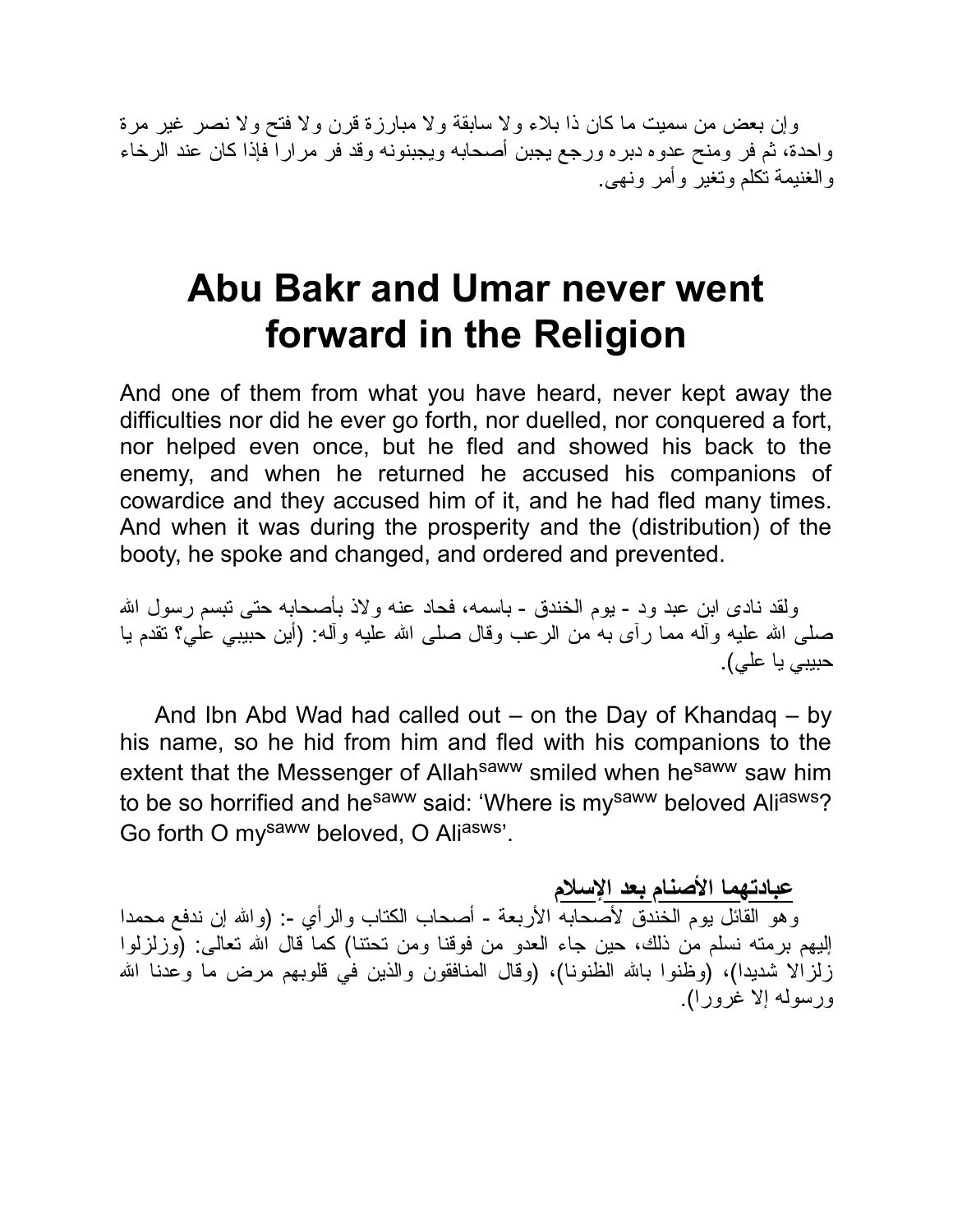## **They both worshipped the idols after Al-Islam**

And he was the one who told his four companions – his writers and his advisors, 'By Allah<sup>azwj</sup>, if we hand over Muhammad<sup>saww</sup> to them outright, we will be safe from that', and this was when we had enemies from the top of us and from underneath us, as Allahazwj Said *"[33:11] and they were shaken with a severe shaking", "[33:10] and you began to think diverse thoughts of Allah", "[33:12] And when the hypocrites and those in whose hearts was a disease began to say: Allah and His Messenger did not promise us (victory) but only to deceive"*.

فقال له صاحبه: (لا، ولكن نتخذ صنما عظیما نعبده لأنا لا نأمن أن یظفر ابن أبي كبشة فیكون هلاكنا ولكن یكون هذا الصنم لنا ذخرا فإن ظفرت قریش أظهرنا عبادة هذا الصنم وأعلمناهم أنا لن نفارق دیننا، وإن رجعت دولة ابن أبي كبشة كنا مقیمین على عباد ة هذا الصنم سرا).

So his companion (Abu Bakr) said to him (Umar), 'No, but we will take a great idol and worship it, because we do not feel secure if Ibn Abu Kabasha is victorious, so he will destroy us, but if we have this idol with us it will be an asset for us. So if the Qureish are victorious over us, we will show them that we have been worshipping this idol, and we will let them know that we had never separated from our religion. And if the government of Ibn Abu Kabasha returns, then we will remain on the worship of this idol in secret'.

فنز ل جبر ئیل علیه السلام فأخبر النبي صلى الله علیه و آله بذلك، ثم خبر به ر سول الله صلى االله علیه وآله بعد قتلي ابن عبد ود. فدعاهما فقال: (كم صنم عبدتما في الجاهلیة)؟ فقالا: یا محمد، لا تعیرنا بما مضى في الجاهلیة. فقال صلى االله علیه وآله لهما: (فكم صنم تعبدان یومكما هذا)؟ فقالا: والذي بعثك بالحق نبیا ما نعبد إلا االله منذ أظهرنا من دینك ما أظهرنا.

So Jibraeel, may Peace be upon him, descended and informed the Prophet<sup>saww</sup> of that, then the Messenger of Allah<sup>saww</sup> informed about it after l<sup>asws</sup> had killed Ibn Abd Wad. So he<sup>saww</sup> called both of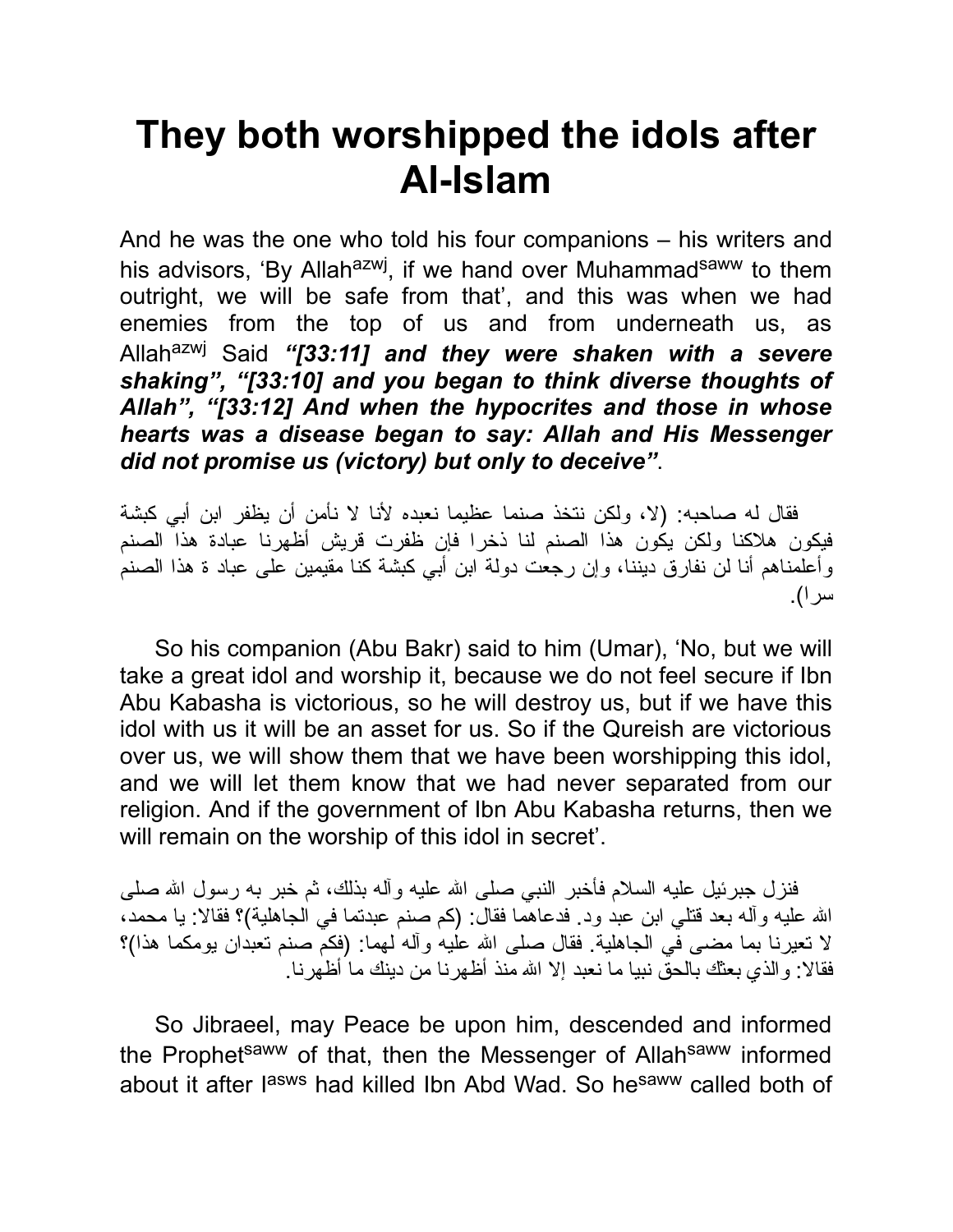them over. He<sup>saww</sup>said: 'How many idols did you two worship during the era of ignorance?' They said, 'O Muhammad<sup>saww</sup>, do not embarrass us of what has passed in the era of ignorance'. Hesaww said to both of them: 'So how many idols did you two worship on this day of yours?' They said, 'By the One Who<sup>azwj</sup> Sent yousaww with the truth as a Prophetsaww, we have not worshipped any except Allah<sup>azwj</sup> since appeared to us from your<sup>saww</sup> Religion what appeared to us'.

فقال: یا علي، خذ هذا السیف، فانطلق إلى موضع كذا وكذا فاستخرج الصنم الذي یعبدانه فاهشمه. فإن حال بینك وبینه أحد فاضرب عنقه. فانكبا على رسول االله صلى االله علیه وآله فقالا: استرنا سترك الله. فقلت أنا لهما: (اضمنا لله ولرسوله أن لا تعبدا إلا الله ولا تشركا به شيئا). فعاهدا رسول الله صلى الله عليه وأله على ذلك. وانطلقت حتى استخرجت الصنم من موضعه وكسرت وجهه ويديه وجذمت رجليه، ثم انصرفت إلى رسول الله صلى الله علیه وأله. فوالله لقد عرفت ذلك في وجههما علي حتى ماتا

He<sup>saww</sup> said: 'O Ali<sup>asws</sup>, take this sword and go to such and such a place, take out the idol which they have been worshipping and smash it. And if anyone comes between you<sup>asws</sup> and it, strike his neck'. They both fell down in front of the Messenger of Allah<sup>saww</sup> and said, 'Veil us, Allah<sup>azwj</sup> will Veil you<sup>saww</sup>'. So l<sup>asws</sup> said to both of them: 'Do you two give the guarantee to Allahazwj and to His<sup>azwj</sup> Messenger<sup>saww</sup> that you will not worship any except for Allah<sup>azwj</sup> and will not associate anything with Him<sup>azwj</sup>?' They made an oath to the Messenger of Allah<sup>saww</sup> for that. And l<sup>asws</sup> went until lasws took out the idol from its place and cut off its head, and its hand, and made pieces of its legs, then l<sup>asws</sup> went to the Messenger of Allah<sup>saww</sup>. By Allah<sup>azwj</sup>, l<sup>asws</sup> saw that (embarrassment) in both of their faces to the day they died.

**مخاصمة أبي بكر وعمر للأنصار بحجة علي علیه السلام** ثم انطلق هو وأصحابه - حین قبض رسول االله صلى االله علیه وآله - فخاصموا الأنصار بحقي. فإن كانوا صدقوا واحتجوا بحق (أنهم أولى من الأنصار لأنهم من قریش ورسول االله صلى االله علیه وآله من قریش)، فمن كان أولى برسول االله صلى االله علیه وآله كان أولى بالأمر، وإنما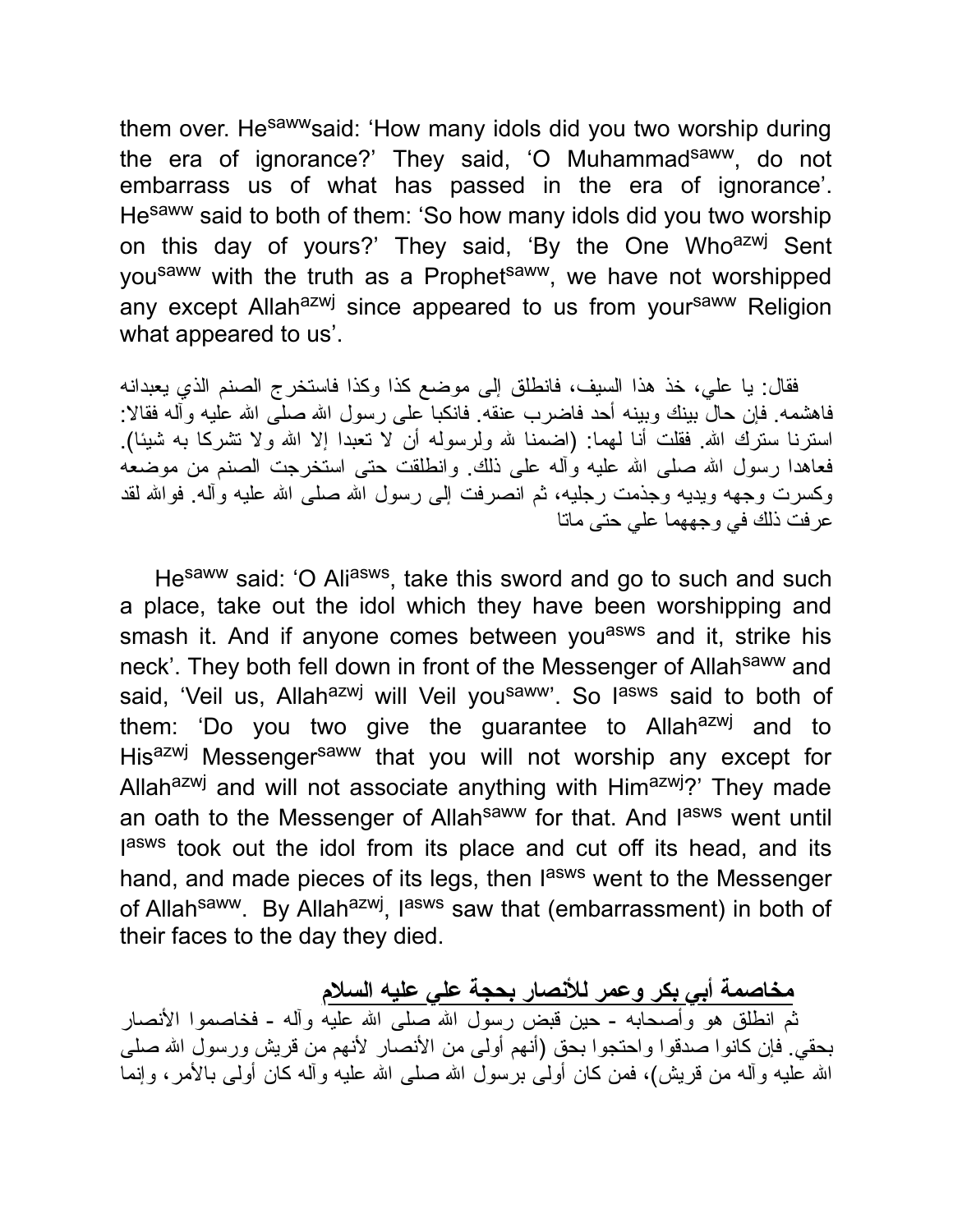ظلموني حقي، وإن كانوا احتجوا بباطل فقد ظلموا الأنصار حقهم، واالله یحكم بیننا وبین من ظلمنا حقنا وحمل الناس على رقابنا.

## **Quarrelling of Abu Bakr and Umar with the Helpers by the argument of Ali asws**

Then he and his companions went – when the Messenger of Allahsaww passed away – so they quarrelled with the Helpers by my<sup>asws</sup> right. So if they were speaking the truth, and arguing by my<sup>asws</sup> right that, 'they were higher than the Helpers because they were from the Qureish and that the Messenger of Allah<sup>saww</sup> was from the Qureish', so the one who was higher due to the Messenger of Allah<sup>saww</sup> was higher (to have) the command. But rather, they wronged measws by myasws right. And if they were arguing wrongly, so they had wronged the Helpers of their right, and Allah<sup>azwj</sup> will Judge between us<sup>asws</sup> and the one who wronged us of our<sup>asws</sup> rights, and burdened us<sup>asws</sup> by placing the people upon our<sup>asws</sup> necks.

**ابتلاء الأمة بحب مضلیها وقصورها عن لعنهم**

والعجب لما قد أشربت قلوب هذه الأمة من حبهم وحب من صدهم عن سبیل ربهم وردهم عن دینهم واالله، لو أن هذه الأمة قامت على أرجلها على التراب ووضعت الرماد على رؤوسها وتضرعت إلى الله ودعت إلى يوم القيامة على من أضلهم وصدهم عن سبيل الله ودعاهم إلى النار وعرضهم لسخط ربهم وأوجب علیهم عذابه - بما أجرموا إلیهم - لكانوا مقصرین في ذلك.

## **The affliction of the community by the love of those that misled it and its shortcoming about cursing them**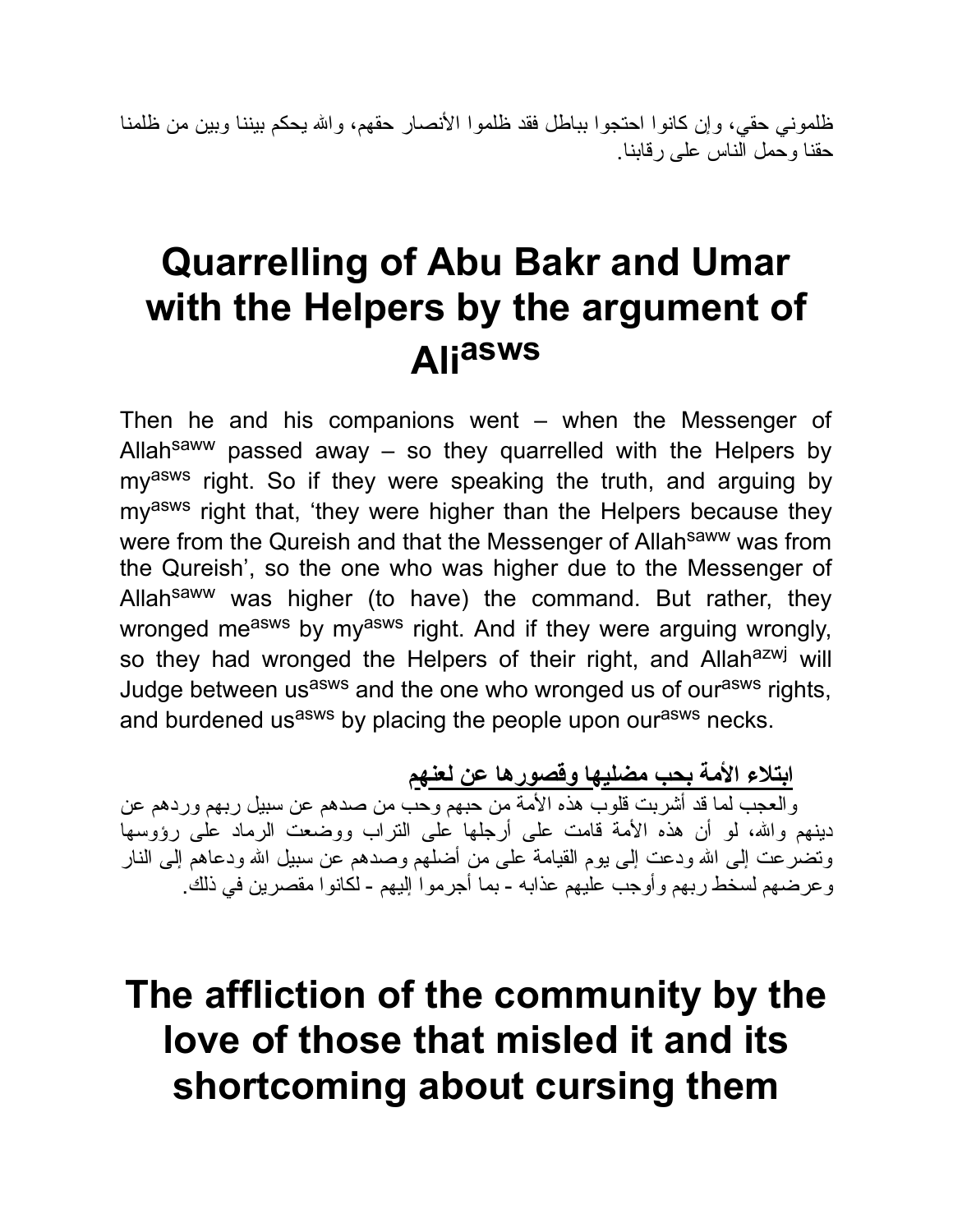And the strange thing is what the hearts of this community have drunk from its love for them and the love for the ones who repulsed them from the Way of their Lord<sup>azwj</sup>, and turned them back from their Religion. By Allah<sup>azwj</sup>, even if this community stands upon its feet on the dust, and puts ashes upon its heads and laments to Allah<sup>azwj</sup>and supplicates up to the Day of Judgement against the ones who misled them from the Way of Allah<sup>azwj</sup> and called them to the Fire, they will still be exposed to the Wrath of their Lord<sup>azwj</sup>. , and His<sup>azwj</sup> Punishment would be more than Obligated upon them  $-$  for the crimes that were committed – they would still fall short with regards to that.

**ما منع أمیر المؤمنین علیه السلام عن إعلان الحقائق**

وذلك أن المحق الصادق والعالم باالله ورسوله یتخوف إن غیر شیئا من بدعهم وسننهم وأحداثهم، وعادته العامة، ومتى فعل شاقوه وخالفوه وتبرؤا منه وخذلوه وتفرقوا عن حقه، وإن أخذ ببدعهم وأقر بها وزینها ودان بها أحبته وشرفته وفضلته.

## **What prevented Amir-ul-Momineen asws from announcing the facts**

And this is due to the fact that the righteous<sup>asws</sup>, the sincere<sup>asws</sup> and the knowledgeable one<sup>asws</sup> and the inheritor of the Knowledge of Allah and His<sup>azwj</sup> Messenger<sup>saww</sup>, is fearful to alter anything from their innovations, and their ways and their traditions and their general habits. And when he<sup>asws</sup> does that, they will doubt him<sup>asws</sup>, and oppose him<sup>asws</sup> and keep away from him<sup>asws</sup> and abandon himasws and separate from hisasws rights. And if heasws were to take to their innovations, they will accept him<sup>asws</sup> and adorn him<sup>asws</sup>, and if he<sup>asws</sup> makes this to be the Religion, they will love him<sup>asws</sup>, and honour him<sup>asws</sup> and prefer him<sup>asws</sup>.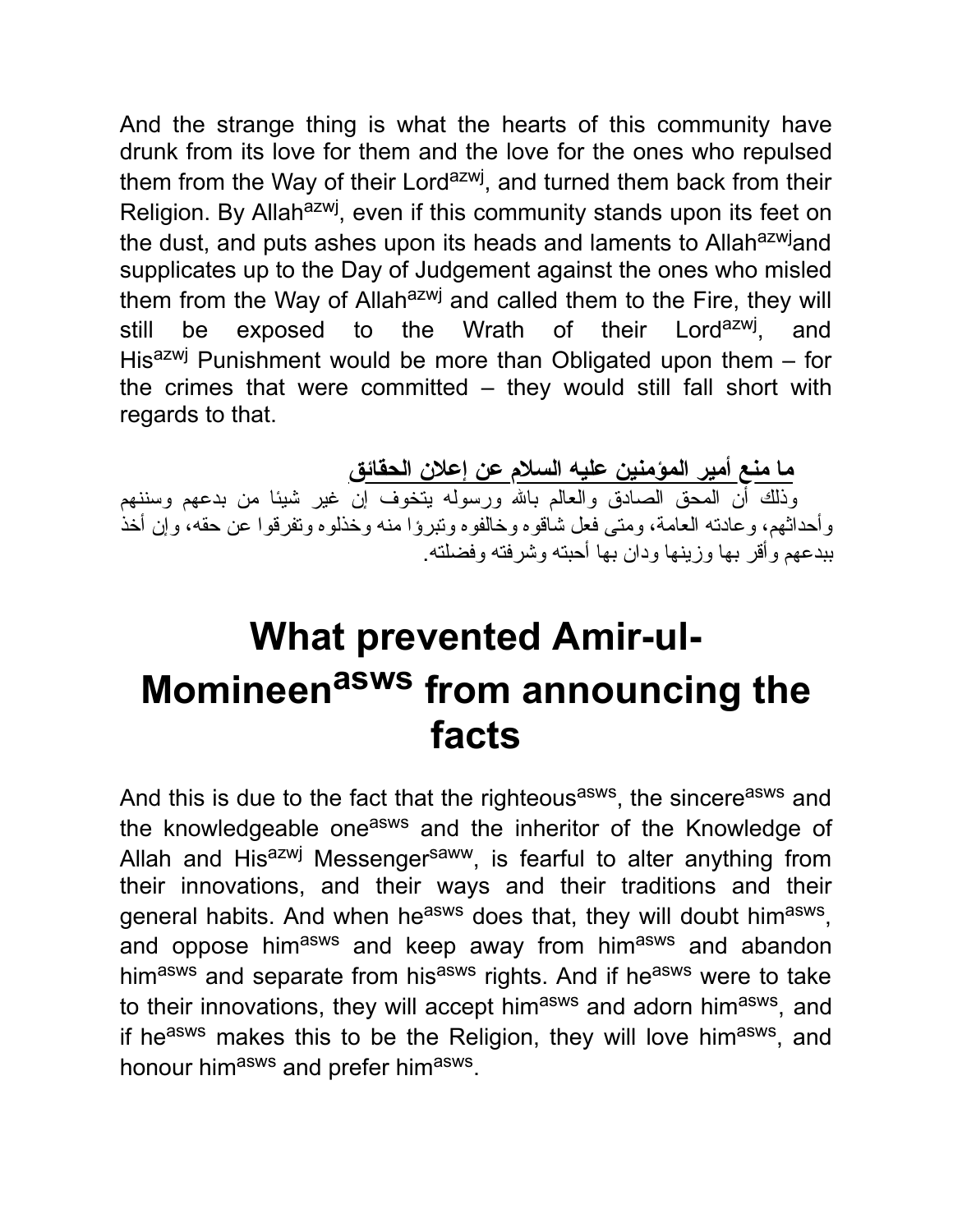واالله لو نادیت في عسكري هذا بالحق الذي أنزل االله على نبیه وأظهرته ودعوت إلیه وشرحته وفسرته - على ما سمّعت من نبـي الله صلـي الله علیه وألـه فیه - ما بقي فیه إلا أقلـه وأذلـه وأرذلـه ولاستوحشوا منه ولتفرقوا عني.

By Allah<sup>azwj</sup>, if l<sup>asws</sup> were to make this call, within my<sup>asws</sup> army, of the truth which Allah<sup>azwj</sup> has Sent down upon Hisazwj Prophetsaww and displayed it and called towards Himazwj and explained it and interpreted it  $-$  on all that what l<sup>asws</sup> heard from the Prophet<sup>saww</sup> of Allah<sup>azwj</sup> with regards to it – there will not remain any but a few of them, and they will humiliate it as a trivial matter and disperse from me<sup>asws</sup>.

ولولا ما عاهد رسول الله صلى الله علیه وأله إلی وسمعته منه وتقدم إلی فیه لفعلت، ولكن رسول الله صلى الله علیه وآله قد قال: (یا أخي، كل مّا اضطر إلیه العبد فقد أحله الله له وأباحه إیاه)، وسمعته یقول: (إن التقیة من دین االله، ولا دین لمن لا تقیة له).

And had not the Messenger of Allah<sup>saww</sup> given an oath to me<sup>asws</sup>, and l<sup>asws</sup> heard it from him<sup>saww</sup> before, l<sup>asws</sup> would have done so (announced the facts). But, the Messenger of Allah<sup>saww</sup> had said: 'O my<sup>saww</sup>brother<sup>asws</sup>, all that which is forced upon the servant, so Allah<sup>azwj</sup> has Permitted it for him and neutralised it for him'. And lasws have heard him<sup>saww</sup> say that: 'The 'Taqeeya' (dissimulation) is from the religion of Allah<sup>azwj</sup>, and the one who does not observe Taqeeya has no religion'.

ثم أقبل علیه السلام علي فقال: أدفعهم بالراح دفعا عني \* ثلثان من حي وثلث مني فإن عوضني ربي فأعذرني Then he<sup>asws</sup> turned towards me and said (a poem): 'They pushed

the claim away from me<sup>asws</sup>, two thirds from the district and a third from me<sup>asws</sup>, for my<sup>asws</sup> Lord<sup>azwj</sup> will Compensate me<sup>asws</sup> and Excuse measws'.

**ابتلاء أمیر المؤمنین علیه السلام بأخابث الناس** وقال علي علیه السلام للحكمین - حین بعثهما :- (أحكما بكتاب االله وسنة نبیه وإن كان فیهما حز حلقي، فإنه من قادها إلى هؤلاء فإن نیتهم أخبثت). فقال له رجل من الأنصار: ما هذا الانتشار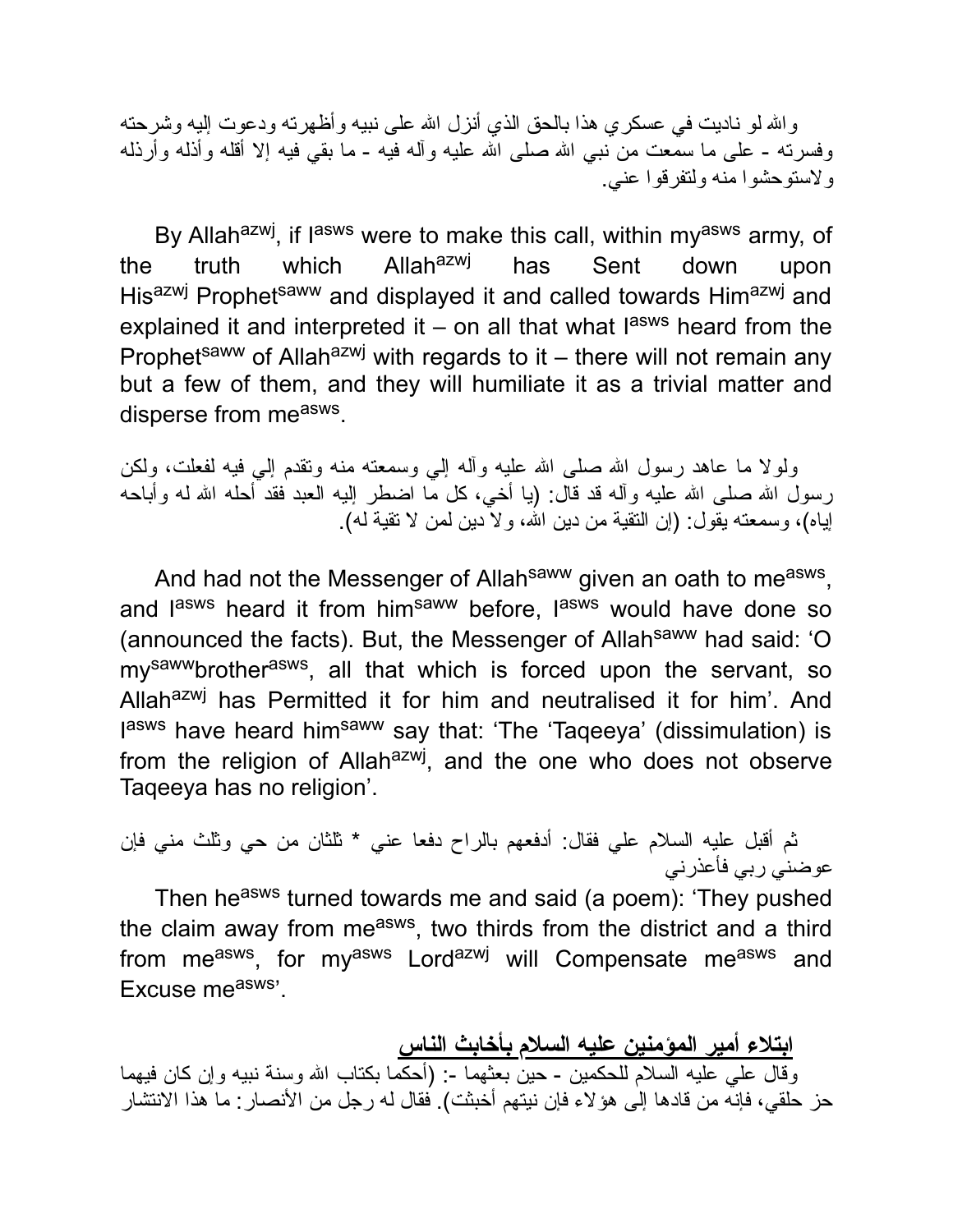الذي بلغني عنك؟ ما كان أحد من الأمة أضبط للأمر منك، فما هذا الاختلاف والانتشار؟ فقال علي بن أبي طالب علیه السلام: أنا صاحبك الذي تعرف، إلا أني قد بلیت بأخابث من خلق االله، أریدهم على الأمر فیأبون، فإن تابعتهم على ما یریدون تفرقوا عني

## **Affliction of Amir-ul-Momineen asws by the bad people**

And Ali<sup>asws</sup> sent judges, he<sup>asws</sup> said to them: 'Judge by the Book of Allah<sup>azwj</sup> and the Sunnah of His<sup>azwj</sup>Prophetsaww even though my<sup>asws</sup> throat is cut due to it, so whoever inclined you toward them (Mouwiya' group) his intention is surely bad'.

A man from the Helpers said to him<sup>asws</sup>, 'What is this being circulated which had reached to me related to you<sup>asws</sup>? There is no one from the community who is more appropriate for the command than you<sup>asws</sup> are. So why is this opposition, and the disorder?'

Aliasws said: 'lasws am your companion whom you recognise, however l<sup>asws</sup> have been involved with some bad (people) from the creatures of Allah<sup>azwj</sup>. I<sup>asws</sup> want them to come to the just, but they have refused, but if l<sup>asws</sup> were to follow them on what they want, even then they will disperse from me<sup>asws</sup>.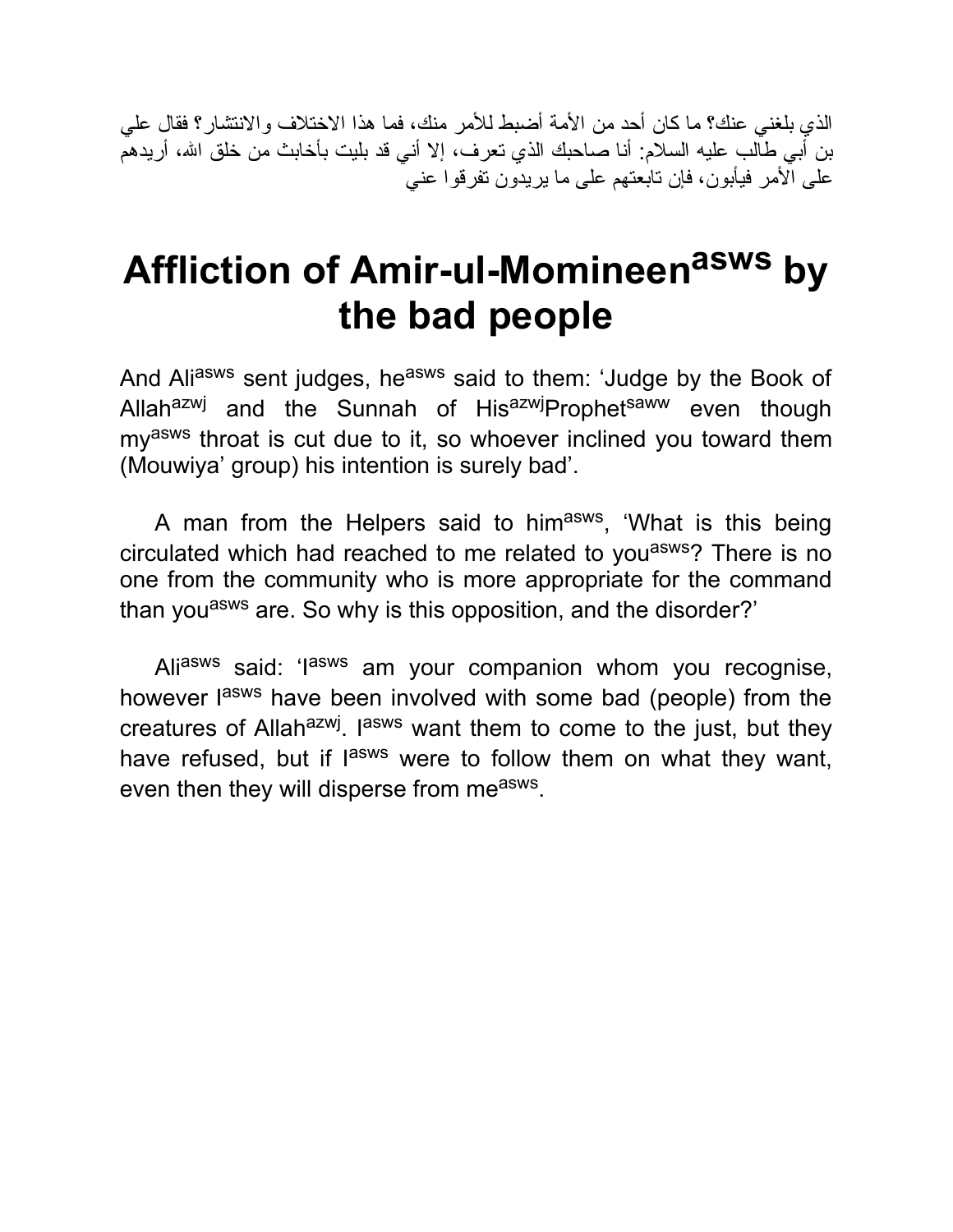#### **HADEETH 16**

**(16) نبوءات نبي االله عیسى علیه السلام عن الرسول والأئمة علیهم السلام والأئمة المضلین**

# **PROPHECIES OF THE PROPHET OF ALLAHazwj ISAasREGARDING THE MESSENGERsaww AND THE IMAMS asws AND THE MISLEADING IMAMS**

أبان عن سلیم: قال: أقبلنا من صفین مع أمیر المؤمنین علیه السلام، فنزل العسكر قریبا من دیر نصراني. فخرج إلینا من الدیر شیخ كبیر جمیل حسن الوجه حسن الهیئة والسمت ومعه كتاب في یده، حتى أتى أمیر المؤمنین علیه السلام فسلم علیه بالخلافة. فقال له علي علیه السلام: مرحبا یا أخي شمعون بن حمون، كیف حالك رحمك االله؟ فقال: بخیر یا أمیر المؤمنین وسید المسلمین ووصي رسول رب العالمین. إني من نسل رجل من حواري أخیك عیسى بن مریم علیه السلام، وأنا من نسل شمعون بن یوحنا وصي عیسى بن مریم. وكان من أفضل حواري عیسى بن مریم علیه السلام الاثني عشر وأحبهم إلیه وآثرهم عنده وإلیه أوصى عیسى بن مریم علیه السلام وإلیه دفع كتبه وعلمه وحكمته، فلم یزل أهل بیته على دینه متمسكین بملته فلم یكفروا ولم یبدلوا ولم یغیروا.

Aban from Sulaym, who said, 'We came back from Siffeen along with Amir-ul-Momineen<sup>asws</sup>. The army camped near to a Christian Monastery. A very old man, of beautiful face, good built and good looks came out from the Monastery, and he had a book in his hand. He came over to Amir-ul-Momineen<sup>asws</sup>. He greeted him<sup>asws</sup> as 'Caliph'. Ali<sup>asws</sup> said to him: 'Welcome, O my<sup>asws</sup> brother Shamoon Bin Hamoon. May Allah<sup>azwj</sup> have Mercy on you, how are you?'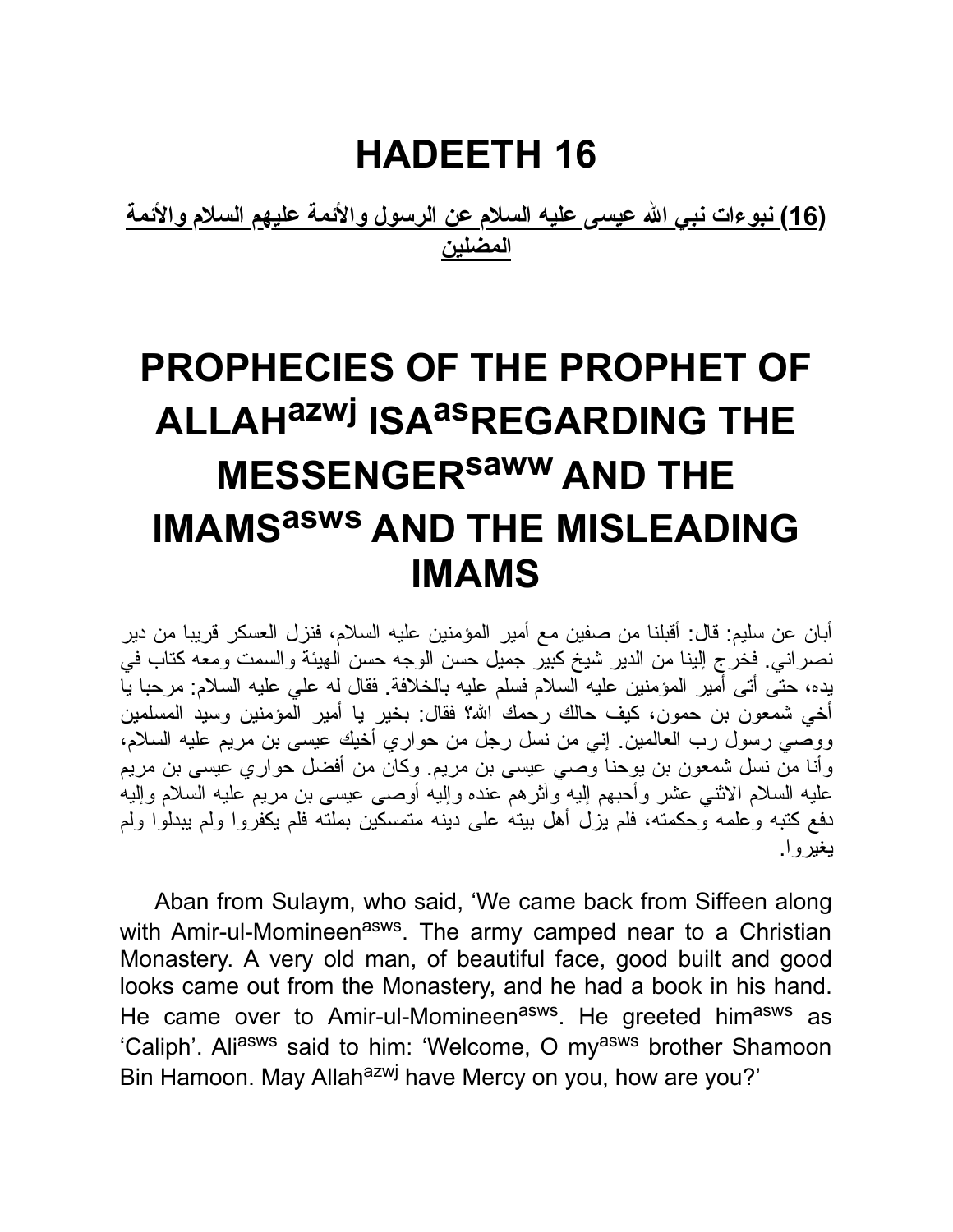He said, 'I am well, O Amir-ul-Momineen<sup>asws</sup>, and O the Chief of the Muslims, and O the Successor of the Messenger<sup>saww</sup> of the Lord<sup>azwj</sup> of the Worlds. I am from the lineage of men from the disciples of youraswsbrother Isa Bin Maryam may Peace be upon him<sup>as</sup>, and I am from the lineage of Shamoon Bin Yohanna<sup>as</sup>, the successor of Isa Bin Maryam<sup>as</sup>. And he was the best of the twelve disciples of Isa Bin Maryam<sup>as</sup> and the most beloved to him<sup>as</sup>, and it is to him<sup>as</sup> that Isa Bin Maryam<sup>as</sup> bequeathed to, and it is to himas that heas hand over hisas Book, and hisas knowledge, and hisas wisdom. The people of hisas household never ceased to be on hisasReligion, having attached themselves to hisas nation. They never denied it, nor did they alter it, nor did they replace it.

**النبي والأئمة الاثني عشر علیهم السلام في كتب عیسى علیه السلام** وتلك الكتب عندي إملاء عیسى بن مریم وخط أبینا بیده، وفیها كل شيء یفعل الناس من بعده ملك ملك، وكم یملك وما یكون في زمان كل ملك منهم، حتى یبعث االله رجلا من العرب من ولد إسماعیل بن إبراهیم خلیل الرحمن من أرض تدعى (تهامة) من قریة یقال لها (مكة)، یقال له (أحمد)، الأنجل العینین، المقرون الحاجبین، صاحب الناقة والحمار والقضیب والتاج - یعني العمامة - له اثنا عشر اسما.

# **The Prophet saww and the twelve Imams asws in the Books of Isa Bin Maryamas**

And those Books are in my possession as dictated by Isa Bin Maryam<sup>as</sup> in the writing of our father by his hand, and in these is everything that the people will be doing, king after king, and for how long they will rule, and what will transpire in the reign of every king from among them until Allah<sup>azwj</sup> Sends a man from the Arabs, from the Children of Ismail Bin Ibrahim<sup>as</sup>, the Friend of the Beneficent<sup>azwj</sup>, from the land called Tahaamat from a village called Mecca.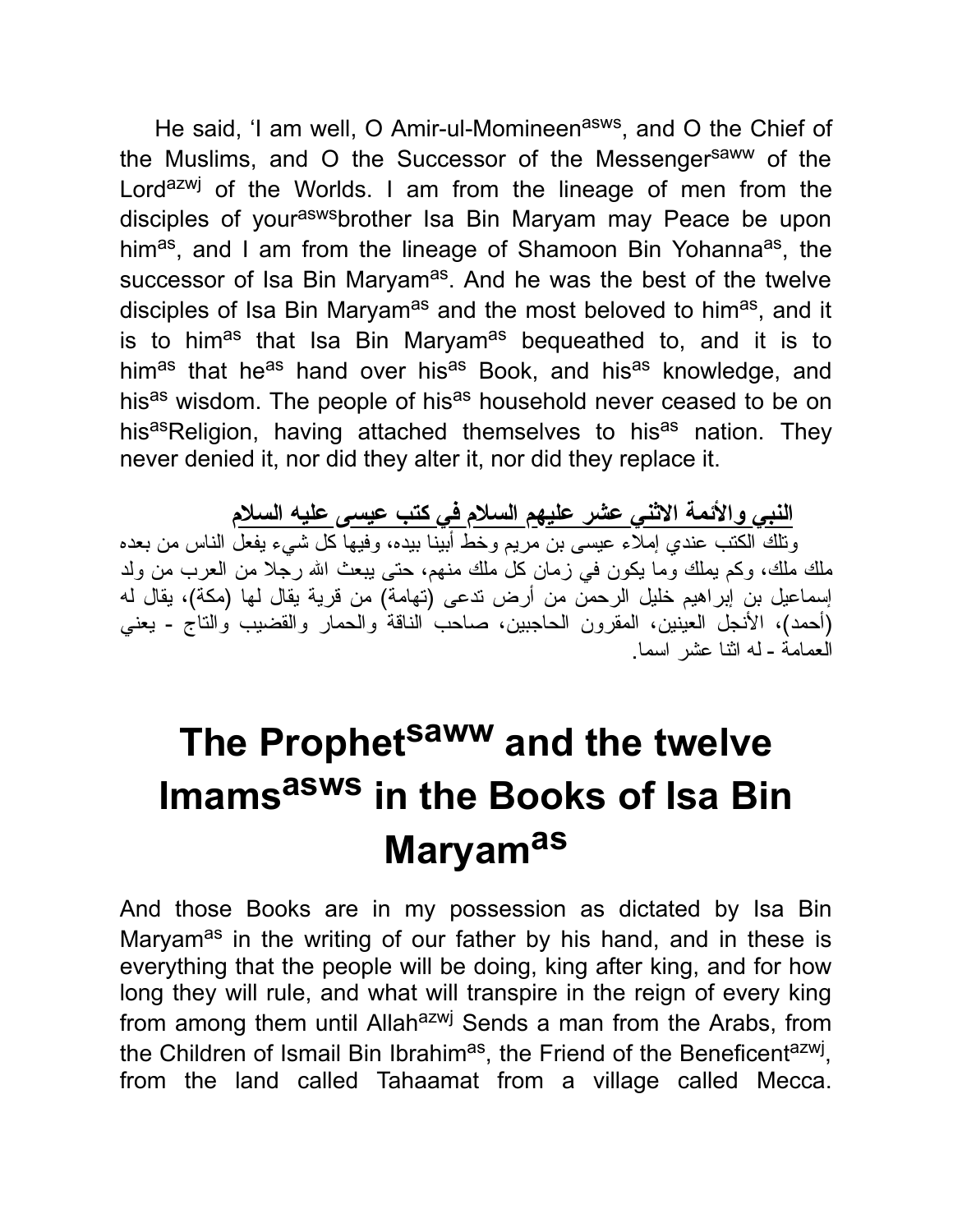Hissaww name will be Ahmadsaww. Hesaww will have two wide eyes with connected eyebrows. He<sup>saww</sup> will be the owner of the camel, and the donkey, and the staff, and the crown – meaning the turban. He<sup>saww</sup> will have twelve names for him<sup>saww</sup>.

ثم ذكر مبعثه ومولده وهجرته ومن یقاتله ومن ینصره ومن یعادیه وكم یعیش وما تلقى أمته من بعده من الفرقة والاختلاف. وفیه تسمیة كل إمام هدى وإمام ضلالة إلى أن ینزل االله عیسى بن مریم من السماء. فذكر في الكتاب ثلاثة عشر رجلا من ولد إسماعیل بن إبراهیم خلیل االله، هم خیر من خلق الله وأحب من خلق الله إلى الله. وإن الله ولي من والاهم وعدو من عاداهم. من أطاعهم اهتدى ومن عصاهم ضل. طاعتهم الله طاعة ومعصیتهم الله معصیة.

Then, in it is the mention of the declaration of his<sup>saww</sup> Prophethood, and his<sup>saww</sup> coming (to earth), and his<sup>saww</sup> migration, and the ones who will fight against him<sup>saww</sup>, and the ones who will help him<sup>saww</sup>, and the ones who will be inimical to him<sup>saww</sup>, and for how long he<sup>saww</sup> will live, and what the community will undergo after him<sup>saww</sup> regarding the sects and the differences. And in it are the names of every Imam<sup>asws</sup> of guidance and the Imam of misguidance, until such time as Allah<sup>azwj</sup> Sends down Isa Bin Maryam<sup>as</sup> from the sky.

In the Book there is a mention of thirteen men from the Children of Ismail Bin Ibrahim<sup>as</sup> the Friend of Allah<sup>azwj</sup>, who are the best of the Creation of Allah<sup>azwj</sup> and the most Beloved to Allah<sup>azwj</sup> from the Creation of Allah<sup>azwj</sup>. And Allah<sup>azwj</sup> will Befriend the one who befriends them<sup>asws</sup>, and be Inimical to the one who is inimical to them<sup>asws</sup>.

The one who obeys themasws will be guided, and the one who disobeys them will go astray. In their<sup>asws</sup>obedience, Allah<sup>azwj</sup> is obeyed, and in their<sup>asws</sup> disobedience, Allah<sup>azwj</sup> is disobeyed.

مكتوبة فیه أسمائهم وأنسابهم ونعتهم وكم یعیش كل رجل منهم واحدا بعد واحد، وكم رجل منهم یستسر بدینه ویكتمه من قومه، ومن یظهر منهم ومن یملك وینقاد له الناس حتى ینزل االله عیسى بن مریم علیه السلام على آخرهم. فیصلي عیسى خلفه ویقول: (إنكم أئمة لا ینبغي لأحد أن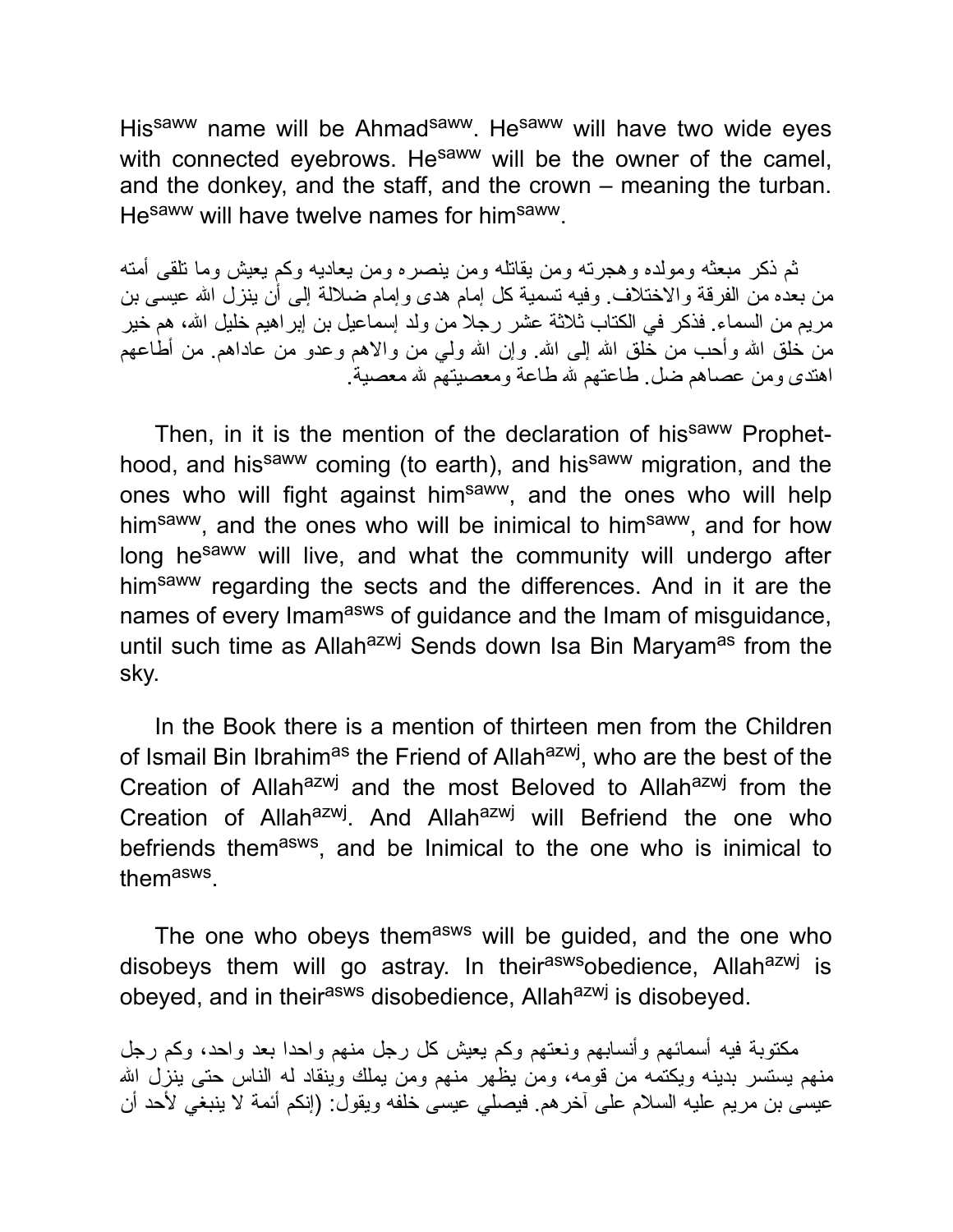یتقدمكم)، فیتقدم فیصلي بالناس وعیسى خلفه في الصف الأول. أولهم أفضلهم، وآخرهم له مثل أجورهم وأجور من أطاعهم واهتدى بهداهم.

Written in it are their<sup>asws</sup> names, and their<sup>asws</sup> lineages, and theirasws 'Kunya' (teknonyms), and for how long each of these menasws will live, one after the other, and how many men from themasws will veil the Religion and conceal it from hisasws people, and oneasws who will make it to be apparent, and the oneasws who will rule, and the one<sup>asws</sup> to whom the people will submit to, until such time as Allah<sup>azwj</sup> Sends down Isa Bin Maryam<sup>as</sup> from the sky to the last one<sup>asws</sup> of them<sup>asws</sup>.

So Isa<sup>as</sup> will Pray behind him<sup>asws</sup> and he<sup>as</sup> will say: 'You<sup>asws</sup> are the Imams<sup>asws</sup>, it does not befit anyone to be in front of you<sup>asws</sup>'. So he<sup>asws</sup> will move forward and Pray with the people, and Isa<sup>as</sup> will be behind himasws in the first row. The first of themasws will be the highest of them<sup>asws</sup>, and the last of them<sup>asws</sup>, for him<sup>asws</sup> will be the recompense of all the ones who obeyed themasws and were guided by their<sup>asws</sup>guidance.

**نص ما في كتب عیسى علیه السلام**

بسم االله الرحمن الرحیم، أحمد رسول االله واسمه محمد ویاسین وطه ون والفاتح والخاتم والحاشر والعاقب والماحی، وهو نبی الله وخلیل الله وحبیب الله وصفیه وأمینه وخیرته. یرى تقلبه في الساجدین - یعني في أصلاب النبیین - ویكلمه برحمته فیذكر إذا ذكر. وهو أكرم خلق االله على الله وأحبهم إلى الله، لم يخلق الله خلقا - ملكا مقربا ولا نبيا مرسلا، من آدم فمن سواه - خيرا عند الله ولا أحب إلى الله منه، یقعده الله یوم القیامة على عرشه ویشفعه في كل من شفع فیه. وباسمه جرى القلم في اللوح المحفوظ في أم الكتاب وبذكره، محمد رسول االله.

## **Text of what is in the Books of Isa as**

In the Name of Allah<sup>azwj</sup>, the Beneficent, the Merciful. Ahmad<sup>saww</sup> is the Messenger of Allah<sup>saww</sup>, and his<sup>saww</sup> name is Muhammad<sup>saww</sup>,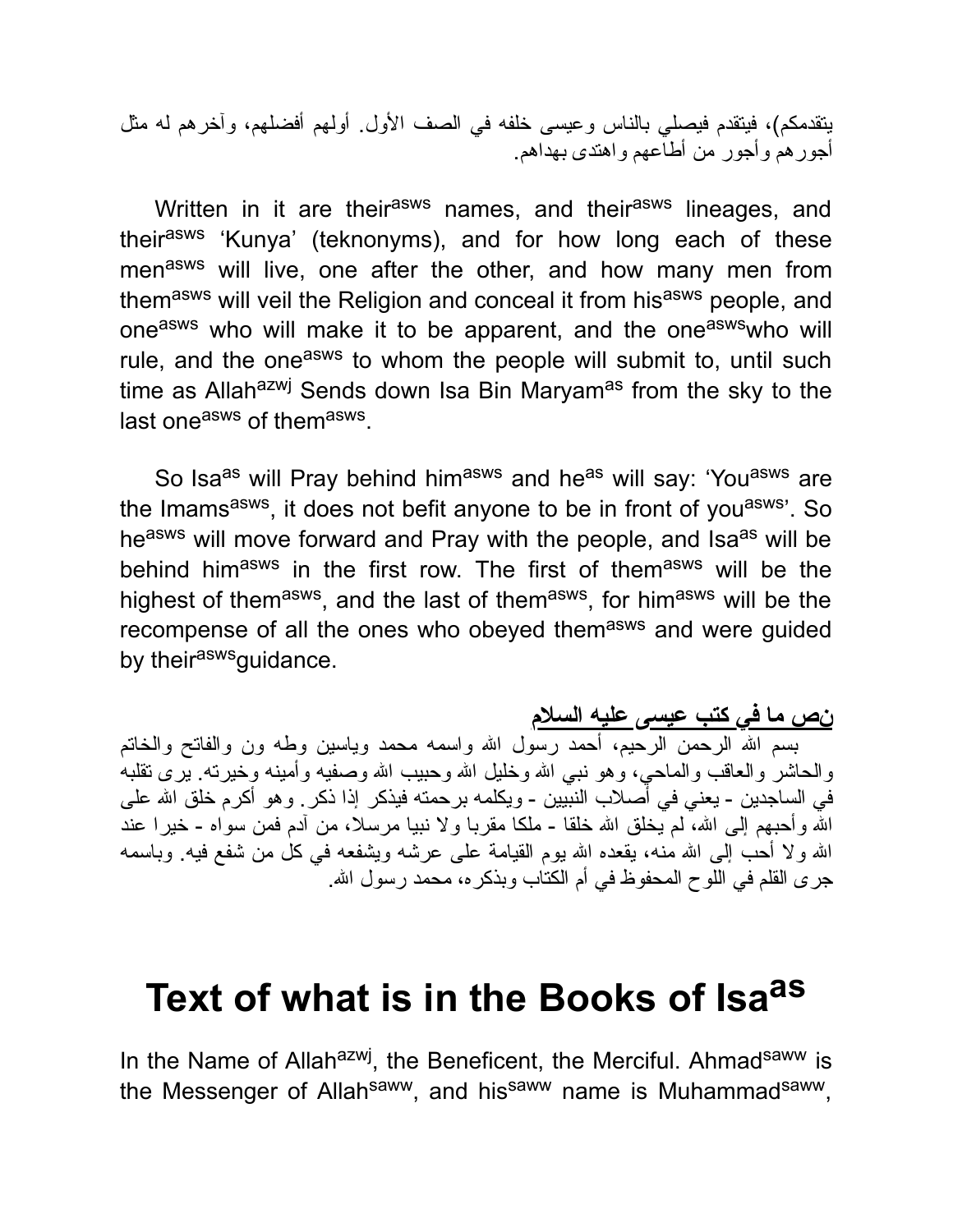and Yaseen, and Taha, and Noon, and Al-Fateh, and Al-Khatam, and Al-Haashar, and Al-Aagab, and Al-Maahy, and he<sup>saww</sup> is the Prophet<sup>saww</sup> of Allah<sup>azwj</sup>, and the Friend of Allah<sup>azwj</sup>, and the Beloved of Allah<sup>azwj</sup>, and of His<sup>azwj</sup> Qualities, and His<sup>azwj</sup> Trustee, and His<sup>azwj</sup>, the best one. He<sup>saww</sup> will have been transferred within the worshippers – meaning in the foreheads of the Prophets<sup>as</sup> – and Allahazwj will Speak to himsaww by Hisazwj Mercy. So Heazwj will Mention, when He<sup>azwj</sup> will Mention. And he<sup>saww</sup> is the most prestigious to Allah<sup>azwj</sup> of the Creatures of Allah<sup>azwj</sup>, and the most Beloved of them to Allah<sup>azwj</sup>. Never has Allah<sup>azwj</sup> Created a creature – neither an Angel of Proximity nor a Messenger Prophet<sup>as</sup>, from Adam<sup>as</sup> and others – better than him<sup>saww</sup> and more Beloved to Allah<sup>azwj</sup> than him<sup>saww</sup>.

Allah<sup>azwj</sup> will Make him<sup>saww</sup> to sit upon His<sup>azwj</sup> Throne, and He<sup>azwj</sup> will Accept the intercession of every one that hesaww intercedes for. And it is by hissaww name that the Pen flows on the Guarded Tablet in the Mother of the Book, and by his<sup>saww</sup> name, Muhammad<sup>saww</sup> the Messenger of Allah<sup>saww</sup>.

ثم أخوه صاحب اللواء یوم القیامة یوم الحشر الأكبر، وأخوه ووصیه ووزیره، وخلیفته في أمته، وأحب خلق الله إلى الله بعده على بن أبي طالب ولي كل مؤمن بعده. ثم أحد عشر إماما من ولد أول الاثني عشر، اثنان سمیا ابني هارون شبر وشبیر وتسعة من ولد أصغرهما وهو الحسین، واحدا بعد واحد، آخرهم الذي یصلي عیسى بن مریم خلفه). فیه تسمیة كل من یملك منهم ومن یستسر بدینه ومن یظهر. فأول من یظهر منهم یملأ جمیع بلاد االله قسطا وعدلا، ویملك ما بین المشرق والمغرب حتى یظهره االله على الأدیان كلها.

Then his<sup>saww</sup> brother<sup>asws</sup> will be the owner of the Banner on the Day of Judgement, the Day of the Great Resurrection, Aliasws Bin Abu Talib<sup>asws</sup>, his<sup>saww</sup> brother, and his<sup>saww</sup> successor<sup>asws</sup>, and his<sup>saww</sup> Vizier, and the Caliph in his<sup>saww</sup> community, and the most Beloved of the creatures of Allah<sup>azwj</sup> after him<sup>saww</sup> is the Guardian of every believer after him<sup>saww</sup>. Then eleven Imam<sup>asws</sup> from the Children of the first of the twelve, two of hisasws sons will be named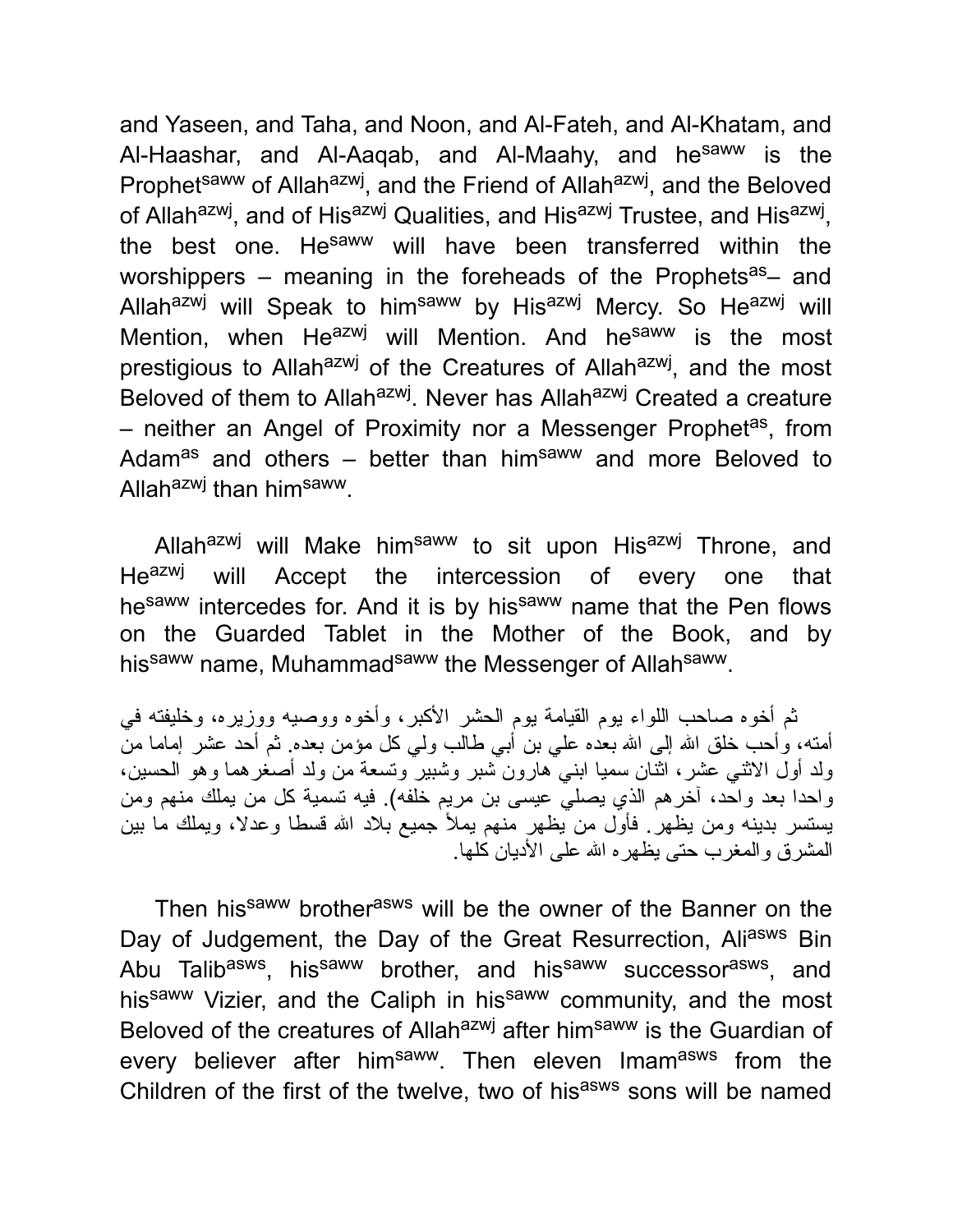after the sons of Haroon<sup>as</sup>, Shabbar and Shabbir, and nine from the children of the younger of the two, and he<sup>asws</sup> is Al-Husayn<sup>asws</sup>, one after the other, the last one<sup>asws</sup> of them<sup>asws</sup> being the one<sup>asws</sup> behind whom<sup>asws</sup> Isa<sup>as</sup> Bin Maryam<sup>as</sup> will Pray.

In it are the names of everyone who will rule from among them<sup>asws</sup>, and the one<sup>asws</sup> who will veil his<sup>asws</sup>Religion and conceal it, and the one<sup>asws</sup> who will make it to be apparent. So the first oneasws from among them who<sup>asws</sup> will manifest the Religion, Allahazwj Will Fill up all the countries with equity and justice, and heasws will rule over what is between the East and the West, until Allah<sup>azwj</sup> will Manifest it (Islam) over all the religions.

فلما بعث النبي - وأبي حي - صدق به وآمن به وشهد أنه رسول االله، وكان شیخا كبیرا ولم یكن به شخوص. فمات أبي وقال لي: (إن وصي محمد وخلیفته - الذي اسمه في هذا الكتاب ونعته - سیمر بك إذا مضى ثلاثة أئمة من أئمة الضلالة والدعاة إلى النار المسمین بأسمائهم وقبائلهم فلان وفلان وفلان ونعتهم وكم یملك كل واحد منهم، فإذا مر بك فاخرج إلیه وبایعه وقاتل معه عدوه فإن الجهاد معه كالجهاد مع محمد، والموالي له كالموالي لمحمد والمعادي له كالمعادي لمحمد).

(Shamoon Bin Hamoon said) When the Prophet<sup>saww</sup> declared his<sup>saww</sup> Prophet-hood – and my father was alive – he ratified it and believed by it and testified that he<sup>saww</sup> is the Messenger of Allah<sup>saww</sup>, and he was a very old man and he was not able to walk. My father died and said to me, 'The successor<sup>asws</sup> of Muhammad<sup>saww</sup> and his<sup>saww</sup> Caliph – whose name is in this Book along with his<sup>asws</sup> 'Kuniya' (teknonym) – will pass by you after the passing away of three Imams from the Imams of misguidance who will call to the Fire who have been named with their names, and their tribes, so and so, and so and so, and so and so, and their 'Kuniya' (teknonyms), and how long they will rule for, each one of them. So when heasws passes by you, come out to himasws and pay allegiance to him<sup>asws</sup>, and fight alongside him<sup>asws</sup> against his<sup>asws</sup> enemies, for the struggling (Jihad) with him<sup>asws</sup> is like struggling (Jihad) with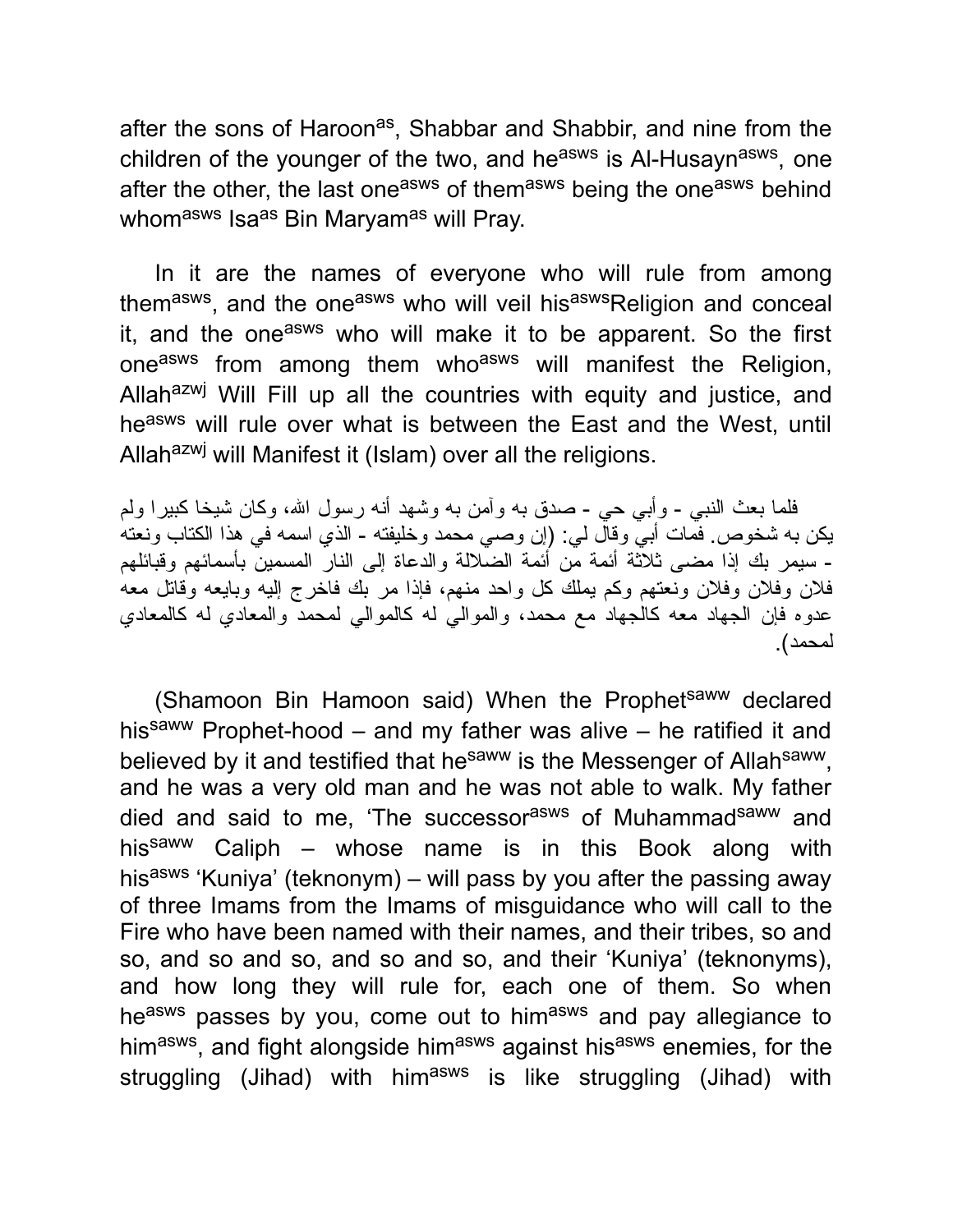Muhammad<sup>saww</sup>, and befriending him<sup>asws</sup> is like befriending Muhammad<sup>saww</sup> and being inimical to him<sup>asws</sup> is like being inimical to Muhammad<sup>saww</sup>'.

**الأخبار عن أبي بكر وعمر وعثمان وسائر الغاصبین في كتب عیسى علیه السلام** وفي هذا الكتاب - یا أمیر المؤمنین - إن اثني عشر إماما من قریش من قومه یعادون أهل بیته ویمنعونهم حقهم ویقتلونهم ویطردونهم ویحرمونهم ویتبرؤون منهم ویخیفونهم، مسمون واحدا بعد واحد بأسمائهم ونعوتهم، وكم یملك كل رجل منهم وما یملك، وما یلقى منهم ولدك وأنصارك وشیعتك من القتل والخوف والبلاء. وكیف یدیلكم االله منهم ومن أولیائهم وأنصارهم وما یلقون من الذل والحرب والبلاء والخزي والقتل والخوف منكم أهل البیت.

## **The news about Abu Bakr and Umar and Usman and the rest of the usurpers in the Books of Isa as**

And in this Book – O Amir-ul-Momineen<sup>asws</sup> – are twelve Imams from the Qureish from hissaww nation who will be the enemies of the People<sup>asws</sup> of his<sup>saww</sup> Household, and they will prevent themasws from theirasws rights, and will fight against themasws and will expel them<sup>asws</sup>, and deprive them<sup>asws</sup> and distance them<sup>asws</sup>, and frighten them<sup>asws</sup>. They have been named, one after the other by their names and their 'Kuniya' (teknonyms), and how long each man from them will rule and what his kingdom will be, and what will be meted out (grudges) to your<sup>asws</sup>children, and your<sup>asws</sup> helpers, and yourasws Shiites, regarding the killings and the fear and the afflictions. And how Allah<sup>azwj</sup> will Protect you<sup>asws</sup> People<sup>asws</sup> of the Household, from them, and the ones who befriend them, and their helpers, from their disgrace, and their battles, and their afflictions, and the disgrace, and the killings, and the fear.

**الراهب یبایع أمیر المؤمنین علیه السلام**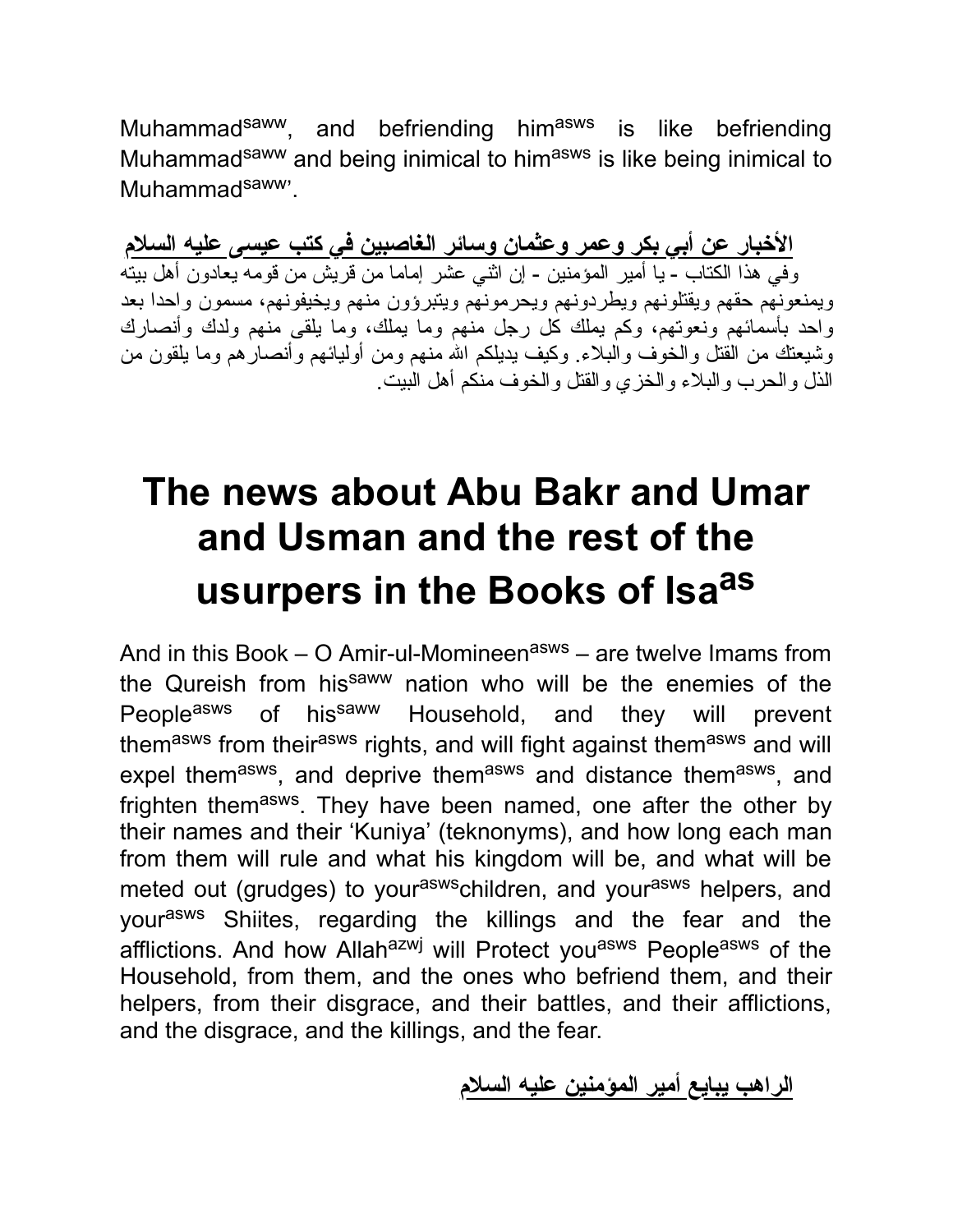ثم قال: یا أمیر المؤمنین، ابسط یدك أبایعك، فإني أشهد أن لا إله إلا االله وأشهد أن محمدا عبده ورسوله وأشهد أنك خلیفة رسول االله في أمته ووصیه وشاهده على خلقه وحجته في أرضه، وإن الإسلام دین الله وإنی أبر ء من كل دین خالف دین الإسلام، فإنه دین الله الذي اصطفاه لنفسه ورضیه لأولیائه، وإنه دین عیسى بن مریم ومن كان قبله من أنبیاء االله ورسله، وهو الذي دان به من مضى من آبائي. وإني أتولاك وأتولى أولیائك، وأبرء من عدوك وأتولى الأحد عشر الأئمة من ولدك وأبرء من عدوهم وممن خالفهم وبرء منهم وادعى حقهم وظلمهم من الأولین والآخرین. ثم تناول یده وبایعه.

## **The Monk pays allegiance to Amir-ul-Momineen asws**

Then he said, 'O Amir-ul-Momineen<sup>asws</sup>, extend your<sup>asws</sup> hand so I can give allegiance to you, for I testify that there is no god except Allah<sup>azwj</sup>, and I testify that Muhammad<sup>saww</sup> is His<sup>azwj</sup> servant and His<sup>azwj</sup> Messenger<sup>saww</sup>, and I testify that you<sup>asws</sup> are the Caliph of the Messenger of Allah<sup>saww</sup> in his<sup>saww</sup> community, and are his<sup>saww</sup>successor<sup>asws</sup>, and his<sup>saww</sup> witness over His<sup>azwj</sup> earth and Proof in His<sup>azwj</sup> earth, and that Islam is the religion of Allah<sup>azwj</sup> and I distance myself from every religion that is different to the Religion of Islam, for it is the Religion that Allah<sup>azwj</sup> has Chosen Himself<sup>azwj</sup> and is Pleased with it for His<sup>azwj</sup> Guardians, and it is the Religion of Isa<sup>as</sup>Bin Maryam<sup>as</sup> and the ones before him<sup>as</sup> from the Prophets<sup>as</sup> and the Messengers<sup>as</sup>. And this is what the ones who have passed from my forefathers had made it to be their Religion. And I hereby befriend you<sup>asws</sup> and your<sup>asws</sup> friends, and distance myself from your<sup>asws</sup> enemies and befriend the eleven Imams<sup>asws</sup> from your<sup>asws</sup>children, and distance myself from their<sup>asws</sup> enemies and from the ones who oppose them<sup>asws</sup>, and distance myself from those who claimed their<sup>asws</sup> rights, and oppressed them, be they from the former ones or the later ones. Then he took his<sup>asws</sup> hand and gave allegiance to him<sup>asws</sup>.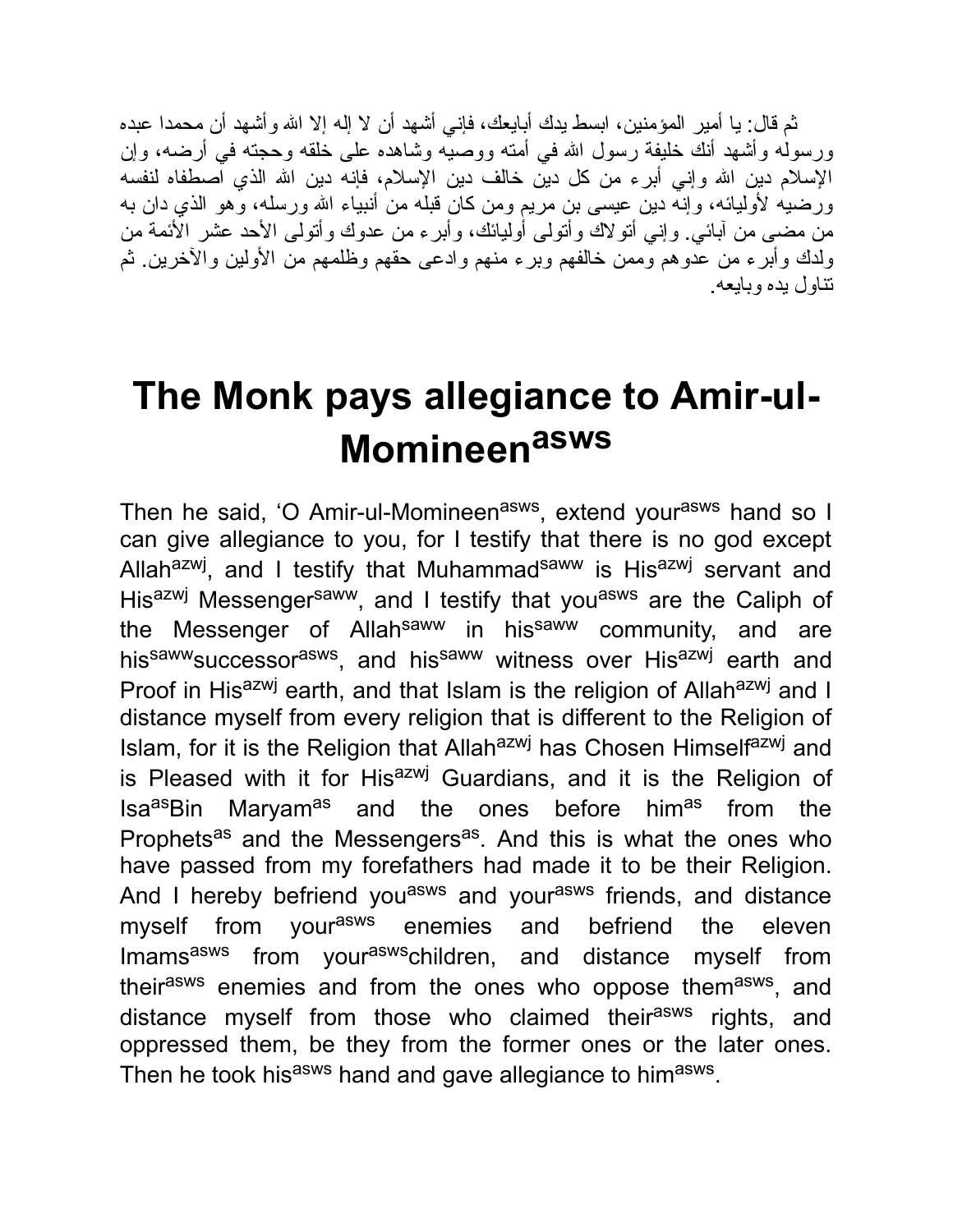ثم قال له أمیر المؤمنین علیه السلام: ناولني كتابك، فناوله إیاه. فقال علي علیه السلام لرجل من أصحابه: قم مع هذا الرجل فانظر ترجمانا یفهم كلامه، فلینسخه لك بالعربیة مفسرا. فأتاه مكتوبا بالعربیة. فلما أتاه به قال لابنه الحسن علیه السلام: یا بني، ائتني بالكتاب الذي دفعته إلیك. فأتاه به، فقال: أنت یا بني اقرأه، وانظر أنت یا فلان - الذي تستجهل - في نسخة هذا الكتاب، فإنه خطي بیدي وإملاء رسول الله صلـي الله علیه وألـه علـي. فقرأه فمـا خالف حرفا واحدا لیس فیـه تقدیم ولا تأخیر، كأنه إملاء رجل واحد على رجلین

Then Amir-ul-Momineen<sup>asws</sup> said to him: 'Hand over to measws your Book'. So he handed it over to himasws. Aliasws said to a man from his<sup>asws</sup> companions: 'Arise and go with this man and look at the translation, and understand its words, and make a copy of it explaining it in Arabic. So he gave it to himasws in Arabic. When he came with it, he<sup>asws</sup> said to his<sup>asws</sup> son Al-Hassan<sup>asws</sup>: 'O my<sup>asws</sup> son, give me<sup>asws</sup> the Book that l<sup>asws</sup> had handed it over to you<sup>asws</sup>'. So he<sup>asws</sup> came with it.

He<sup>asws</sup> said: 'O my<sup>asws</sup> son<sup>asws</sup>, read it out – and look, O so and so which you are ignorant of  $-$  in the copy of this Book, for it has been written by my<sup>asws</sup> hand as dictated to me<sup>asws</sup> by the Messenger of Allahsaww. So heasws read it out and there was no difference of even a single letter, between the first one and the other one, as if they both had been dictated by the same man to two men.

فحمد الله أمیر المؤمنین علیه السلام وأثنـى علیه وقال: (الحمد لله الذي لو شاء لم تختلف الأمة ولم تفترق، والحمد لله الذي لم ينسني ولم يضع أمري ولم يخمل ذكري عنده وعند أوليائه إذ صغر وخمل ذكر أولیاء الشیطان وحزبه).

So, Amir-ul-Momineen<sup>asws</sup> Praised Allah<sup>azwj</sup> and Extolled Him<sup>azwj</sup>, and said: 'Praise be to the One<sup>azwj</sup> Who, had He<sup>azwj</sup> Desired as such, there would have been no differences in the community nor would it have been separated (into sects), and Praise be to Allah<sup>azwj</sup> Who did not Forget me<sup>asws</sup> or let my<sup>asws</sup> affairs go to waste, and did not Hide my<sup>asws</sup> remembrance with Him<sup>azwj</sup> or Hisazw<sup>j</sup> Friends, even a little, and Hid the remembrance of the friends of the Satan<sup>la</sup> and hisla group.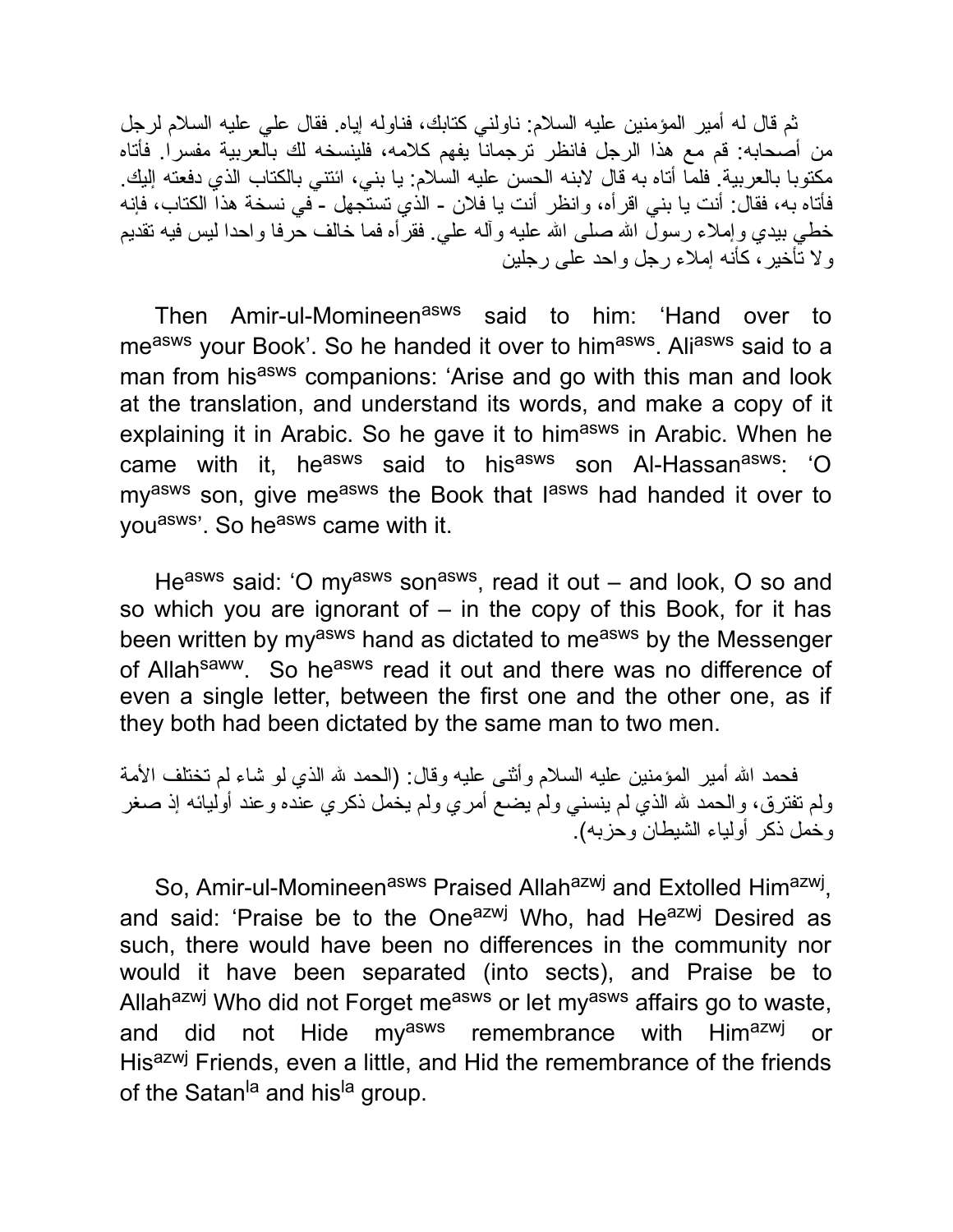ففرح بذلك من حضر عند أمیر المؤمنین علیه السلام من شیعته وشكر، وساء ذلك كثیرا ممن حوله حتى عرفنا ذلك في وجوههم وألوانهم.

So, those Shiites who were present with Amir-ul-Momineen<sup>asws</sup> were happy with that and were thankful, and that displeased many who were around him<sup>asws</sup> to the extent that we recognised that in their faces and their colours (expressions).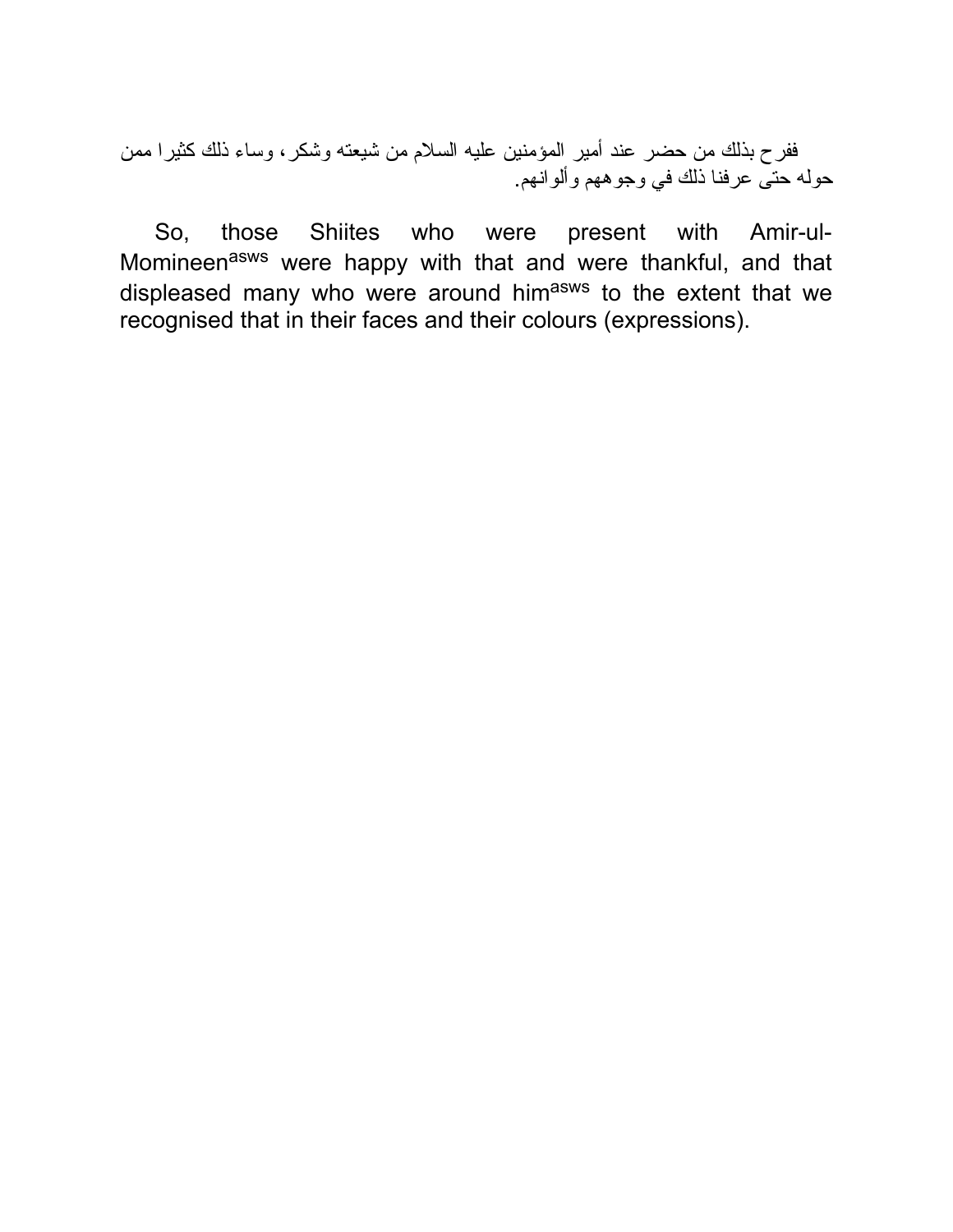#### **HADEETH 17**

#### **(17) خطبة أمیر المؤمنین علیه السلام محذرا من الفتن**

## **SERMON OF AMIR-UL-MOMINEENasws WARNING OF 'FITNA' STRIFE**

أبان عن سلیم بن قیس قال: صعد أمیر المؤمنین علیه السلام المنبر، فحمد االله وأثنى علیه وقال: أیها الناس، أنا الذي فقأت عین الفتنة ولم یكن لیجترئ علیها غیري. وأیم االله لو لم أكن فیكم لما قوتل أهل الجمل ولا أهل صفین ولا أهل النهروان. وأیم االله لولا أن تتكلموا وتدعوا العمل لحدثتكم بما قضى الله على لسان نبیه صلى الله علیه وآله لمن قاتلهم مستبصرا في ضلالتهم عارفا بالهدى الذي نحن علیه.

Aban from Sulaym Bin Qays, who said, 'Amir-ul-Momineenasws ascended the pulpit, so heasws Praised Allahazwj and Extolled Him<sup>azwj</sup> and said: 'O you people! l<sup>asws</sup> am the one who gouged out the eye of the 'Fitna' (strife) and it was not for anyone apart from me<sup>asws</sup> to be able to do that. And l<sup>asws</sup> say by Allah<sup>azwj</sup>, had lasws not been among you all, you would not have fought against the people of the Camel (Al-Jamal), nor the people of Siffeen, nor the people of Al-Nahrwaan. And l<sup>asws</sup> say by Allah<sup>azwj</sup>, if you had spoken and claimed what Allahazwj has Decreed upon the tongue of Hisazwj Prophetsaww you would have visualised and recognised the error of those that were killed, and the guidance that we are on.

ثم قال علیه السلام: سلوني عما شئتم قبل أن تفقدوني، فواالله إني بطرق السماء أعلم مني بطرق الأرض. أنا یعسوب المؤمنین وأول السابقین وإمام المتقین وخاتم الوصیین ووارث النبیین وخلیفة رب العالمین. أنا دیان الناس یوم القیامة وقسیم االله بین أهل الجنة والنار، وأنا الصدیق الأكبر والفاروق الذي أفرق بین الحق والباطل، وإن عندي علم المنایا والبلایا وفصل الخطاب،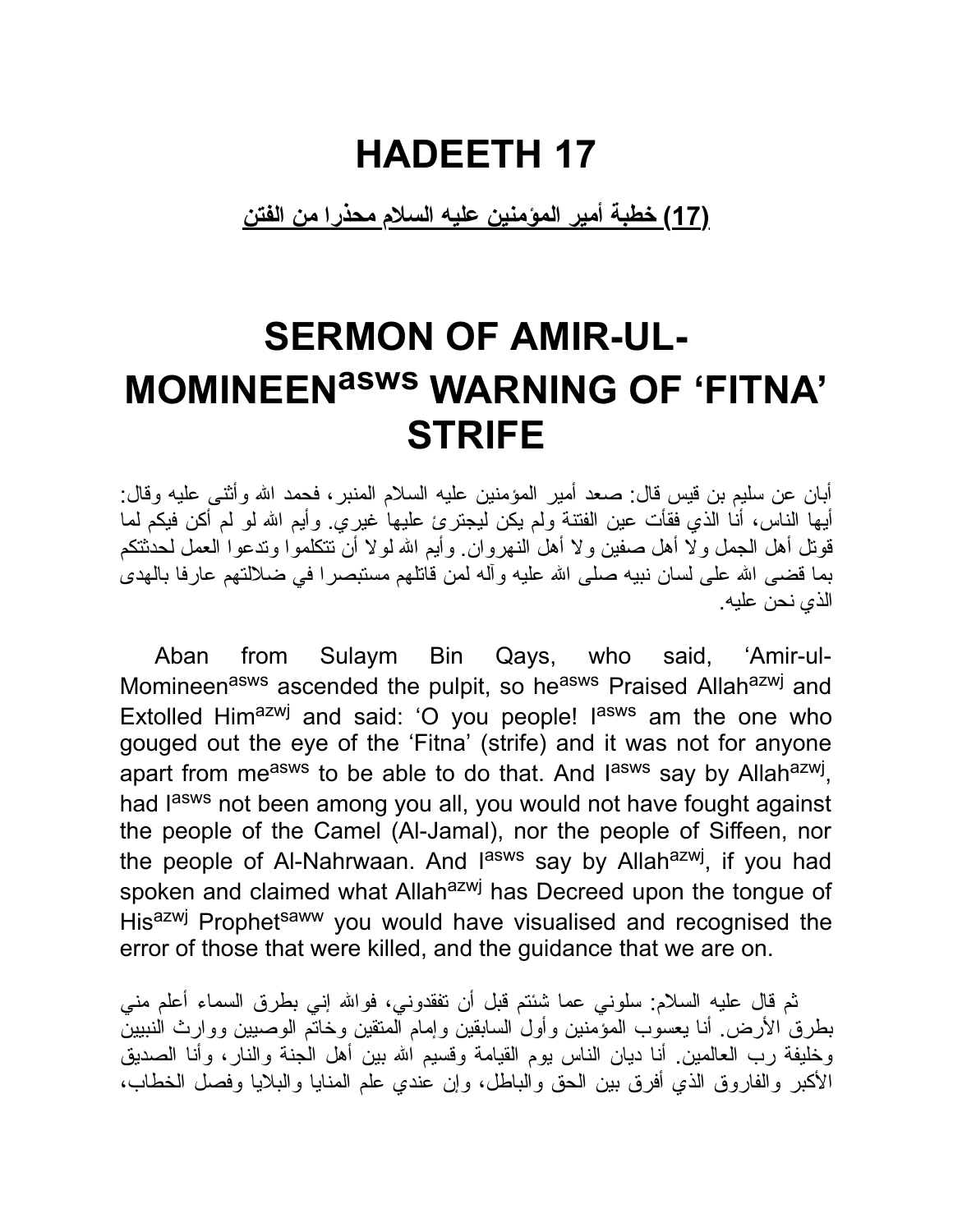وما من آیة نزلت إلا وقد علمت فیما نزلت وأین نزلت وعلى من نزلت. أیها الناس، إنه وشیك أن تفقدوني، إني مفارقكم وإني میت أو مقتول. ما ینتظر أشقاها أن یخضبها من فوقها؟ یعني لحیته من دم رأسه.

Then he<sup>asws</sup> said: 'Ask me whatsoever that you like before you miss measws, for by Allahazwj lasws am more aware of the pathways of the sky than l<sup>asws</sup> am of the roads of the earth. I<sup>asws</sup> am the 'Yasoob' (King) of the believers, and the first of the preceding ones, and the Imam<sup>asws</sup> of the pious, and the seal-(ultimate) of the successors, and the inheritor of the Prophets<sup>as</sup>, and the Caliph of the Lord<sup>azwj</sup> of the worlds. I<sup>asws</sup> am the examiner of the people on the Day of Judgement and Allah<sup>azwj</sup>'s (Appointed) Divider of people between the Paradise and the Fire.

And l<sup>asws</sup> am the Great Truthful (Al-Siddique Al-Akbar), and the great Differentiator (Al-Farouq) who differentiates between the truth and the falsehood, and with measws is the knowledge of the deaths, and the afflictions, and the intricacies of the speech. And there is no Verse which has Descended except that l<sup>asws</sup>know with regards to what was Descended, and where it Descended, and about whom it was Descended. O you people! It is imminent that you will miss me<sup>asws</sup>. I<sup>asws</sup> will separate from you all, and l<sup>asws</sup> will soon leave, being assassinated. What is he waiting for (my killer) to dye it (with my blood) from above it ( from head)?' Meaning his<sup>asws</sup> beard from the blood of his<sup>asws</sup> head.

والذي فلق الحبة وبرأ النسمة، لا تسألوني من فئة تبلغ ثلاثمائة فما فوقها فیما بینكم وبین قیام الساعة إلا أنبأتكم بسائقها وقائدها وناعقها، وبخراب العرصات متى تخرب ومتى تعمر بعد خرابها إلى یوم القیامة.

'By the One<sup>azwj</sup> Who Split the seed and Freed the person, you will not ask me about a group which has reached three hundred (in number) nor above it between you all (at present) and the Establishment of the Hour, except that l<sup>asws</sup> will give you the news of its ushers, and its guides and its callers, and the spoiling of the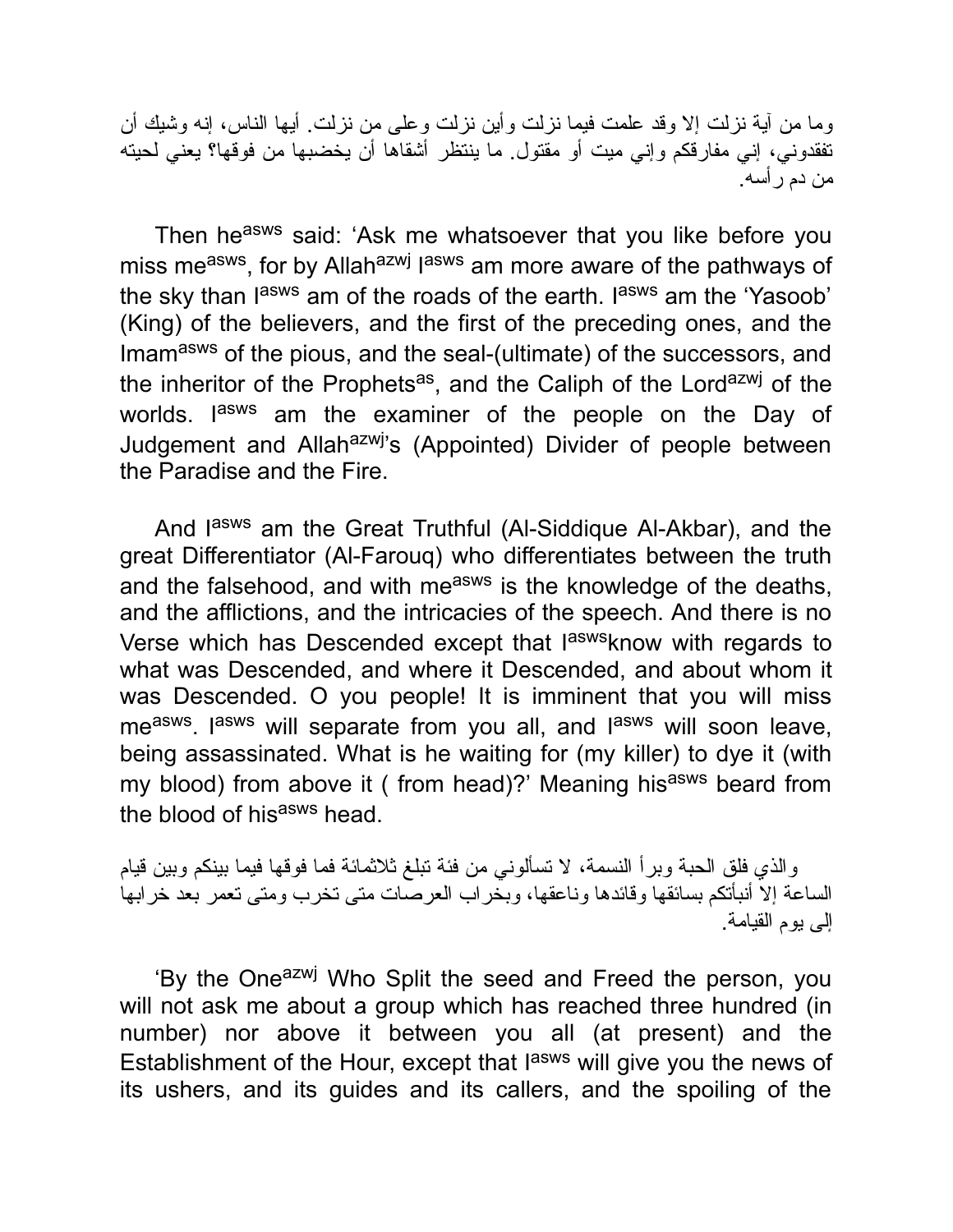ground, when it will get spoilt and when it will be revived after it having been taken by force to the Day of Judgement'.

فقام رجل فقال: یا أمیر المؤمنین، أخبرنا عن البلایا. فقال علیه السلام: إذا سأل سائل فلیعقل وإذا سئل مسئول فلیلبث. إن من ورائكم أمورا ملتجة مجلجلة وبلاء مكلحا مبلحا. والذي فلق الحبة وبرأ النسمة، لو قد فقدتموني ونزلت عزائم الأمور وحقائق البلاء لقد أطرق كثیر من السائلین واشتغل كثیر من المسؤولین. وذلك إذا ظهرت حربكم ونصلت عن ناب وقامت عن ساق وصارت الدنیا بلاء علیكم حتى یفتح االله لبقیة الأبرار.

So a man stood up and said, 'O Amir-ul-Momineen<sup>asws</sup>, inform us about the 'Fitna' (afflictions)'. He<sup>asws</sup>said: 'When a questioner asks so he should understand, and when the questioned one is asked, he should reply responsibly. There are matters behind you, which will weaken you and concern you, frightening and difficult afflictions.

By the One<sup>azwj</sup> Who Split the seed and Freed the person, if you were to lose me<sup>asws</sup>, and the great matters descend upon you and the reality of the afflictions dawn upon you, many of the questioners will get frustrated and many of them will be humiliated by trying to find solutions (to their problems). And that will happen when you will be forced into wars and it will engulf the entire world, and the world will become a scourge for you all until such time when Allahazwj will Grant a victory through the 'البقية الأبرار' (Imam e Zaman<sup>ajfj</sup>).

فقام رجل فقال: یا أمیر المؤمنین، حدثنا عن الفتن. فقال علیه السلام: إن الفتن إذا أقبلت شبهت وإذا أدبرت أسفرت. وإن الفتن لها موج كموج البحر وإعصار كإعصار الریح، تصیب بلدا وتخطئ الآخر. فانظروا أقواما كانوا أصحاب الرایات یوم بدر فانصروهم تنصروا وتؤجروا وتعذروا.

A man stood up and said, 'O Amir-ul-Momineen<sup>asws</sup>, narrated to us about the 'Fitna' (strife).

Heasws said: 'The 'Fitna' when it comes, places you in doubt, and when it goes away it becomes obvious (leaves behind its disastrous effects). And the 'Fitna' has waves for it like the waves of the sea and gusts like the gusts of the wind (hurricane), affecting one country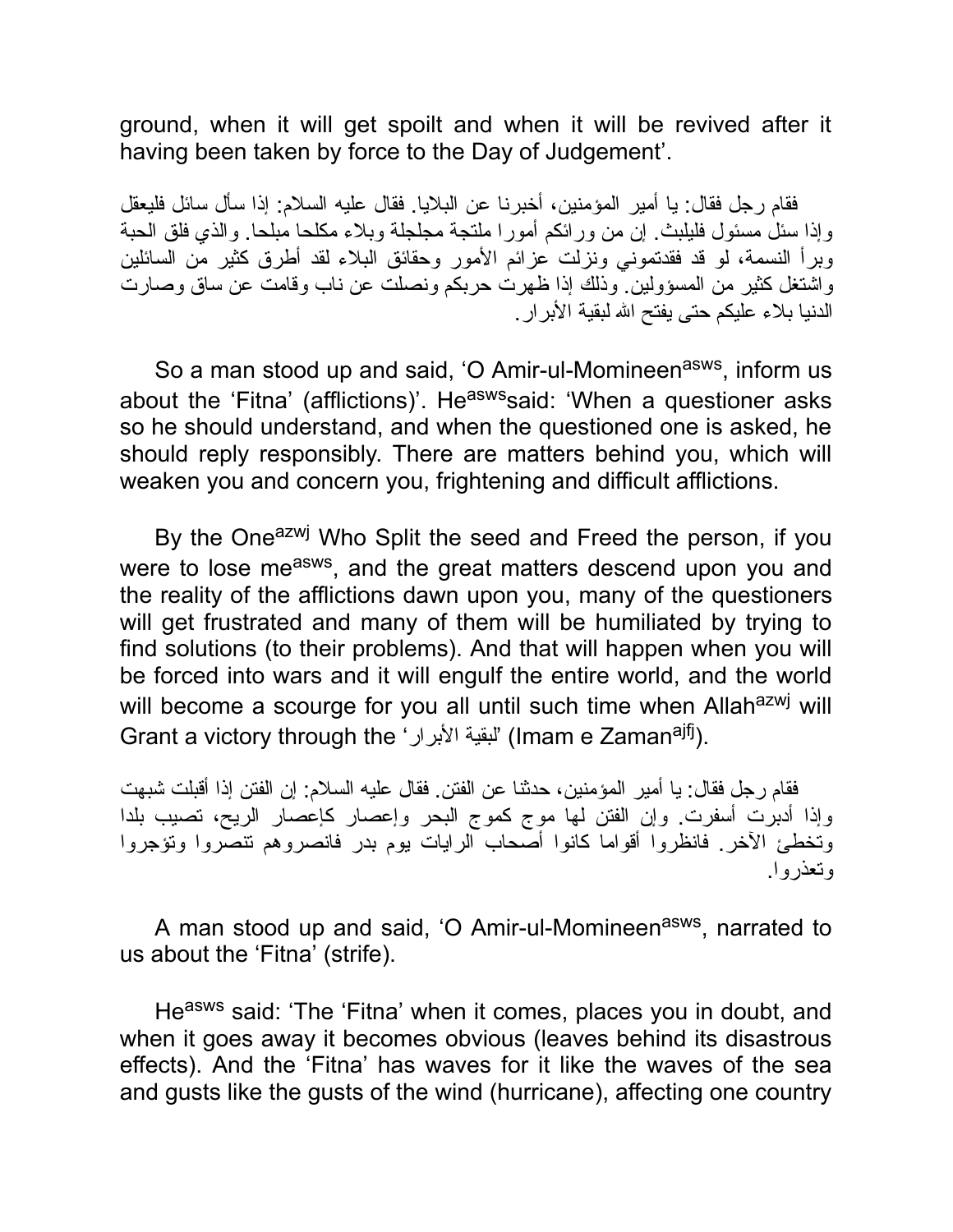and leaving another. So look at the people<sup>asws</sup> who were the standard bearers on the Day of Badr. Help themasws and you will be helped and rewarded and be excused.

**فتنة بني أمیة** أخوف الفتن ألا إن أخوف الفتن علیكم من بعدي فتنة بني أمیة. إنها فتنة عمیاء صماء مطبقة مظلمة، عمت فتنتها وخصت بلیتها. أصاب البلاء من أبصر فیها وأخطأ البلاء من عمي عنها. أهل باطلها ظاهرون على أهل حقها، یملؤون الأرض بدعا وظلما وجورا. وأول من یضع جبروتها ویكسر عمودها وینزع أوتادها االله رب العالمین وقاصم الجبارین.

#### **'Fitna' (Strife) of the Clan of Umayyad**

lasws fear the 'Fitna'. Nay! lasws fear for your all the 'Fitna' of the Clan of 'Umayyad' (Umayyad) . It will be blind, deaf, and have levels of darkness. Its 'Fitna' will be general but its affliction will be specific. It will trouble the one who sees it, and stray the one who would avoid it.

Its wrongful ones will force themselves upon its rightful ones, filling the earth with innovation, injustice and oppression. The first one to End its tyranny and Break its pillars and Remove its pegs will be no one but Allah<sup>azwj</sup>the Lord<sup>azwj</sup> of the Worlds, the Crusher of the tyrants.

ألا إنكم ستجدون بني أمیة أرباب سوء بعدي كالناب الضروس تعض بفیها وتخبط بیدیها وتضرب برجلیها وتمنع درها. وأیم االله، لا تزال فتنتهم حتى لا تكون نصرة أحدكم لنفسه إلا كنصرة العبد السوء لسیده، إذا غاب سبه وإذا حضر أطاعه. وأیم االله لو شردوكم تحت كل كوكب لجمعكم االله لشر یوم لهم.

Nay! You will find the Clan of Umayyad to be evil lords after me<sup>asws</sup>, like the teeth of a canine biting by it, hitting by its hands and striking by its legs and preventing from its pearls. And l<sup>asws</sup> swear by Allahazwj, their 'Fitna' will not cease until not one of you will be able to help himself but like the help of the bad slave for his master, if he is absent he abuses him, and if he is present, he obeys him. And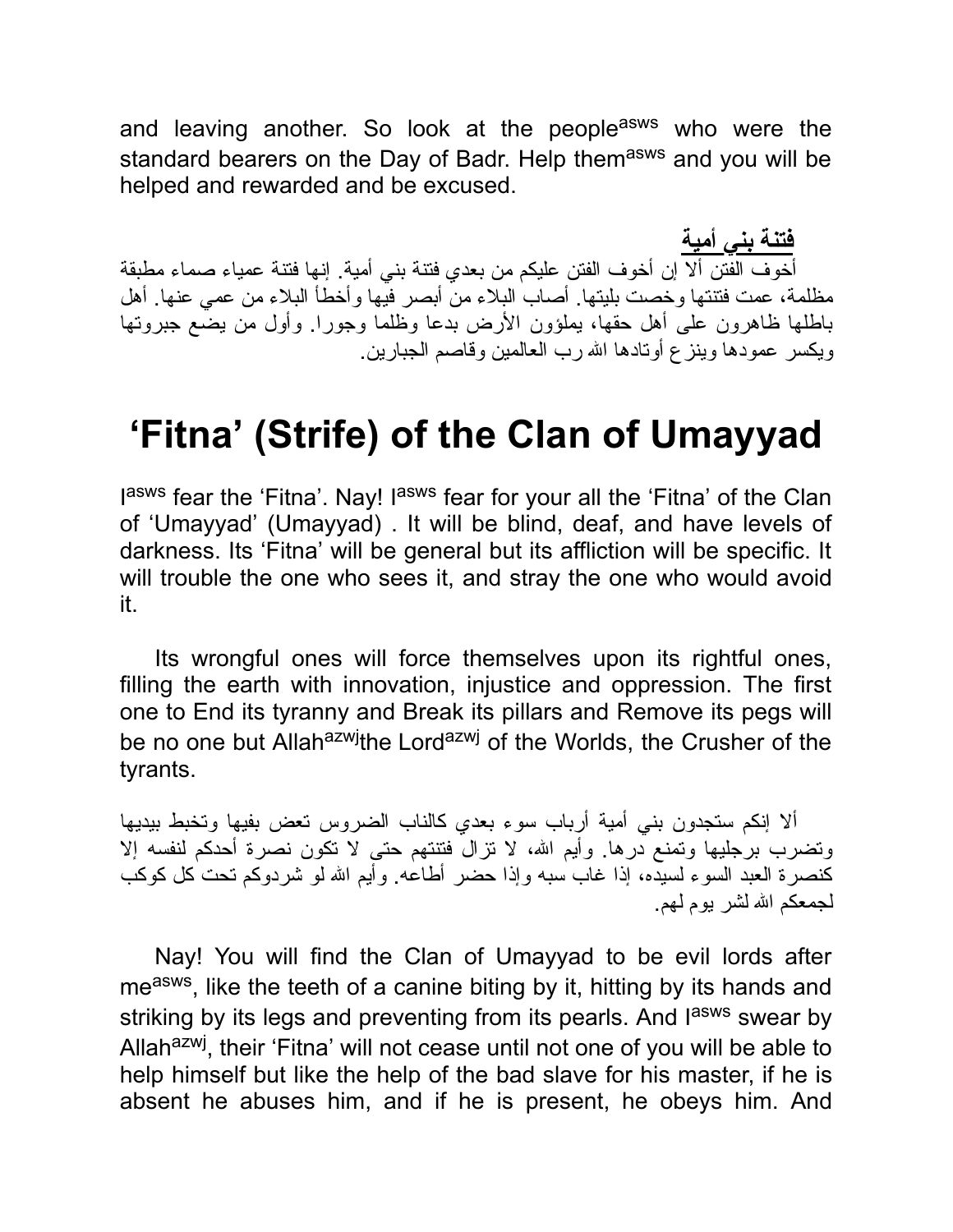lasws swear by Allah<sup>azwj</sup>, even if you disperse to be underneath each of the stars, Allah<sup>azwj</sup> will Gather you all for their evil days.

**فتن ما بعد بني أمیة** فقال الرجل: فهل من جماعة - یا أمیر المؤمنین - بعد ذلك؟ قال علیه السلام: إنها ستكونون جماعة شتى، عطاؤكم وحجكم وأسفاركم واحد والقلوب مختلفة. قال: قال واحد: كیف تختلف القلوب؟ قال علیه السلام: هكذا - وشبك بین أصابعه - ثم قال: یقتل هذا هذا وهذا هذا، هرجا هرجا ویبقى طغام جاهلیة لیس فیها منار هدى ولا علم یرى. نحن أهل البیت منها بمنجاة ولسنا فیها بدعاة.

#### **'Fitna' after the Clan of Umayyad**

The man said, 'Will there be a community after that, O Amir-ul-Momineen?' Heasws said: 'There will be a diverse community. Your charities and your Pilgrimages and your travels will be one, but your hearts will be different'. One of them said, 'How will their hearts be different?' He<sup>asws</sup> said: 'Like this' – and tangled his<sup>asws</sup> fingers – then said: 'This one will kill this one, and this one will kill this one. There will be trouble after trouble, and the unfairness of the era of ignorance will remain. There will not be a Minaret of guidance or a flag to be seen. We<sup>asws</sup>, the People<sup>asws</sup> of the Household will be rescued from it, and we<sup>asws</sup> will not be preaching 'calling' (that will be the time of Taqeeya) during that time.

قال: فما أصنع في ذلك الزمان یا أمیر المؤمنین؟ قال علیه السلام: انظروا أهل بیت نبیكم، فإن لبدوا فالبدوا وإن استنصروكم فانصروهم تنصروا وتعذروا، فإنهم لن یخرجوكم من هدى ولن یدعوكم إلى ردى، ولا تسبقوهم بالتقدم فیصرعكم البلاء وتشمت بكم الأعداء. یفرج االله عن الفتن بالإمام المهدي علیه السلام

One asked, 'So what shall I do in that era, O Amir-ul-Momineen<sup>asws</sup>?' He<sup>asws</sup> said: 'Look at the People<sup>asws</sup>of the Household of your Prophet<sup>saww</sup>. If they<sup>asws</sup> remain at their<sup>asws</sup> homes, you remain at your homes, and if they<sup>asws</sup> ask you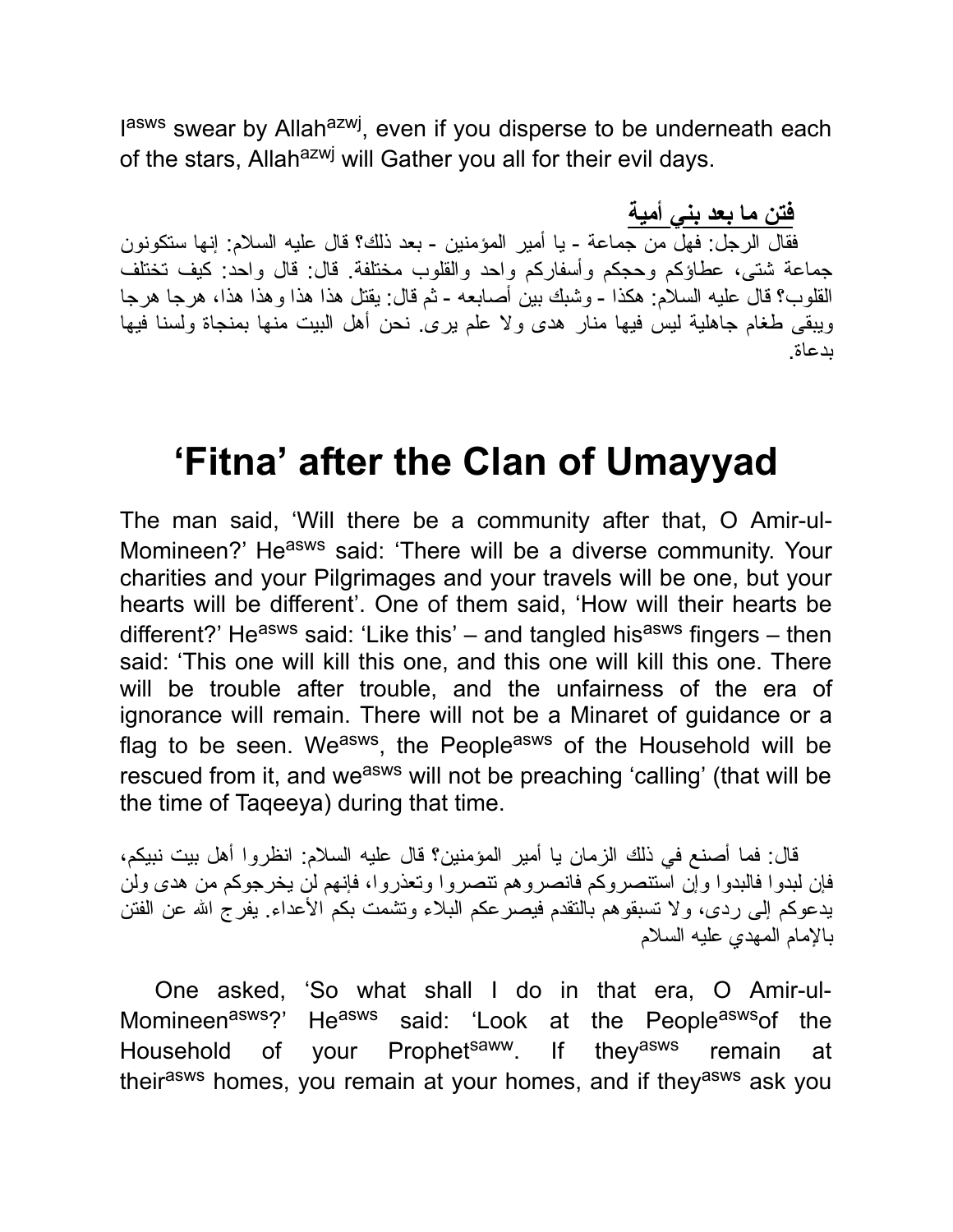for your help, help them so that you will be helped and be excused, for they<sup>asws</sup> will never exit you from guidance, and will never call you all to destruction, and do not place yourselves in front of them<sup>asws</sup> or else you will be killed by the afflictions and your enemies will rejoice over you. Allah<sup>azwj</sup> will Release you from the 'Fitna' by the Imam Al-Mahdi<sup>ajfj</sup>'.

قال: فما یكون بعد ذلك یا أمیر المؤمنین؟ قال علیه السلام: یفرج االله البلاء برجل من بیتي كانفراج الأدیم من بیته. ثم یرفعون إلى من یسومهم خسفا ویسقیهم بكأس مصبرة ولا یعطیهم ولا یقبل منهم إلا السیف، هرجا هرجا، یحمل السیف على عاتقه ثمانیة أشهر حتى تود قریش بالدنیا وما فیها أن یروني مقاما واحدا فأعطیهم وآخذ منهم بعض ما قد منعوني وأقبل منهم بعض ما یرد علیهم حتى یقولوا: (ما هذا من قریش، لو كان هذا من قریش ومن ولد فاطمة لرحمنا) یغریه االله ببني أمیة فیجعلهم تحت قدمیه ویطحنهم طحن الرحى. (ملعونین أینما ثقفوا أخذوا وقتلوا تقتیلا، سنة الله في الذین خلو ا من قبل و لن تجد لسنة الله تبدیلا).

He said, 'So what will happen after that, O Amir-ul-Momineen<sup>asws</sup>?' He<sup>asws</sup> said: 'Allah<sup>azwj</sup> will Effect the Release from the affliction by a man<sup>asws</sup> from my<sup>asws</sup> Household, but many will turn against him<sup>ajfj</sup>. Then He<sup>azwj</sup>will Raise them to the one<sup>asws</sup> who will swallow up their afflictions and quench them with a consoling cup, and he<sup>asws</sup> will neither give them nor will he<sup>asws</sup> accept from them anything except with the sword.

There will be (at that time) troubles after troubles, he<sup>asws</sup> will carry the sword for eight months, to the extent that the Qureish would wish to give the whole world and whatever it contains (in order to find relief) to be able to see measws at least once. So that they can give me back whatever they had taken from me. But he (Imam e Zaman<sup>ajfj</sup>) will be very severe on them (without giving them any allowances) until they will say, 'This man is not from the Qureish. Had he<sup>asws</sup> been from the Qureish and from the children of Fatima<sup>asws</sup>, he<sup>asws</sup> would be merciful to us'.

Thus Allah<sup>azwj</sup> will Give him<sup>asws</sup> victory over the Clan of Umayyad, so he<sup>ajfj</sup> will place them under his<sup>ajfj</sup> feet, and he<sup>asws</sup> will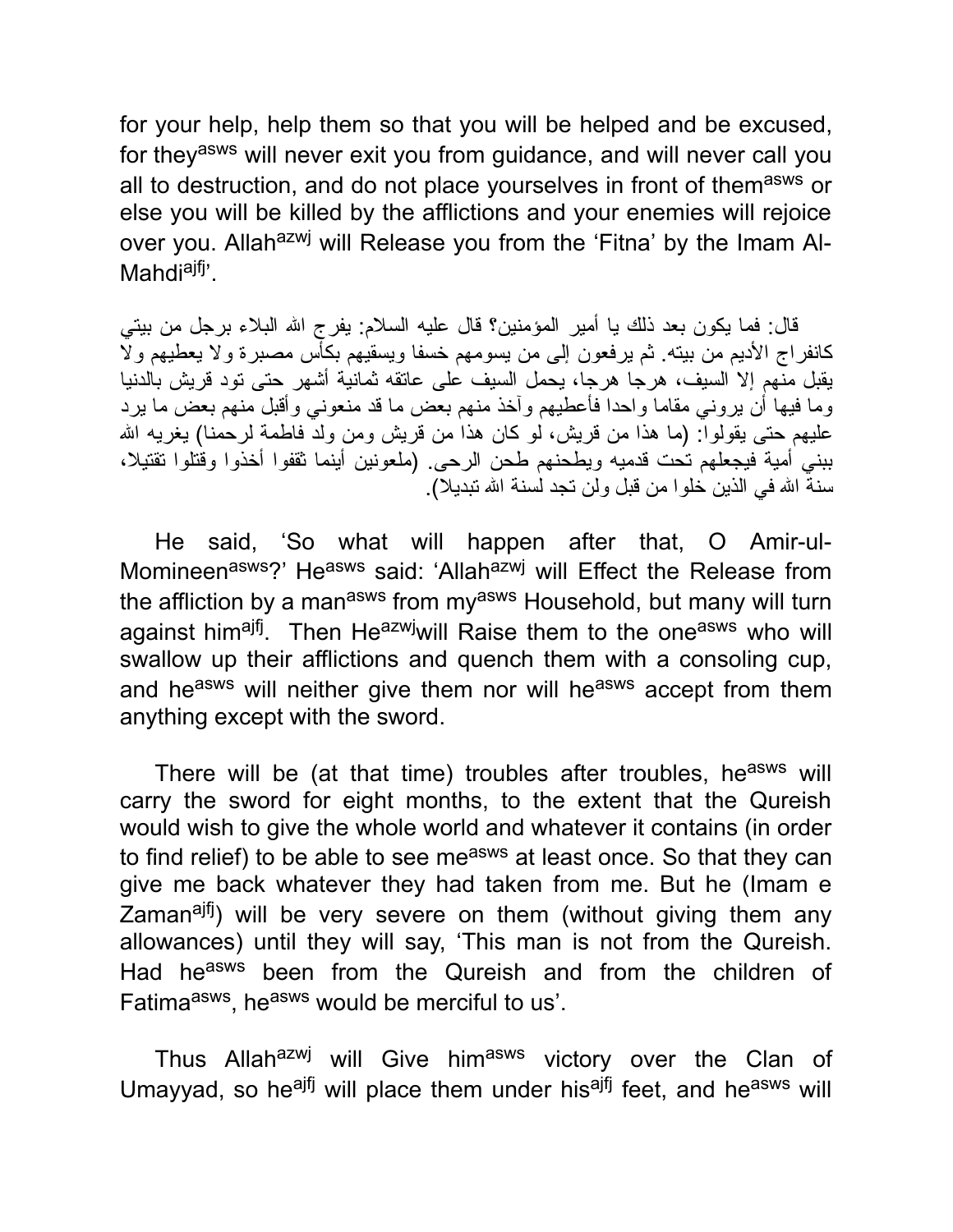grind them like the grinding of the mill. *[33:61] They shall have a curse on them: whenever they are found, they shall be seized and slain (without mercy). [33:62] (Such has been) the course of Allah with respect to those who have gone before; and you shall not find any change in the course of Allah.*

**أهل البیت علیهم السلام هم الملجأ في الفتن**

أما بعد، فإنه لا بد من رحى تطحن ضلالة، فإذا طحنت قامت على قطبها. ألا وإن لطحنها روقا وإن روقها حدها وعلى الله فلها. ألا وإني وأبرار عترتي وأطائب أرومتي أحلم الناس صغارا وأعلمهم كبارا. معنا رایة الحق والهدى، من سبقها مرق ومن خذلها محق ومن لزمها لحق. إنا أهل بیت من علم االله علمنا، ومن حكم االله الصادق قیلنا، ومن قول الصادق سمعنا. فإن تتبعونا تهتدوا ببصائرنا وإن تتولوا عنا یعذبكم االله بأیدینا أو بما شاء. نحن أفق الإسلام، بنا یلحق المبطئ وإلینا یرجع التائب.

## **The People asws of the Household, they asws are the shelter in the 'Fitna' (Strife)**

Having said that, it does not have to be a hand mill in order to grind the misguidance, for the mill stands upon its pole. Nay! When it is grinding, it has a limit to it, and upon Allah<sup>azwj</sup> there is not. Nay! Myselfasws and myasws good Familyasws and the good ones from my<sup>asws</sup> relatives are the most forbearing of the people when they are young and the most knowledgeable of them in their adulthood.

With us is the banner of the truth and guidance, the one who wants to over take it will exit Religion due to misguidance, and the one who abandons it will perish (meet destruction), and the one who adheres to it will arrive to the truth.

Us, the People<sup>asws</sup> of the Household, we teach from the Knowledge of Allah<sup>azwj</sup>, and it is from the Wisdom of Allah<sup>azwj</sup> that we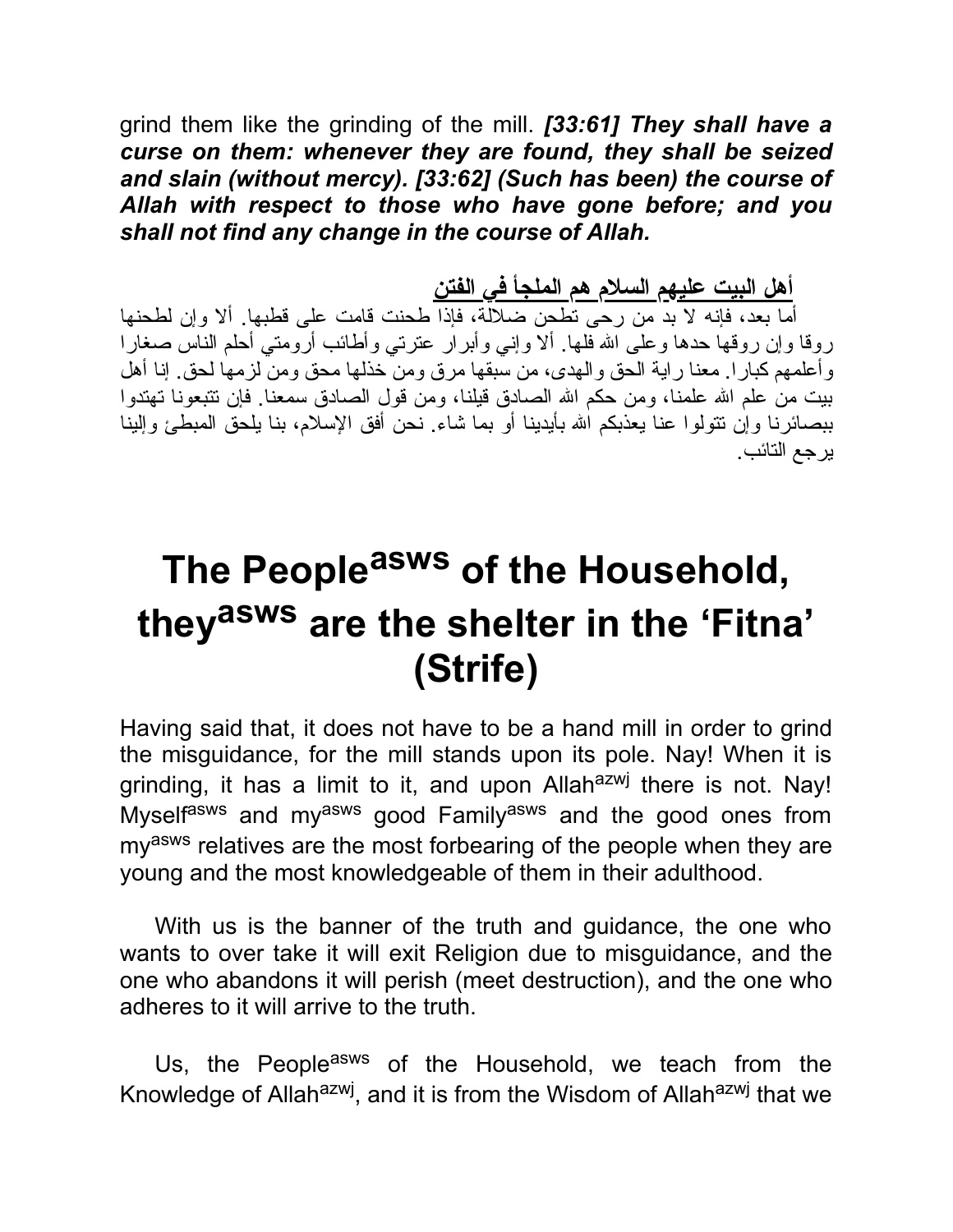speak truthfully, and it is from the truthful speech that we<sup>asws</sup> hear. So, if you all were to follow us<sup>asws</sup>, you will be guided by ourasws vision, and if you turn away from usasws you will be Punished by Allah<sup>azwj</sup> by our<sup>asws</sup> hands or in whatever manner that He<sup>azwj</sup> so Desires. We are the zenith (source) of Islam. It is by us<sup>asws</sup> that the one who lags behind can catch up, and the one who repents can return.

واالله لولا أن تستعجلوا ویتأخر الحق لنبأتكم بما یكون في شباب العرب والموالي، فلا تسألوا أهل بیت محمد العلم قبل إبانه، ولا تسألوهم المال على العسر فتبخلوهم، فإنه لیس منهم البخل. وكونوا أحلاس البیوت، ولا تكونوا عجلا بذرا. كونوا من أهل الحق تعرفوا به وتتعارفوا علیه، فإن الله خلق الخلق بقدرته وجعل بينهم الفضائل بعلمه وجعل منهم عبادا اختارهم لنفسه ليحتج بهم على خلقه. فجعل علامة من أكرم منهم طاعته وعلامة من أهان منهم معصیته. وجعل ثواب أهل طاعته النضرة في وجهه في دار الأمن والخلد الذي لا یورع أهله، وجعل عقوبة أهل معصیته نارا تأجج لغضبه، (وما ظلمهم االله ولكن كانوا أنفسهم یظلمون).

By Allah<sup>azwj</sup>, if you do not make haste and truth is not delayed, lasws would give you the news of that which would even be understood by the youths of the Arabs and their friends. However, do not ask the Peopleasws of the Household of Muhammadsaww about the knowledge before its time, and do not ask themasws for the wealth during hardship, lest you consider themasws to be miserly, for miserliness is not from them<sup>asws</sup>.

And assume (honourable) positions in your dwellings rather becoming like the wandering calves. Be from the people of the truth and to be recognised by it, for Allah<sup>azwj</sup> Created the creatures by His<sup>azwj</sup> Power and Made preferences to be between them by His<sup>azwj</sup> Knowledge, and Made servants<sup>asws</sup> from among them Chosen by Himselfazwj in order to establish arguments over His<sup>azwj</sup> creatures by them<sup>asws</sup>.

So He<sup>azwj</sup> Made them<sup>asws</sup> to be the 'Signs'. The one who honours themasws will be in obedience, and the one who disregards themasws will be disobedient. And Heazwj Made the Reward for the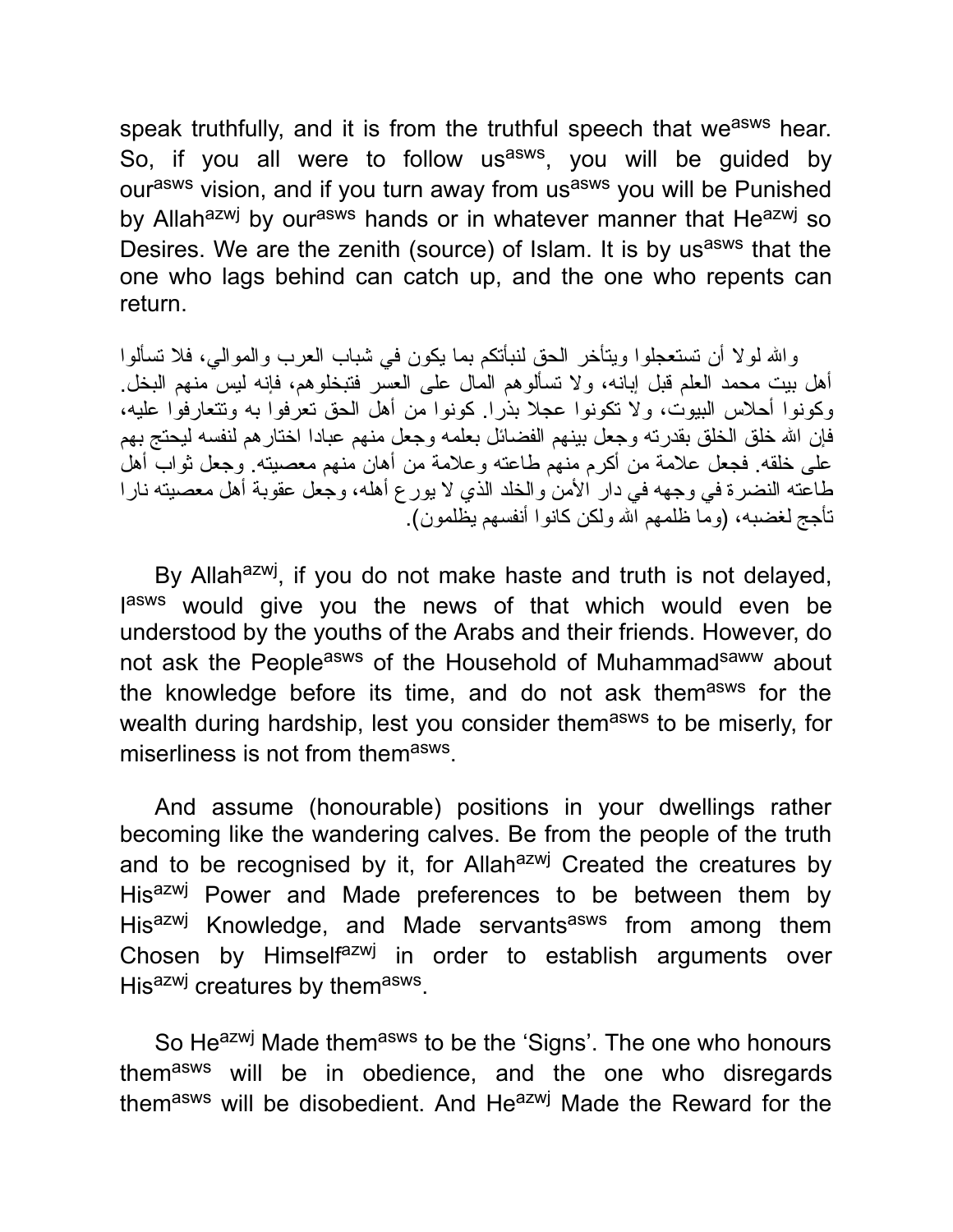obedient ones to be blissful in their faces in the House of Safety and the eternity in which they will not separate from their families, and Made the Punishment for the people of disobedience to be the Fire which has been ignited by His<sup>azwj</sup>Wrath. **[16:33] and Allah was not** *unjust to them, but they were unjust to themselves.*

یا أیها الناس، إنا أهل بیت بنا میز االله الكذب، وبنا یفرج االله الزمان الكلب وبنا ینزع االله ربق الذل من أعناقكم وبنا يفتح الله وبنا يختم الله. فاعتبروا بّنا وبعدونا وبهدانا وبهداهم وبسيرتنا وسیرتهم ومیتتنا ومیتتهم، یموتون بالدال والقرح والدبیلة، ونموت بالبطن والقتل والشهادة.

O you people! It is through us<sup>asws</sup>, the People<sup>asws</sup> of the Household, that Allah<sup>azwj</sup> Exposed the lies, and it is by us<sup>asws</sup> that Allah<sup>azwj</sup> Removes the hardships from the dogs (aggressors), and it is by usasws that Allahazwj Removes the rope of humiliation from your necks, and it is by us<sup>asws</sup> that Allah<sup>azwj</sup> Begins and it is by us<sup>asws</sup> that Allah<sup>azwj</sup> Ends. So, take lessons by us<sup>asws</sup> and by our<sup>asws</sup> enemies, and by our<sup>asws</sup>guidance and by their guidance, and by our<sup>asws</sup> ways and by their ways, and by our departed ones<sup>asws</sup> and by their dead ones. They die from bad illnesses and ulcers and lumps, whilst weasws die from abdominal pain and murder and martyrdom.

**بلاء آل محمد علیهم السلام في الفتن** ثم التفت علیه السلام إلى بنیه فقال: یا بني، لیبر صغاركم كباركم، ولیرحم كبار كم صغاركم، ولا تكونوا أمثال السفهاء الجفاة الجهال الذین لا یعطون في االله الیقین، كبیض بیض في داح. ألا ویح للفراخ فراخ آل محمد من خلیفة یستخلف، جبارعتریف مترف یقتل خلفي وخلف الخلف بعدي.

# **Affliction of the Progeny asws of Muhammad saww in the 'Fitna'**

Then he<sup>asws</sup> turned towards his<sup>asws</sup> sons<sup>asws</sup> and said: 'O my<sup>asws</sup> sons<sup>asws</sup>! Your<sup>asws</sup> younger ones should be good to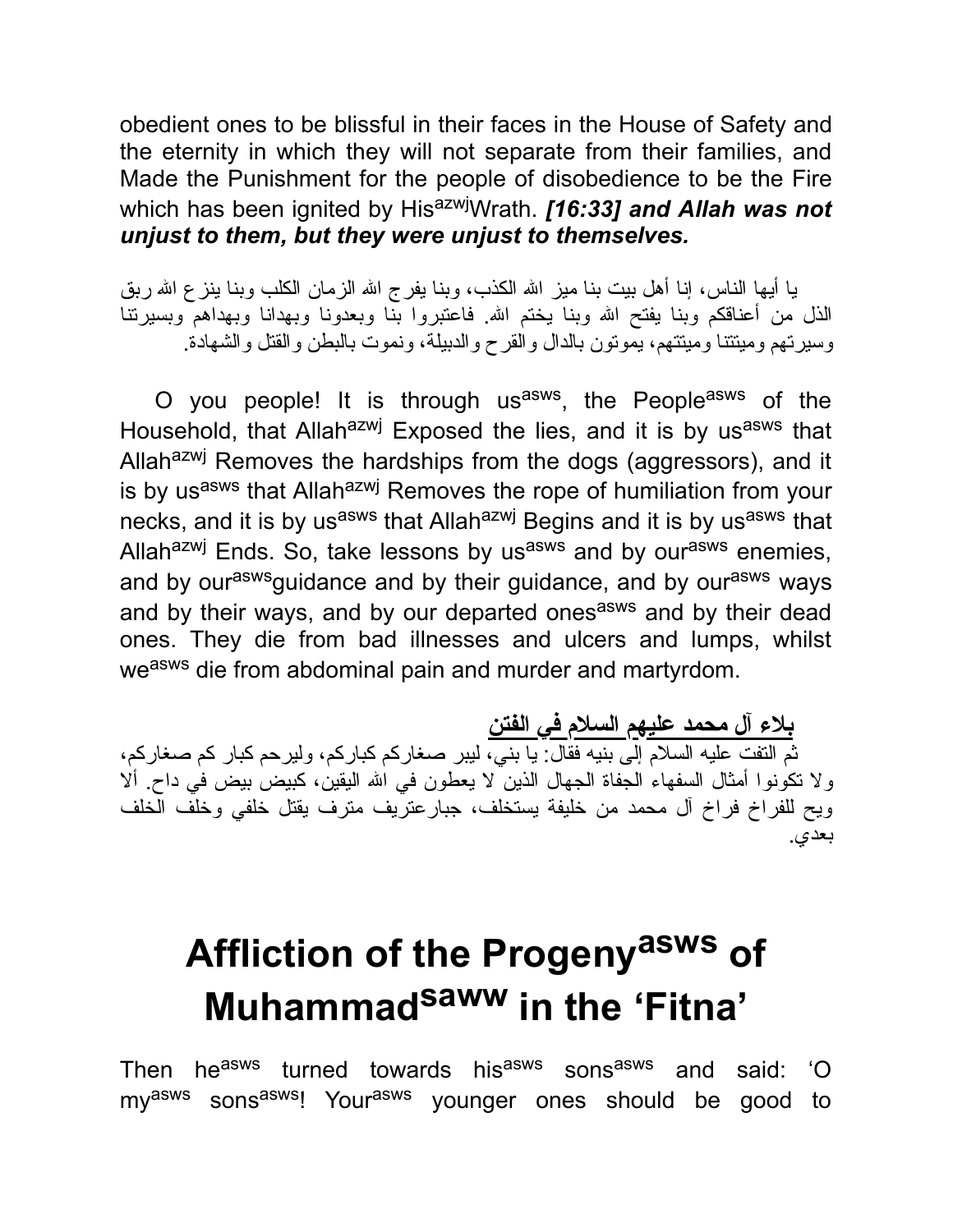yourasws elder ones, and yourasws elder ones should be good to yourasws younger ones, and do not become like the ignorant fools who never achieve certainty in Allah<sup>azwj</sup>, like the eggs with which children play (example of useless game for life of an ignorant).

Be aware, destruction is for that who after gaining power suppressed the children of the Progeny<sup>asws</sup> of Muhammad<sup>saww</sup>, a wealthy tyrant who will kill the ones after measws and the ones after them.

أما واالله، لقد علمت تبلیغ الرسالات وتنجیز العدات وتمام الكلمات وفتحت لي الأسباب وعلمت الأنساب وأجري لي السحاب، ونظرت في الملكوت فلم یعزب عني شیئ فات ولم یفتني ما سبقني ولم یشركني أحد فیما أشهدني ربي یوم یقوم الأشهاد.

But, by Allah<sup>azwj</sup>, l<sup>asws</sup> know the preaching of the (Divine) Messages, and the fulfilling of the promises, and the completion of the words, and reasons have been opened up for me<sup>asws</sup>, and lasws know the lineages and the clouds have been made to flow for me<sup>asws</sup> (to carry me) so that l<sup>asws</sup> look at the kingdom. There is nothing in the past that is hidden from me<sup>asws</sup> and nor I have missed from what would to take place either, and there is no one associated with measws in what myasws Lordazwj will Make measws to witness on the Day when the witnesses are established.

وبي يتم الله موعده ويكمل كلماته، وأنا النعمة التي أنعمها الله على خلقه، وأنا الإسلام الذي ارتضاه لنفسه، كل ذلك من من االله به علي وأذل به منكبي.

And it is by measws that Allahazwj will Fulfil Hisazwj Promises and Complete His<sup>azwj</sup> Words, and l<sup>asws</sup> am the 'Blessing' through which Allah<sup>azwj</sup> Awards His<sup>azwj</sup> (pious) creatures, and l<sup>asws</sup> am the Islam which He<sup>azwj</sup> has Chosen for Himself<sup>azwj</sup>. And all these are the bounties of Allah<sup>azwj</sup> extended towards me<sup>asws</sup> and have Made easier for me the grand atrocities.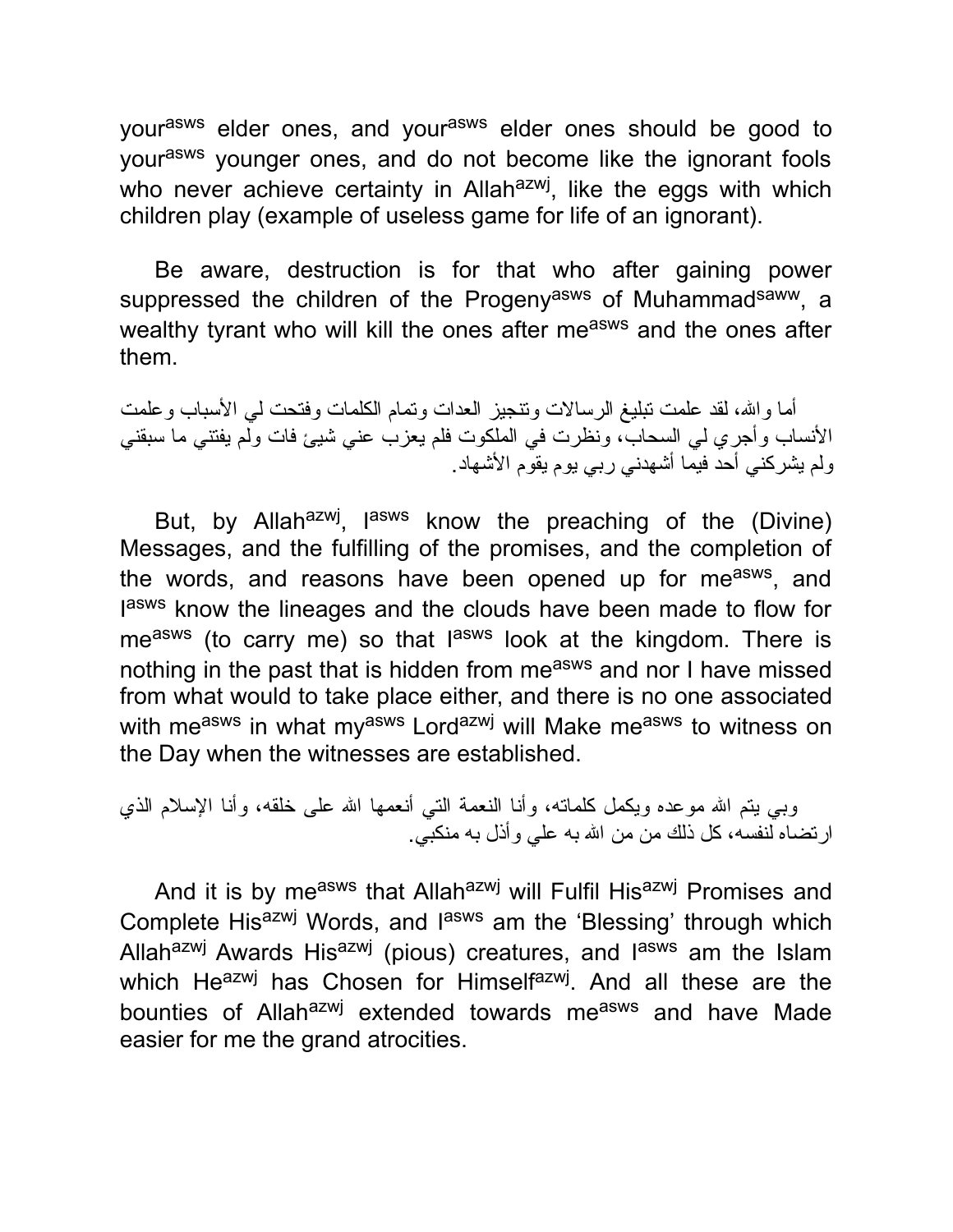ولیس إمام إلا وهو عارف بأهل ولایته، وذلك قول االله عز وجل: (إنما أنت منذر ولكل قوم هاد).

And there is no (true) Imamasws but heasws recognises the people of Wilayah (who submit to our mastership), and that is the Statement of Allah<sup>azwj</sup> Mighty and Majestic [13:7] You are only a warner and *(there is) a guide for every people.*'

ثم نزل، صلى االله علیه وآله الطاهرین الأخیار وسلم تسلیما كثیرا.

Ali<sup>asws</sup>, then descended (from the pulpit). Blessing of Allah<sup>azwj</sup> as well as numerous Greetings be upon himasws and hisasws purified Progeny<sup>asws</sup>, the righteous (among them<sup>asws</sup>).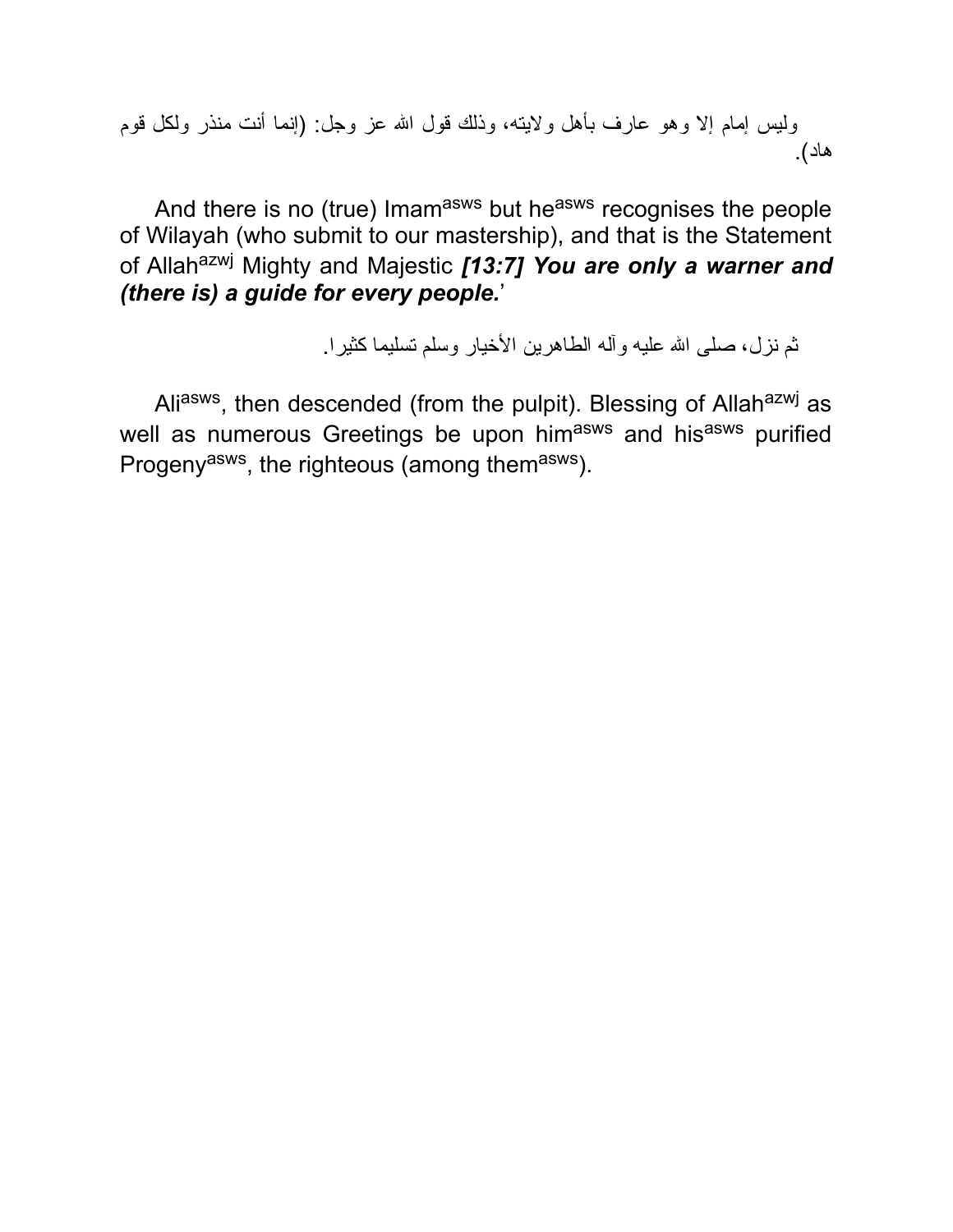#### **HADEETH 18**

**(18) تأثیر المیل إلى الدنیا في علم الإنسان ودینه**

#### **THE EFFECTS OF THE TENDENCIES TO THE WORLD IN THE KNOWLEDGE OF THE HUMAN AND HIS RELIGION**

**\* 1 \*** - قال سلیم بن قیس: سمعت أبا الحسن علیه السلام یحدثني ویقول: إن النبي صلى االله علیه وآله قال: منهومان لا یشبعان: منهوم في الدنیا لا یشبع منها، ومنهوم في العلم لا یشبع منه. فمن اقتصر من الدنیا على ما أحل االله له سلم، ومن تناولها من غیر حلها هلك إلا أن یتوب ویراجع. ومن أخذ العلم من أهله وعمل به نجا، ومن أراد به الدنیا هلك وهو حظه.

**1 -** Sulaym Bin Qays said, 'I heard Abu Al-Hassanasws narrate to me and he<sup>asws</sup> said: 'The Prophet<sup>saww</sup>said: 'Two hungry ones do not get satisfied – one who is hungry for the world, his hunger will not be satisfied from it, and one who hungers for the knowledge, his hunger will not be satisfied from it.

Therefore, the one who limits himself from the world to what Allah<sup>azwj</sup> has Permitted for him will be safe, and the one who will take it from other than what has been Permitted for him will perish unless he repents and returns. And the one who takes the knowledge from its rightful people will be saved, and one who intends by it (to benefit from) the world will perish<sup>[27]</sup>, and it will be his share. (Making religion as an earning vehicle is forbidden).

والعلماء عالمان: عالم عمل بعلمه فهو ناج، وعالم تارك لعلمه فهو هالك. إن أهل النار ليتأذون من نتن ريح العالم التارك لعلمه. وإن أشدَّ أهل النَّار ندامة وحسرة رجل دعا عبدا إلى الله فاستجاب له، فأطاع االله فدخل الجنة وعصى االله الداعي فأدخل النار بتركه علمه واتباعه هواه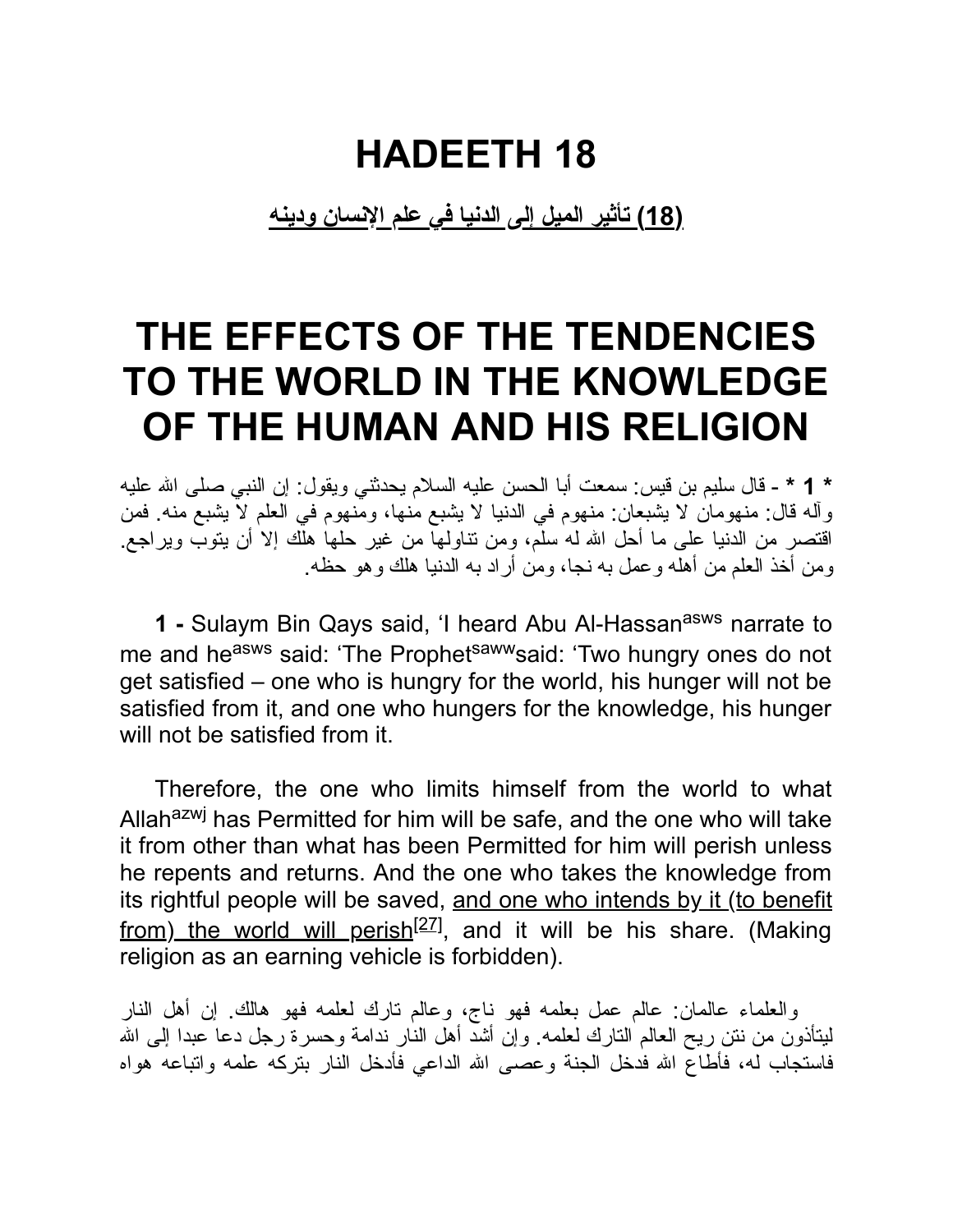وعصیانه الله. إنما هما اثنان: اتباع الهوى وطول الأمل، فأما اتباع الهوى فیصد عن الحق وأما طول الأمل فینسي الآخرة.

And the scholars are of two types – A scholar who acts in accordance with his knowledge, so he will be saved; and a scholar who ignores his knowledge, so he will perish.

The inhabitants of the Fire will be adversely affected from the pungent smell of the scholar who did not act on his knowledge. And the most remorseful of the inhabitants of the Fire and regretful man will be the man who called the servants to Allah<sup>azwj</sup> so they answered his call, so they obeyed Allah<sup>azwj</sup> and entered the Paradise, but the caller (himself) disobeyed Allah<sup>azwj</sup>, so he entered the Fire by not acting on his knowledge and following his desires and disobeying Allah<sup>azwj</sup>.

And (destroyed ones) are of two types, following desires (cravings) and having long hopes. As for following ambitions, these will turn him away from the truth, and as for long hopes, these will make him forget the Hereafter.

إن الدنیا قد ترحلت مدبرة وإن الآخرة قد ترحلت مقبلة، ولكل منهما بنون، فكونوا من أبناء الآخرة إن استطعتم ولا تكونوا من أبناء الدنیا، فإنما الیوم عمل ولا حساب وغدا حساب ولا عمل.

(Be aware!) the world is turning away and the Hereafter is approaching from the front, and for each one of them have the followers (sons). So be the sons of the Hereafter and as much as you can and do not be of the sons of the world, for today is the day of action and not of questioning, and tomorrow is for reckoning and not for action.

**كیف تبدأ الفتن** وإنما ابتداء وقوع الفتن من أهواء تتبع وأحكام تبتدع، یخالف فیها حكم االله، یتولى فیها رجال رجالا ویتبرء رجال من رجال. ألا إن الحق لو خلص لم یكن فیه اختلاف وإن الباطل لو خلص لم یخف على ذي حجى، ولكن یؤخذ من هذا ضغث ومن هذا ضغث فیمزجان فیحسبان معا، فهنالك استولى الشیطان على أولیائه ونجا الذین سبقت لهم منا الحسنى.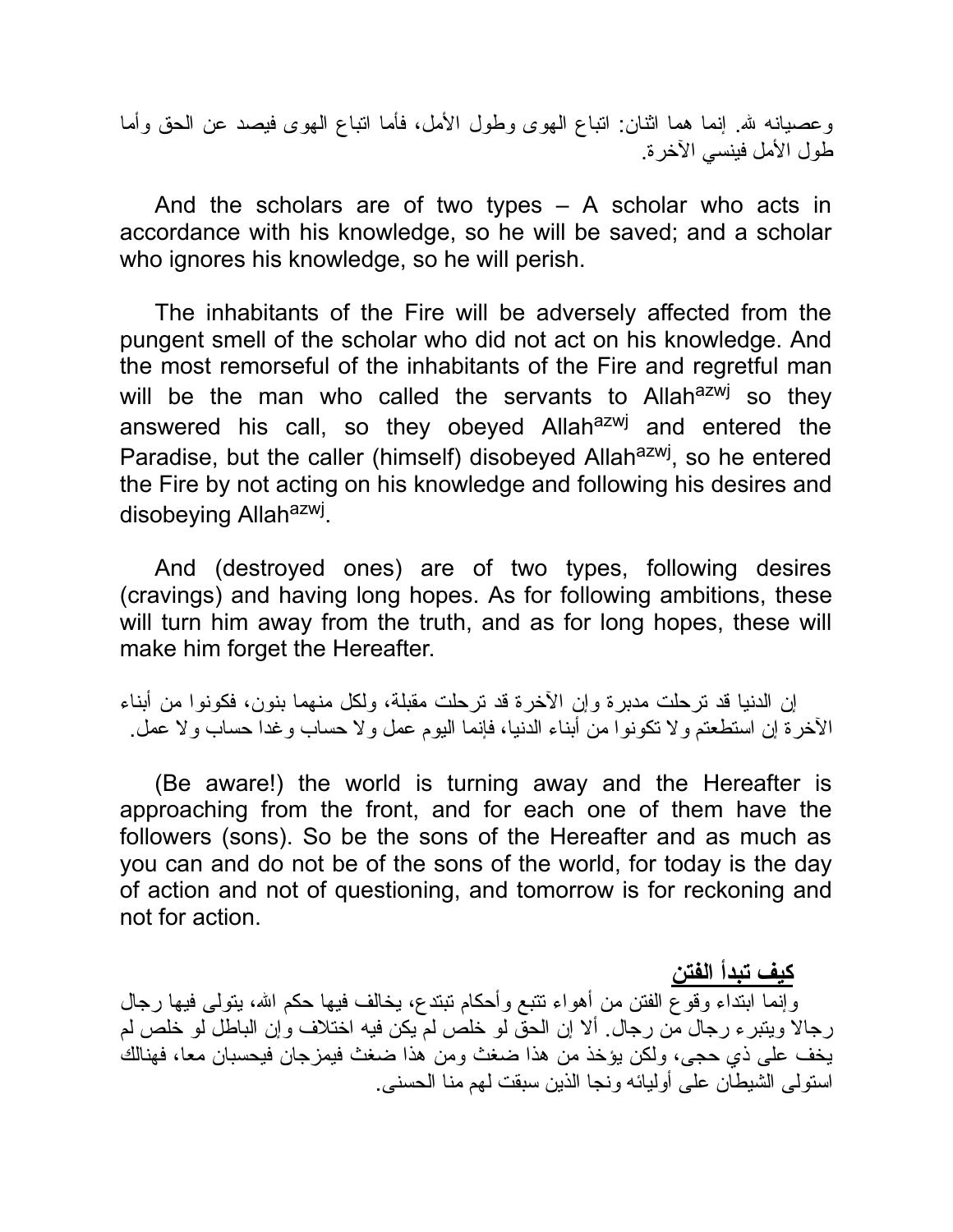#### **How 'Fitna' starts**

But rather, the 'Fitna' starts occurring from the following of desires and innovated rules thereby opposing the Judgements of Allah<sup>azwj</sup>. It makes a man befriend a man and a man to keep away from a man (divisions and disgust). Nay! If the truth (is presented) in its pure form there will be no differences, and if falsehood (is presented) in its pure form, it would not remain hidden to the one with proofs, but they take a fistful from this and a fistful from that and they blend them and counted together. So that is where the Satan<sup>la</sup> gets control (and wins) his friends, but only those to whom our<sup>asws</sup> good (Ahadith)  $[28]$  reach are saved.

إني سمعت رسول االله صلى االله علیه وآله یقول: كیف بكم إذا لبستكم فتنة یربو فیها الولید ویزید فیها الكبیر، یجري الناس علیها فیتخذونها سنة، فإذا غیر منها شیئ قیل: (إن الناس قد أتوا منكرا) ثم یشتد البلاء وتسبى الذریة وتدقهم الفتن كما تدق النار الحطب وكما تدق الرحى بثفالها، یتفقه الناس لغیر الدین ویتعلمون لغیر العمل ویطلبون الدنیا بعمل الآخرة.

lasws heard from the Messenger of Allah<sup>saww</sup> say: 'What will be your state when you are clothed with 'Fitna' in which the new born and the young will go beyond (the age of) the elders. The people will flow to them (the misguided) taking to their ways, if someone will try to revert back (to Sunnah). It will be said that, 'The people have become deniers'.

Then the afflictions will intensify and the offspring (of Ahl Al-Bayt<sup>asws</sup>) will be targeted and the 'Fitna' would crush the believers as the fire consumes the wood, and like the upper stone of the hand mill grinds the lower stone of it. The people will ponder over matters other than Religion and will learn for other than acting upon it, and will be seeking the world instead of seeking the Hereafter.

**\* 2 \* كلام أمیر المؤمنین علیه السلام عن بدع أبي بكر وعمر وعثمان**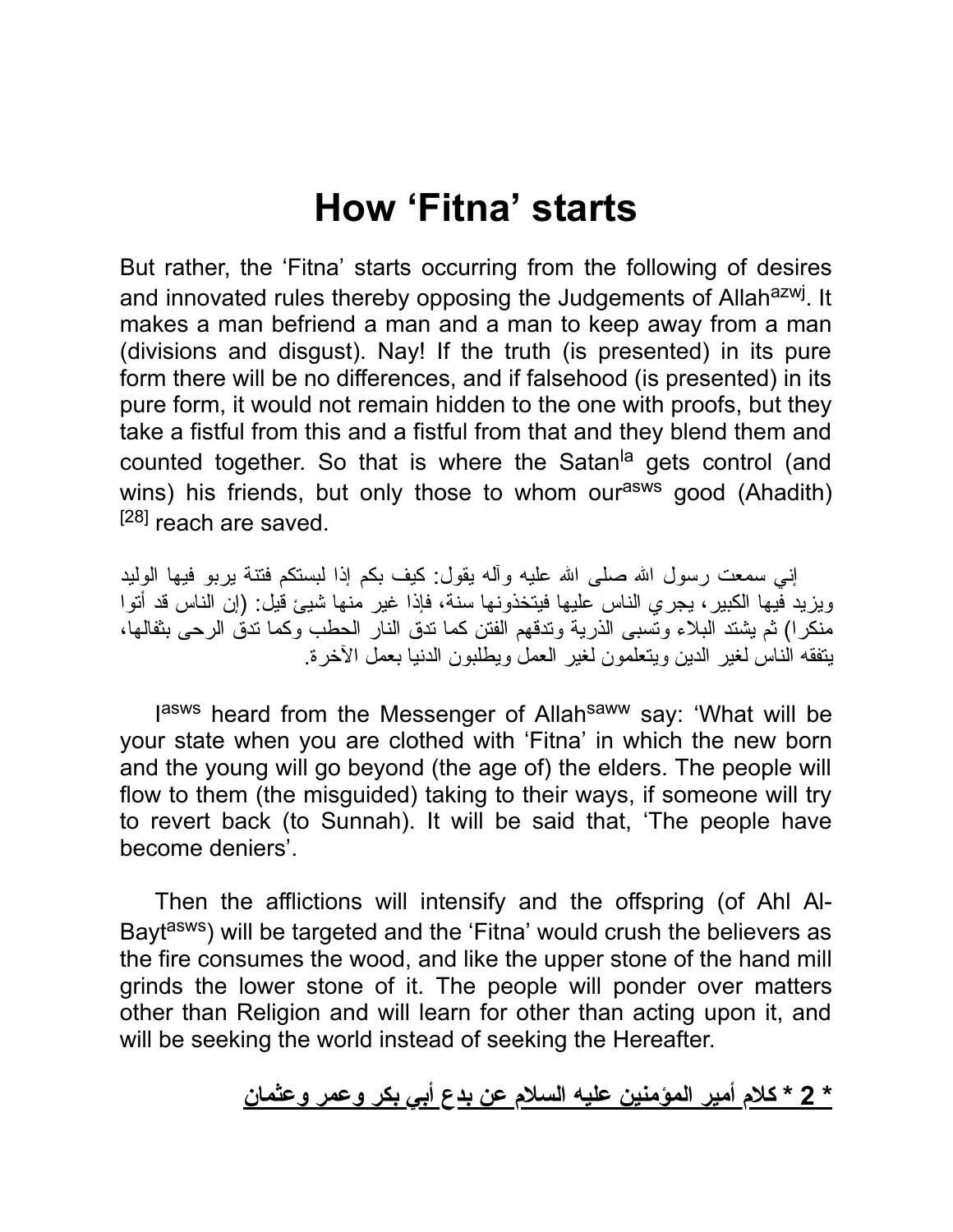ثم أقبل علیه السلام بوجهه على ناس من أهل بیته وشیعته فقال: واالله لقد عملت الأئمة قبلي بأمور عظیمة خالفت فیها رسول االله صلى االله علیه وآله متعمدین، لو حملت الناس على تركها وتحویلها عن موضعها إلى ما كانت تجري علیه على عهد رسول الله صلى الله علیه وآله لتفرق عني جندي، حتى لا یبقى في عسكري غیري وقلیل من شیعتي الذین إنما عرفوا فضلي وإمامتي من كتاب االله وسنة نبیه لا من غیرهما

## **2 – Speech of Amir-ul-Momineen asws about the innovations of Abu Bakr and Umar and Usman**

Then he<sup>asws</sup> turned his face towards the people of his<sup>asws</sup> Household and his<sup>asws</sup> Shiites and said: 'By Allah<sup>azwj</sup>, The leaders before measws performed great matters in which they opposed the Messenger of Allah<sup>saww</sup> deliberately. If lasws were to get the people to leave these and convert these back to what they used to be in the era of the Messenger of Allah<sup>saww</sup>, my army would disperse from measws to the extent that there will not remain in my soldiers anyone apart from myselfasws and a few from myasws Shiites who have recognised my<sup>asws</sup> status and my<sup>asws</sup> Imamate (Divine Authority) from the Book of Allah<sup>azwj</sup> and the Sunnah of His<sup>azwj</sup> Prophet<sup>saww</sup>, not from other than these two.

أرأیتم لو أمرت بمقام إبراهیم علیه السلام فرددته إلى المكان الذي وضعه فیه رسول االله صلى االله علیه وآله، ورددت فدك إلى ورثة فاطمة علیها السلام، ورددت صاع رسول االله صلى االله علیه وآله ومده إلى ما كان، وأمضیت قطائع أقطعها رسول االله صلى االله علیه وآله لأهلها ورددت دار جعفر بن أبي طالب إلى ورثته وهدمتها من المسجد، ورددت قضایا من قضى من كان قبلي بجور، ورددت ما قسم من أرض خیبر، ومحوت دیوان الأعطیة وأعطیت كما كان یعطي رسول االله (ص). (صلى االله علیه وآله ولم أجعله دولة بین الأغنیاء، وسبیت ذراري بني تغلب، وأمرت الناس أن لا یجمعوا في شهر رمضان إلا في فریضة، لنادى بعض الناس من أهل العسكر - ممن یقاتل معي :- (یا أهل الإسلام) وقالوا: (غیرت سنة عمر، نهیتنا أن نصلي في شهر رمضان تطوعا) حتى خفت أن یثوروا في ناحیة عسكري.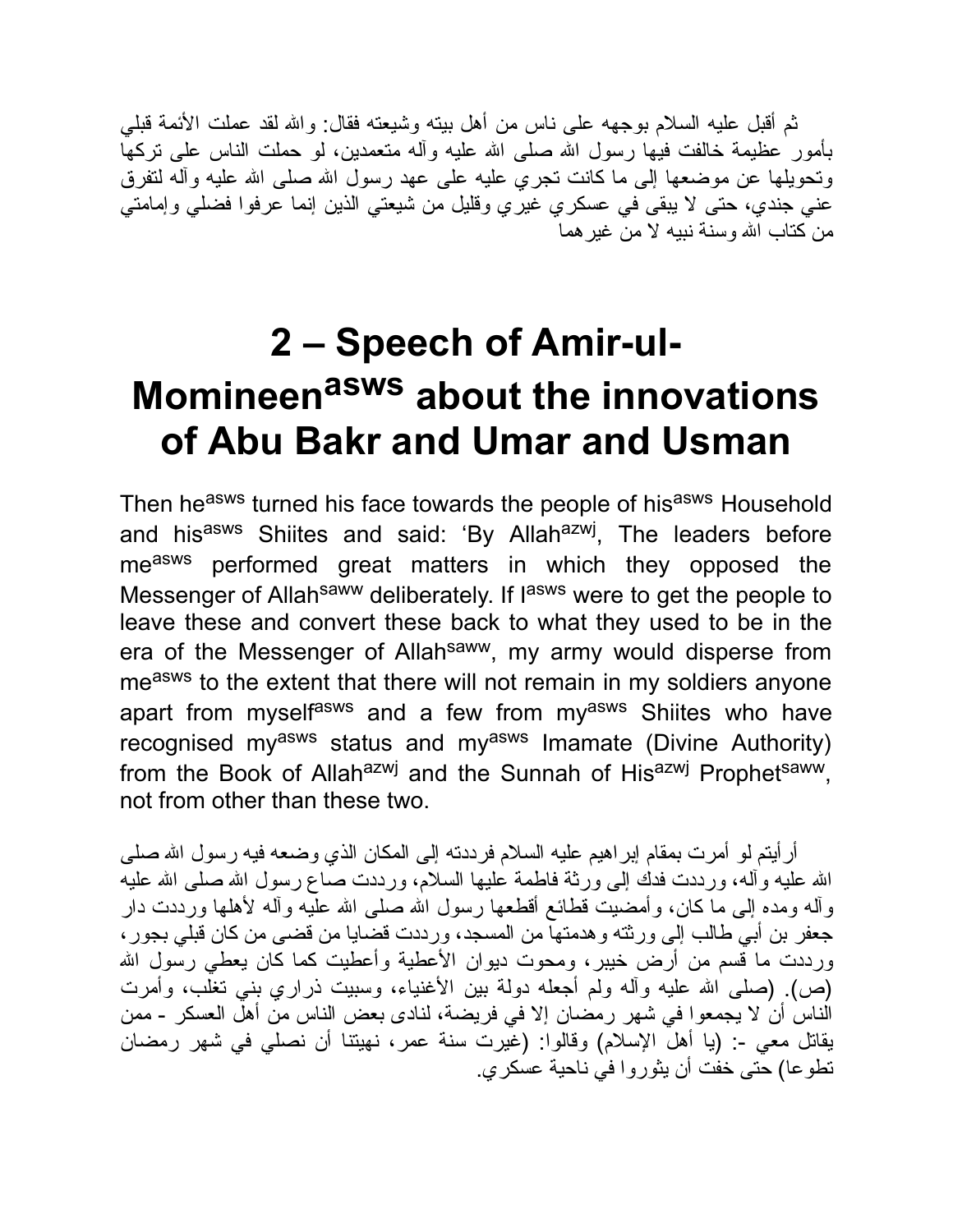Do you all see that if l<sup>asws</sup> ordered to have the Maqaam-e-Ibrahimas returned back to the place where the Messenger of Allahsaww had placed it before (after conquering Mecca), and returned the Fadak to the inheritors of Fatima<sup>asws</sup>, and returned to the 'Sa'a' of the Messenger of Allah<sup>saww</sup> and his<sup>saww</sup> 'Mudd' to what it was, and cut-off (the benefits) from those that the Messenger of Allah<sup>saww</sup> had cut-it off from, and return the house of Ja'far<sup>as</sup> Bin Abu Talib<sup>as</sup> to his<sup>as</sup> inheritors while removing it from the Masjid<sup>[29]</sup>, and reject the judgements for the ones who were judged unfairly, and return what was wrongly taken the land of Khyber, and erase the register of gifts and gift it in accordance with what was gifted by the Messenger of Allah<sup>saww</sup>.

And lasws do not make it to be between the rich, and captivate the children of the Clan of Taghlub, and order the people to not gather in the Month of Ramadhan except for the obligatory Prayers<sup>[30]</sup>, some of the people from the army – from those that fought alongside me<sup>asws</sup> - will call out, 'O people of Islam, he<sup>asws</sup> has altered the Sunnah of Umar and is preventing us from 'voluntary' Praying in the Month of Ramadhan' to the extent that l<sup>asws</sup> fear that there will be a revolt in myasws army.

بؤسي لما لقیت من هذه الأمة بعد نبیها من الفرقة وطاعة أئمة الضلال والدعاة إلى النار. ولم أعط سهم ّذوي القربى منهم إلا لمن أمر الله بإعطائه الذین قال الله: (إن كنتم آمنتم بالله وما أنزلناً على عبدنا یوم الفرقان یوم التقى الجمعان)، فنحن الذین عنى االله بذي القربى والیتامى والمساكین وابن السبیل، كل هؤلاء منا خاصة لأنه لم یجعل لنا في سهم الصدقة نصیبا وأكرم االله نبیه صلى االله علیه وآله وأكرمنا أن یطعمنا أوساخ أیدي الناس.

lasws am at despair (feeling sad) from what had been met by this community after its Prophet<sup>saww</sup> from its sects and its obedience to the imams (leaders) of misguidance and the callers to the Fire. And lasws will not give to those near relatives from among them except for the ones whom Allah<sup>azwj</sup> has Ordered to be given for whom Heazwj has Said **"***[8:41] if you believe in Allah and in that which We revealed to Our servant, on the day of distinction, the day on which the two parties met; and Allah has power over all*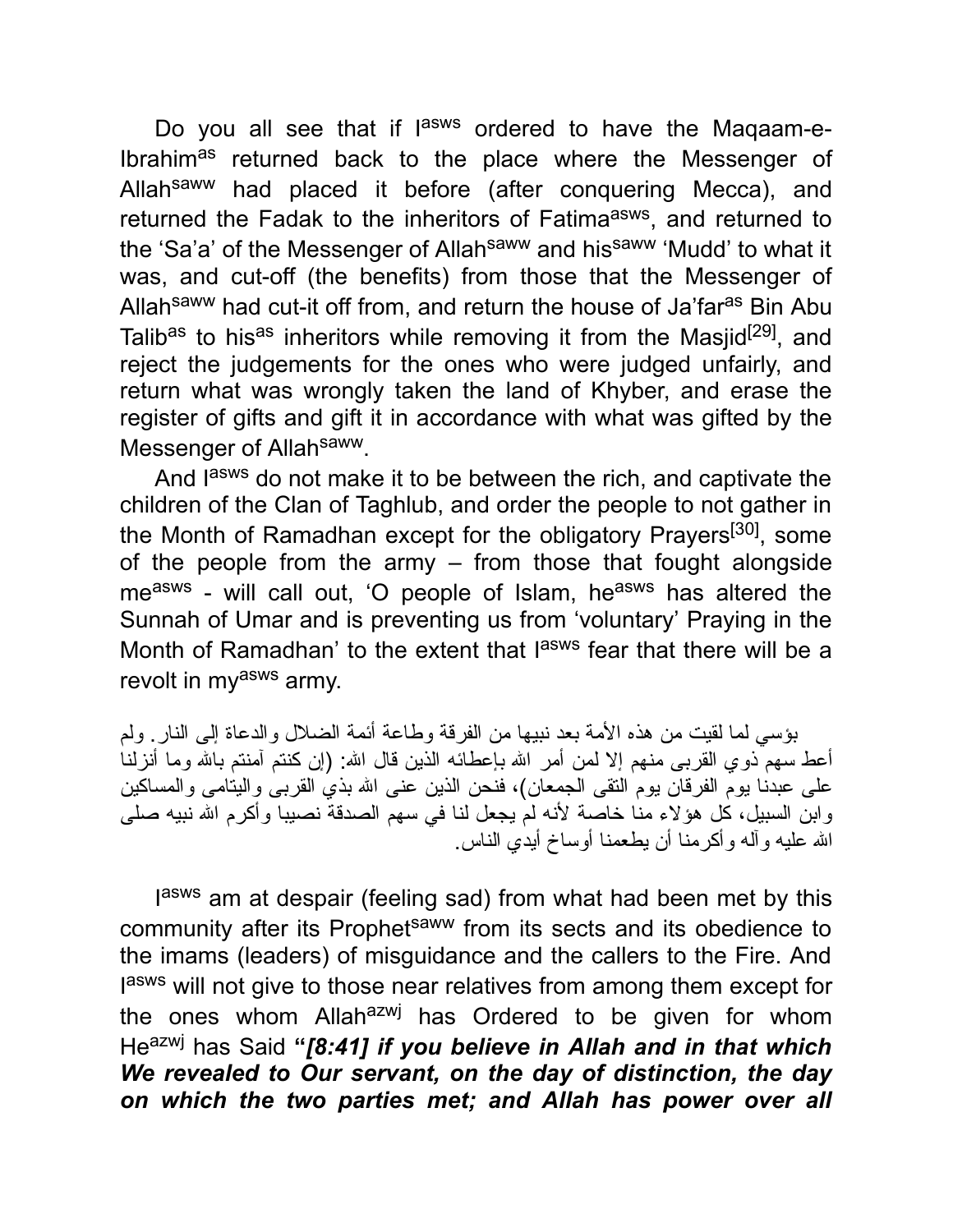things", for we<sup>asws</sup> are the ones whom Allah<sup>azwj</sup> has Meant by 'the near relatives and the orphans and the poor and the travellers', all those are for usasws exclusively, because Heazwj has not Made for us<sup>asws</sup> a share in the charity, and Allah<sup>azwj</sup> has Honoured Hisazwj Prophetsaww and Honoured usasws by not Feeding usasws from the dirt of the hands of the people'.[31]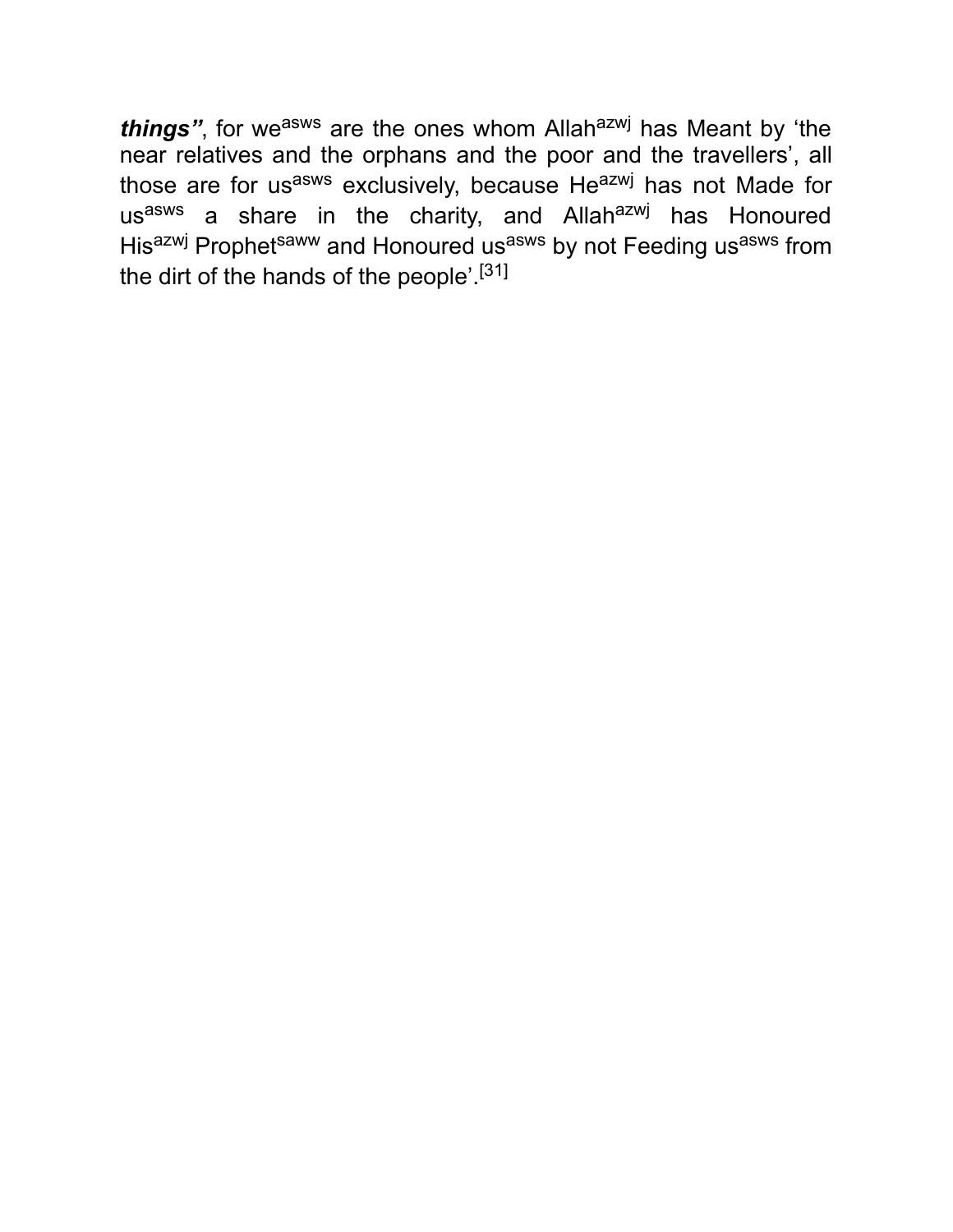#### **HADEETH 19**

**(19) أحادیث عن فتنة أبي بكر وعمر**

#### **NARRATIONS ABOUT THE 'FITNA' OF ABU BAKR AND UMAR**

أبان عن سلیم قال: شهدت أبا ذر مرض مرضا على عهد عمر في إمارته، فدخل علیه عمر یعوده وعنده أمیر المؤمنین علیه السلام وسلمان والمقداد، وقد أوصى أبو ذر إلى علي علیه السلام وكتب وأشهد.

Aban from Sulaym, who said, 'I saw Abu Dharr<sup>ar</sup> when he<sup>ar</sup> was ill during the era of Umar, at his<sup>ar</sup> house. Umar came up to him<sup>ar</sup> and in his<sup>ar</sup> presence were Amir-ul-Momineen<sup>asws</sup>, and Salman<sup>ar</sup>, and Al-Miqdad<sup>ar</sup>, and Abu Dharr<sup>ar</sup> had made a bequest to Ali<sup>asws</sup> and it was written and witnessed.

فلما خرج عمر قال رجل من أهل أبي ذر من بني عمه بني غفار: ما منعك أن توصي إلى أمیر المؤمنین عمر؟ قال: قد أوصیت إلى أُمیر المؤمنین حقا حقاً. أمرنا رسول الله صلى الله علیه وآله ونحن أربعون رجلا من العرب وأربعون رجلا من العجم، فسلمنا على علي علیه السلام بإمرة المؤمنین، فینا هذا القائم الذي سمیته (أمیر المؤمنین). ولا أحد من العرب ولا من الموالي العجم راجع رسول الله صلى الله علیه وآله إلا هذا وصویحبه الذي استخلفه، فإنهما قالا: (أحق من الله ورسوله)؟ فغضب رسول الله صلى الله علیه وآله وقال: اللهم نعم، حق من الله ورسوله، أمرنـي االله بذلك فأمرتكم به.

When Umar went out, a man from the people of Abu Dharr<sup>ar</sup> from the sons of his<sup>ar</sup> uncle of the Clan of Ghaffar said, 'What prevented you<sup>ar</sup> from bequeathing it to the 'Amir-ul-Momineen' Umar?' He<sup>ar</sup> said: 'I<sup>ar</sup> have bequeathed to the truly true Amir-ul-Momineen<sup>asws</sup>. The Messenger of Allah<sup>saww</sup> had ordered us, and we were forty men from the Arabs and forty men from the non-Arabs. So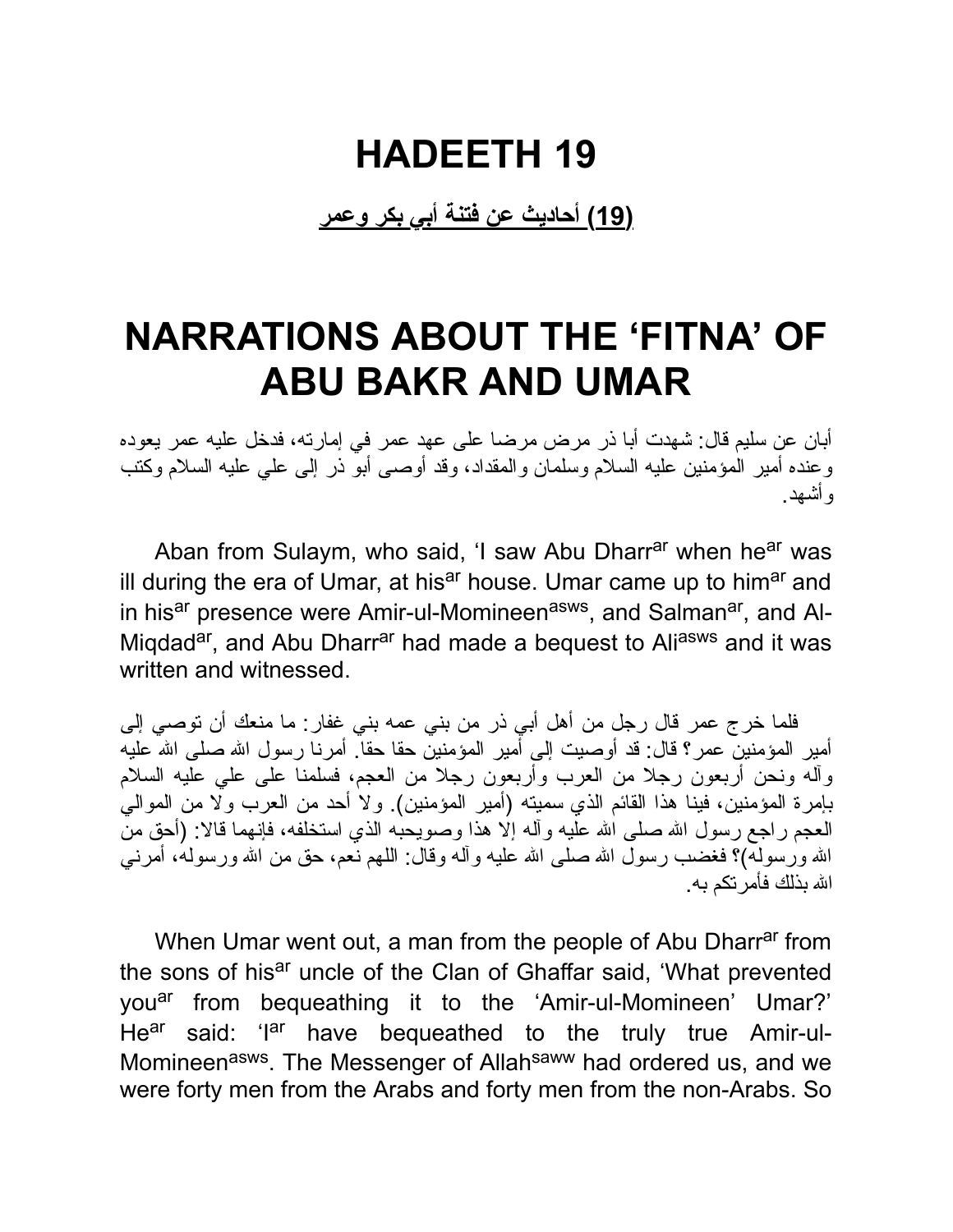we greeted to Aliasws as 'Amir-ul-Momineen'. Amongst us was this one whom you have referred to as 'Amir-ul-Momineen'. And there was none from the Arabs or from the friends of the non-Arabs who rebuked the Messenger of Allahsaww except for this one and his companion who made him to be the Caliph.

So the two of them said, 'Is this the truth from Allah<sup>azwj</sup> and Hisazwj Messengersaww?' So the Messenger of Allahsaww got angry and said: 'Our Allah<sup>azwj</sup>, yes, it is the truth from Allah<sup>azwj</sup> and His<sup>azwj</sup> Messenger. Allah<sup>azwj</sup> Ordered me<sup>saww</sup> for that and l<sup>asws</sup> have ordered you all for it'.

قال سلیم: فقلت: یا أبا الحسن وأنت یا سلمان وأنت یا مقداد، أتقولون كما قال أبو ذر؟ قالوا: نعم، صدق. قلت: أربعة عدول، ولو لم یحدثني غیر واحد ما شككت في صدقه ولكن أربعتكم أشد لنفسي وبصیرتي. قلت: أصلحك االله، أتسمون الثمانین من العرب والموالي؟ فسماهم سلمان رجلا رجلا. فقال علي علیه السلام وأبو ذر والمقداد: (صدق سلمان) رحمة االله ومغفرته علیه وعلیهم.

Sulaym narrated that 'I said, 'O Abu Al-Hassan<sup>asws</sup>, and you O Salman<sup>ar</sup>, and you O Miqdad<sup>ar</sup>, are you all saying what Abu Dharr<sup>ar</sup> has said?' They said, 'Yes, it is true'. I said, 'There are four just ones, and had only one of them narrated to me I would not have doubted its truth, but the four of you have strengthened myself and my vision. May Allah<sup>azwj</sup> Keep you well, can you name these eighty from the Arabs and the friends?' Salman<sup>ar</sup> named them man by man. Aliasws and Abu Dharrar and Al-Miqdadar said: 'Salmanar has spoken the truth, may Allah<sup>azwj</sup> have Mercy upon him and upon them'.

فكان ممن سمى: أبو بكر وعمر وأبو عبیدة ومعاذ وسالم والخمسة من أصحاب الشورى، وعمار بن یاسر وسعد بن عبادة والباقي من أصحاب العقبة وأبي بن كعب وأبو ذر والمقداد، وبقیة جلهم وأعظمهم من أهل بدر وأعظمهم من الأنصار، فیهم أبو الهیثم بن التیهان وخالد بن زید أبو أیوب وأسید بن حضیر وبشیر بن سعید.

From those that he<sup>ar</sup> (Salman) named were  $-$  Abu Bakr, and Umar, and Abu Ubeyda, and Ma'az, and Saalim, and the five of the companions of the consultative council (Al-Shura), and Amaar Bin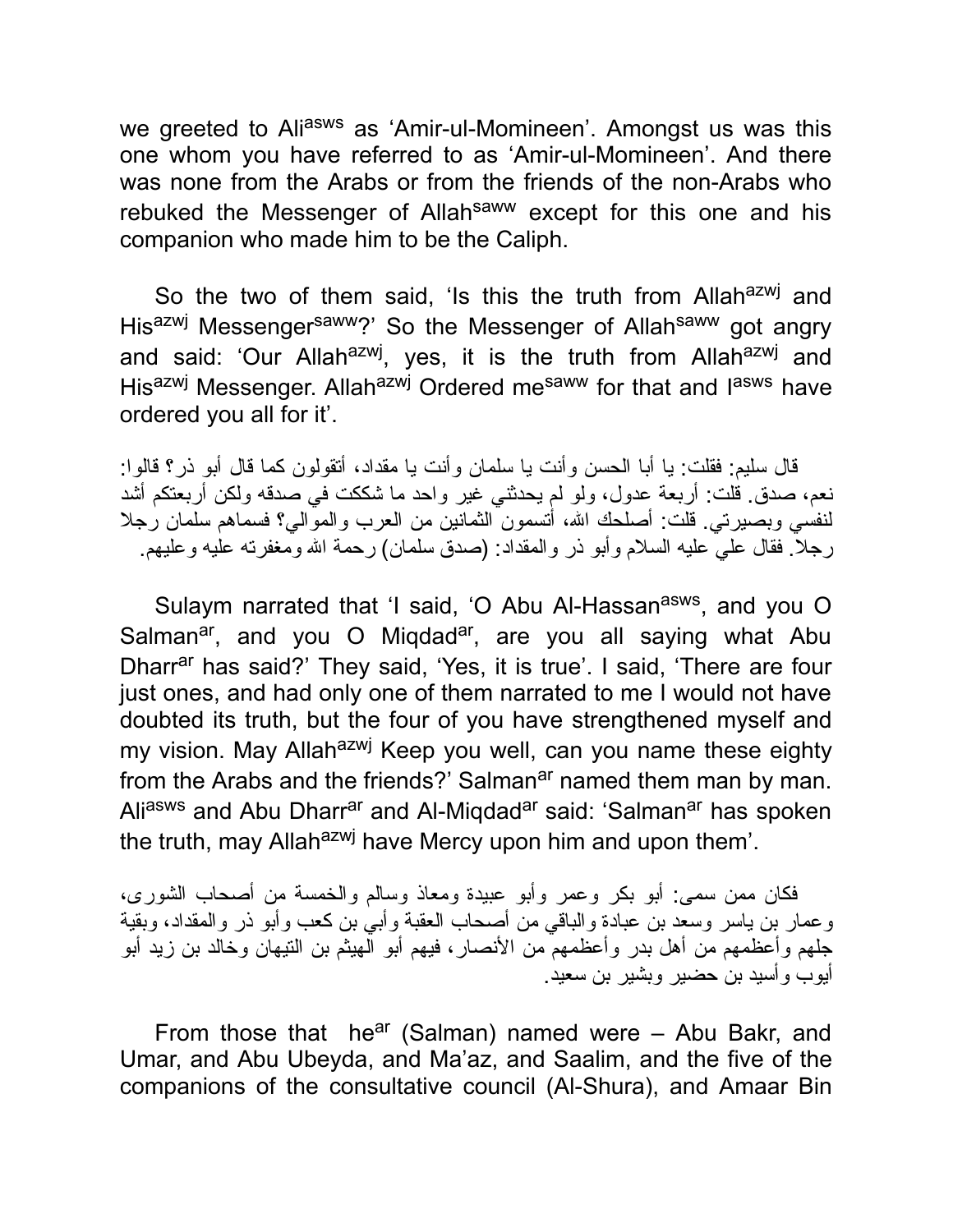Yaasir, and Sa'd Bin Abaada, and the remaining ones of the companions of Al-Uqba, and Ubay Bin Ka'ab, and Abu Dharr<sup>ar</sup>, and Al-Miqdad<sup>ar</sup>, and the remaining ones of the majority from the people of Badr and most of them were from the Helpers, among them were Abu Al-Haysam Bin Al-Tayhaan, and Khalid Bin Zayd Abu Ayyub, and Asied Bin Hazeyr, and Bashir Bin Saeed.

قال سلیم: فأظن أني قد لقیت عامتهم فسألتهم وخلوت بهم رجلا رجلا، فمنهم من سكت عني فلم یجبني بشیئ وكتمني، ومنهم من حدثني ثم قال: أصابتنا فتنة أخذت بقلوبنا وأسماعنا وأبصارنا وذلك لماً ادعى أبو بكر أنه سمع رسول الله صلى الله علیه وآله یقول بعد ذلك: (إنا أهل بیت أكرمنا الله واختار لنا الآخرة على الدنیا وإن الله أبى أن یجمع لنا أهل البیت النبوة والخلافة).

Sulaym said, 'I think I did meet most of them, so I questioned them and was alone with them man by man. From them were those who remained silent from me and did not answer me anything and concealed from me, and from them were one who narrated to me and said, 'We were afflicted by 'Fitna' which grabbed our hearts, and our ears, and our eyes, and that was when Abu Bakr claimed that he heard from the Messenger of Allah<sup>saww</sup> say after that: 'Allah<sup>azwj</sup> has Honoured us<sup>asws</sup>, the People<sup>asws</sup> of the Household and Chosen for usasws the Hereafter instead of the world, and that Allahazwj has Refused to gather for us<sup>asws</sup> the People<sup>asws</sup> of the Household, the Prophet-hood and the Caliphate together'.

فاحتج بذلك أبو بكر على علي علیه السلام حین جیئ به للبیعة، وصدقه وشهد له أربعة كانوا عندنا خیارا غیر متهمین: أبو عبیدة وسالم وعمر ومعاذ، وظننا أنهم قد صدقوا.

So, Abu Bakr used that as an argument against Aliasws when he came to himasws for the allegiance. This was ratified and testified by four who were considered to be good amongst us, not suspect – Abu Ubeyda, and Saalim, and Umar, and Ma'az, and we thought that they had spoken the truth.

**الصحیفة الملعونة والمعاهدة في الكعبة** فلما بایع علي علیه السلام أخبرنا أن رسول االله صلى االله علیه وآله قال ما قاله، وأخبر أن هؤلاء الخمسة كتبوا بینهم كتابا تعاهدوا فیه وتعاقدوا في ظل الكعبة: (إن مات محمد أو قتل أن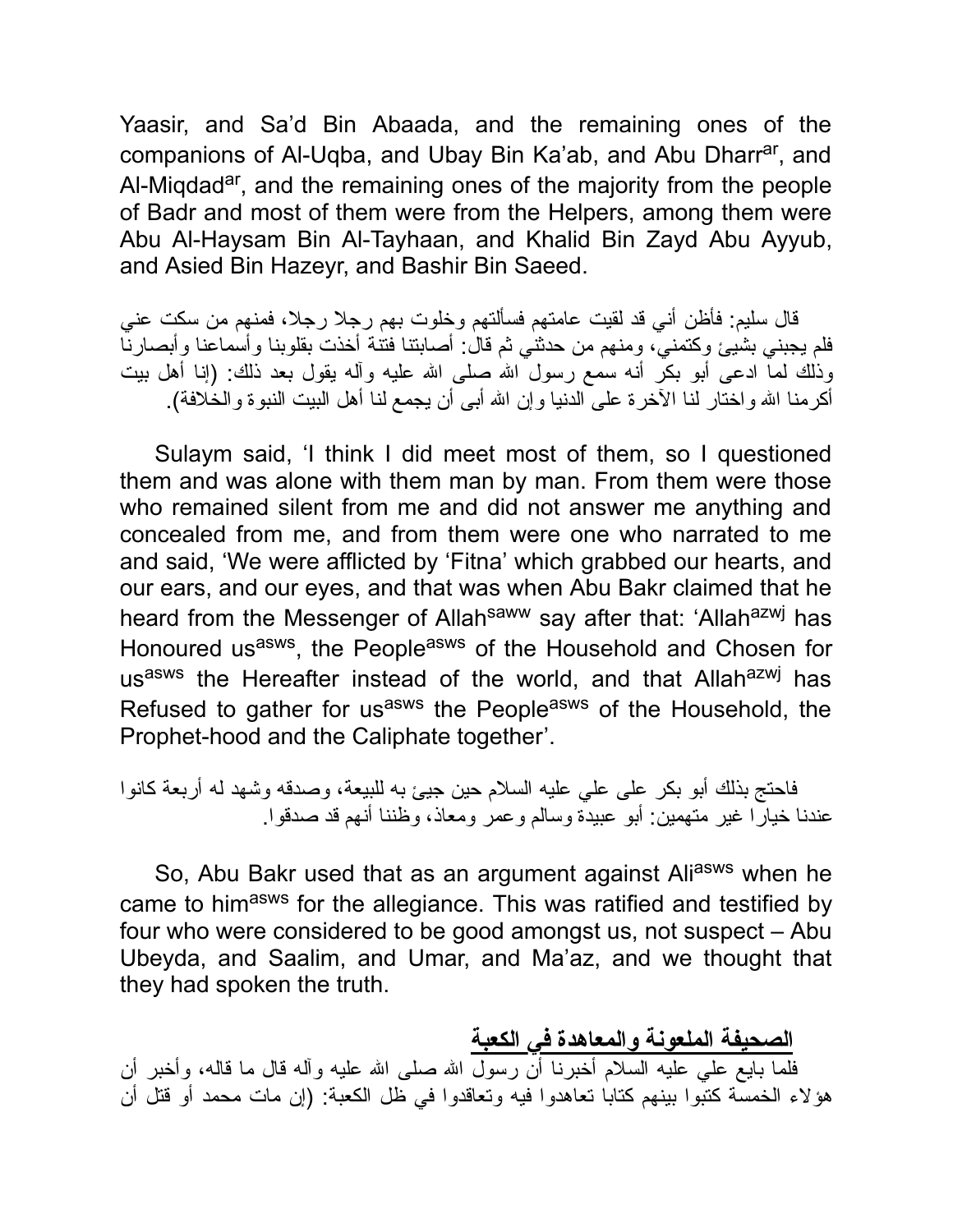یتظاهروا على علي علیه السلام فیزووا عنه هذا الأمر)، واستشهد أربعة: سلمان وأبو ذر والمقداد والزبیر، وشهدوا بعد ما وجبت في أعناقنا لأبي بكر بیعته الملعونة الضالة. فعلمنا أن علیا علیه السلام لم یكن لیروي عن رسول االله صلى االله علیه وآله باطلا، وشهد له الأخیار من أصحاب محمد صلى االله علیه وآله.

# **The accursed agreement and the treaty in the Kaaba**

When allegiance was taken from Aliasws (by force) we were informed by Ali<sup>asws</sup> that the Messenger of Allah<sup>saww</sup>had said what he<sup>asws</sup> had said, and we got the news that those five had written an agreement between them and committed themselves to it, and contracted it in the shadow of the Kaaba that, if Muhammad<sup>saww</sup> were to pass away or be killed they would overpower Aliasws and keep the matter (Caliphate) away from him<sup>asws</sup>, and four of them testified to this (statement of Ali<sup>asws</sup>)– Salman<sup>ar</sup>, and Abu Dharr<sup>ar</sup>, and Al-Migdadar and Al-Zubayr.

And we realised (the Fitna), afterwards, when Abu Bakr's accursed and erroneous allegiance was forced onto our necks. So we came to know that Aliasws would never report from the Messenger of Allah<sup>saww</sup> any falsehood, and testified to him<sup>asws</sup> as being the best of the companions of Muhammad<sup>saww</sup>.

**ندامة الصحابة لتقصیرهم في حق أمیر المؤمنین علیه السلام** فقال جل من قال هذه المقالة: إنا تدبرنا الأمر بعد ذلك فذكرنا قول النبي صلى االله علیه وآله - ونحن نسمع -: (إن الله يحب أربعة من أصحابي وأمرني بحبهم وإن الجنة تشتاق إليهم). فقلنا: من هم یا رسول الله؟ فقال صلـي الله علیه وألـه: (أَخـَى ووزَیري ووَّارِثـي وخلیفتـي فـي أمتـيّ وولـي كل مؤمن بعدي علي بن أبي طالب، وسلمان الفارسي وأبو ذر والمقداد بن الأسود). وإنا نستغفر الله ونتوب إلیه مما ركبناه ومما أتیناه.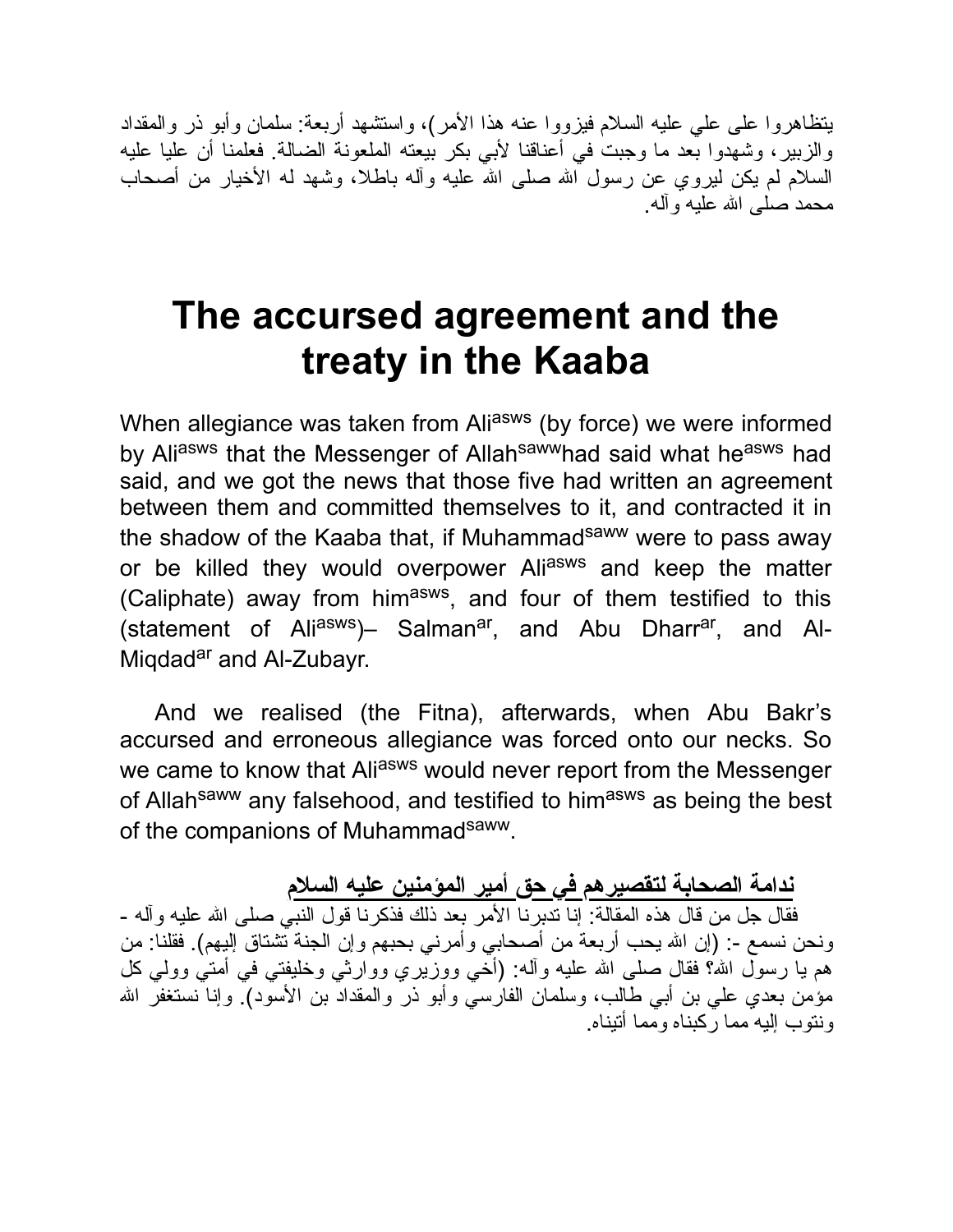# **The accursed agreement and the treaty in the Kaaba**

When allegiance was taken from Aliasws (by force) we were informed by Aliasws that the Messenger of Allah<sup>saww</sup>had said what he<sup>asws</sup> had said, and we got the news that those five had written an agreement between them and committed themselves to it, and contracted it in the shadow of the Kaaba that, if Muhammad<sup>saww</sup> were to pass away or be killed they would overpower Aliasws and keep the matter (Caliphate) away from him<sup>asws</sup>, and four of them testified to this (statement of Ali<sup>asws</sup>)– Salman<sup>ar</sup>, and Abu Dharr<sup>ar</sup>, and Al-Migdad<sup>ar</sup> and Al-Zubayr.

And we realised (the Fitna), afterwards, when Abu Bakr's accursed and erroneous allegiance was forced onto our necks. So we came to know that Aliasws would never report from the Messenger of Allah<sup>saww</sup> any falsehood, and testified to himasws as being the best of the companions of Muhammad<sup>saww</sup>.

**ندامة الصحابة لتقصیرهم في حق أمیر المؤمنین علیه السلام** فقال جل من قال هذه المقالة: إنا تدبرنا الأمر بعد ذلك فذكرنا قول النبي صلى االله علیه وآله - ونحن نسمع -: (إن الله يحب أربعة من أصحابي وأمرني بحبهم وإن الجنة تشتاق إليهم). فقلنا: من هم یا رسول الله؟ فقال صلـي الله علیه وألـه: (أَخي ووزَیري ووَّارِثـي وخلیفتـي فـي أمتـيّ وولـي كل مؤمن بعدي علي بن أبي طالب، وسلمان الفارسي وأبو ذر والمقداد بن الأسود). وإنا نستغفر االله ونتوب إلیه مما ركبناه ومما أتیناه.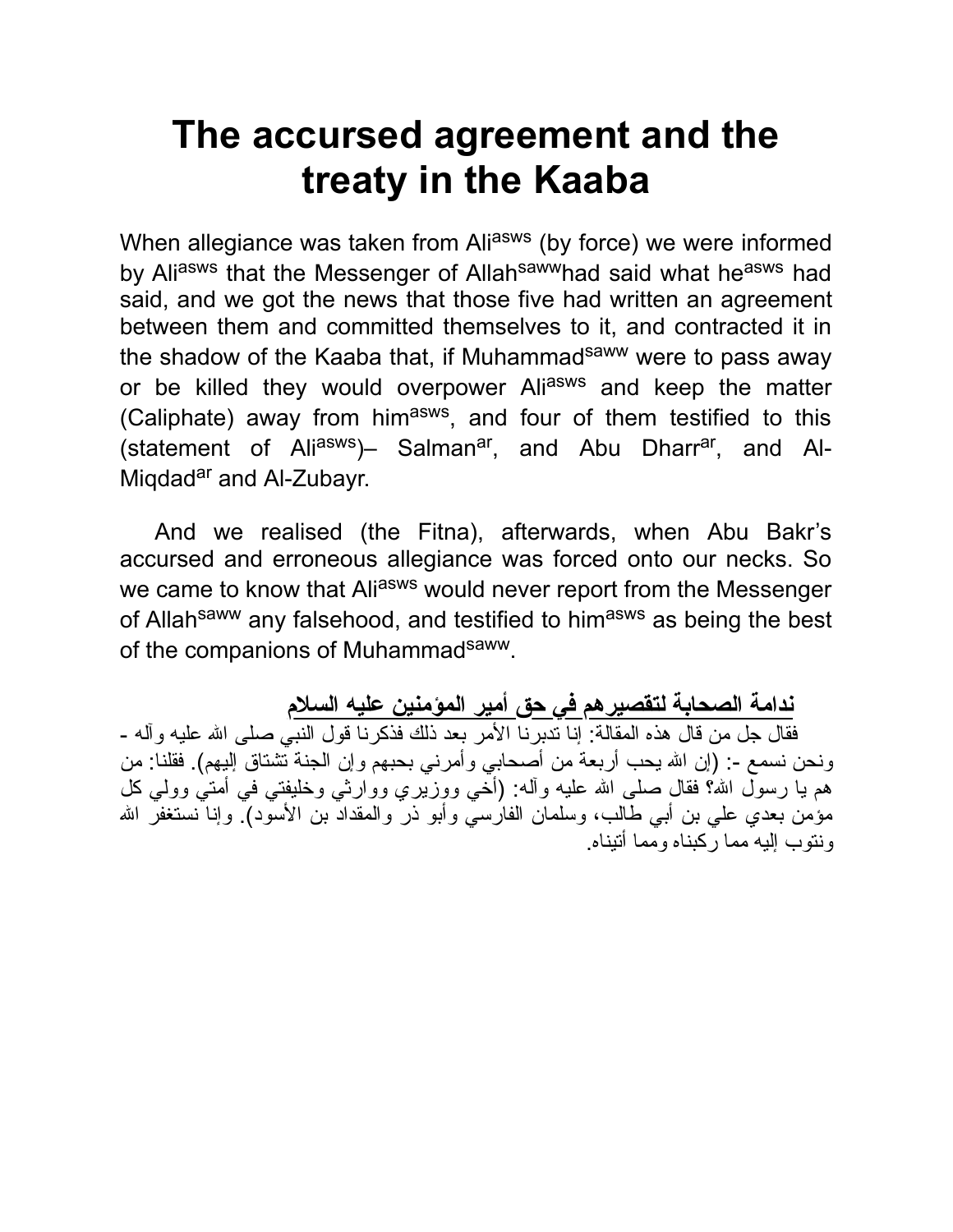#### **HADEETH 20**

**(20) أصحاب الصحیفة وأصحاب العقبة**

### **COMPANIONS OF THE AGREEMENT AND THE COMPANIONS OF AL-UQBA**

سلیم بن قیس قال: شهدت أبا ذر بالربذة حین سیره عثمان وأوصى إلى علي علیه السلام في أهله وماله، فقال له قائل: لو كنت أوصیت إلى أمیر المؤمنین عثمان. فقال: قد أوصیت إلى أمیر المؤمنین حقا أمیر المؤمنین علي بن أبي طالب علیه السلام، سلمنا علیه بإمرة المؤمنین على عهد رسول الله صلى الله علیه وآله بأمر الله قال لنا: (سلموا على أخي ووزیري ووارثي وخلیفتي في أمتي وولي كل مؤمن بعدي بإمرة المؤمنین، فإنه زر الأرض الذي تسكن إلیه ولو فقدتموه أنكرتم الأرض وأهلها).

Sulaym Bin Qays said, 'I saw Abu Dharr<sup>ar</sup> at Al-Rabza when Usman exiled him<sup>ar</sup>, and he<sup>ar</sup> bequeathed to Ali<sup>asws</sup> with regards to his<sup>ar</sup> family and his<sup>ar</sup> belongings. Someone said to him, 'If only you had bequeathed to Amir-ul-Momineen Usman'. He<sup>ar</sup> said, 'I<sup>ar</sup> have bequeathed to the Amir-ul-Momineenasws who is the true Amir-ul-Momineen, Ali<sup>asws</sup> Bin Abu Talib<sup>asws</sup>. We had greeted him<sup>asws</sup> as Amir-ul-Momineen in the era of the Messenger of Allahsaww by the Order of Allah<sup>azwj</sup>. He<sup>saww</sup> said to us: 'Greet my<sup>saww</sup> brother, and my<sup>saww</sup>Vizier, and my<sup>saww</sup> inheritor, and my<sup>saww</sup> Caliph in my<sup>saww</sup> community, and my<sup>saww</sup> guardian of every believer after mesaww, as Amir-ul-Momineen, for heasws is reason by which the earth is in a tranquil state, if you were to lose him<sup>asws</sup> the earth would refuse to carry its inhabitants.

فرأیت عجل هذه الأمة وسامریها راجعا رسول االله صلى االله علیه وآله ثم قال: حق من االله ورسوله؟ فغضب رسول الله صلى الله عليه وأله ثم قال: (حق من الله ورسوله، أمرنـي الله بذلك). فلما سلمنا علیه أقبلا على أصحابهما معاذ وسالم وأبي عبیدة - حین خرجا من بیت علي علیه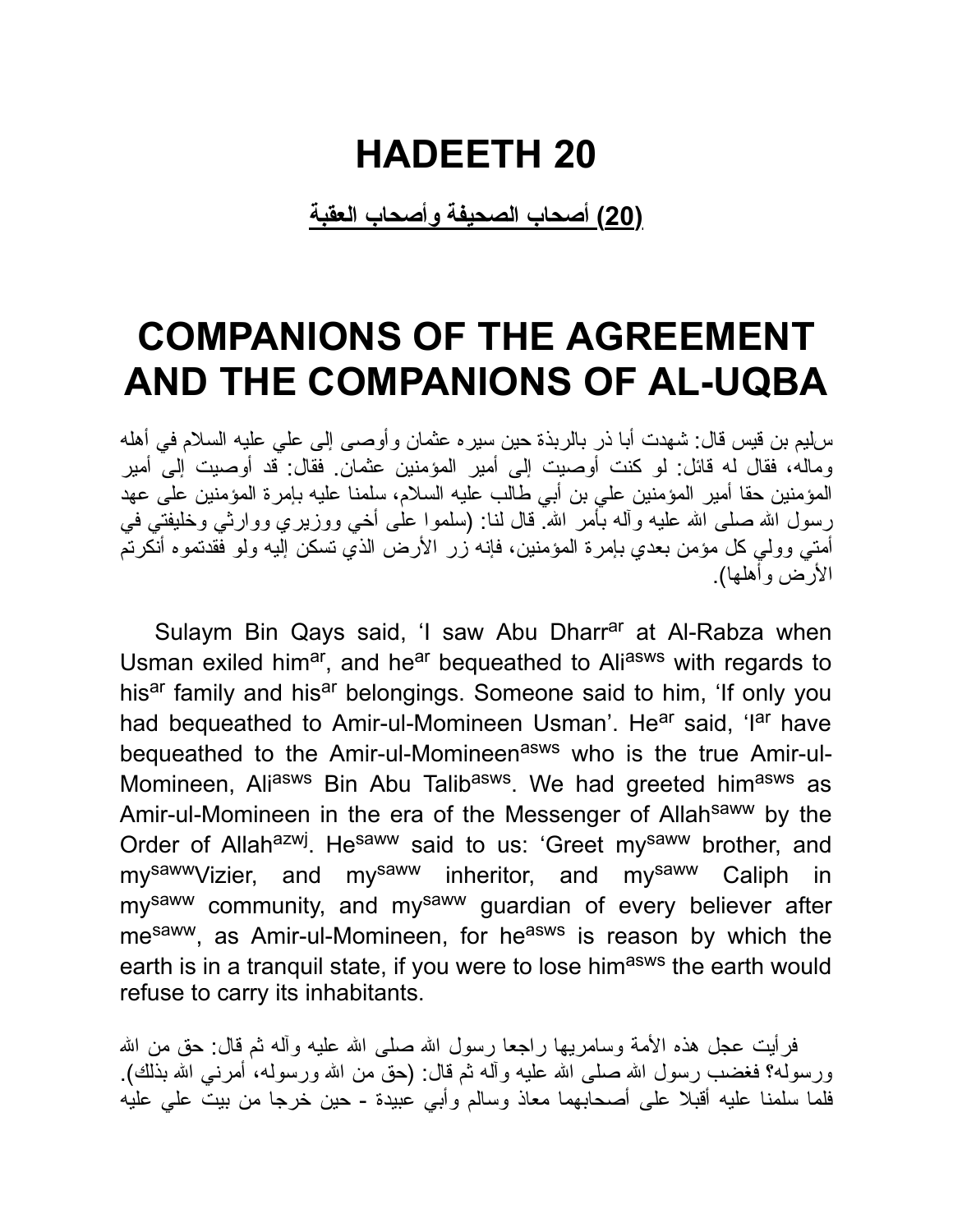السلام من بعد ما سلمنا علیه - فقالا لهم: ما بال هذا الرجل، ما زال یرفع خسیسة ابن عمه وقال أحدهما: إنه لیحسن أمر ابن عمه وقال الجمیع: ما لنا عنده خیر ما بقي علي

So I saw the calf of this community and its Samiri rebuking the Messenger of Allah<sup>saww</sup> saying, 'Is this truth from Allah<sup>azwj</sup> and Hisazwj Messengersaww?' So the Messenger of Allahsaww got angered by it and said: 'It is truth from Allahazwj and Hisazwj Messengersaww. Allah<sup>azwj</sup> Ordered me<sup>saww</sup> for that'. When we had greeted him<sup>asws</sup>, the two of them went to their companions Ma'az, and Saalim, and Abu Ubeyda – when they came out of the House of Aliasws after having greeted him<sup>asws</sup> – so the two of them said to them, 'What is it with this man<sup>saww</sup>, he<sup>saww</sup> does not cease to elevate hisasws cousinasws<sup>'</sup>. And one of them said, 'He<sup>saww</sup> always makes good the affair of his<sup>saww</sup> cousinasws<sup>3</sup>. And all of them said, 'There is no good for us if Ali<sup>asws</sup> remains (Amir-ul-Momineen)'.

قال: فقلت: یا أبا ذر، هذا التسلیم بعد حجة الوداع أو قبلها؟ فقال: أما التسلیمة الأولى فقبل حجة الوداع، وأما التسلیمة الأخرى فبعد حجة الوداع. قلت: فمعاقدة هؤلاء الخمسة متى كانت؟ قال: في حجة الوداع.

Sulaym said, 'I said, 'O Abu Dharr<sup>ar</sup>, was this greeting before or after the Farewell Pilgrimage?' He<sup>ar</sup> said, 'As for the first greeting, it was before the Farewell Pilgrimage, and as for the other one, it was after the Farewell Pilgrimage'. I said, 'When was the contract of those five made?' He<sup>ar</sup> said, 'During the Farewell Pilgrimage'.

قلت: أخبرني - أصلحك االله عن الاثني عشر أصحاب العقبة المتلثمین الذین أرادوا أن ینفروا برسول الله صلَّى الله علیه وآله الناقة، ومتَّى كان ذلك؟ قال: بغدیر خم مقبل رسول الله صلَّى الله علیه وآله من حجة الوداع. قلت: أصلحك االله، تعرفهم؟ قال: أي واالله، كلهم. قلت: من أین تعرفهم وقد أسرهم رسول الله صلَّى الله علیه وآله إلى حذیفة؟ قال: عمَّار بن یاسر كان قائدا وحذیفة كان سائقا، فأمر حذیفة بالكتمان ولم یأمر بذلك عمارا. قلت: تسمیهم لي؟ قال: خمسة أصحاب الصحیفة، وخمسة أصحاب الشورى وعمرو بن العاص ومعاویة.

I said, 'May Allah<sup>azwj</sup> Keep you well, inform me about the twelve (12) companions of Al-Uqba, who had covered their faces and